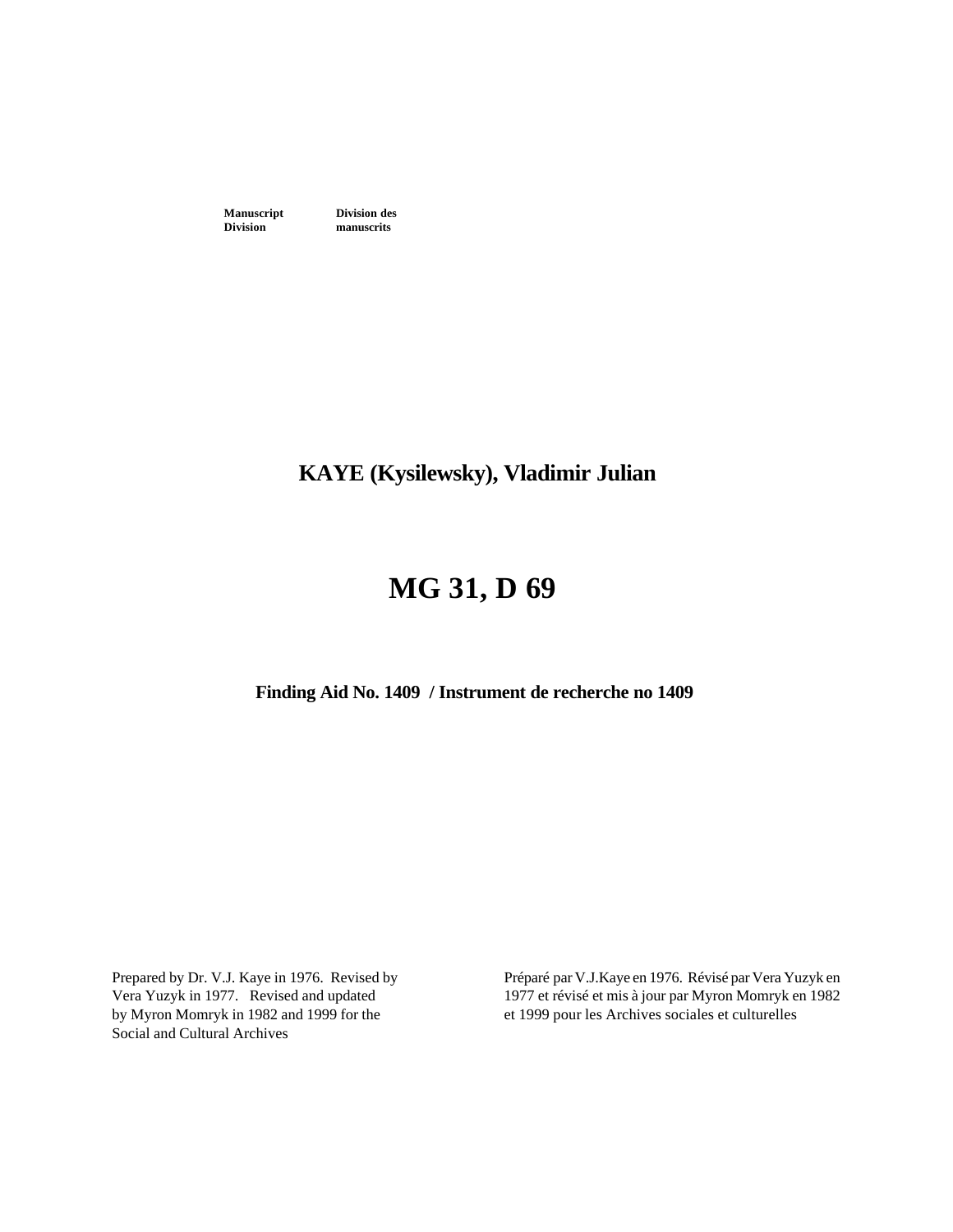#### **TABLE OF CONTENTS**

| J. RESEARCH NOTES, PAPERS AND OTHER MATERIAL ON ETHNOCULTURAL   |
|-----------------------------------------------------------------|
| K. UKRAINIAN ETHNOCULTURAL ORGANIZAITONS, CHURCHES AND PRESS 32 |
|                                                                 |
| M. ACADEMIC INSTITUTIONS, SOCIETIES, ORGANIZATIONS;             |
| N. ACADEMIC INSTITUTIONS, SOCIETIES, ORGANIZATIONS:             |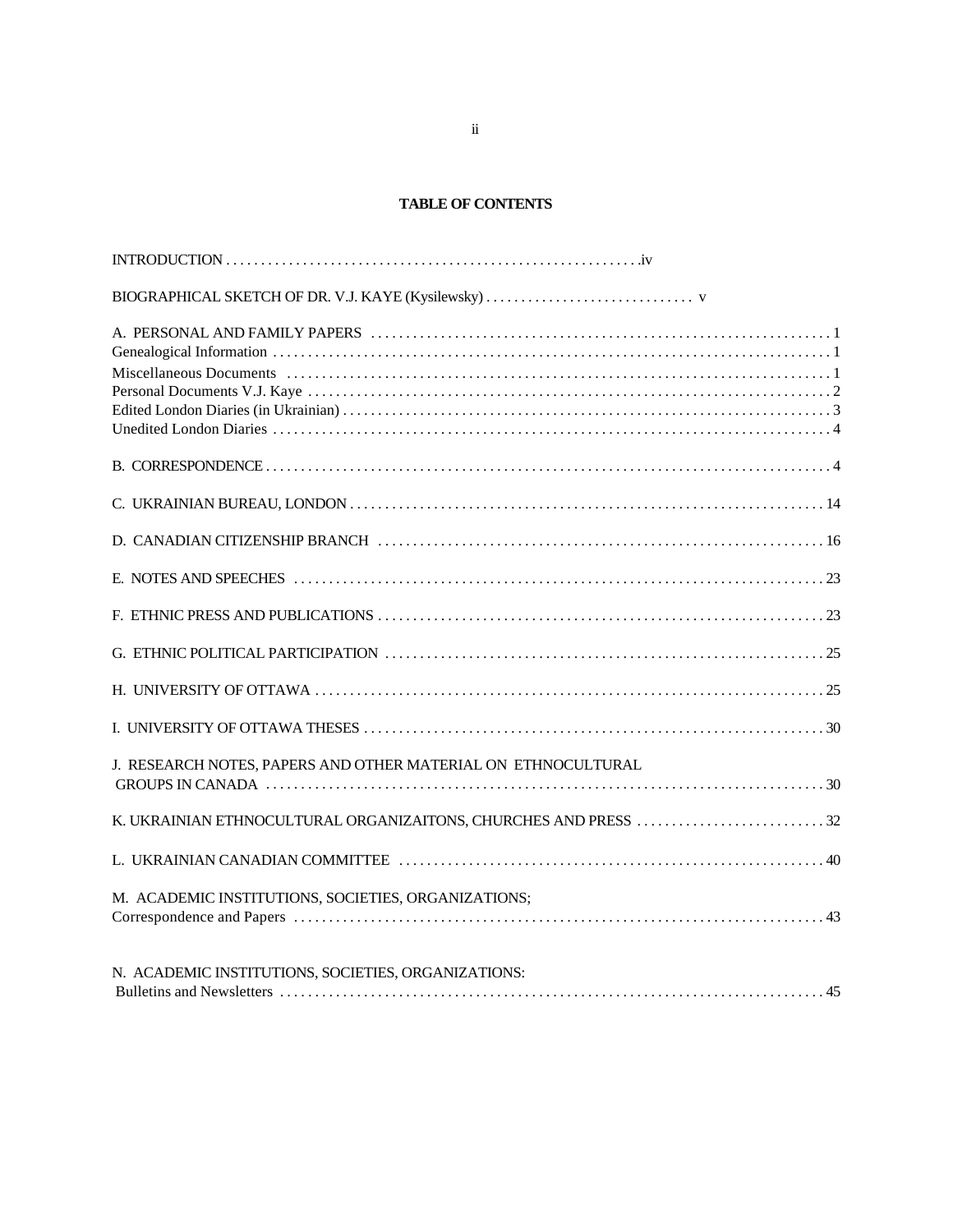| O. RESEARCH MATERIAL ON UKRAINIAN PIONEER SETTLERS: (1891-1900)          |  |
|--------------------------------------------------------------------------|--|
|                                                                          |  |
|                                                                          |  |
| Q. BIOGRAPHICAL AND HISTORICAL NOTES ON ETHNOCULTURAL                    |  |
|                                                                          |  |
| R. DRAFT MANUSCRIPTS AND RESEARCH NOTES:                                 |  |
| Dictionary of Ukrainian Canadian Biography; Early Settlements in Canada, |  |
|                                                                          |  |
| S. ARTICLES, PRESS CLIPPINGS, DRAFT COPIES OF BOOK REVIEWS,              |  |
|                                                                          |  |
|                                                                          |  |
|                                                                          |  |
| V. MISCELLANEOUS REPORTS, ARTICLES, PRESS CLIPPINGS;                     |  |
|                                                                          |  |
|                                                                          |  |
|                                                                          |  |
|                                                                          |  |
|                                                                          |  |
|                                                                          |  |
|                                                                          |  |
|                                                                          |  |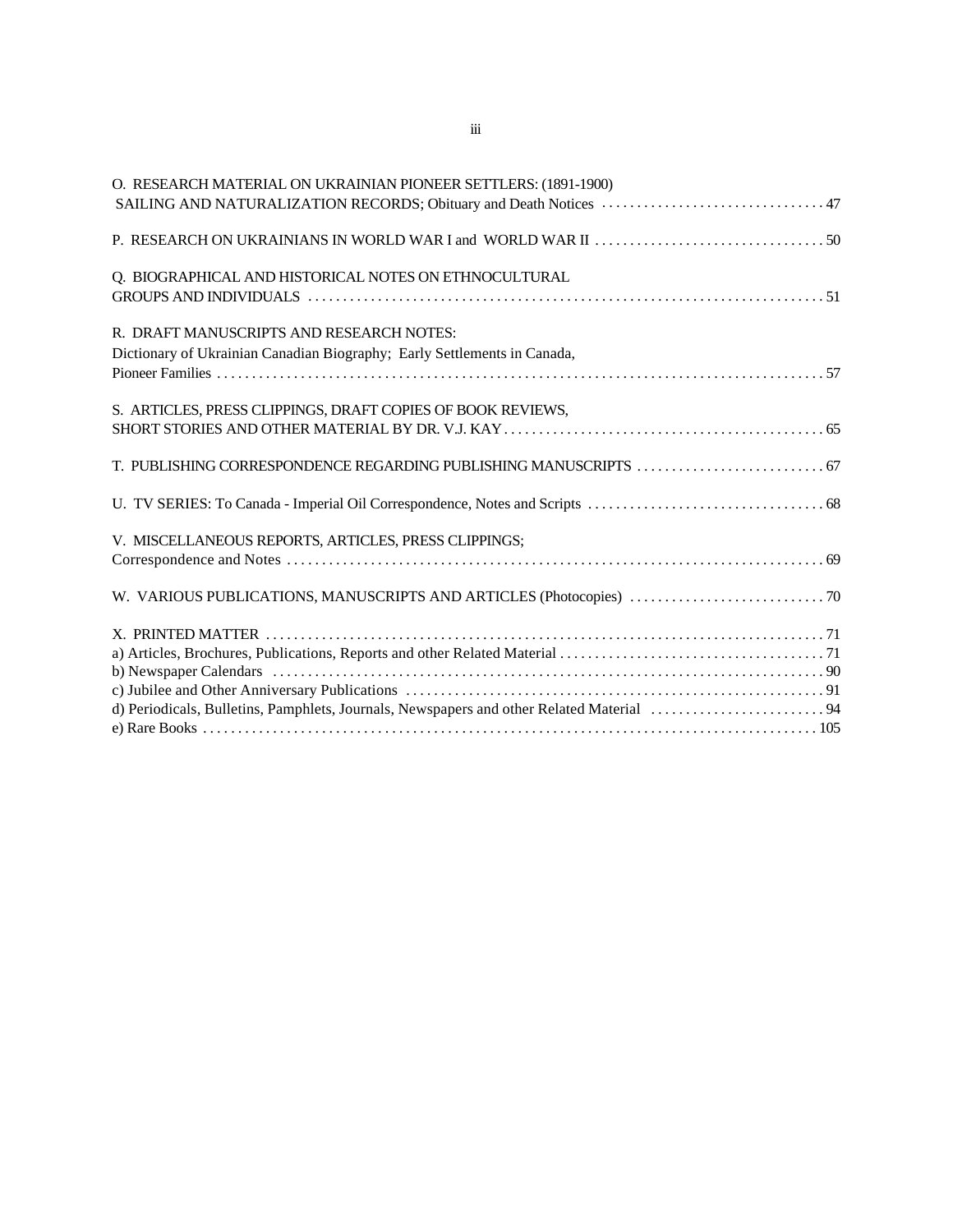#### **INTRODUCTION**

The collection was donated in 1966, 1968 and 1974 by Dr. V.J. Kaye and additional archival material was presented to the Public Archives in 1976 and 1979 by Mrs. G. Kaye of Ottawa. Most publications were kept in the collection and are included in volumes 42 to 68. Dr. Kaye organized his papers at the Public Archives of Canada and prepared the initial finding aid to his collection.

Each volume is a box containing 20 cm. Of files except volume 68 which is a box of 8 cm.

Over 200 photographs from Dr. Kaye's collection have been placed in the National Photography Collection of the Public Archives. An interview on tape with Dr. Kaye is available in the Sound Archives.

A list of villages, towns and cities in Galicia and Bukowina from the period prior to World War I entitled "Przedmova..." was copied on microfilm (M-7707) from the original loaned by Dr. Kaye in 1966.

Records including correspondence, notes and press clippings kept by Dr. V.J. Kaye during his employment with the Department of National War Services and the Department of Citizenship and Immigration during the years 1942-1947 are found in RG 26, volumes 1 to 12.

Some material regarding organizational matters of the Canadian Association of Slavists has been transferred to the Canadian Association of Slavists Collection (MG 28, I 238).

A modified Library of Congress system of Slavic transliteration is used in this finding aid, however some names, titles and words previously transliterated according to other systems were left in their original form.

Some correspondence is also found in other sections of the collection.

This collection is of particular interest to researchers in the history of Ukrainian Canadians particularly the first wave of immigration during the years 1891-1914. The material is also of interest to genealogists and researchers in Ukrainian family history.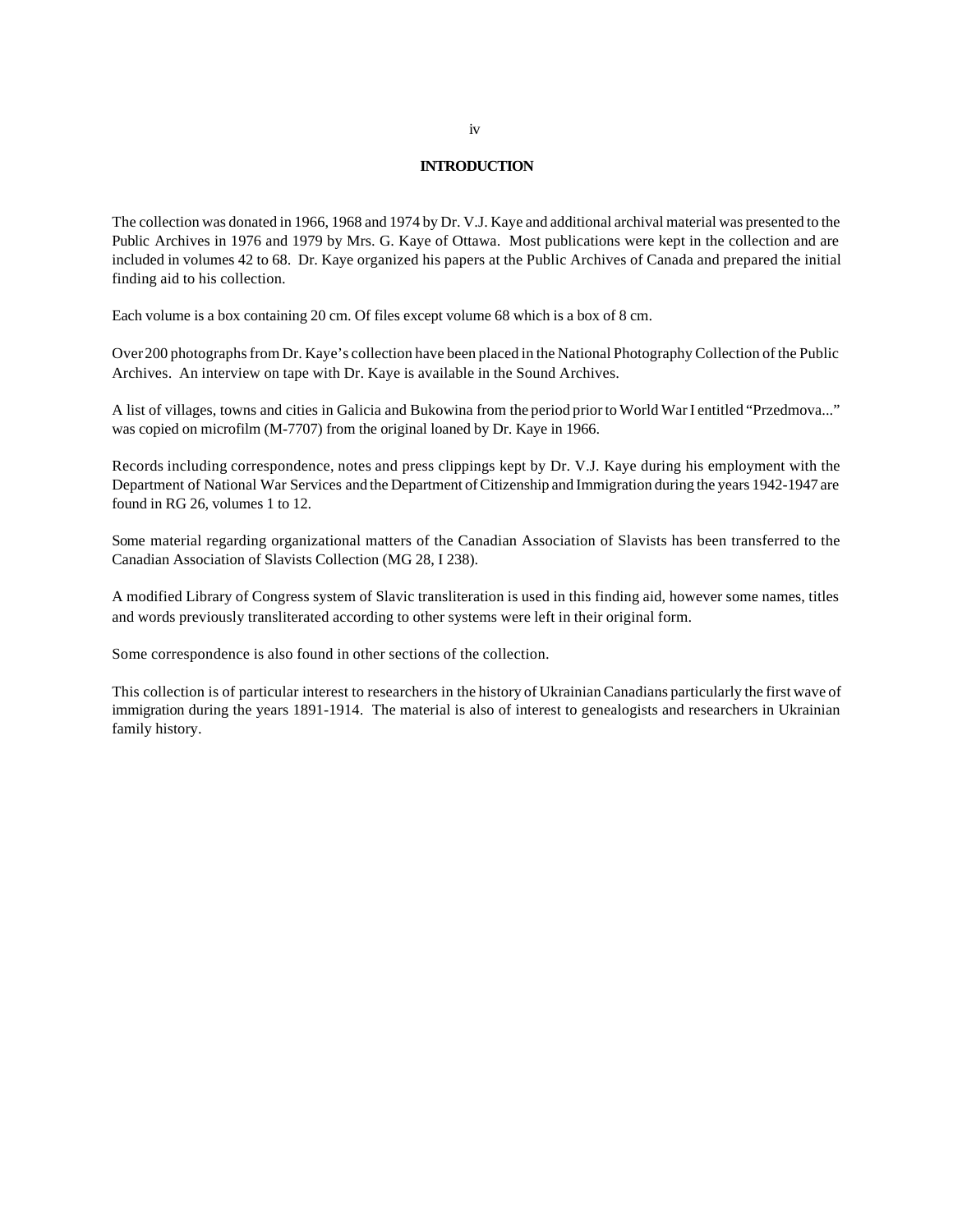#### **Vladimir Julian Kaye (Vladimir J. Kysilewsky) Ph.D., C.M.**

Vladimir Kysilewsky was born on 4 August 1895 in Kolomyia in the Austro-Hungarian Empire, now part of western Ukraine. He was the son of Julian V. Kysilewsky, civil servant and his wife, Olena Simenovich Kysilewsky. He completed four grades of primary education in Kolomyia and received his secondary education in Chernivtsi, Bukovina graduating on 29 June 1914.

After the First World War broke out, he joined, in December 1914, the Ukrainski Sitchovi Striltsi, A Ukrainian volunteer unit in the Austro-Hungarian Army. In 1917 he received a study furlough and entered the Technische Hochschule (Engineering College) in Vienna and attended Arts (including history) courses at the University of Vienna. At the end of the war in November 1918 he held the rank of lieutenant. During the years 1918-1920 he served in the Ukrainian Army as personal adjutant to Lt.-Gen. Gustav Adolf Zieritz.

During the years 1917-1924 with interruptions for military service he also studied engineering and concentrated on Art courses at the Ost Europaeisches Institute (East European Institute), University of Vienna. He obtained his Ph.D. degree on 24 July 1924 defending the thesis, "Ukrainian Nobility of he XVII Century". From the autumn of 1924 until January 1925 he lived in Paris to improve his knowledge of the French language and history.

He then emigrated to Canada and spent seven months on a farm near Stuartburn, Manitoba. In July 1925 he attended a short summer course at the University of Manitoba. In 1926 he attended the teachers' course at the College of Education, University of Toronto. In 1927 he took the short course in engineering at the University of Manitoba. During the years from 1926-1928 he was a sergeant in the Winnipeg Grenadiers, a militia unit and received military training at Camp Hughes, Manitoba, in 1927.

In 1927 he joined the newspaper publishing firm, National Publishers as a correspondent in Winnipeg, Manitoba. In 1928 he accepted the position as editor of the Ukrainian weekly "Western News", published in Edmonton, Alberta and he held this position until May 1930. He received his naturalization papers on 8 May 1930 in Edmonton, Alberta. He travelled in Europe from May to July 1930. From August 1930 until April 1931 he was assistant editor of the weekly "Ukrainian" in Chicago.

From May 1931 until May 1940 he was head of the Ukrainian Press Bureau in London, England. In this position he was responsible for writing and dissiminating information on the Ukrainian situation in Poland and the Soviet Union. During the years 1933-1936 he also studied at the School of Slavonic and East European Studies, University of London. He studied under Prof. Robert Seton-Watson and prepared a doctoral thesis, "Ukrainian National Revival in Austria 1772- 1848."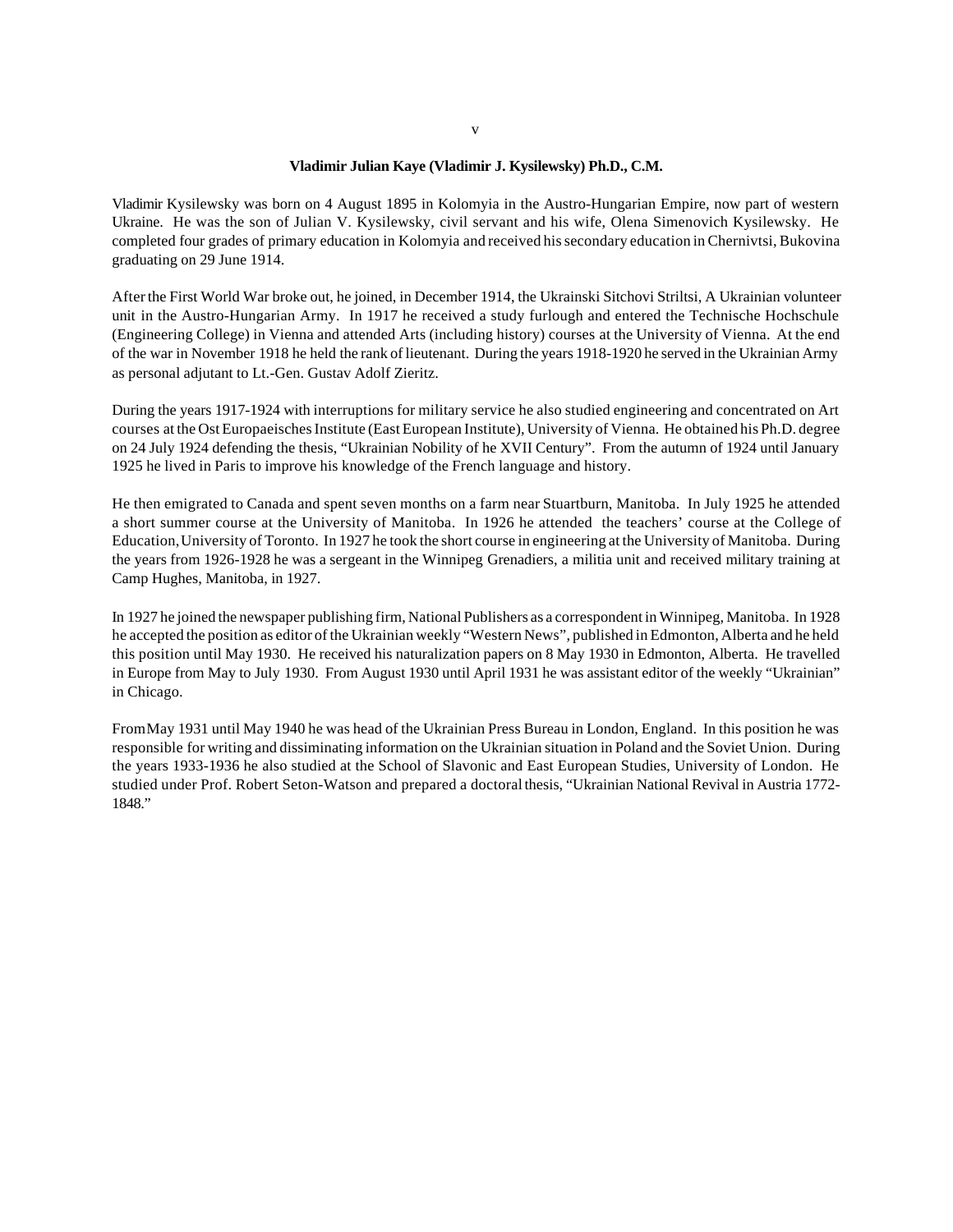With the outbreak of the Second World War in September, 1939, he joined the British Ministry of Information, broadcasting to Canada. In 1940 he returned to Canada and farmed near Toronto. On 2 February 1942 he then joined the Nationalities Branch, Department of National War Services in Ottawa as liaison officer with ethnic groups and the ethnic press. At that time he changed his name to Kaye. In 1944, he was appointed head of the editorial section and in this position he undertook research on the problems of integration of immigrants, history of the settlement of Eastern European groups in Canada, and prepared department papers on theses subjects.

With the end of the war in 1945 the Nationalities Branch became the Citizenship Branch of the Department of the Secretary of State. Dr.V.J. Kaye continued to work in the reorganized Citizenship Branch from 1 November 1945 until his retirement in 1962.

In 1948, the University of Ottawa invited Dr. V.K. Kaye to join the teaching staff of the newly established Institute of Slavic Studies. He accepted the invitation and continued at the same time in his career in the Canadian Public Service. In 1950 he was appointed Associate Professor and Head of the Slavic Department. He remained with the University of Ottawa until 1960.

After Dr. V.J. Kaye retired from the Public Service on 1 January 1962 he continued his research and writing and prepared a study on **Early Ukrainian Settlements in Canada** which was published in October 1964. He published a second study in 1974 entitled, **The Dictionary of Ukrainian Canadian Biography - Manitoba Pioneer Settlers, 1895-1900.**

During this academic and public service career in Canada, he was elected to many executive positions in various learned and academic societies. He was elected first President of the Canadian Association of Slavists in 1954. In 1967 he was honored for his research and writing by his election as Honorary President of the Canadian Association of Slavists. He was Chairman, Ottawa Chapter, Shevchenko Scientific Society until 1974. He received the Taras Shevchenko Gold Medal from the the Ukrainian Canadian Committee and was awarded the Order of Canada in 1974.

In addition to his doctoral studies and major publications, he wrote during his lifetime over 30 major articles in professional journals and approximately 1,000 articles were contributed to Ukrainian newspapers and periodicals.

Dr. V.J. Kaye died on 30 August, 1976, and was buried in Ottawa.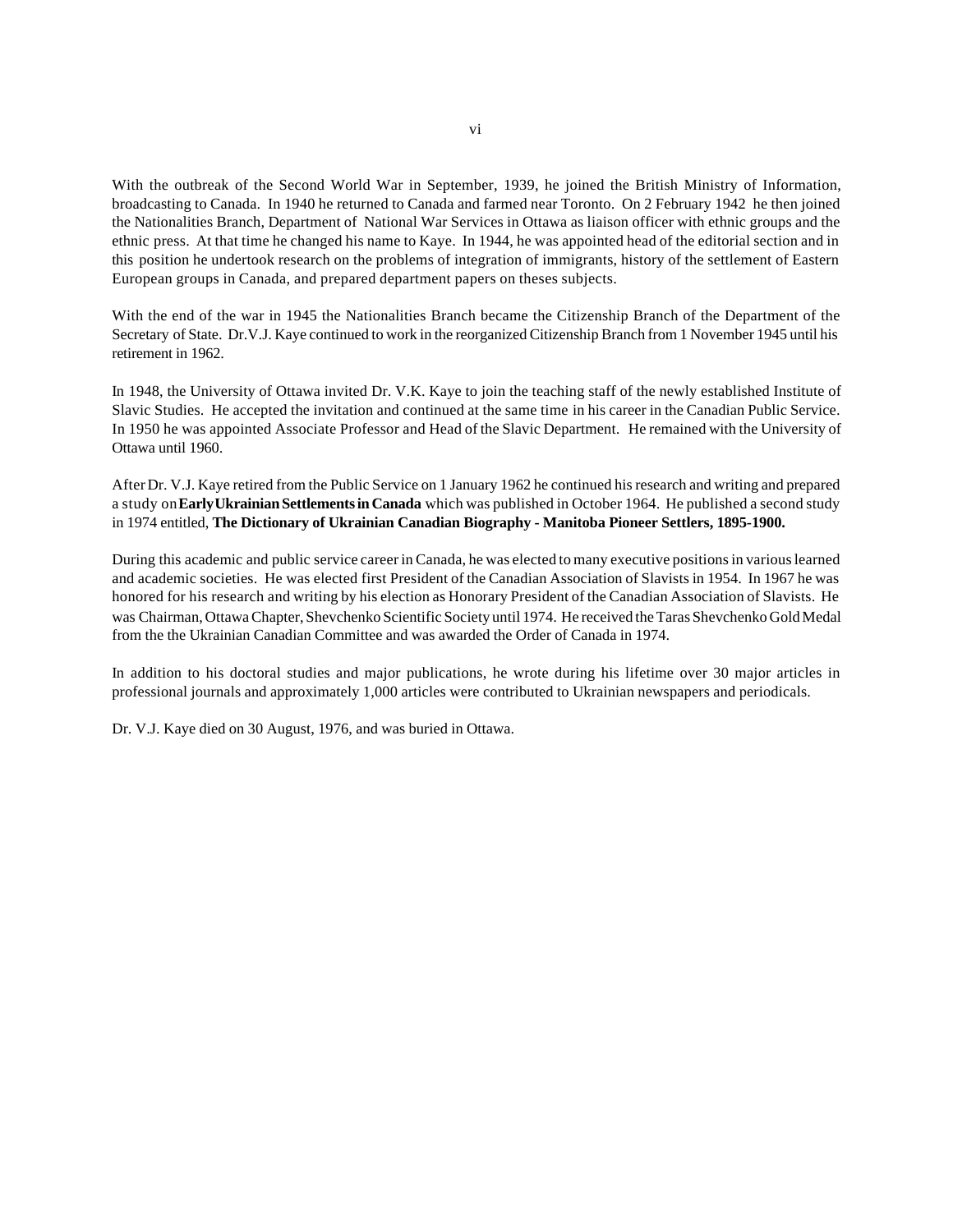# **Vladimir Julian Kaye (Kysilewsky) Fonds**

# **MG31-D69**

| <b>Container</b> | <b>File</b>  | <b>File Title</b>                                 | <b>Date</b> |
|------------------|--------------|---------------------------------------------------|-------------|
|                  |              | A. PERSONAL AND FAMILY PAPERS                     |             |
| $\mathbf{1}$     | $\mathbf{1}$ | Curriculum Vitae                                  | 1974        |
|                  |              | <b>Genealogical Information</b>                   |             |
| $\mathbf{1}$     | 2(a)         | Correspondence Relating to Kysilewsky Family Tree |             |
| 1                | 3(b)         | Kysilewsky Family Tree                            |             |
| $\mathbf 1$      | 4(c)         | Dr. V. Hankiwsky Family Tree                      |             |
| $\mathbf 1$      | 5(d)         | Simenowych Family Tree                            |             |
| $\mathbf 1$      | 6            | V.J. Kaye - Heath Condition                       | 1927        |
|                  |              | <b>Miscellaneous Documents</b>                    |             |
| $\mathbf{1}$     | 7            | Miscellaneous Correspondence                      | 1929-1959   |
| $\mathbf 1$      | 8 (a)        | Press Clippings                                   | 1940-1975   |
| $\mathbf{1}$     | 9(b)         | Press Clippings                                   | 1940-1975   |
|                  |              |                                                   |             |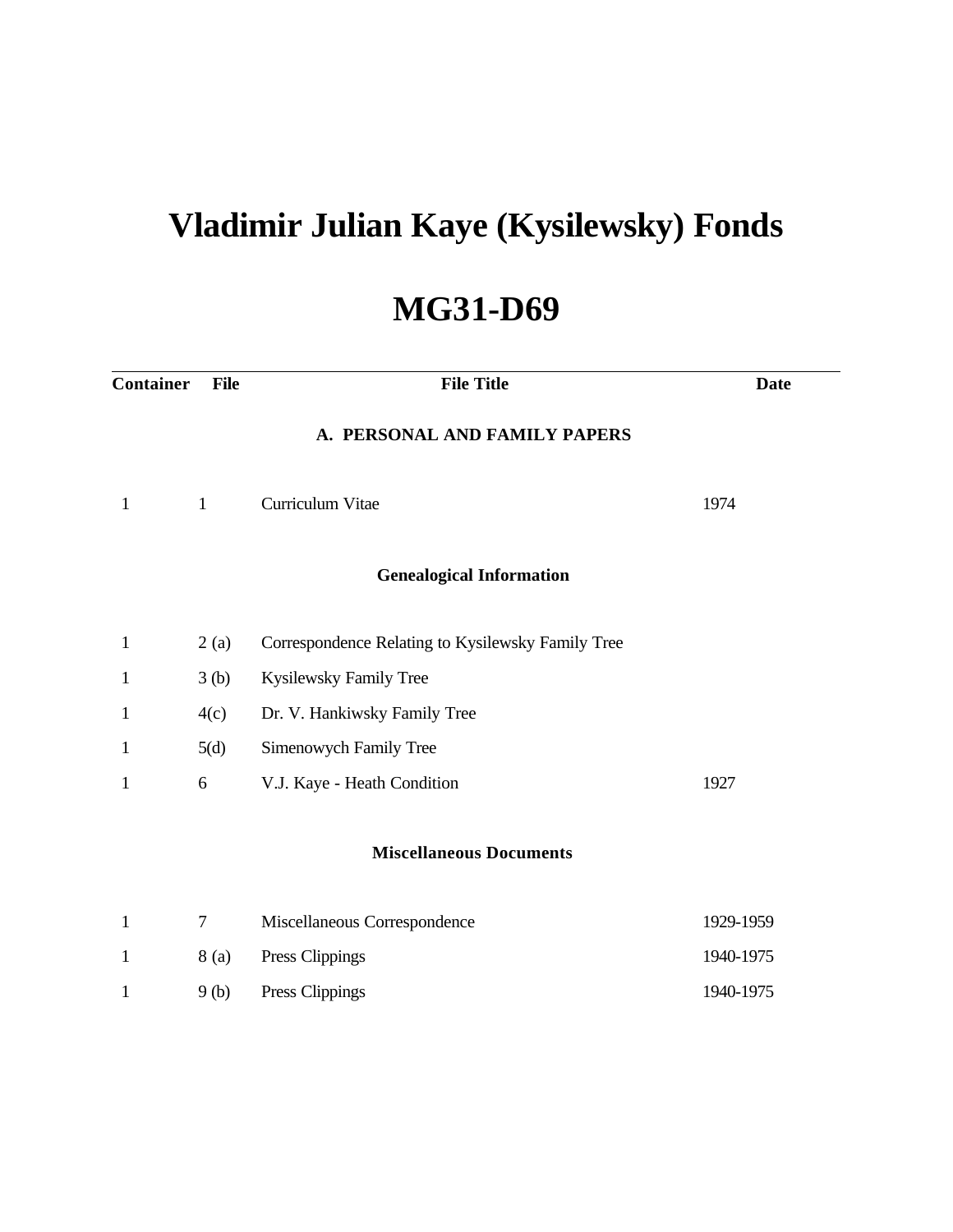| 2<br>Vladimir Julian Kaye (Kysilewsky) Fonds |      |                            | <b>MG31-D69</b> |
|----------------------------------------------|------|----------------------------|-----------------|
| <b>Container</b>                             | File | <b>File Title</b>          | Date            |
|                                              |      |                            |                 |
|                                              | 10   | Grace Kaye - Short Stories | 1943-1944       |

## **Personal Documents V.J. Kaye**

| $\mathbf{1}$ | 11 | <b>Personal Documents</b>                                                                               | 1903-1942  |
|--------------|----|---------------------------------------------------------------------------------------------------------|------------|
| $\mathbf{1}$ | 12 | University Attendance Booklets, University of Vienna                                                    | 1917-1923  |
| $\mathbf{1}$ | 13 | Examination Certificates, University of Vienna                                                          | 1917-1924  |
| $\mathbf{1}$ | 14 | <b>Identity Documents</b>                                                                               | 1922-1924  |
| $\mathbf{1}$ | 15 | Doctoral Diploma, University of Vienna                                                                  | 1924       |
| $\mathbf{1}$ | 16 | Letters of Introduction and Acceptance for Graduate Studies,<br>University of Minnesota                 | 1925, 1927 |
| $\mathbf{1}$ | 17 | Identity Cards (General)                                                                                | 1925-1939  |
| $\mathbf{1}$ | 18 | Telegram from College of Education, Toronto, Ontario                                                    | 1926       |
| $\mathbf{1}$ | 19 | Report Card and Certificate, Farm Engineering, Manitoba<br>Agricultural College, University of Manitoba | 1927       |
| $\mathbf{1}$ | 20 | Certificate of Military Qualification Course of Instruction<br>(Infantry) Camp Hughes, Manitoba         | 1927       |
| $\mathbf{1}$ | 21 | Letters of Recommendation                                                                               | 1928-1932  |
| $\mathbf{1}$ | 22 | Appointment to the Ukrainian Bureau in London, England                                                  | 1931       |
| $\mathbf{1}$ | 23 | Correspondence - School of Slavonic and East European<br>Studies, University of London                  | 1932-1938  |
| $\mathbf{1}$ | 24 | Doctoral Thesis, University of London, England ("Ukrainian<br>National Revival in Austria 1772-1848")   | 1936       |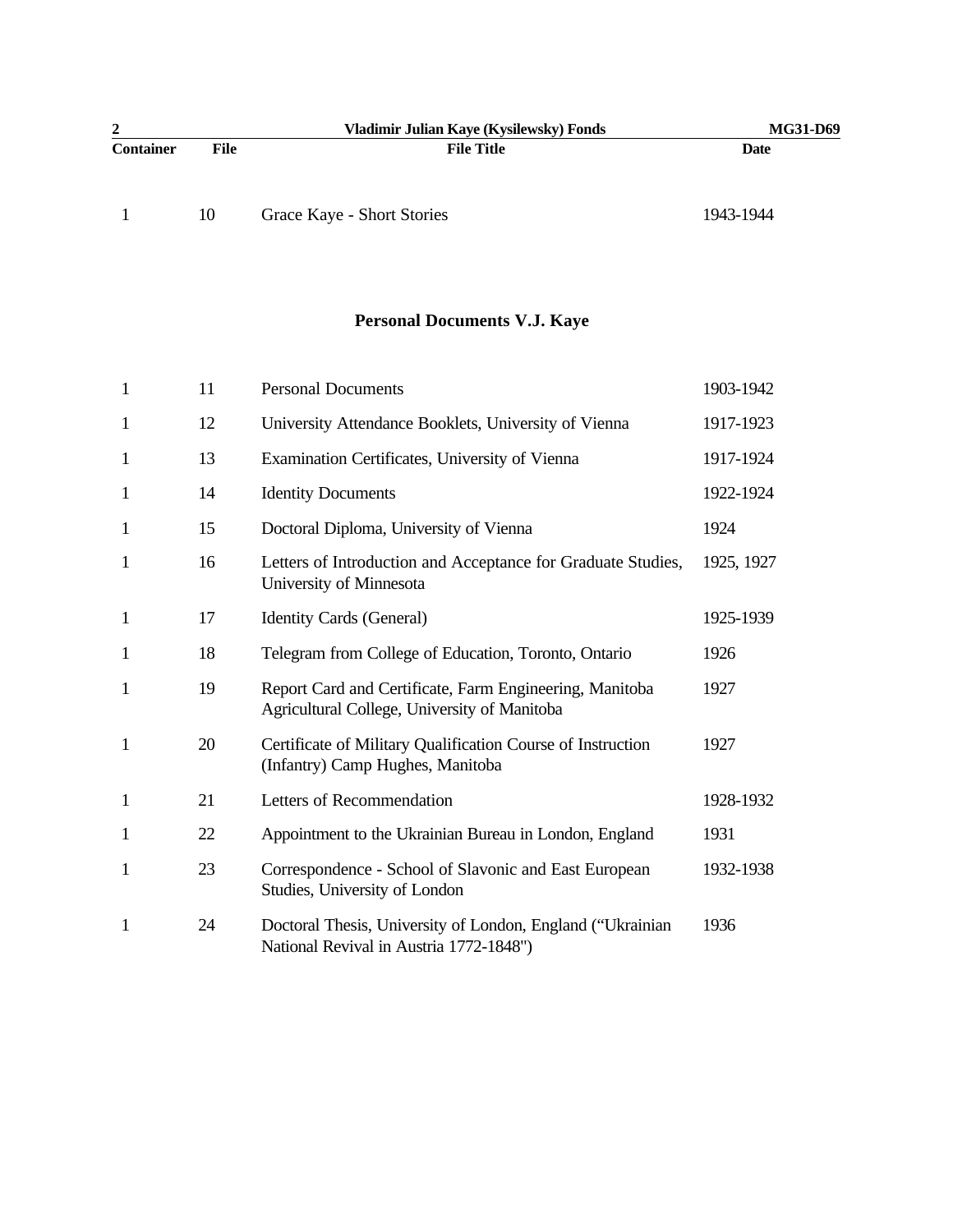| MG31-D69         |             | Vladimir Julian Kaye (Kysilewsky) Fonds                                                                 |             | 3 |
|------------------|-------------|---------------------------------------------------------------------------------------------------------|-------------|---|
| <b>Container</b> | <b>File</b> | <b>File Title</b>                                                                                       | <b>Date</b> |   |
| 1                | 25          | Correspondence - Royal Institute of International Affairs,<br><b>Central Register</b>                   | 1939        |   |
| 1                | 26          | Correspondence - Including Application for Exit Permit                                                  | 1940        |   |
| 1                | 27          | Department of National War Services, Applications and<br>Memoranda Relating to Leave of Absence, Ottawa | 1943        |   |
| 1                | 28          | Applications for Employment                                                                             | 1944-1958   |   |
| 1                | 29          | Letters of Introduction and Confirmation of Appointment as<br>Associate Professor, University of Ottawa | 19501-953   |   |
| 1                | 30          | Announcement of Appointment as Research Professor of<br>Ethnography, University of Montreal             | 1956        |   |
| 1                | 31          | Membership Certificate, the National Georgrpahic Society                                                | 1961        |   |
| 1                | 32          | Retirement from Department of Citizenship and Immigration<br>- Correspondence                           | 1961-1962   |   |
| $\mathbf{1}$     | 33(a)       | Order of Canada Award - Correspondence from<br><b>Government House</b>                                  | 1974-1976   |   |
| $\mathbf{1}$     | 34(b)       | Order of Canada Award - Congratulatory Letters and Press<br>Clippings                                   | 1974-1976   |   |
| 1                | 35          | <b>Christmas Card Mailing Lists</b>                                                                     |             |   |

#### **Edited London Diaries (in Ukrainian)**

| $\mathbf{1}$   | 36 | Diaries                 | 1931-1932 |
|----------------|----|-------------------------|-----------|
| $\mathbf{1}$   |    | 37-38 Diaries (2 files) | 1934-1935 |
| $\overline{1}$ | 39 | Diaries                 | 1936-1937 |
| $\mathbf{1}$   |    | 40-41 Diaries (2 files) | 1938-1939 |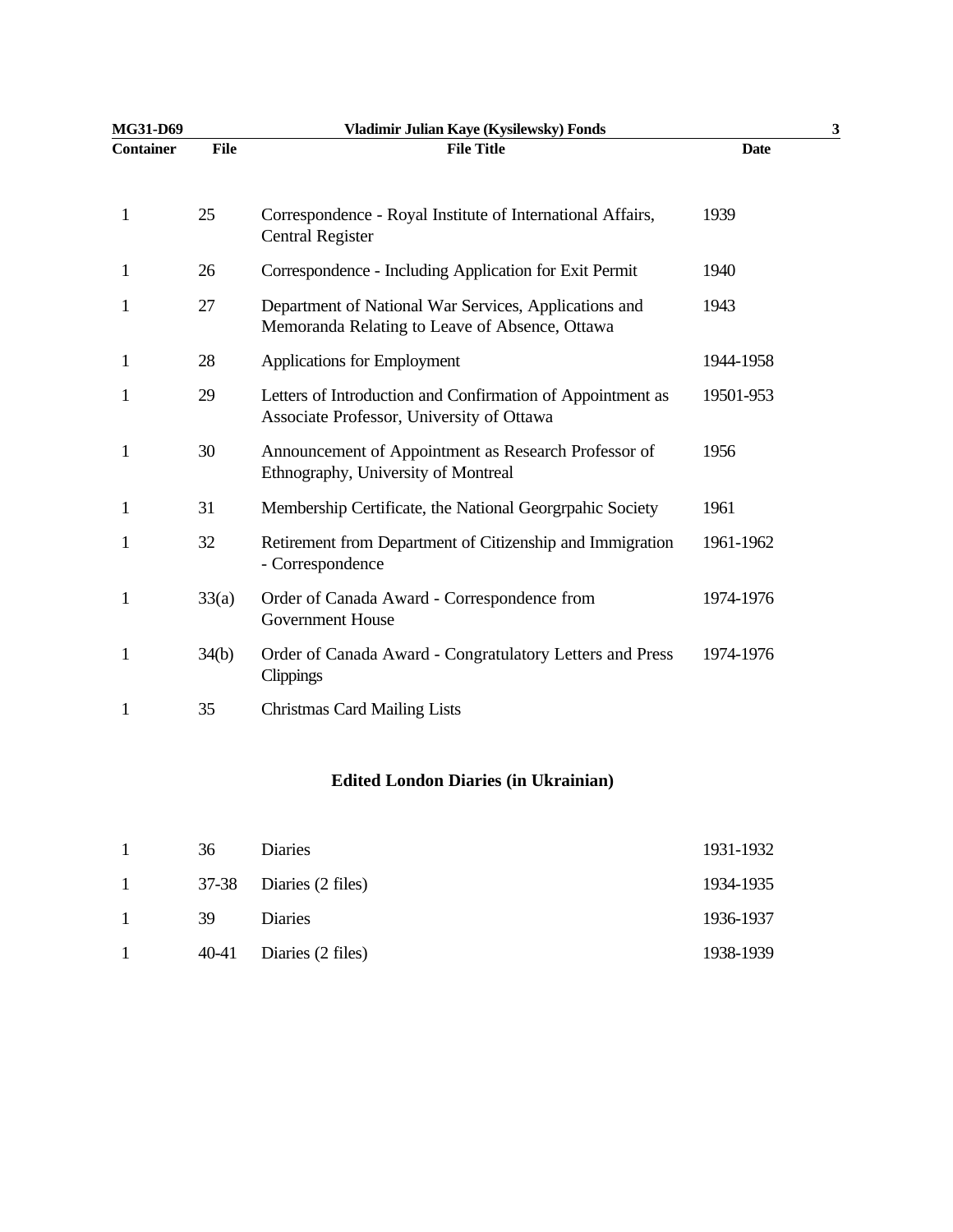| 4                |                | Vladimir Julian Kaye (Kysilewsky) Fonds | MG31-D69           |
|------------------|----------------|-----------------------------------------|--------------------|
| <b>Container</b> | <b>File</b>    | <b>File Title</b>                       | <b>Date</b>        |
| 2                | $\mathbf{1}$   | Pocket Date Books (Annual)              | 1936,<br>1939-1940 |
| 2                | 2              | Date Books                              | 1941-1943          |
| 2                | 3              | Date Books                              | 1946-1949          |
| $\overline{2}$   | $\overline{4}$ | Date Books                              | 1950,<br>1953-1954 |
| $\overline{2}$   | 5              | Date Books                              | 1956-1958          |
| $\overline{2}$   | 6              | <b>London Dairy</b>                     | 1930               |

### **Unedited London Diaries**

| 2              | 7         | <b>Diaries</b>                   | 1931-1932 |
|----------------|-----------|----------------------------------|-----------|
| 2              | 8         | Diaries                          | 1933-1934 |
| $\overline{2}$ | 9         | Diaries                          | 1935-1937 |
| 2              | $10 - 11$ | Diaries                          | 1938-1939 |
| 2              | 12        | Personal Diary                   | 1942      |
| $\overline{2}$ | $13-14$   | Diaries (2 files)                | 1943-1944 |
|                |           |                                  |           |
| 3              | $15-17$   | Diaries (3 files)                | 1945-1947 |
| 3              | 18        | Personal Diary and Daily Journal | 1948      |
| 3              | 19-24     | Diaries and Journals (6 files)   | 1949-1954 |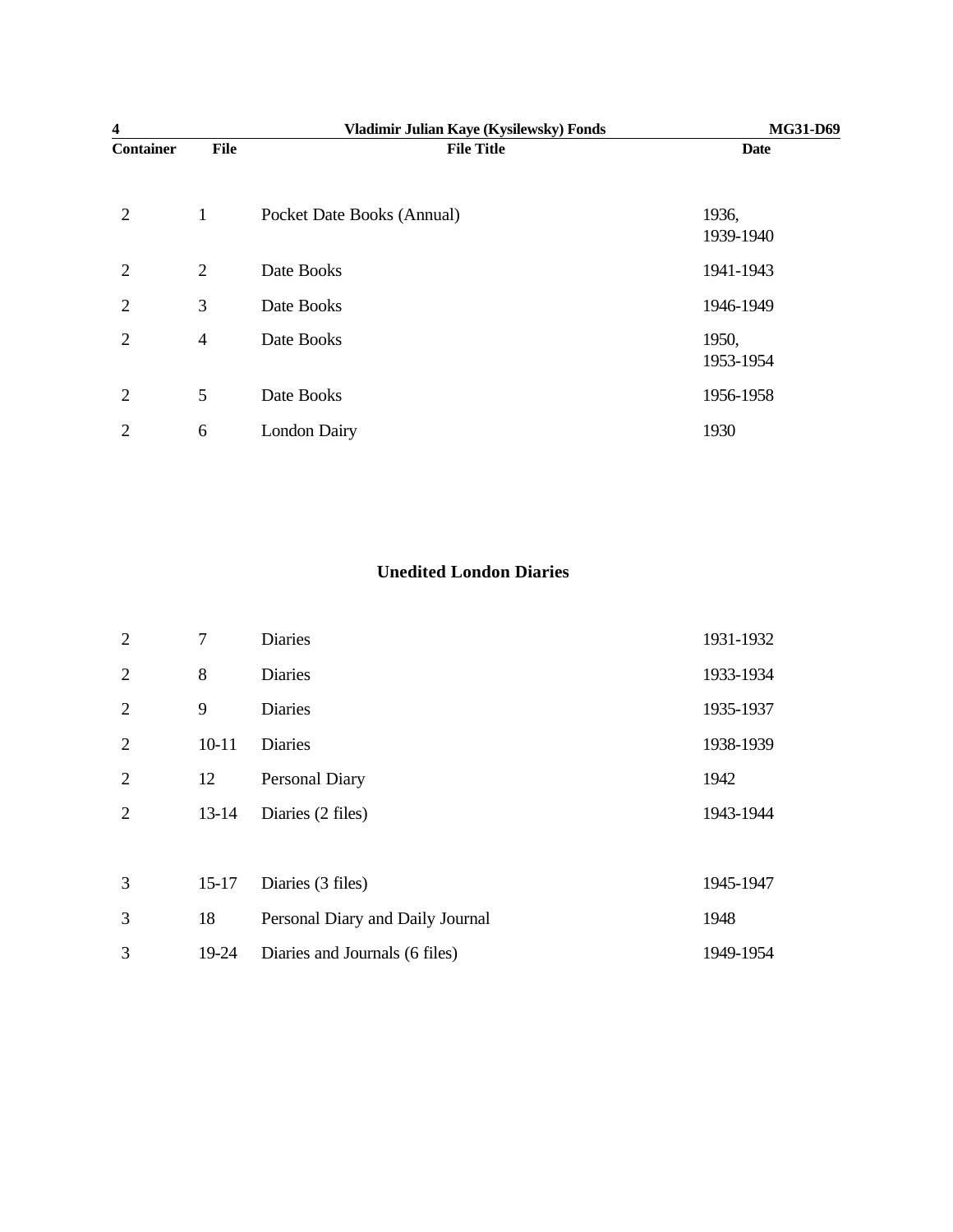| MG31-D69         |       | Vladimir Julian Kaye (Kysilewsky) Fonds |             |  |
|------------------|-------|-----------------------------------------|-------------|--|
| <b>Container</b> | File  | <b>File Title</b>                       | <b>Date</b> |  |
|                  |       |                                         |             |  |
| $\overline{4}$   | 25    | Diary and Journal                       | 1955        |  |
| $\overline{4}$   | 26    | Personal Diary and Daily Journal        | 1956        |  |
| $\overline{4}$   | 27    | Diary and Journal                       | 1957        |  |
| $\overline{4}$   | 28-32 | Diaries (5 files)                       | 1957-1961   |  |
| 4                | 33    | Desk calendars                          | 1942-1961   |  |

#### **B. CORRESPONDENCE**

| 5 | $\mathbf{1}$   | Signatures not Decipherable                           | 1928-1964 |
|---|----------------|-------------------------------------------------------|-----------|
| 5 | $\overline{2}$ | Unidentified                                          | 1938-1966 |
| 5 | 3              | A - General                                           | 1929-1962 |
| 5 | $\overline{4}$ | Allen, Dr. A.R.<br>University of Saskatchewan, Regina | 1968-1969 |
| 5 | 5              | Arsenych, S.A.                                        | 1969-1970 |
| 5 | 6              | B - General                                           | 1928-1959 |
| 5 | 7              | B - General                                           | 1960-1968 |
| 5 | 8              | Banfield, Jane - U.N.E.S.C.O.<br>Vancouver, B.C.      | 1959-1963 |
| 5 | 9              | Berezowski - Dr. J. Genyk, Roman Genyk, John Kuzyk    | 1951-1966 |
| 5 | 10             | Bially, Mrs. Eva                                      | 1968      |
| 5 | 11             | Biberovich, Volodyslav (Ladislas)                     | 1946-1963 |
| 5 | 12             | Bida, Prof. C.                                        | 1952-1960 |
| 5 | 13             | Bilash, Dr. B.N. - Winnipeg, Manitoba                 | 1969-1975 |
| 5 | 14             | Bociurkiw, Prof. B.R.                                 | 1968-1969 |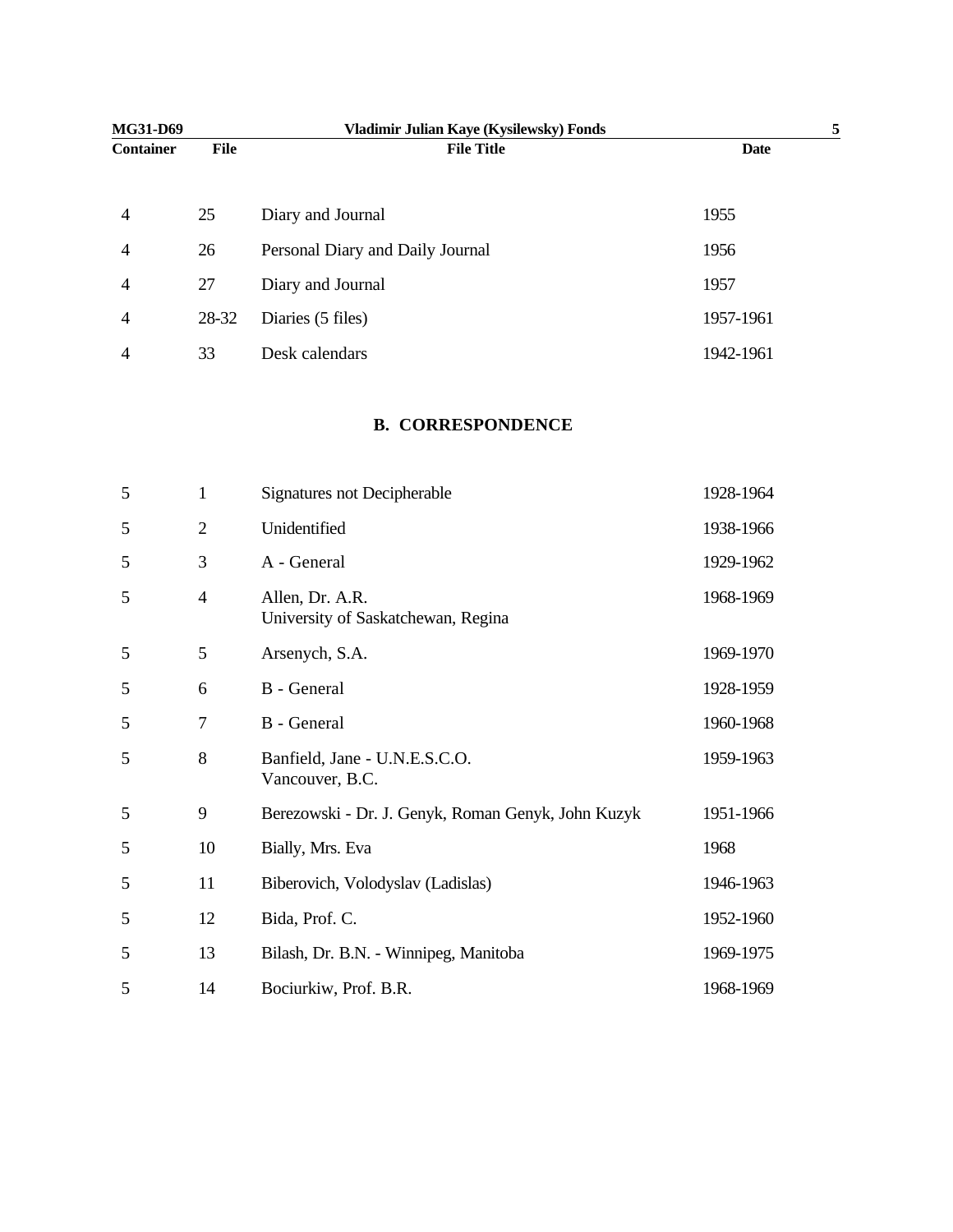| 6                |             | Vladimir Julian Kaye (Kysilewsky) Fonds                          | MG31-D69    |
|------------------|-------------|------------------------------------------------------------------|-------------|
| <b>Container</b> | <b>File</b> | <b>File Title</b>                                                | <b>Date</b> |
| 5                | 15          | Bogdan, F. - Vancouver, B.C.                                     | 1965-1973   |
| 5                | 16          | Borecky, Bishop Isadore                                          | 1954-1958   |
| 5                | 17          | Born, Prof. Dr. Kark Erich                                       | 1971-1972   |
| 5                | 18          | Borshchak, Prof. Ilko - Paris                                    | 1952-1954   |
| 5                | 19          | Brubacher, Mrs. Lois - Waterloo University, Waterloo,<br>Ontario | 1975        |
| 5                | 20          | Buchatsky, Volodymyr                                             | 1951-1962   |
| 5                | 21          | Buchko, Ivan Archbishop                                          | 1946-1948   |
| 5                | 22          | Bucmaniuk, Julian - Edmonton, Alberta                            | 1957-1965   |
| 5                | 23          | Burtniak, Michael                                                | 1954-1964   |
| 5                | 24          | Byrowsky, L. - Denver, Colorado                                  | 1965-1971   |
| 5                | 25          | C - General                                                      | 1943-1960   |
| 5                | 26          | Canada Foundation                                                | 1956-1966   |
| 5                | 27          | Chalufour, Aline (Judge)                                         | 1956-1966   |
| 5                | 28          | Choulguine, Rostislav - Montreal, Quebec                         | 1949-1959   |
| 5                | 29          | Claudia, Sister, Rev. S.S.M.I. - Claudia Popovich                | 1966-1972   |
| 5                | 30          | Czornodola, George - Edmonton, Alberta                           | 1957        |
| 5                | 31          | D - General                                                      | 1945-1966   |
| 5                | 32          | Danyluk, Mrs. Rose                                               | 1969        |
| 5                | 33          | Darcovich, Dr. Wm.                                               | 1967-1970   |
| 5                | 34          | Davidovich, Stephen                                              | 1946-1962   |
| 5                | 35          | Diakowsky, M.J.                                                  | 1949-1963   |
| 5                | 36          | Domaradzki, Prof. Dr. Teodor - Montreal, Quebec                  | 1963        |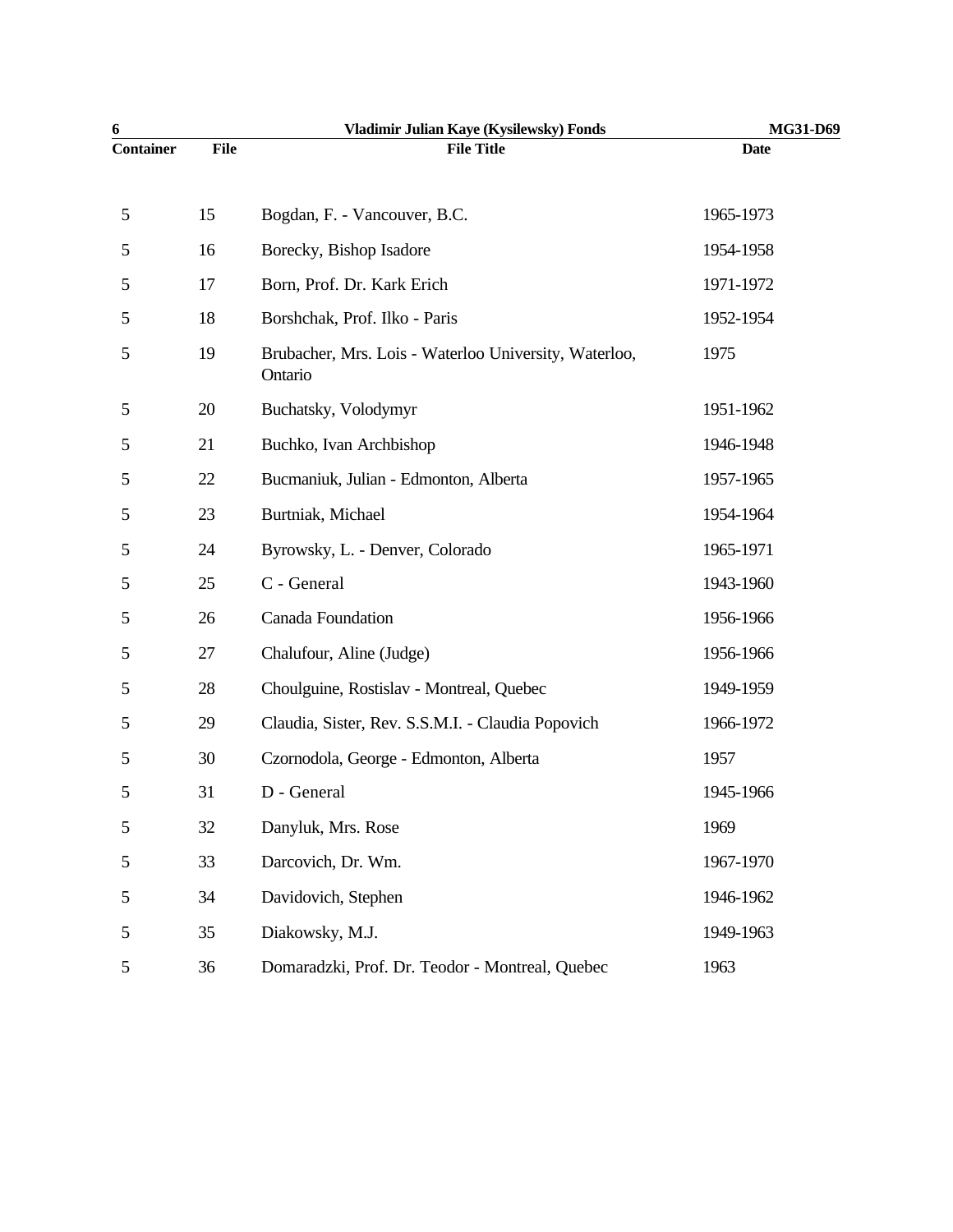| MG31-D69         |                | Vladimir Julian Kaye (Kysilewsky) Fonds      |             | 7 |
|------------------|----------------|----------------------------------------------|-------------|---|
| <b>Container</b> | <b>File</b>    | <b>File Title</b>                            | <b>Date</b> |   |
| 5                | 37             | Dragan, Dr. Ernest G.                        | 1962-1965   |   |
| 5                | 38             | Dushenko, Stephan - Buffalo, N.Y.            | 1955-1974   |   |
| 5                | 39             | Dyma, Mrs. Mary and Don - Winnipeg, Manitoba | 1957-1966   |   |
| 5                | 40             | E - General                                  | 1954-1969   |   |
| 5                | 41             | Elcheshen, D.M. - Winnipeg, Manitoba         | 1962-1963   |   |
| 5                | 42             | Encyclopedia Canadiana                       | 1953-1959   |   |
| 5                | 43             | Esaiw, John - Edmonton, Alberta              | 1953-1961   |   |
| 5                | 44             | Ewanchuk, M. - Winnipeg, Manitoba            | 1973-1976   |   |
| 5                | 45             | F - General                                  | 1943-1960   |   |
| 5                | 46             | Feniak, Russel                               | 1973-1976   |   |
| 5                | 47             | Frolick, Stanley W.                          | 1946-1948   |   |
| 5                | 48             | G - General                                  | 1948-1958   |   |
| 5                | 49             | Gavinchuk, Michael W. - Smoky Lake, Alberta  | 1954-1957   |   |
| 5                | 50             | Genik, Mrs. Pauline                          | 1961-1964   |   |
| 5                | 51             | Goresky, Isidore - Edmonton, Alberta         | 1966-1976   |   |
| 5                | 52             | Gregorovich, Alex                            | 1952-1970   |   |
| 5                | 53             | Gregorovich, Andrew John                     | 1963-1976   |   |
| 5                | 54             | H - General                                  | 1928-1972   |   |
|                  |                |                                              |             |   |
| 6                | $\mathbf{1}$   | Haidasz, Hon. Stanley, M.P.                  | 1967-1973   |   |
| 6                | $\overline{2}$ | Hayward, Miss Constance                      | 1958-1976   |   |
| 6                | 3              | Hermaniuk, Metropolitan                      | 1954-1962   |   |
| 6                | $\overline{4}$ | Hlynka, Anthony (M.P.) and Stephanie         | 1942-1951   |   |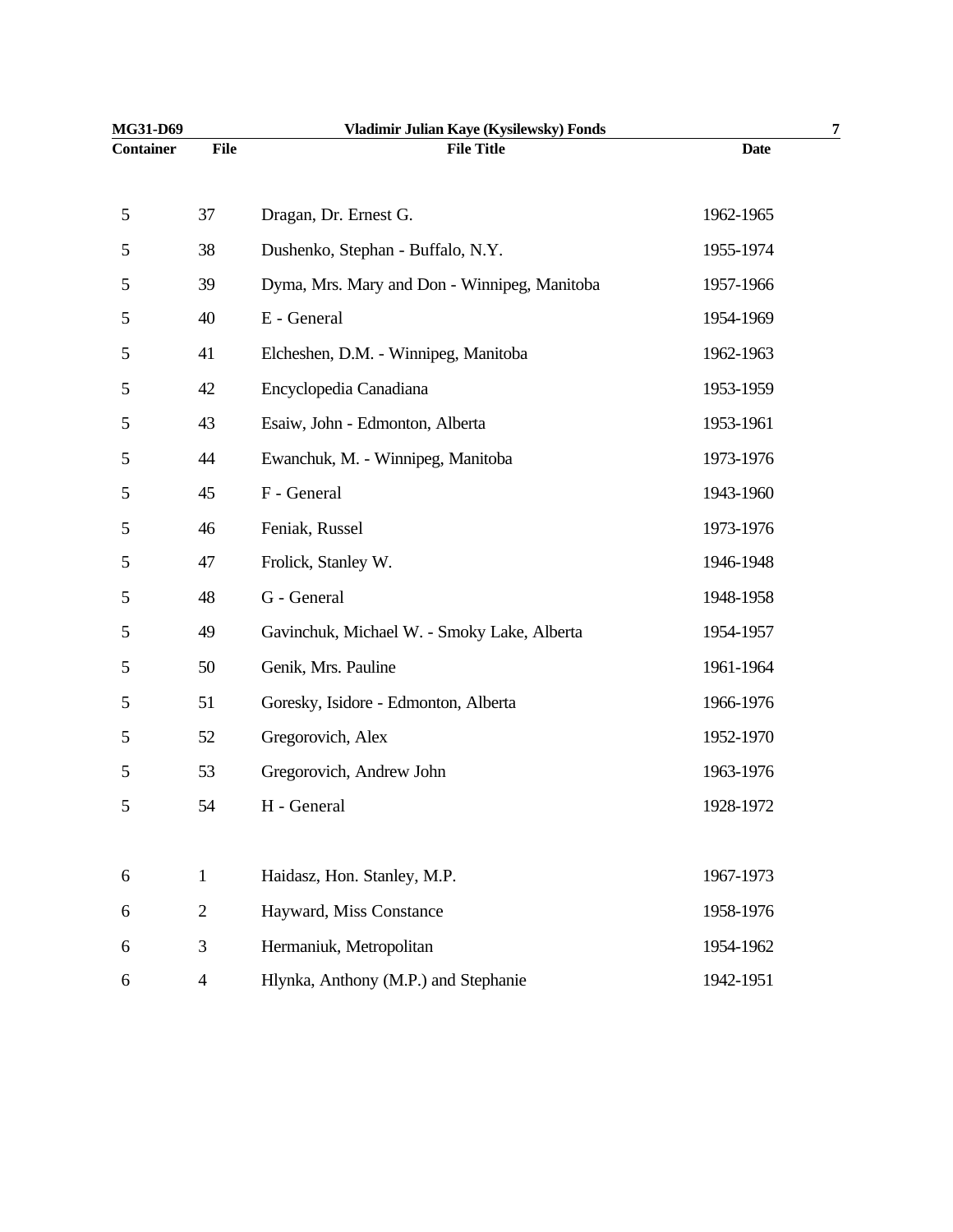| 8                |             | Vladimir Julian Kaye (Kysilewsky) Fonds                             | MG31-D69    |
|------------------|-------------|---------------------------------------------------------------------|-------------|
| <b>Container</b> | <b>File</b> | <b>File Title</b>                                                   | <b>Date</b> |
| 6                | 5           | Hobart, Prof. Charles W. - Pomona College, Claremont,<br>California | 1966        |
| 6                | 6           | Holowach, Hon. Ambrose - Edmonton, Alberta                          | 1971        |
| 6                | $\tau$      | Holt, Rinehart & Winston of Canada Ltd.                             | 1968        |
| 6                | $8\,$       | Holynsky, Mykhailo                                                  | 1943-1953   |
| 6                | 9           | Horishney, Nicholas                                                 | 1964-1967   |
| 6                | 10          | Horishney, Nicholas                                                 | 1968-1973   |
| 6                | 11          | Howson, Mrs. Marina                                                 | 1948        |
| 6                | 12          | Hrab, Nicolas - Bruscelles, Belgium                                 | 1946-1948   |
| 6                | 13          | Hryhorcia, Mrs. Maria                                               | 1946        |
| 6                | 14          | Huculak, Dr. M. - Vancouver, B.C.                                   | 1953-1976   |
| 6                | 15          | Humeniuk, Theo., Q.C.                                               | 1944-1974   |
| 6                | 16          | I - General                                                         | 1951-1957   |
| 6                | 17          | Iwanys, Prof. B.                                                    | 1947-1959   |
| 6                | 18          | Ilnytky, Roman                                                      | 1962-1965   |
| 6                | 19          | Iwanec, Dr. W. and Parasha                                          | 1952-1975   |
| 6                | 20          | J - General                                                         | 1947-1969   |
| 6                | 21          | Jackson, Gilbert E., O.B.E.                                         | 1950-1956   |
| 6                | 22          | K - General                                                         | 1947-1959   |
| 6                | 23          | K - General                                                         | 1960-1969   |
| 6                | 24          | Kazymyra, Dr. Bohdan                                                | 1948-1960   |
| 6                | 25          | Kazymyra, Dr. Bohdan                                                | 1961-1965   |
| 6                | 26          | Kazymyra, Dr. Bohdan - Article and Galley Proofs                    | 1963-1965   |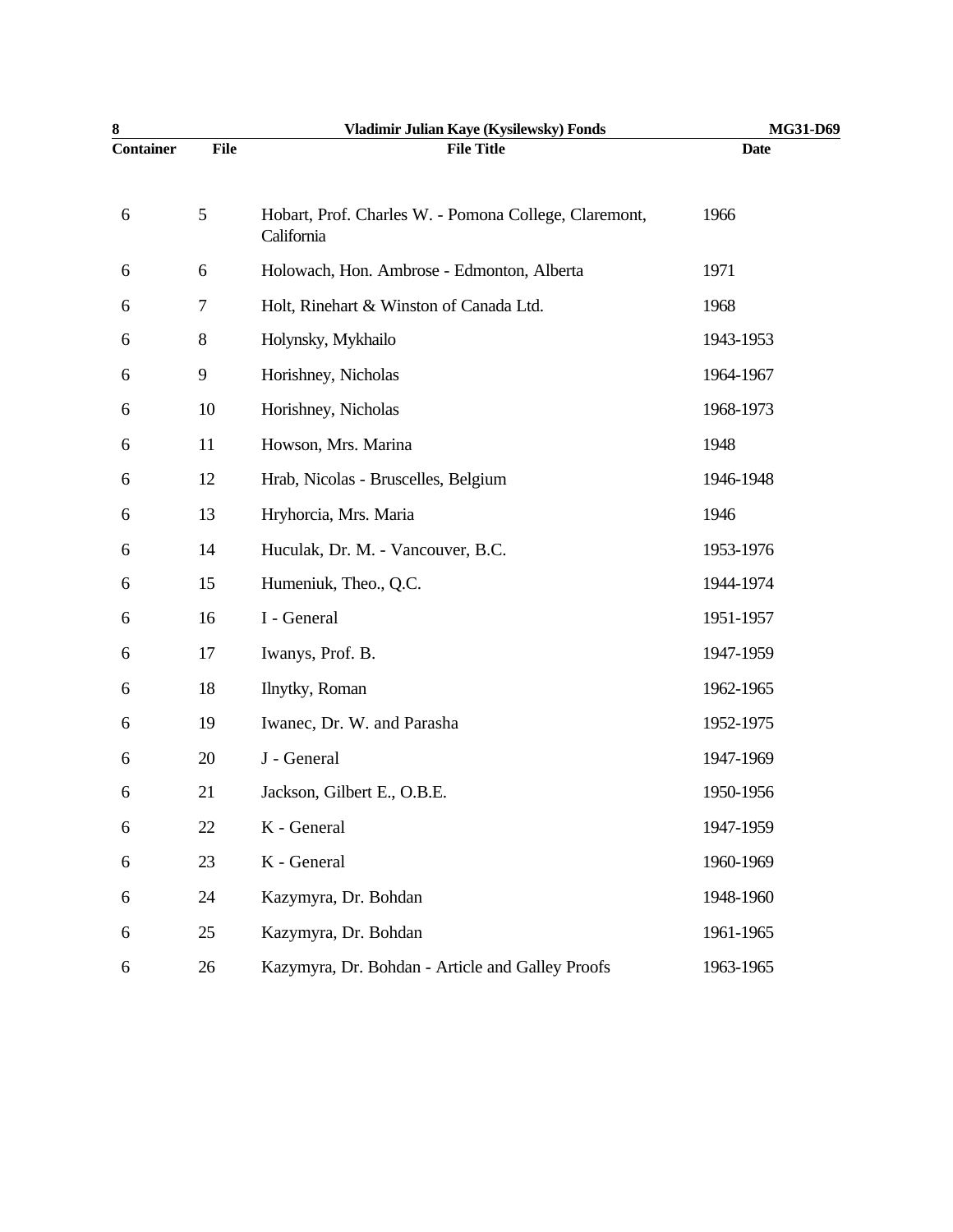| MG31-D69         |             | Vladimir Julian Kaye (Kysilewsky) Fonds       |             | 9 |
|------------------|-------------|-----------------------------------------------|-------------|---|
| <b>Container</b> | <b>File</b> | <b>File Title</b>                             | <b>Date</b> |   |
| 6                | 27          | Kazymyra, Dr. Bohdan                          | 1966-1976   |   |
| 6                | 28          | Kazymyra, Nadia                               | 1975        |   |
| 6                | 29          | Kirschbaum, Dr. Joseph                        | 1958-1972   |   |
| 6                | 30          | Klymasz, Robert B.                            | 1959-1970   |   |
| 6                | 31          | Kharydchak, Paul, U.C.R.F. - Toronto, Ontario | 1974        |   |
| 6                | 32          | Kirkconnell, Prof. Watson                     | 1944-1949   |   |
| 6                | 33          | Kirkconnell, Prof. Watson                     | 1950-1959   |   |
| 6                | 34          | Kirkconnell, Prof. Watson                     | 1960-1976   |   |
| 6                | 35          | Knysh, Mrs. Irene                             | 1961-1975   |   |
| 6                | 36          | Kosa, Prof. John - Boston, Massachusetts      | 1957-1966   |   |
| 6                | 37          | Kossar, Vladimir                              | 1944-1964   |   |
| 6                | 38          | Kossowan, Albert O.                           | 1969        |   |
| 6                | 39          | Kobijowytch, Dr. W.                           | 1957-1974   |   |
| 6                | 40          | Kuczer, Michael and Marilyn                   | 1948-1972   |   |
| 6                | 41          | Kulyk, Janice - Toronto, Ontario              | 1972        |   |
| 6                | 42          | Kunda, Vasyl                                  | 1955-1965   |   |
| 6                | 43          | Kupchenko, Volodymyr                          | 1957-1962   |   |
| 6                | 44          | L - General                                   | 1927-1965   |   |
| 6                | 45          | Ladyka, Archbishop, O.S.B.M.                  | 1943-1948   |   |
| 6                | 46          | Langevin, Mrs. E.J. - Winnpeg, Manitoba       | 1975        |   |
| 6                | 47          | Lazarenko, J.M., Q.C.                         | 1966-1969   |   |
| 6                | 48          | Lazarovich, Peter J., Q.C.                    | 1957-1969   |   |
| 6                | 49          | Livesay, Florence - Toronto, Ontario          | 1953        |   |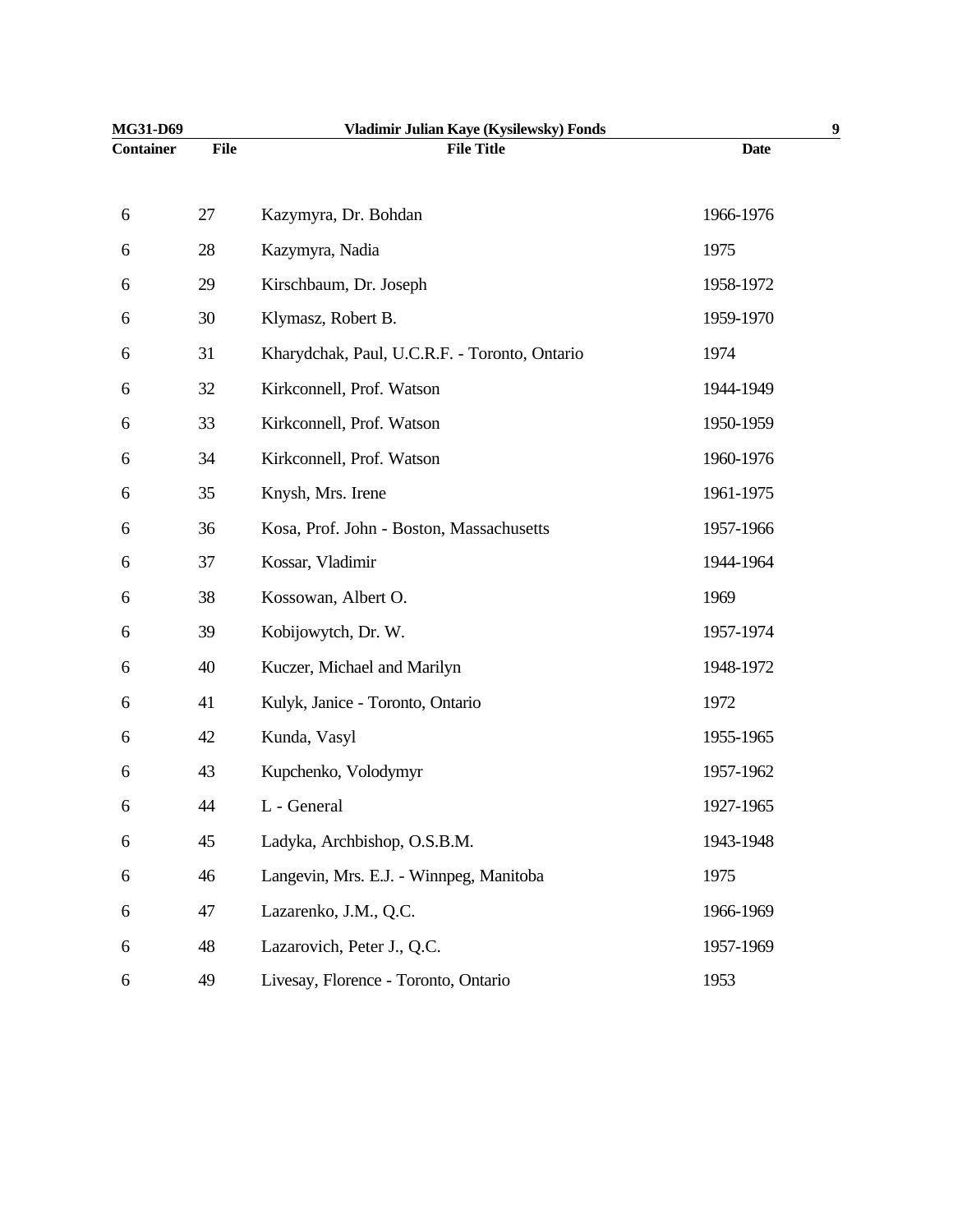| 10               |                | Vladimir Julian Kaye (Kysilewsky) Fonds          | MG31-D69    |
|------------------|----------------|--------------------------------------------------|-------------|
| <b>Container</b> | <b>File</b>    | <b>File Title</b>                                | <b>Date</b> |
|                  |                |                                                  |             |
| 6                | 50             | Luchkovich, Michael, M.P.                        | 1928-1971   |
| 6                | 51             | Luciw, Dr. W.                                    | 1954-1976   |
| 6                | 52             | Luckyj, Dr. George                               | 1943-1965   |
| 7                | $\mathbf{1}$   | Lupul, Prof. M.R.                                | 1961-1971   |
| 7                | $\overline{2}$ | Lupul, Prof. M.R.                                | 1972-1976   |
| 7                | 3              | M - General                                      | 1946-1971   |
| 7                | $\overline{4}$ | MacGregor, James G.                              | 1970        |
| 7                | 5              | Mackiw, Prof. Theodor - Akron, Ohio              | 1965-1969   |
| 7                | 6              | Makohin, Jacob Lee - Boston, Mass.               | 1948-1956   |
| 7                | 7              | Makohin, Mrs. Sue                                | 1942-1976   |
| 7                | 8              | Makowski, Wm. B. - St. Catharines, Ontario       | 1967-1968   |
| 7                | 9              | Malycky, Prof. Alexander - University of Calgary | 1973-1974   |
| 7                | 10             | Manitoba Mosaic Congress                         | 1970        |
| 7                | 11             | Marunchak, Dr. Michael                           | 1963-1964   |
| 7                | 12             | Marunchak, Dr. Michael                           | 1965        |
| 7                | 13             | Marunchak, Dr. Michael                           | 1966-1968   |
| 7                | 14             | Marunchak, Dr. Michael                           | 1969-1970   |
| 7                | 15             | Marunchak, Dr. Michael                           | 1971-1972   |
| 7                | 16             | Marunchak, Dr. Michael                           | 1973-1976   |
| 7                | 17             | Maslanyk, A.                                     | 1954-1967   |
| 7                | 18             | Melnyk, Mr. J. - Vancouver, B.C.                 | 1945-1949   |
| 7                | 19             | Methodius, Brother F.S.C. (Koziak)               | 1936-1938   |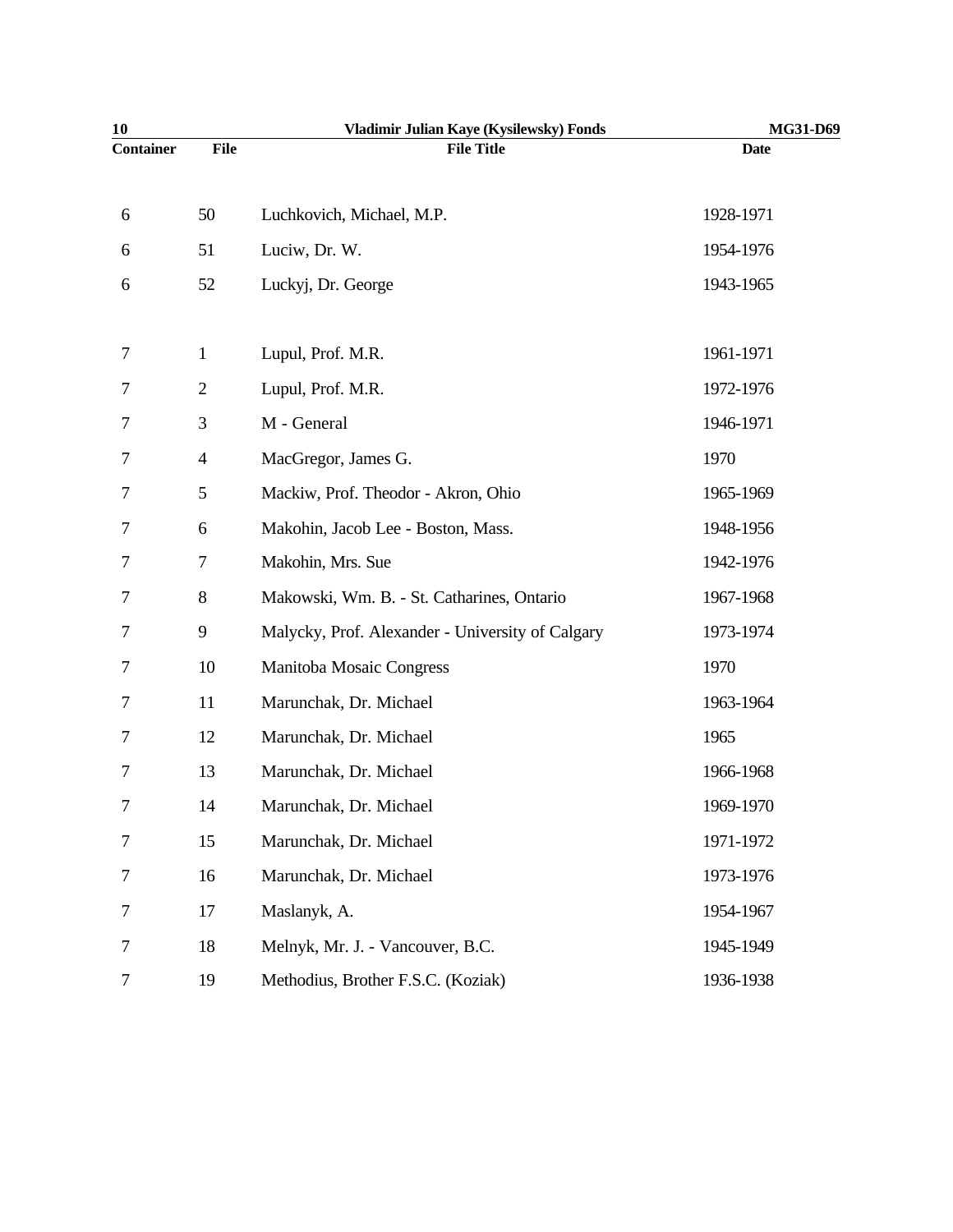| MG31-D69         |             | Vladimir Julian Kaye (Kysilewsky) Fonds  | 11              |
|------------------|-------------|------------------------------------------|-----------------|
| <b>Container</b> | <b>File</b> | <b>File Title</b>                        | <b>Date</b>     |
| 7                | 20          | Methodius, Brother F.S.C. (Koziak)       | 1965            |
| 7                | 21          | Methodius Brother F.S"C. (Koziak)        | 1969-1975       |
| 7                | 22          | Michalenko, Prof. Andrew                 | 1947-1974       |
| 7                | 23          | Mychaliwski, Dr. Theodor                 | 1948-1958       |
| 7                | 24          | Moshuk, Victor - Toronto, Ontario        | 1943-1947       |
| 7                | 25          | Mykokyn, Col. Stepan - Hamilton, Ontario | 1950-1953, 1958 |
| 7                | 26          | Mykytiuk, Dmytro - Winnipeg, Manitoba    | 1956-1966       |
| 7                | 27          | N - General                              | 1945-1963       |
| 7                | 28          | Nawrockyj, Mjr. Osyp                     | 1953-1971       |
| 7                | 29          | Nazarko, Very Rev. Dr. Ireney            | 1951-1976       |
| 7                | 30          | Negrych, Miss Olenka                     | 1970            |
| 7                | 31          | O - General                              | 1948-1966       |
| 7                | 32          | Ohijenko, (Ilarion) - (Metropoliton)     | 1949-1961       |
| 7                | 33          | Ohijenko, (Ilarion) - (Metropoliton)     | 1962-1963       |
| 7                | 34          | Ottawa Citizenship Council               | 1953-1964       |
| 7                | 35          | P - General                              | 1928-1959       |
| 7                | 36          | P - General                              | 1961-1970       |
| 7                | 37          | Panchuk, Gordon R.B.                     | 1946-1975       |
| 7                | 38          | Panchuk, John J.D.                       | 1962-1965       |
| 7                | 39          | Panchuk, John J.D.                       | 1966-1969       |
| 7                | 40          | Panchuk, John J.D.                       | 1970-1971       |
| 7                | 41          | Panchuk, John J.D.                       | 1972-1976       |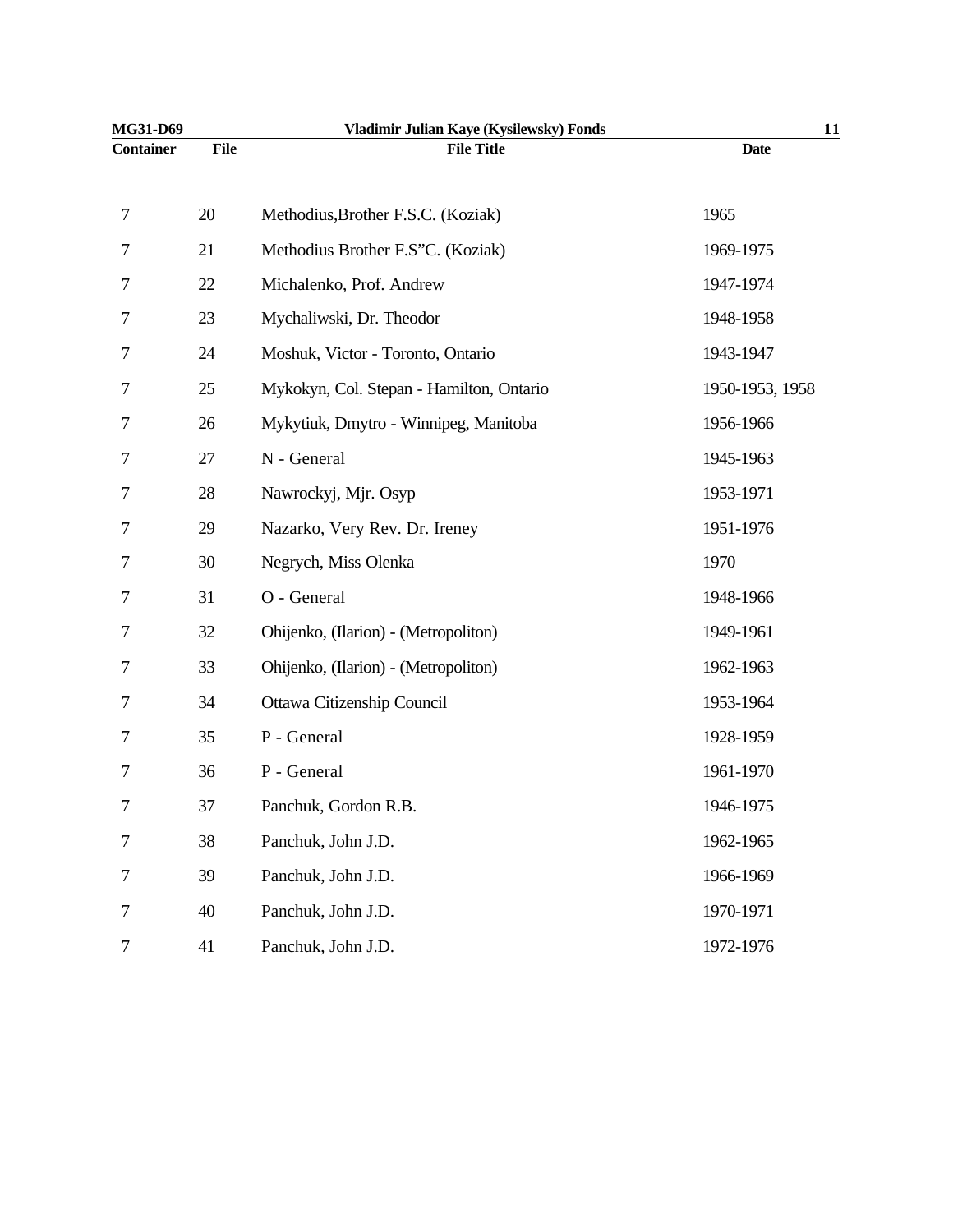| 12               |                          | Vladimir Julian Kaye (Kysilewsky) Fonds            | MG31-D69    |
|------------------|--------------------------|----------------------------------------------------|-------------|
| <b>Container</b> | <b>File</b>              | <b>File Title</b>                                  | <b>Date</b> |
| 8                | $\mathbf{1}$             | Parfanowicz, Dr. Th. - Buffalo, N.Y.               | 1955-1961   |
| 8                | $\sqrt{2}$               | Pasternak, Prof. Yaroslav - Toronto, Ontario       | 1949        |
| 8                | 3                        | Pawlykowska, Mrs. Irene I.                         | 1951-1964   |
| 8                | $\overline{\mathcal{A}}$ | Pawlykowska, Mrs. Irene II.                        | 1965-1975   |
| 8                | 5                        | Petrolias, Dr. John A.                             | 1963-1965   |
| 8                | 6                        | Philipps, Tracy I.                                 | 1946        |
| 8                | 7                        | Philipps, Tracy II                                 | 1947        |
| 8                | 8                        | Philipps, Tracy III                                | 1948-1949   |
| 8                | $\overline{9}$           | Philipps, Tracy IV                                 | 1950-1951   |
| 8                | 10                       | Philipps, Tracy V                                  | 1952-1957   |
| 8                | 11                       | Petrowsky, Michael                                 | 1964-1973   |
| 8                | 12                       | Podowski, Victor - Consul General, Rep. of Poland  | 1950        |
| 8                | 13                       | Polish Alliance Press - Toronto<br>Heydenkorn, B.  |             |
| 8                | 14                       | Prystupa, Steve - Winnipeg, Manitoba               | 1968-1974   |
| 8                | 15                       | <b>Public Archives of Canada</b>                   | 1963-1974   |
| 8                | 16                       | R - General                                        | 1948-1970   |
| 8                | 17                       | Rakhmanny, (Olinyk, Roman)                         | 1956-1969   |
| 8                | 18                       | Revay, Julian - New York                           | 1972-1975   |
| 8                | 19                       | Robinson, Mrs. Eunice                              | 1976        |
| 8                | 20                       | Romanchych, Hanka née Kowalchuck                   | 1953-1974   |
| 8                | 21                       | Romaniw, S.                                        | 1957        |
| 8                | 22                       | Royal Commission on Bilingualism and Biculturalism | 1964-1965   |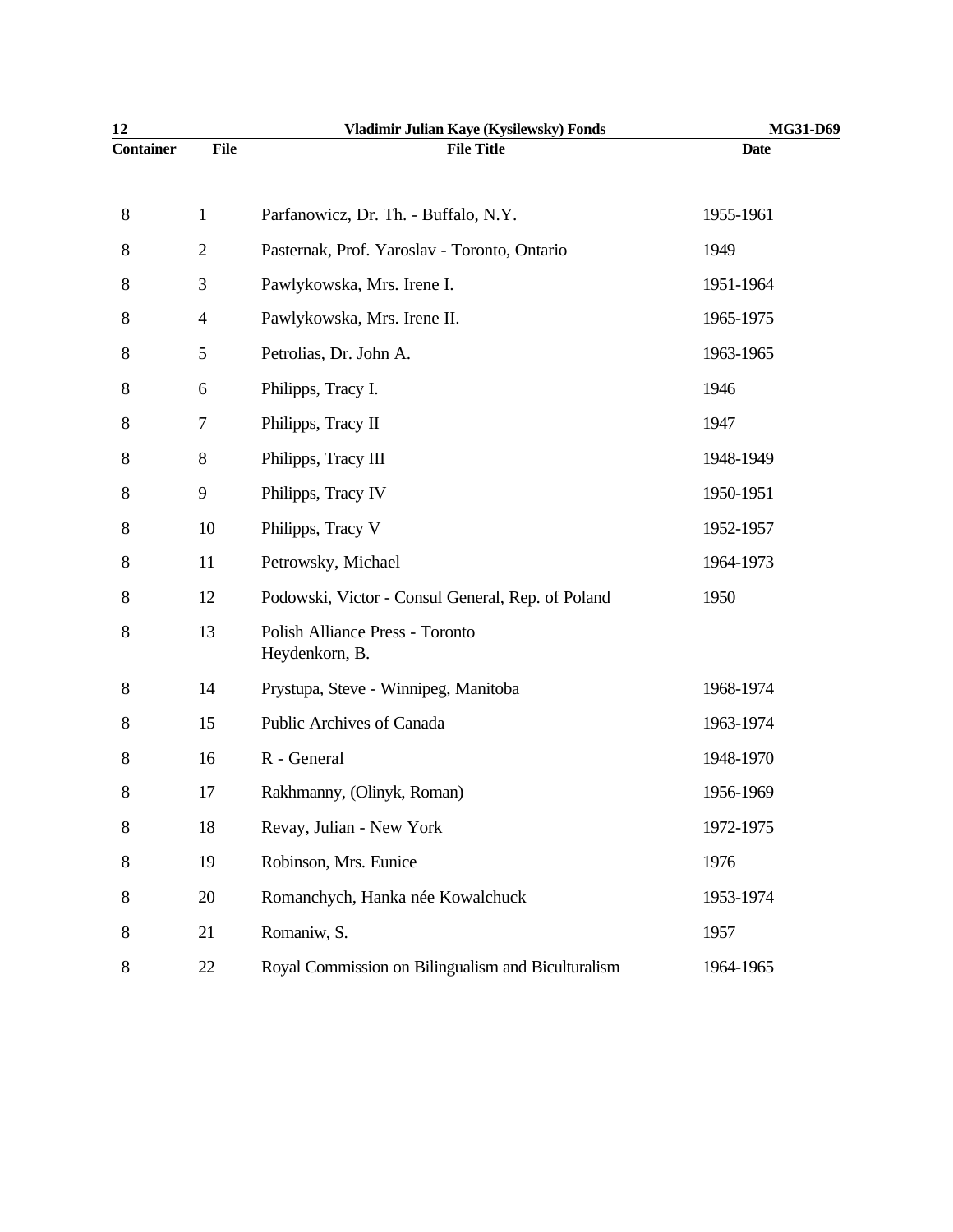| MG31-D69         |              | Vladimir Julian Kaye (Kysilewsky) Fonds |             | 13 |
|------------------|--------------|-----------------------------------------|-------------|----|
| <b>Container</b> | <b>File</b>  | <b>File Title</b>                       | <b>Date</b> |    |
| $8\,$            | 23           | Royick, Prof. A.I.                      | 1963-1966   |    |
| $8\,$            | 24           | Royick, Prof. A. II                     | 1967-1976   |    |
| $8\,$            | 25           | Rozdilsky, Dr. Bohdan                   | 1956-1974   |    |
| 8                | 26           | Rudnycky, Milena and Dr. Mykhailo       | 1931-1976   |    |
| 8                | 27           | Rudnyckyj, Prof. J.B. I                 | 1949-1953   |    |
| 8                | 28           | Rudnyckyj, Prof. J.B. II                | 1954-1960   |    |
| 8                | 29           | Rudnyckyj, Prof. J.B. III               | 1961-972    |    |
| 8                | 30           | Rudnytsky, Prof. Ivan L.                | 1971-1972   |    |
| $8\,$            | 31           | S - General I                           | 1945-1959   |    |
| $8\,$            | 32           | S - General II                          | 1960-1967   |    |
| $8\,$            | 33           | Salsky, George                          | 1949-1964   |    |
| 8                | 34           | Sawaryn, Peter - Edmonton, Alberta      | 1964        |    |
| 8                | 35           | Shandro, T.A. - Edmonton, Alberta       | 1968-1971   |    |
| 8                | 36           | Shtohryn, Prof. Dmytro                  | 1948-1976   |    |
| 8                | 37           | Shymansky, Dr. G.                       | 1949-1956   |    |
| 8                | 38           | Simpson, Prof. Edith C. Rowles          | 1972-1974   |    |
| 8                | 39           | Simpson, Prof. George I                 | 1943-1949   |    |
| $8\,$            | 40           | Simpson, Prof. George II                | 1950-1959   |    |
| 8                | 41           | Simpson, Prof. George III               | 1960-1963   |    |
| $8\,$            | 42           | Simpson, Prof. George IV                | 1964-1969   |    |
| 9                | $\mathbf{1}$ | Slavutych, Prof. Yar                    | 1962-1969   |    |
| 9                | $\mathbf{2}$ | Slipcenko, Ivan                         | 1958-1971   |    |
|                  |              |                                         |             |    |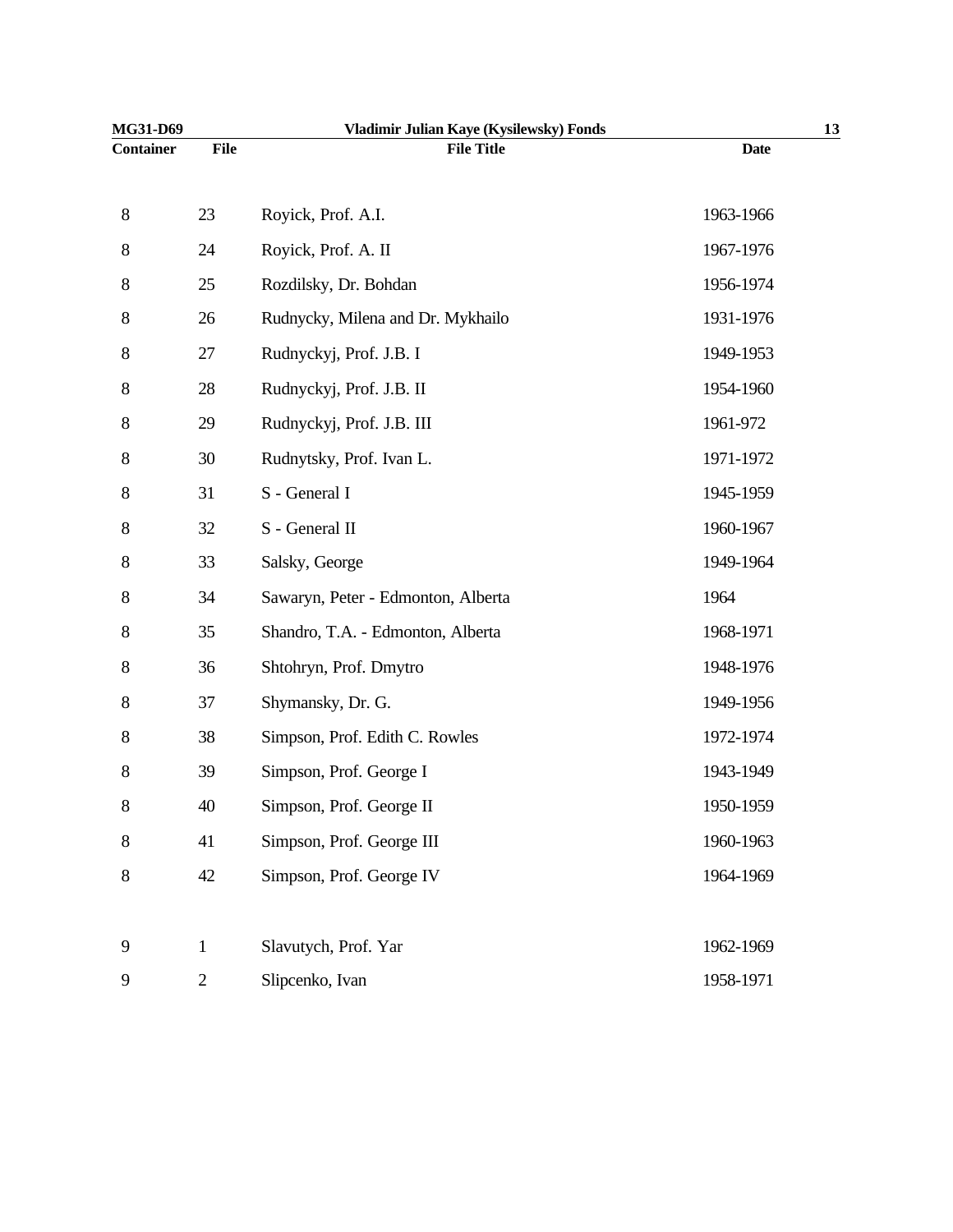| 14               |                | Vladimir Julian Kaye (Kysilewsky) Fonds                  | MG31-D69    |
|------------------|----------------|----------------------------------------------------------|-------------|
| <b>Container</b> | <b>File</b>    | <b>File Title</b>                                        | <b>Date</b> |
| 9                | $\mathfrak{Z}$ | Sluzar, Very Rev. V. - Montreal, Quebec                  | 1944-1957   |
| 9                | $\overline{4}$ | Smal-Stocky, Prof. R.                                    | 1952        |
| 9                | 5              | Somtchynsky, Paul I                                      | 1954-1955   |
| 9                | 6              | Somtchynsky, Paul II                                     | 1956        |
| 9                | 7              | Somtchynsky, Paul III                                    | 1957        |
| 9                | $8\,$          | Somtchynsky, Paul IV                                     | 1958-1968   |
| 9                | 10             | Starchuk, Prof. Orest                                    | 1950-1971   |
| 9                | 11             | Starr, Hon. Michael, M.P.                                | 1957-1959   |
| 9                | 12             | Stechishin, Julian W., Q.C.<br>Mrs. Savella              | 1946-1971   |
|                  |                | Obituary of Julian W. Stechishin                         |             |
| 9                | 13             | Stefanyk, Yuriy - Edmonton, Alberta                      | 1966-1970   |
| 9                | 14             | Svarich, Peter                                           | 1960-1966   |
| 9                | 15             | Symko, Stephen                                           | 1948-1976   |
| 9                | 16             | Syrotuck, Lt. Col. Mimchael - Edmonton, Alberta          | 1941-1965   |
| 9                | 17             | Sytnyk, Mrs. E.                                          | 1947-1975   |
| 9                | 18             | T - General                                              | 1948-1963   |
| 9                | 19             | taraska, Peter - Dep. Mayor of Winnipeg                  | 1947-1957   |
| 9                | 20             | Teslal, Dr. Ivan                                         | 1954-1969   |
| 9                | 21             | Tomashevsky, T.                                          | 1965-1969   |
| 9                | 22             | Trembicky, Prof. W.                                      | 1974        |
| 9                | 23             | Trylowsky, Petro - Edmonton, Alberta                     | 1964-1966   |
| 9                | 24             | Turek, Dr. Victor - Winnipeg, Manitoba, Toronto, Ontario | 1951-1963   |
| 9                | 25             | Tyktor, Ivan                                             | 1946-1965   |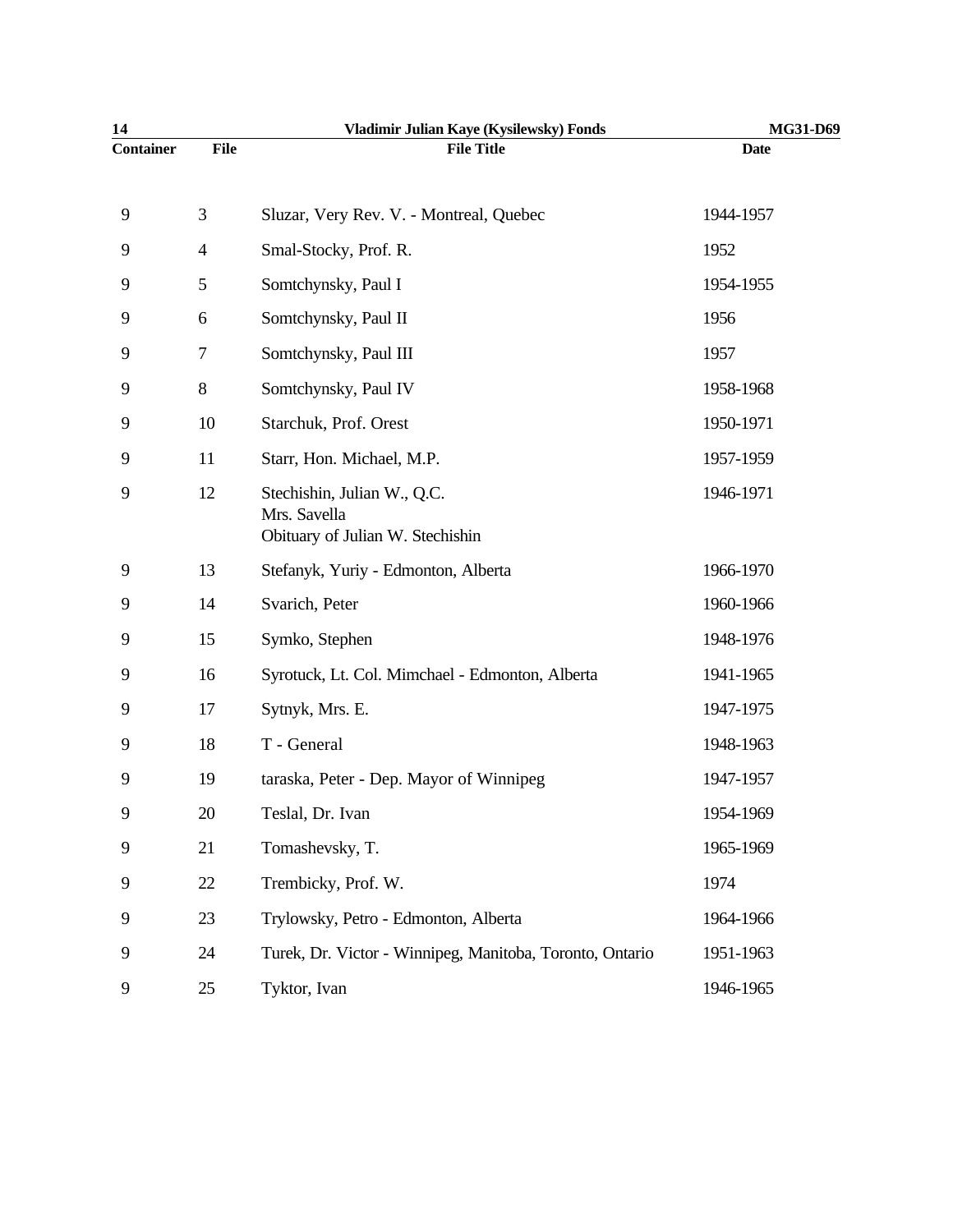| MG31-D69         |             | Vladimir Julian Kaye (Kysilewsky) Fonds                               |             | 15 |
|------------------|-------------|-----------------------------------------------------------------------|-------------|----|
| <b>Container</b> | <b>File</b> | <b>File Title</b>                                                     | <b>Date</b> |    |
|                  |             |                                                                       |             |    |
| 9                | 26          | U - General                                                           | 1927-1963   |    |
| 9                | 27          | V - General                                                           | 1956-1969   |    |
| 9                | 28          | W - General                                                           | 1946-1962   |    |
| 9                | 29          | Wachna, Dr. Anthony I                                                 | 1963-1973   |    |
| 9                | 30          | Wachna, Dr. Anthony II                                                | 1973-1976   |    |
| 9                | 31          | Wall, Senator W.                                                      | 1955        |    |
| 9                | 32          | Welyhorsky, Mrs. Maria                                                | 1974        |    |
| 9                | 33          | Wesolowsky, J.B. - Sudbury, Ontario - Montreal, Quebec,<br><b>CBC</b> | 1949-1955   |    |
| 9                | 34          | Wilson, Senator Carine - Manor House                                  | 1949-1956   |    |
| 9                | 35          | Wiss, Jules - Montreal, Quebec                                        | 1966-1976   |    |
| 9                | 36          | Wood, Prof. J.D. - York University                                    | 1968-1969   |    |
| 9                | 37          | Woodside, Prof. Wilson                                                | 1957-1975   |    |
| 9                | 38          | Woycenko, Mrs. Olga I                                                 | 1960-1967   |    |
| 9                | 39          | Woycenko, Mrs. Olga II                                                | 1968-1972   |    |
| 9                | 40          | Woychyshyn, Julia Stepanenko                                          | 1953        |    |
| 9                | 41          | Wynar, Prof. Lubomyr I - Denver, Colorado                             | 1964-1966   |    |
| 9                | 42          | Wynar, Prof. Lubomyr II                                               | 1967-1976   |    |
| 9                | 43          | Y - General                                                           | 1927-1962   |    |
| 9                | 44          | Yanda, D., Q.C. - Edmonton, Alberta                                   | 1957-1964   |    |
| 9                | 45          | Yaremko, Hon. John                                                    | 1959-1973   |    |
| 9                | 46          | Yaremovich, Anthony I, U.C.V.A.                                       | 1948-1967   |    |
| 9                | 47          | Yaremovich, Anthony II                                                | 1969-1972   |    |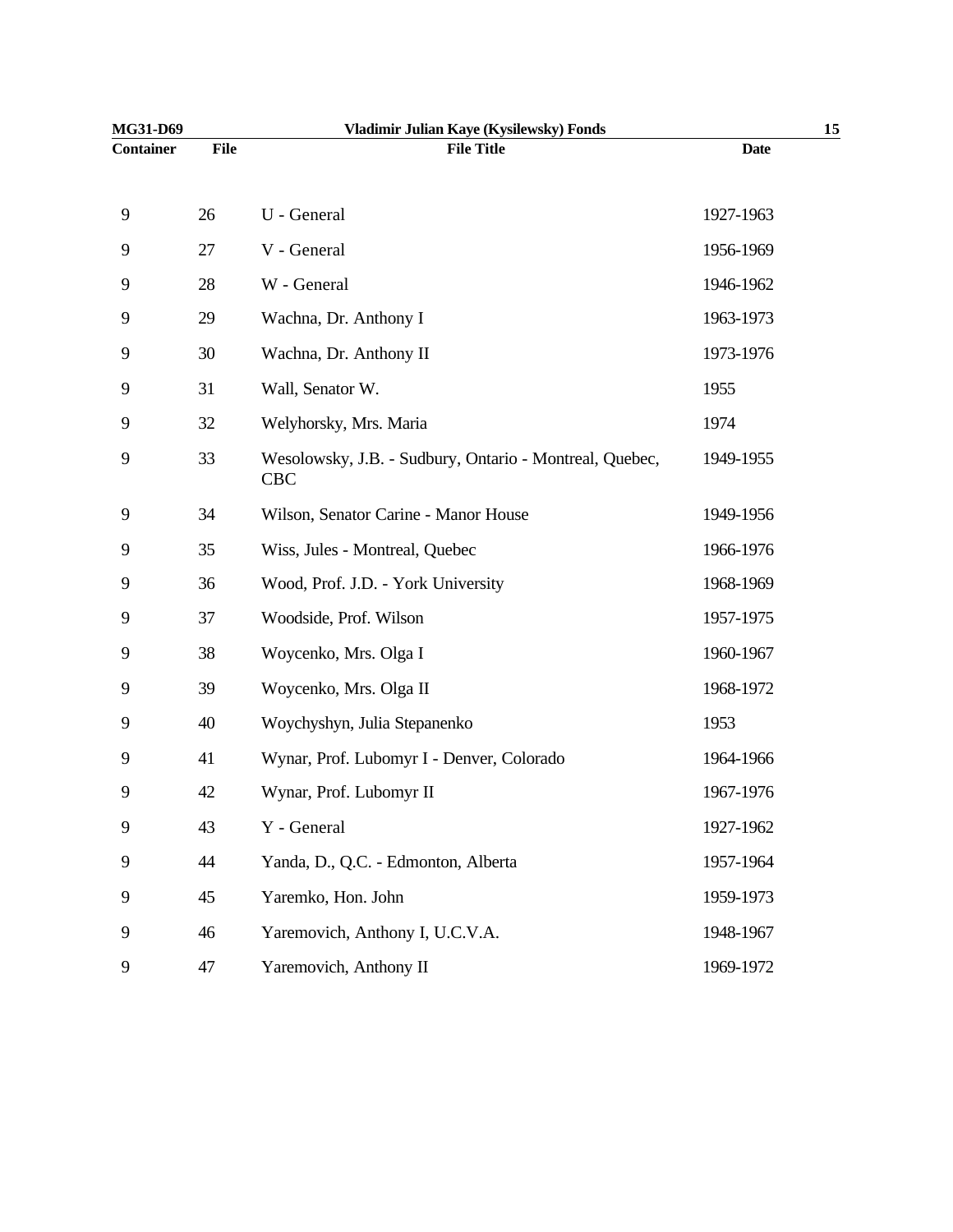| 16               |             | Vladimir Julian Kaye (Kysilewsky) Fonds | <b>MG31-D69</b> |
|------------------|-------------|-----------------------------------------|-----------------|
| <b>Container</b> | <b>File</b> | <b>File Title</b>                       | Date            |
|                  |             |                                         |                 |
| 9                | 48          | Yuzik, John I, U.C.V.A.                 | 1947-1971       |
| 9                | 49          | Yuzik, John II, U.C.V.A.                | 1972-1974       |
| 9                | 50          | Yuzyk, Hon. Senator Paul                | 1958-1975       |
| 9                | 51          | Z - General                             | 1926-1966       |
| 9                | 52          | Zhmurekevych, Dr. S.                    | 1951-1975       |
| 9                | 53          | Zukk-Hryskievich, Dr. V.                | 1954-1961       |

## **C. UKRAINIAN BUREAU, LONDON**

| 10 | $\mathbf{1}$   | Correspondence: British Broadcasting Corporation         | 1939                |
|----|----------------|----------------------------------------------------------|---------------------|
| 10 | $\overline{2}$ | Correspondence: J.K. Makohin                             | 1931                |
| 10 | 3              | Correspondence: J.K. Makohin                             | 1938                |
| 10 | $\overline{4}$ | Correspondence: J.K. Makohin                             | March-April<br>1939 |
| 10 | 5              | Correspondence: J.K. Makohin                             | Sept.-Dec. 1939     |
| 10 | 6              | Correspondence: J.K. Makohin                             | 1940                |
| 10 | 7              | Correspondence: J.K. Makohin                             | 1936                |
| 10 | 8              | Correspondence: J.K. Makohin                             | 1937                |
| 10 | 9              | Correspondence: J.K. Makohin                             | 1939                |
| 10 | 10             | Correspondence: J.K. Makohin                             | 1940                |
| 10 | 11             | Correspondence: J.K. Makohin<br>re: Application for Visa | 1940                |
| 10 | 12             | Correspondence: E. Onatsky (copies)                      | 1931                |
| 10 | 13             | Correspondence: G.W. Simpson                             | 1938                |
|    |                |                                                          |                     |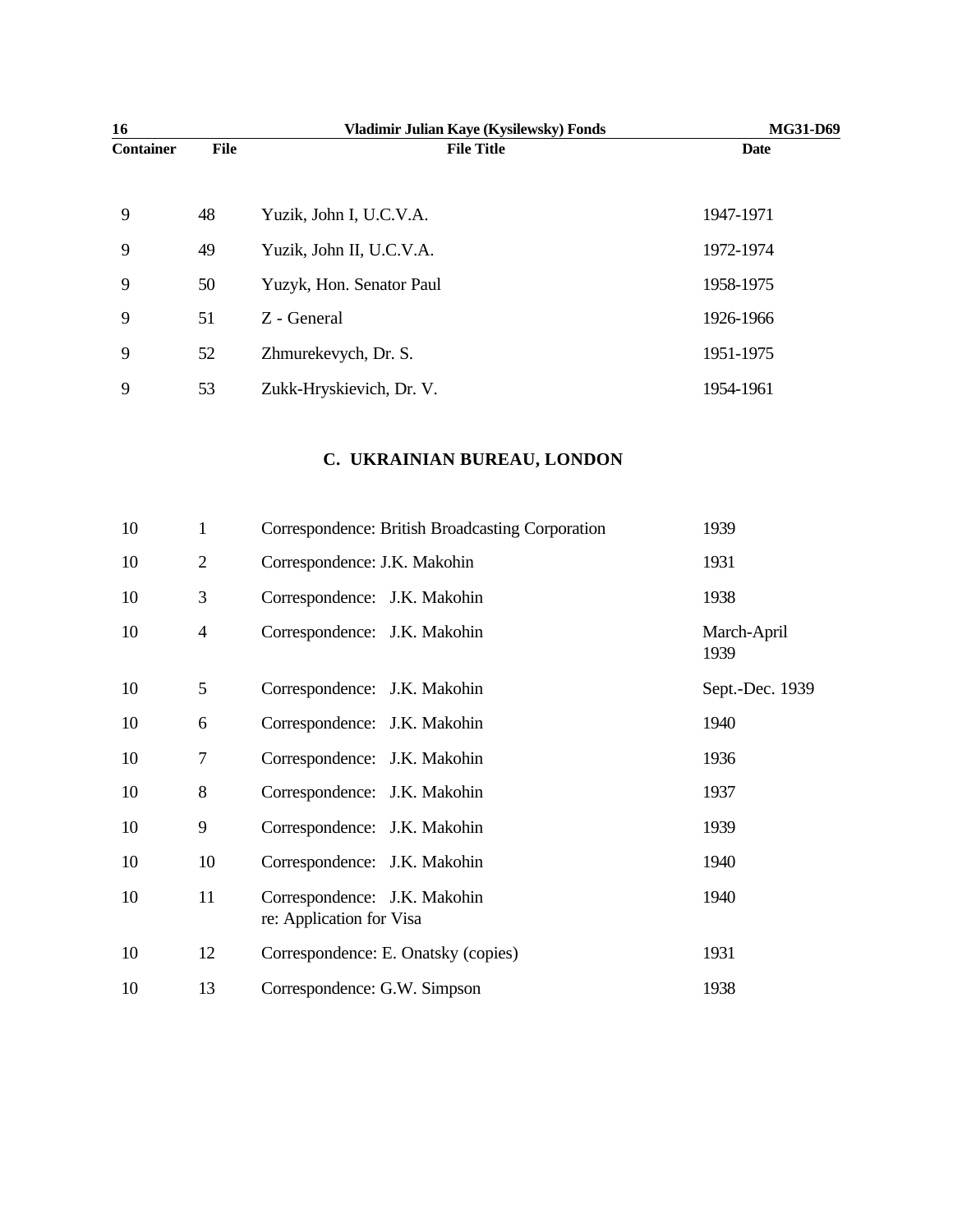| MG31-D69         |      | Vladimir Julian Kaye (Kysilewsky) Fonds                  | 17          |
|------------------|------|----------------------------------------------------------|-------------|
| <b>Container</b> | File | <b>File Title</b>                                        | <b>Date</b> |
| 10               | 14   | Correspondence: G.W. Simpson                             | 1939        |
| 10               | 15   | Correspondence: G.W. Simpson                             | 1940        |
| 10               | 16   | Correspondence: T. Philipps                              | 1939        |
| 10               | 17   | Correspondence: T. Philipps                              | 1940        |
| 10               | 18   | Correspondence: Ukrainian Self Reliance League of Canada | 1929        |
| 10               | 19   | Correspondence: Ukrainian Self Reliance League of Canada | 1931        |
| 10               | 20   | Correspondence: Ukrainian Self Reliance League of Canada | 1933        |
| 10               | 21   | Correspondence: Ukrainian Self Reliance League of Canada | 1934        |
| 10               | 22   | Correspondence: Ukrainian Self Reliance League of Canada | 1935        |
| 10               | 23   | Correspondence: Ukrainian Self Reliance League of Canada | 1936        |
| 10               | 24   | Correspondence: Ukrainian Self Reliance League of Canada | 1937        |
| 10               | 25   | Correspondence: Ukrainian Self Reliance League of Canada | 1938        |
| 10               | 26   | General Correspondence: Ukrainian Bureau, London         | 1931        |
| 10               | 27   | General Correspondence: Ukrainian Bureau, London         | 1932        |
| 10               | 28   | General Correspondence: Ukrainian Bureau, London         | 1933        |
| 10               | 29   | General Correspondence: Ukrainian Bureau, London         | 1934        |
| 10               | 30   | General Correspondence: Ukrainian Bureau, London         | 1935        |
| 10               | 31   | General Correspondence: Ukrainian Bureau, London         | 1936        |
| 10               | 32   | General Correspondence: Ukrainian Bureau, London         | 1937        |
| 10               | 33   | General Correspondence: Ukrainian Bureau, London         | 1938        |
| 10               | 34   | General Correspondence: Ukrainian Bureau, London         | 1939        |
| 10               | 35   | General Correspondence: Ukrainian Bureau, London         | 1939        |
| 10               | 36   | General Correspondence: Ukrainian Bureau, London         | 1940        |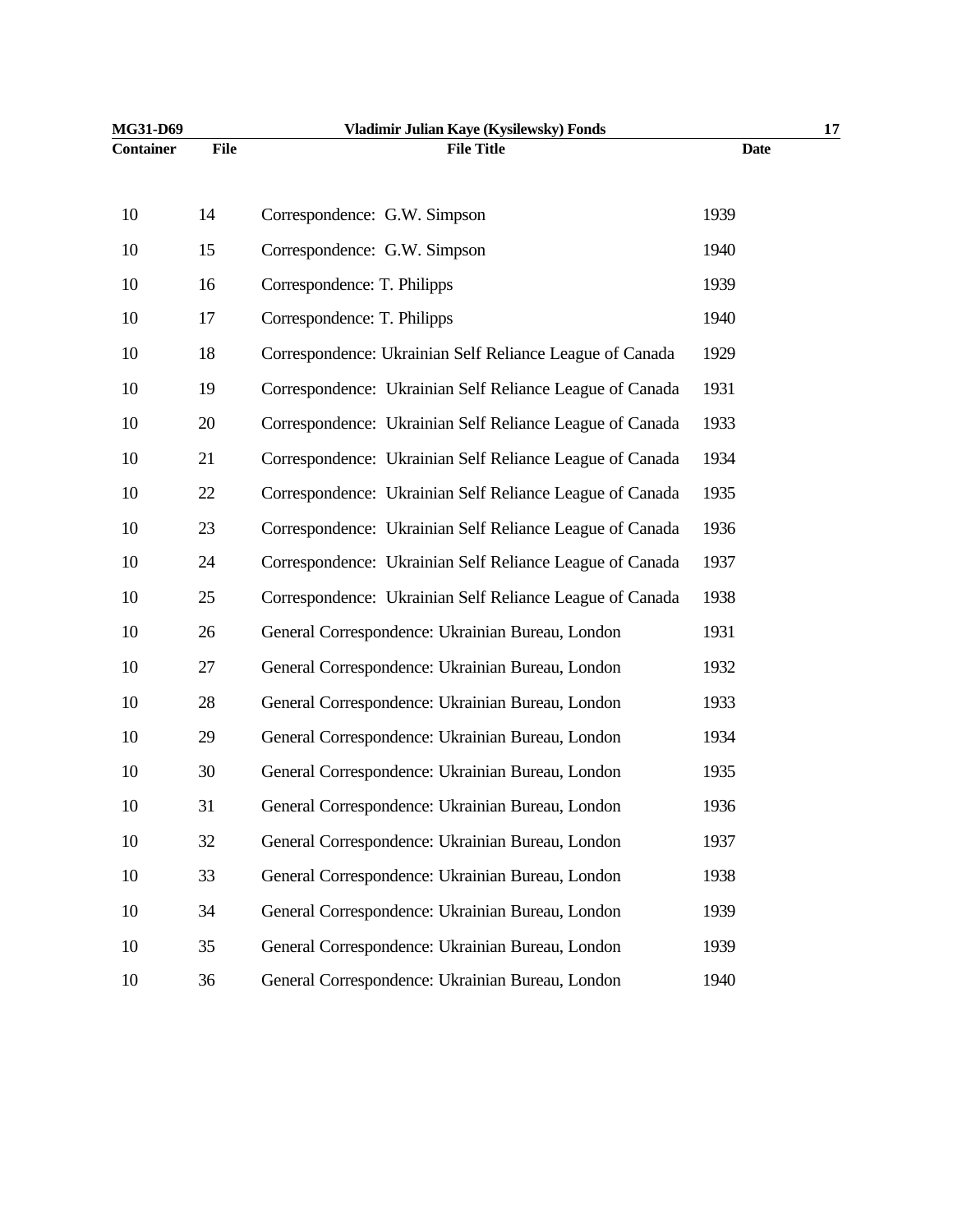| 18               |             | Vladimir Julian Kaye (Kysilewsky) Fonds                                              | MG31-D69    |
|------------------|-------------|--------------------------------------------------------------------------------------|-------------|
| <b>Container</b> | <b>File</b> | <b>File Title</b>                                                                    | <b>Date</b> |
|                  |             |                                                                                      | 1940        |
| 10               | 37          | General Correspondence: Ukrainian Bureau, London                                     |             |
| 10               | 38          | General Correspondence: Ukrainian Bureau, London                                     | 1940        |
| 10               | 39          | General Correspondence: Ukrainian Bureau, London                                     | 1940        |
|                  | 40          | Articles Written for the Ukrainian Press: Ukrainian Bureau,<br>London                | 1932-1939   |
| 10               | 41          | Articles Written for the Ukrainian Press: Ukrainian Bureau,<br>London                | 1932-1939   |
| 10               | 42          | Copies and Drafts of Press Releases: Ukrainian Bureau,<br>London                     | 1932-1934   |
| 10               | 43          | Press Mailing Lists, Invitation Lists: Ukrainian Bureau,<br>London                   | 1932-1939   |
| 10               | 44          | Broadcasts to Canada (B.B.C.): Ukrainian Bureau, London                              | 1939        |
| 10               | 45          | Press Clippings in Ukrainian: Ukrainian Bureau, London                               | 1933-1940   |
| 10               | 46          | Press Clippings in English, Polish and German: Ukrainian<br>Bureau, London           | 1939-1940   |
| 10               | 47          | Bibliographies of Early Publications on Ukrainians: Ukrainian<br>Bureau, London      | 1912-1936   |
| 10               | 48          | Bibliographies of Early Publications on Ukrainians: Ukrainian<br>Bureau, London      | 1912-1936   |
| 10               | 49          | Bibliographies of Early Publications on Ukrainians: Ukrainian<br>Bureau, London      | 1912-1926   |
| 10               | 50          | Odd Notes on Ukrainian History: Ukrainian Bureau, London                             |             |
| 10               | 51          | Miscellaneous Items i.e., Calling Cards, Programs, etc.:<br>Ukrainian Bureau, London |             |

#### **D. CANADIAN CITIZENSHIP BRANCH**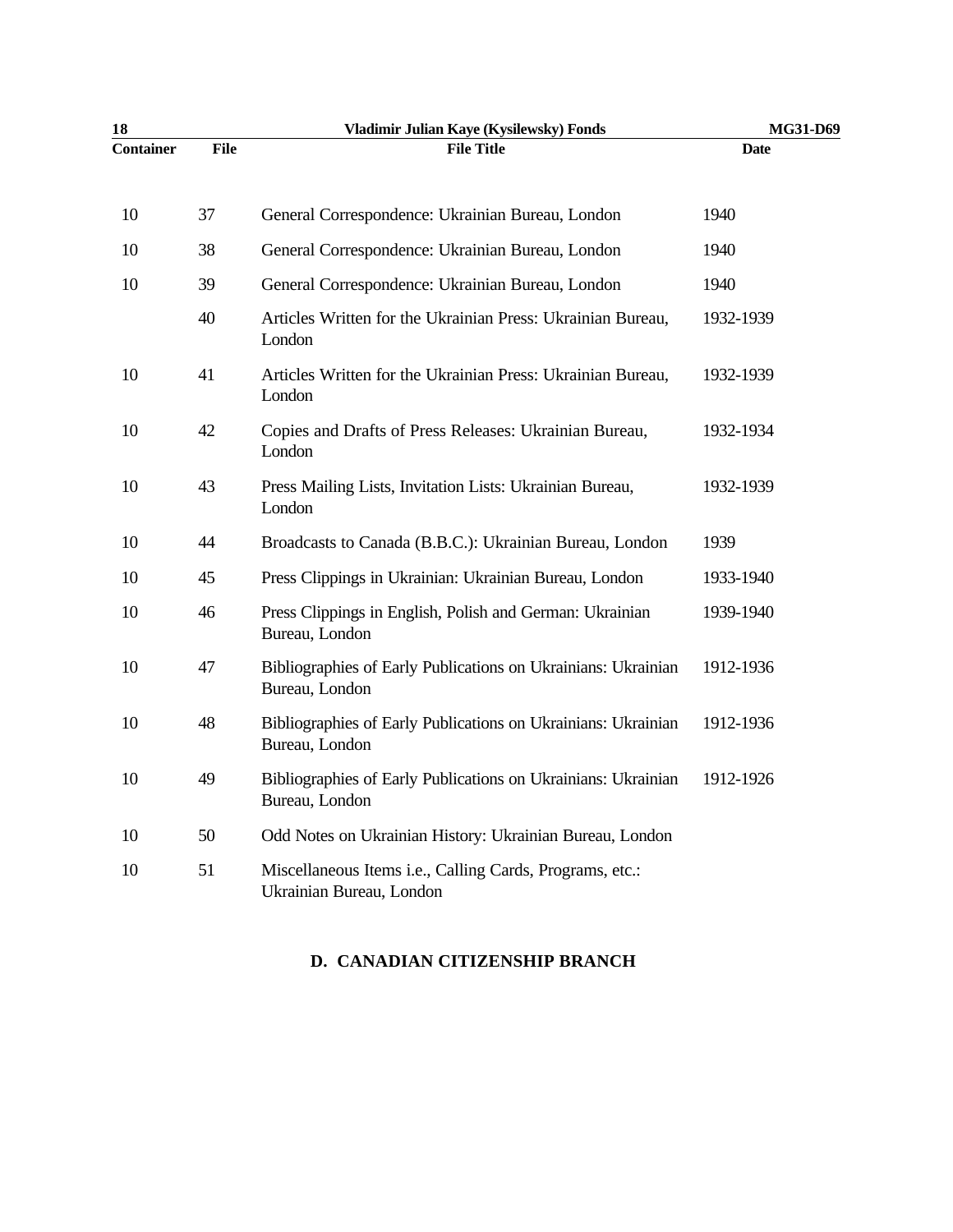| MG31-D69         |                | Vladimir Julian Kaye (Kysilewsky) Fonds                                                                                           | 19          |
|------------------|----------------|-----------------------------------------------------------------------------------------------------------------------------------|-------------|
| <b>Container</b> | <b>File</b>    | <b>File Title</b>                                                                                                                 | <b>Date</b> |
|                  |                |                                                                                                                                   |             |
| 11               | 1              | Historical Material on the Establishment of the Canadian<br>Citizenship Branch                                                    | 1961, 1967  |
| 11               | $\overline{2}$ | Historical review of the Canadian Citizenship Branch -<br>Prepared by W.H. Agnew                                                  | Dec. 1967   |
| 11               | 3              | Correspondence: Toronto and Oak Ridges Farm<br>(Miscellaneous)                                                                    | 1940        |
| 11               | $\overline{4}$ | Correspondence: Department of National War Services -<br>Secret R.C.M.P.                                                          | 1943-1945   |
| 11               | 5              | Correspondence: G.W. Simpson, Director of Public<br>Information, D.N.W.S., Oak Ridges Farm, Ontario                               | 1941        |
| 11               | 6              | Correspondence: D.N.W.S. - G.W. Simpson Chairman,<br>Committee on Cooperation in Canadian Citizensihp                             | 1942        |
| 11               | $\tau$         | Correspondence: D.N.W.S. - G.W. Simpson                                                                                           | 1943        |
| 11               | $8\,$          | Correspondence: D.N.W.S. - Liaison Officer for the Foreign<br>Language Press, Committee on Cooperation in Canadian<br>Citizenship | 1942        |
| 11               | 9              | Correspondence: D.N.W.S. - Liaison Officer for the Foreign<br>Language Press, Committee on Cooperation in Canadian<br>Citizenship | 1943        |
| 11               | 10             | Correspondence: D.N.W.S. - Liaison Officer for the Foreign<br>Language Press, Committee on Cooperation in Canadian<br>Citizenship | 1944        |
| 11               | 11             | Correspondence: D.N.W.S. - Liaison Officer for the Foreign<br>Language Press, Committee on Cooperation in Canadian<br>Citizenship | 1945        |
| 11               | 12             | Correspondence: Department of Secretary of State - Liaison<br>Officer, Canadian Citizenship Branch                                | 1945-1949   |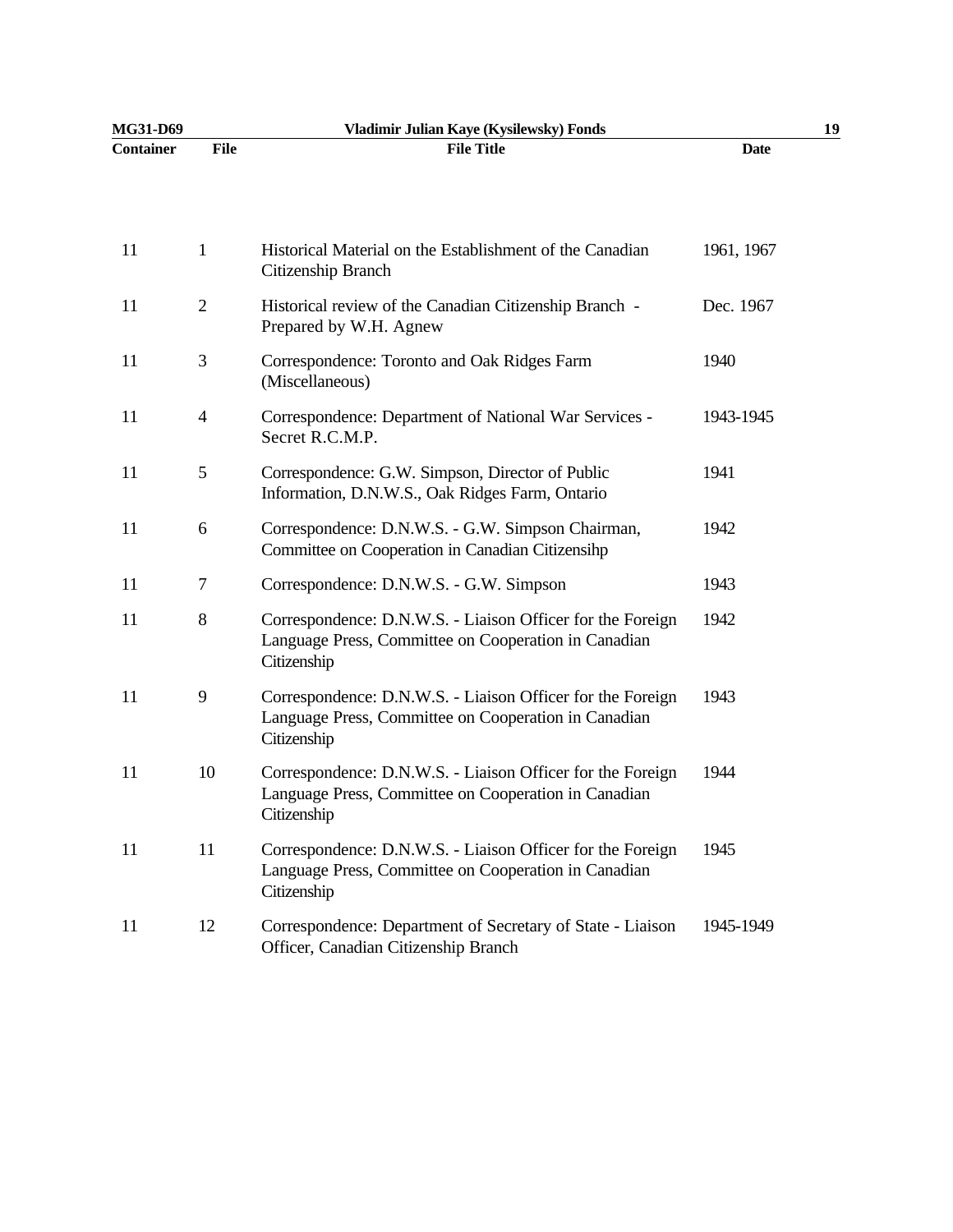| 20               |             | Vladimir Julian Kaye (Kysilewsky) Fonds                                                                                                           | MG31-D69      |
|------------------|-------------|---------------------------------------------------------------------------------------------------------------------------------------------------|---------------|
| <b>Container</b> | <b>File</b> | <b>File Title</b>                                                                                                                                 | <b>Date</b>   |
| 11               | 13          | Correspondence: Department of Secretary of State - Liaison<br>Officer, Canadian Citizenship Branch                                                | 1950-1952     |
| 11               | 14          | Correspondence: Department of Secretary of State - Liaison<br>Officer, Canadian Citizenship Branch                                                | 1953-1955     |
| 11               | 15          | Correspondence: Department of Citizenship and Immigration,<br>Liaison Officer, Candian Citizenship Branch<br>Re: Visit to Refugee Camps in Europe | May-Oct. 1955 |
| 11               | 16          | Correspondence: Department of Citizenship and Immigration,<br>Liaison Officer, Candian Citizenship Branch<br>Re: Visit to Refugee Camps in Europe | Nov. 1955     |
| 11               | 17          | Correspondence: Department of Citizenship and Immigration,<br>Liaison Officer, Candian Citizenship Branch<br>Re: Visit to Refugee Camps in Europe | 1956          |
| 11               | 18          | Correspondence: Department of Citizenship and Immigration,<br>Liaison Officer, Canadian Citizenship Branch                                        | 1956          |
| 11               | 19          | Correspondence: Department of Citizenship and Immigration,<br>Liaison Officer, Canadian Citizenship Branch                                        | 1957          |
| 11               | 20          | Correspondence: Department of Citizenship and Immigration,<br>Liaison Officer, Canadian Citizenship Branch                                        | 1958          |
| 11               | 21          | Correspondence: Department of Citizenship and Immigration,<br>Liaison Officer, Canadian Citizenship Branch                                        | 1959          |
| 11               | 22          | Correspondence: Department of Citizenship and Immigration,<br>Liaison Officer, Canadian Citizenship Branch                                        | 1960          |
| 11               | 23          | Correspondence: Department of Citizenship and Immigration,<br>Liaison Officer, Canadian Citizenship Branch                                        | 1961          |
| 11               | 24          | Correspondence from Press Analysts: Department of<br>Citizenship and Immigration, Liaison Officer, Canadian<br>Citizneship Branch                 | 1952-1954     |
| 11               | 25          | <b>Correspondence from Press Analysts</b>                                                                                                         | 1956          |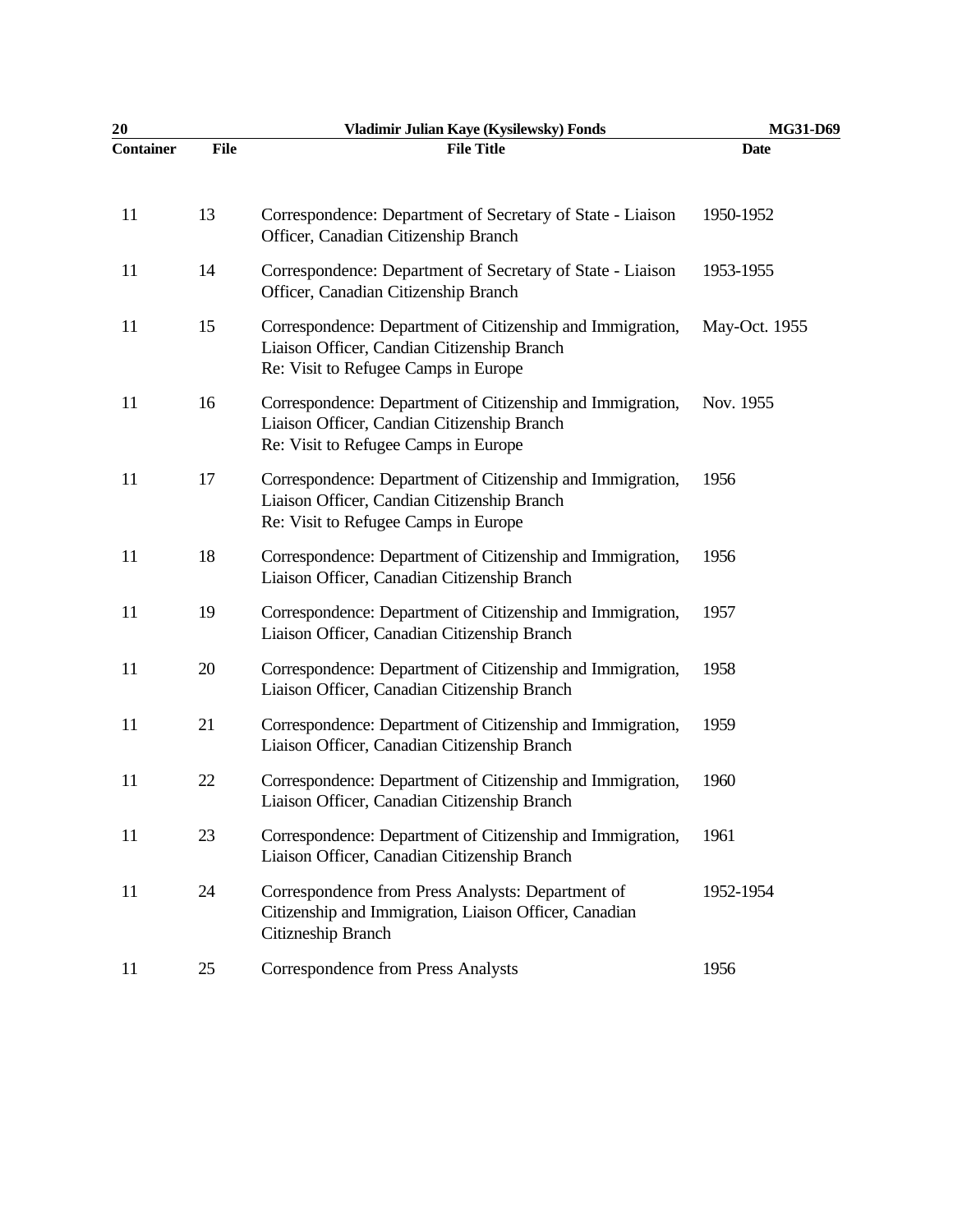| MG31-D69         |             | Vladimir Julian Kaye (Kysilewsky) Fonds                                                                       | 21          |  |
|------------------|-------------|---------------------------------------------------------------------------------------------------------------|-------------|--|
| <b>Container</b> | <b>File</b> | <b>File Title</b>                                                                                             | <b>Date</b> |  |
| 11               | 26          | <b>Correspondence from Press Analysts</b>                                                                     | 1957        |  |
| 11               | 27          | <b>Correspondence from Press Analysts</b>                                                                     | 1958        |  |
| 11               | 28          | Press Analysts: Newsreleases                                                                                  | 1957-1958   |  |
| 11               | 29          | Introductions, Lectures, Speeches (in English and Ukrainian):<br>Liaison Officer, Canadian Citizenship Branch | 1945        |  |
| 11               | 30          | Introductions, Lectures, Speeches (in English and Ukrainian):<br>Liaison Officer, Canadian Citizenship Branch | 1946        |  |
| 11               | 31          | Introductions, Lectures, Speeches (in English and Ukrainian):<br>Liaison Officer, Canadian Citizenship Branch | 1947        |  |
| 11               | 32          | Introductions, Lectures, Speeches (in English and Ukrainian):<br>Liaison Officer, Canadian Citizenship Branch | 1948        |  |
| 11               | 33          | Introductions, Lectures, Speeches (in English and Ukrainian):<br>Liaison Officer, Canadian Citizenship Branch | 1949        |  |
| 11               | 34          | Introductions, Lectures, Speeches (in English and Ukrainian):<br>Liaison Officer, Canadian Citizenship Branch | 1950        |  |
| 11               | 35          | Introductions, Lectures, Speeches (in English and Ukrainian):<br>Liaison Officer, Canadian Citizenship Branch | 1951        |  |
| 11               | 36          | Introductions, Lectures, Speeches (in English and Ukrainian):<br>Liaison Officer, Canadian Citizenship Branch | 1952        |  |
| 11               | 37          | Introductions, Lectures, Speeches (in English and Ukrainian):<br>Liaison Officer, Canadian Citizenship Branch | 1953        |  |
| 11               | 38          | Introductions, Lectures, Speeches (in English and Ukrainian):<br>Liaison Officer, Canadian Citizenship Branch | 1954        |  |
| 11               | 39          | Introductions, Lectures, Speeches (in English and Ukrainian):<br>Liaison Officer, Canadian Citizenship Branch | 1955        |  |
| 11               | 40          | Introductions, Lectures, Speeches (in English and Ukrainian):<br>Liaison Officer, Canadian Citizenship Branch | 1956        |  |
|                  |             |                                                                                                               |             |  |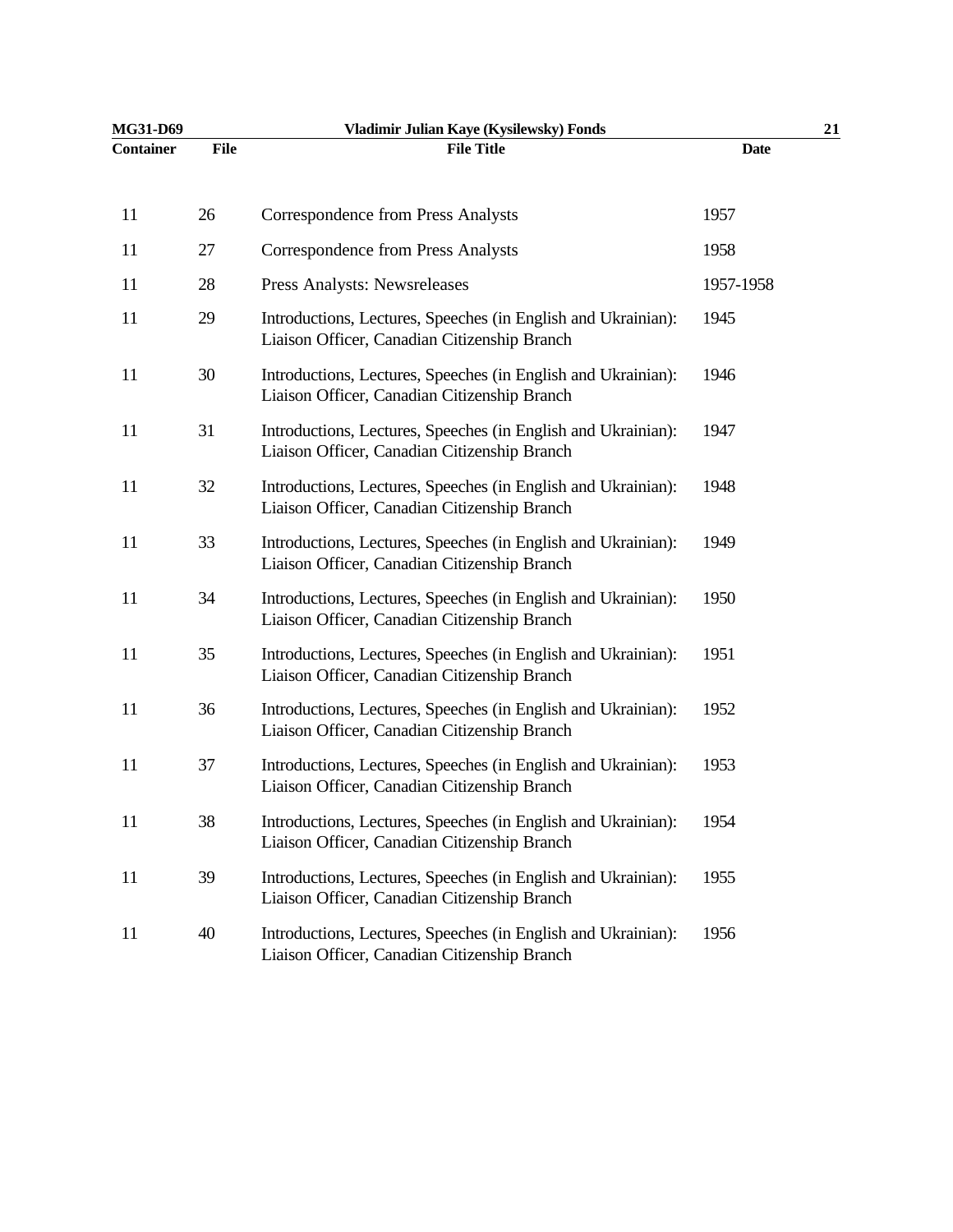| 22               |                          | Vladimir Julian Kaye (Kysilewsky) Fonds                                                                                              | MG31-D69 |
|------------------|--------------------------|--------------------------------------------------------------------------------------------------------------------------------------|----------|
| <b>Container</b> | <b>File</b>              | <b>File Title</b>                                                                                                                    | Date     |
| 12               | $\mathbf{1}$             | Introductions, Lectures, Speeches (in English and Ukrainian):<br>Liaison Officer, Canadian Citizenship Branch                        | 1957     |
| 12               | $\overline{2}$           | Introductions, Lectures, Speeches (in English and Ukrainian):<br>Liaison Officer, Canadian Citizenship Branch                        | 1958     |
| 12               | 3                        | Introductions, Lectures, Speeches (in English and Ukrainian):<br>Liaison Officer, Canadian Citizenship Branch                        | 1959     |
| 12               | $\overline{\mathcal{A}}$ | Introductions, Lectures, Speeches (in English and Ukrainian):<br>Liaison Officer, Canadian Citizenship Branch                        | 1960     |
| 12               | $\mathfrak{S}$           | Introductions, Lectures, Speeches (in English and Ukrainian):<br>Liaison Officer, Canadian Citizenship Branch                        | 1961     |
| 12               | 6                        | Notes for Speeches, etc.                                                                                                             |          |
| 12               | $\tau$                   | Reports and Observations on Official Visits to Western<br>Canada: Liaison Officer, Canadian Citizenship Branch                       | 1945     |
| 12               | 8                        | Reports and Observations on Official Visits to Smith Falls:<br>Liaison Officer, Canadian Citizenship Branch                          | 1946     |
| 12               | 9                        | Reports and Observations on Official Visits to Western Trip:<br>Liaison Officer, Canadian Citizenship Branch                         | 1948     |
| 12               | 10                       | Reports and Observations on Official Visits to Montreal,<br>Western Canada, Windsor: Liaison Officer, Canadian<br>Citizenship Branch | 1949     |
| 12               | 11                       | Reports and Observations on Official Visits to Hamilton,<br>Toronto, Western Canada: Liaison Officer, Canadian<br>Citizenship Branch | 1950     |
| 12               | 12                       | Reports and Observations on Official Visits to Hamilton,<br>Toronto, Western Canada: Liaison Officer, Canadian<br>Citizenship Branch | 1951     |
| 12               | 13                       | Reports and Observations on Official Visits to Toronto and<br>Western Canada: Liaison Officer, Canadian Citizenship<br><b>Branch</b> | 1952     |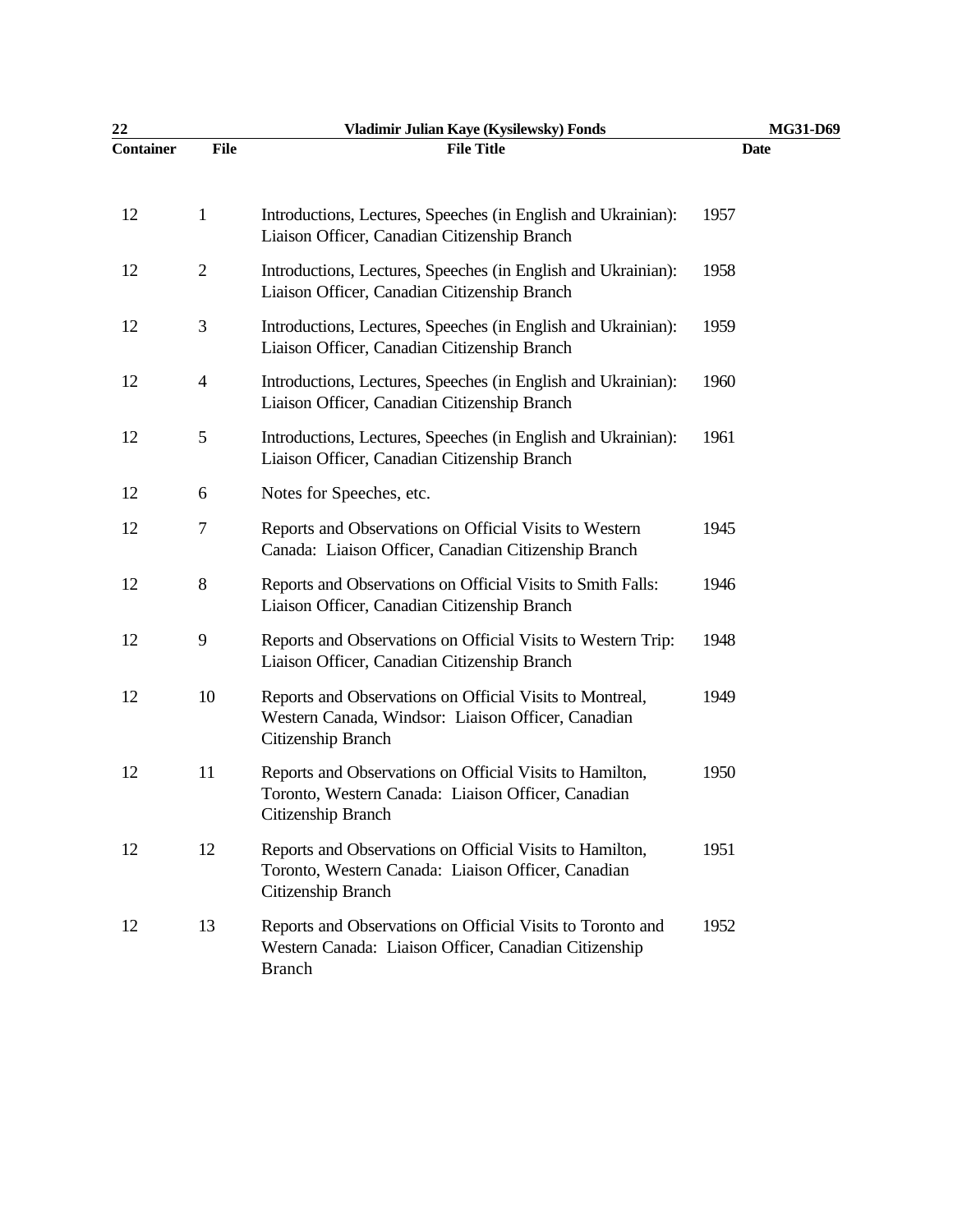| MG31-D69         |             | Vladimir Julian Kaye (Kysilewsky) Fonds                                                                                                        |             | 23 |
|------------------|-------------|------------------------------------------------------------------------------------------------------------------------------------------------|-------------|----|
| <b>Container</b> | <b>File</b> | <b>File Title</b>                                                                                                                              | <b>Date</b> |    |
| 12               | 14          | Reports and Observations on Official Visits to Winnipeg:<br>Liaison Officer, Canadian Citizenship Branch                                       | 1953        |    |
| 12               | 15          | Reports and Observations on Official Visits to Hamilton,<br>Toronto, Winnipeg: Liaison Officer, Canadian Citizenship<br><b>Branch</b>          | 1954        |    |
| 12               | 16          | Reports and Observations on Official Visits to Montreal,<br>Toronto, Western Canada: Liaison Officer, Canadian<br>Citizenship Branch           | 1955        |    |
| 12               | 17          | Reports and Observations on Official Visits to Refugee<br>Camps in Germany, Austria and Italy: Liaison Officer,<br>Canadian Citizenship Branch | 1955        |    |
| 12               | 18          | Confidential Report on Visit to Refugee Camps in Europe:<br>Liaison Officer, Canadian Citizenship Branch                                       | 1956        |    |
| 12               | 19          | Notes for Report on Visit to Refugee Camps in Europe:<br>Liaison Officer, Canadian Citizenship Branch                                          | 1955        |    |
| 12               | 20          | Confidential Report on Visit to Refugee Camps in Europe -<br>prepared by D.A. Reid (accompanied by Kaye)                                       | 1956        |    |
| 12               | 21          | Reports and Observations on Official Visits to Hamilton,<br>Toronto, Western Canada: Liaison Officer, Canadian<br>Citizenship Branch           | 1957        |    |
| 12               | 22          | Reports and Observations on Official Visits to Maritimes,<br>Montreal, and Winnipeg: Liaison Officer, Canadian<br>Citizenship Branch           | 1958        |    |
| 12               | 23          | Reports and Observations on Official Visits to Toronto,<br>Western Canada: Liaison Officer, Canadian Citizenship<br><b>Branch</b>              | 1959        |    |
| 12               | 24          | Travelling Expenses: Liaison Officer, Canadian Citizenship<br><b>Branch</b>                                                                    | 1955-1959   |    |
| 12               | 25          | Staff Committee Minutes: Canadian Citizenship Branch                                                                                           | 1949-1959   |    |
| 12               | 26          | Division and Section Reports: Canadian Citizenship Branch                                                                                      | 1954-1959   |    |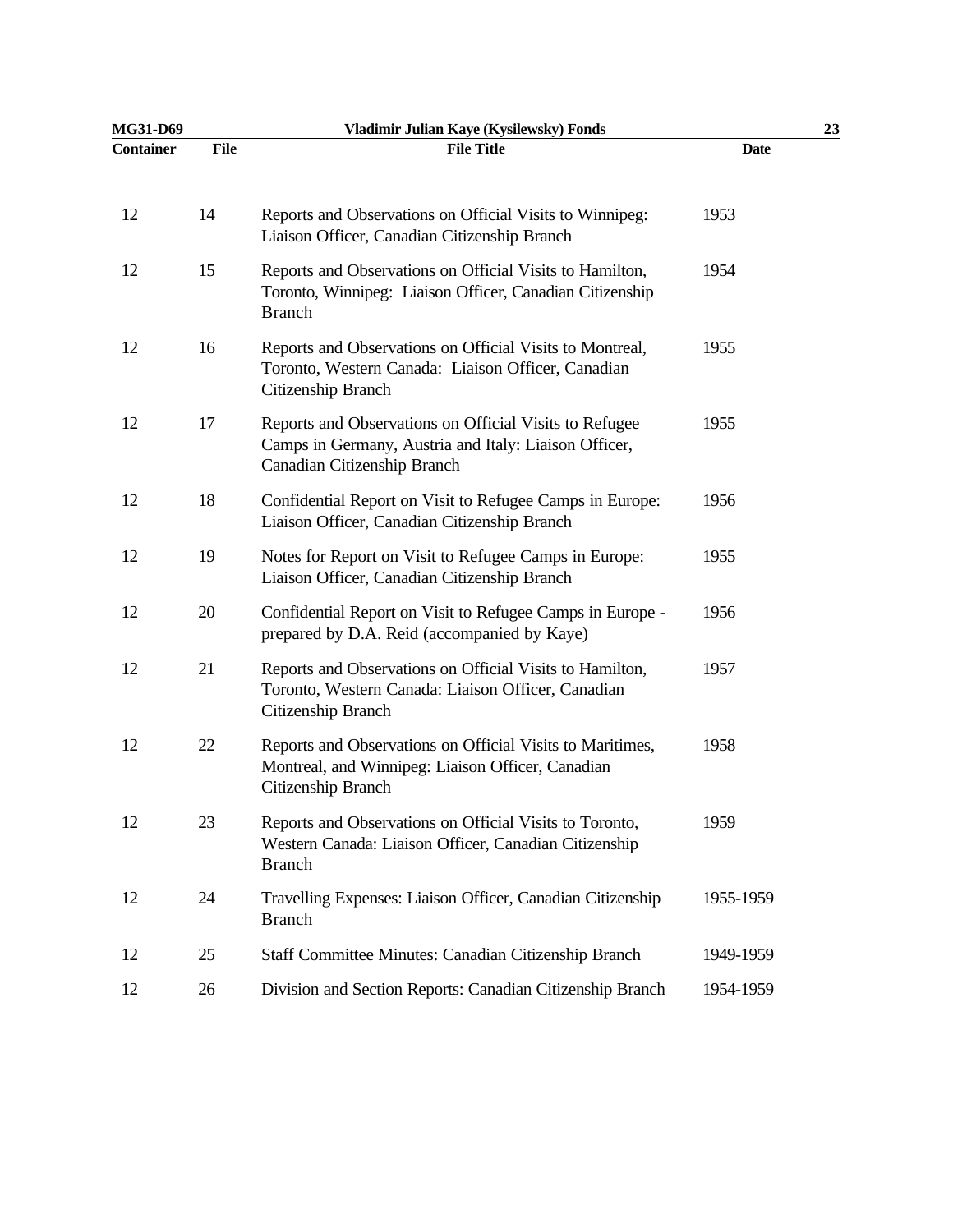| 24               |             | Vladimir Julian Kaye (Kysilewsky) Fonds                                                                            | MG31-D69                                            |
|------------------|-------------|--------------------------------------------------------------------------------------------------------------------|-----------------------------------------------------|
| <b>Container</b> | <b>File</b> | <b>File Title</b>                                                                                                  | <b>Date</b>                                         |
| 12               | 27          | Monthly Reports: Canadian Citizenship Branch                                                                       | June-Dec. 1951                                      |
| 12               | 28          | Monthly Reports: Canadian Citizenship Branch                                                                       | July-Sept. 1956                                     |
| 12               | 29          | Quarterly Reports: Canadian Citizenship Branch                                                                     | Jan-March 1952                                      |
| 12               | 30          | Quarterly Reports: Canadian Citizenship Branch                                                                     | Oct. 1956 -<br>Feb. 1957                            |
| 12               | 31          | Quarterly Reports: Canadian Citizenship Branch                                                                     | Apr.-June 1957<br>Oct.-Dec. 1957                    |
| 12               | 32          | Quarterly Reports: Canadian Citizenship Branch                                                                     | Apr.-June 1958<br>July-Sept. 1958<br>Oct.-Dec. 1958 |
| 12               | 33          | Quarterly Reports: Canadian Citizenship Branch                                                                     | Jan-March 1959<br>Apr.-Sept. 1959                   |
| 12               | 34          | Quarterly Reports: Canadian Citizenship Branch                                                                     | Jan-March 1960<br>Apr.-June 1960<br>July-Dec. 1960  |
| 12               | 35          | Conference and Seminar Reports, Second Annual<br>Conference: Canadian Citizenship Branch                           | Sept. 1952                                          |
| 12               | 26          | Conference and Seminar Reports, Second Annual<br>Conference: Canadian Citizenship Branch                           | May 1953                                            |
| 12               | 37          | Conference and Seminar Reports, Report of the Annual Staff<br>Conference: Canadian Citizenship Branch              | June 1954                                           |
| 12               | 38          | Conference and Seminar Reports, Report of the Annual Staff<br>Conference: Canadian Citizenship Branch              | June 1956                                           |
| 12               | 39          | Odd Branch Newsletters: Canadian Citizenship Branch                                                                | 1956-1959                                           |
| 12               | 40          | Publications, Pamphlets Containing Information on Canada<br>(in Polish and Ukrainian): Canadian Citizenship Branch | 1947                                                |
| 12               | 41          | Publications, <i>The Carillon</i> (Periodical): Canadian Citizenship<br><b>Branch</b>                              | May 1954                                            |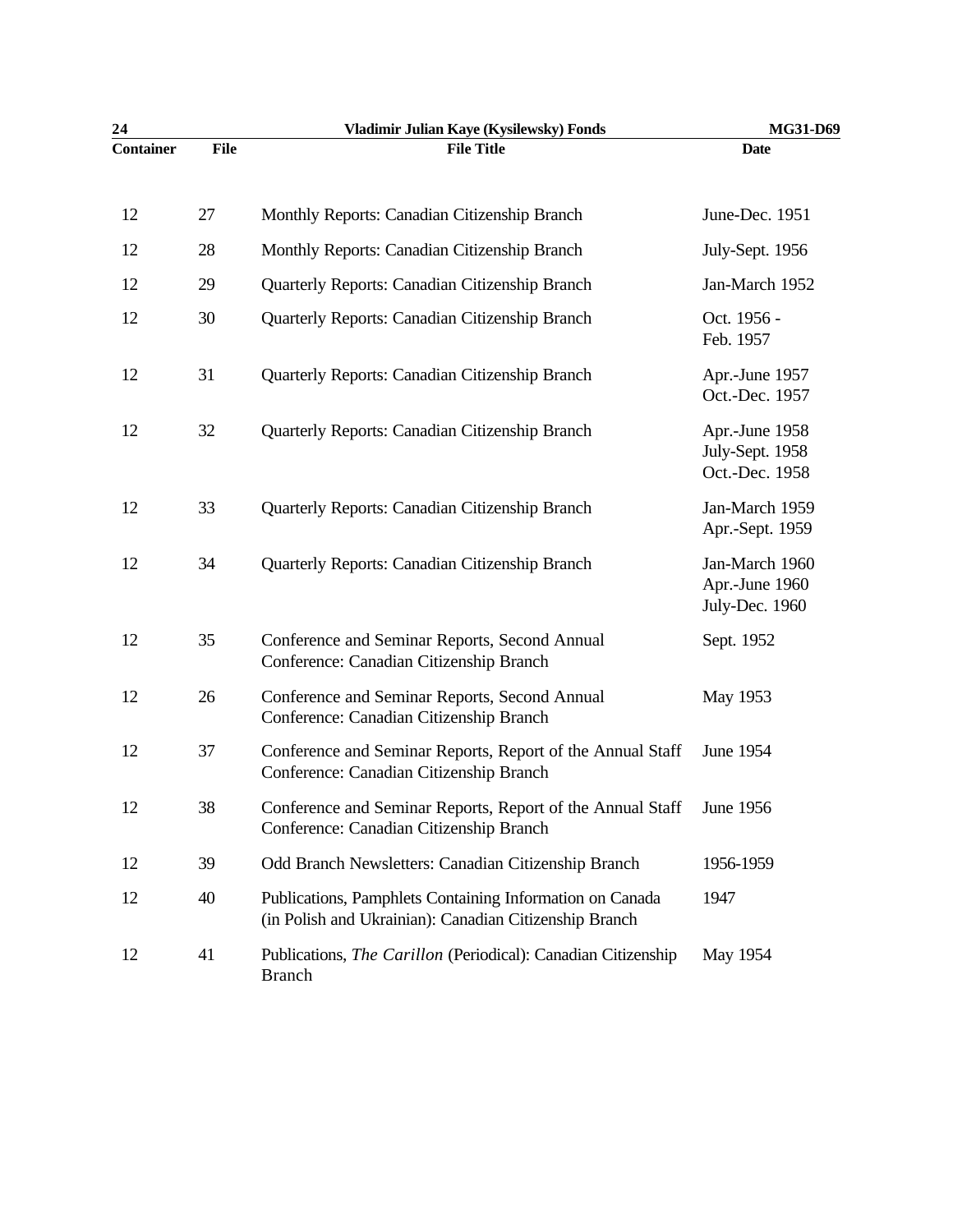| MG31-D69         |                | Vladimir Julian Kaye (Kysilewsky) Fonds                                                                                                                                             |                  | 25 |
|------------------|----------------|-------------------------------------------------------------------------------------------------------------------------------------------------------------------------------------|------------------|----|
| <b>Container</b> | <b>File</b>    | <b>File Title</b>                                                                                                                                                                   | <b>Date</b>      |    |
| 12               | 42             | Publications, Bibliography re: Immigrant Adjustment and<br>Ethnic Groups: Canadian Citizenship Branch                                                                               | Oct. 1954        |    |
| 12               | 43             | Publications, Bibliography of Unpublished Thesis (1920-<br>1953): Canadian Citizenship Branch                                                                                       | June 1955        |    |
| 12               | 44             | Publications, Bibliography of Published Thesis<br>(1920-1953): Canadian Citizenship Branch                                                                                          | Feb. 1956        |    |
| 12               | 45             | Publications, Bibliography: Canadian Citizenship Branch                                                                                                                             | Dec. 1956        |    |
| 12               | 46             | Publications, Ethnic Press reviews and Digests: Canadian<br>Citizenship Branch                                                                                                      | 1953-1962        |    |
| 13               | $\mathbf{1}$   | Reference Paper, Canadian Immigration: An Outline of<br>Developments in the Post War Period: Department of<br>Citizenship and Immigration                                           | Nov. 1957        |    |
| 13               | $\sqrt{2}$     | Confidential Report on the Social Correlates of Economic<br>Development: Department of Citizenship and Immigration,<br>Economic and Social Research Division                        | Oct. 1960        |    |
| 13               | $\mathfrak{Z}$ | Confidential Report on the Role of Crafts and Cottage<br>Industries in Economic Development: Department of<br>Citizenship and Immigration, Economic and Social Research<br>Division | Dec. 1960        |    |
| 13               | $\overline{4}$ | Confidential Report on the Italian Immigrants in Toronto:<br>Department of Citizenship and Immigration, Economic and<br>Social Research Division                                    | March 1961       |    |
| 13               | 5              | Report on the 1959 Citizenship Applicants from Toronto and<br>Montreal: Department of Citizenship and Immigration,<br>Economic and Social Research Division                         | March 1961       |    |
| 13               | 6              | Report of the Conference on the Integration of New<br>Canadians, Geneva Park: Ontario Department of Education,<br><b>Community Programmes Branch</b>                                | <b>July 1953</b> |    |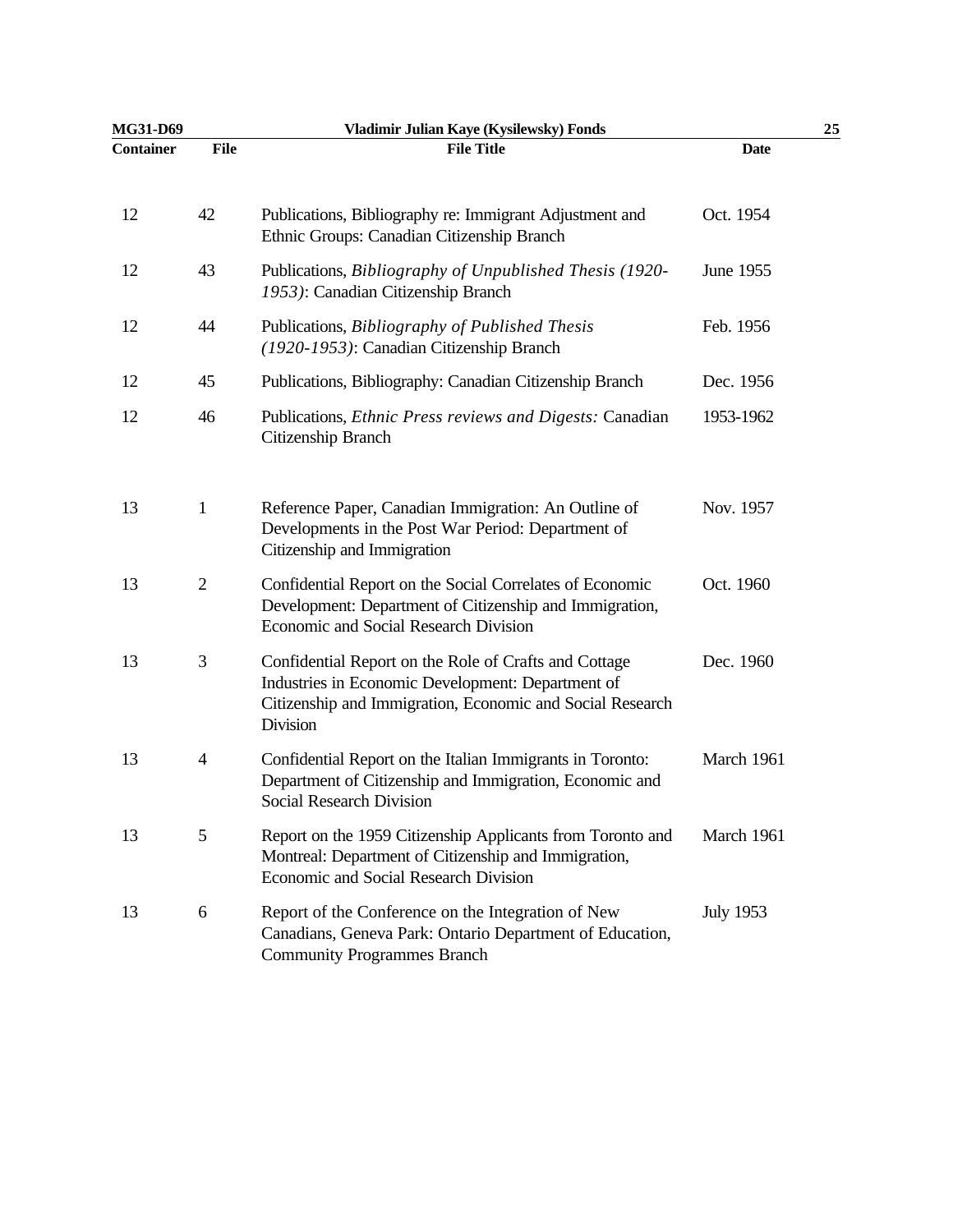| 26               |             | Vladimir Julian Kaye (Kysilewsky) Fonds                                                                                           | MG31-D69         |  |
|------------------|-------------|-----------------------------------------------------------------------------------------------------------------------------------|------------------|--|
| <b>Container</b> | <b>File</b> | <b>File Title</b>                                                                                                                 | <b>Date</b>      |  |
| 13               | 7           | Report of the Conference on Inter-Group Relations, Geneva<br>Park: Ontario Department of Education, Community<br>Programme Branch | <b>July 1954</b> |  |
| 13               | 8           | Selected Items from the Fourth International Catholic<br>Migration Congress: International Catholic Migration<br>Commission       | 1960             |  |

### **E. NOTES AND SPEECHES**

| 13 | 9  | Notes, Remarks by the Prime Minister, the Right Honourable<br>John G. Diefenbaker        | <b>July 1961</b> |
|----|----|------------------------------------------------------------------------------------------|------------------|
| 13 | 10 | Notes, Speeches by the Hon. Ellen Fairclough, Minister of<br>Citizenship and Immigration | 1959             |
| 13 | 11 | Speeches by the Hon. Walter Harris, Minister of Citizenship<br>and Immigration           | 1952-1954        |
| 13 | 12 | Speeches by Gen. L. Laflèche, Minister of National War<br>Services                       | 1943?, 1944      |
| 13 | 13 | Notes, Speeches by the Hon. Michael Starr, Minister of<br>Labour (in Ukrainian)          | 1958-1961        |
| 13 | 14 | Assorted Papers and Speeches on a Variety of Topics                                      | 1942-1948        |
| 13 | 15 | Assorted Papers and Speeches on a Variety of Topics                                      | 1950-1959        |
| 13 | 16 | Assorted Material on immigrants and Immigration I                                        | 1950's-1960's    |
| 13 | 17 | Assorted Material on immigrants and Immigration II                                       | 1950's-1960's    |
| 13 | 18 | Miscellaneous Material                                                                   |                  |

### **F. ETHNIC PRESS AND PUBLICATIONS**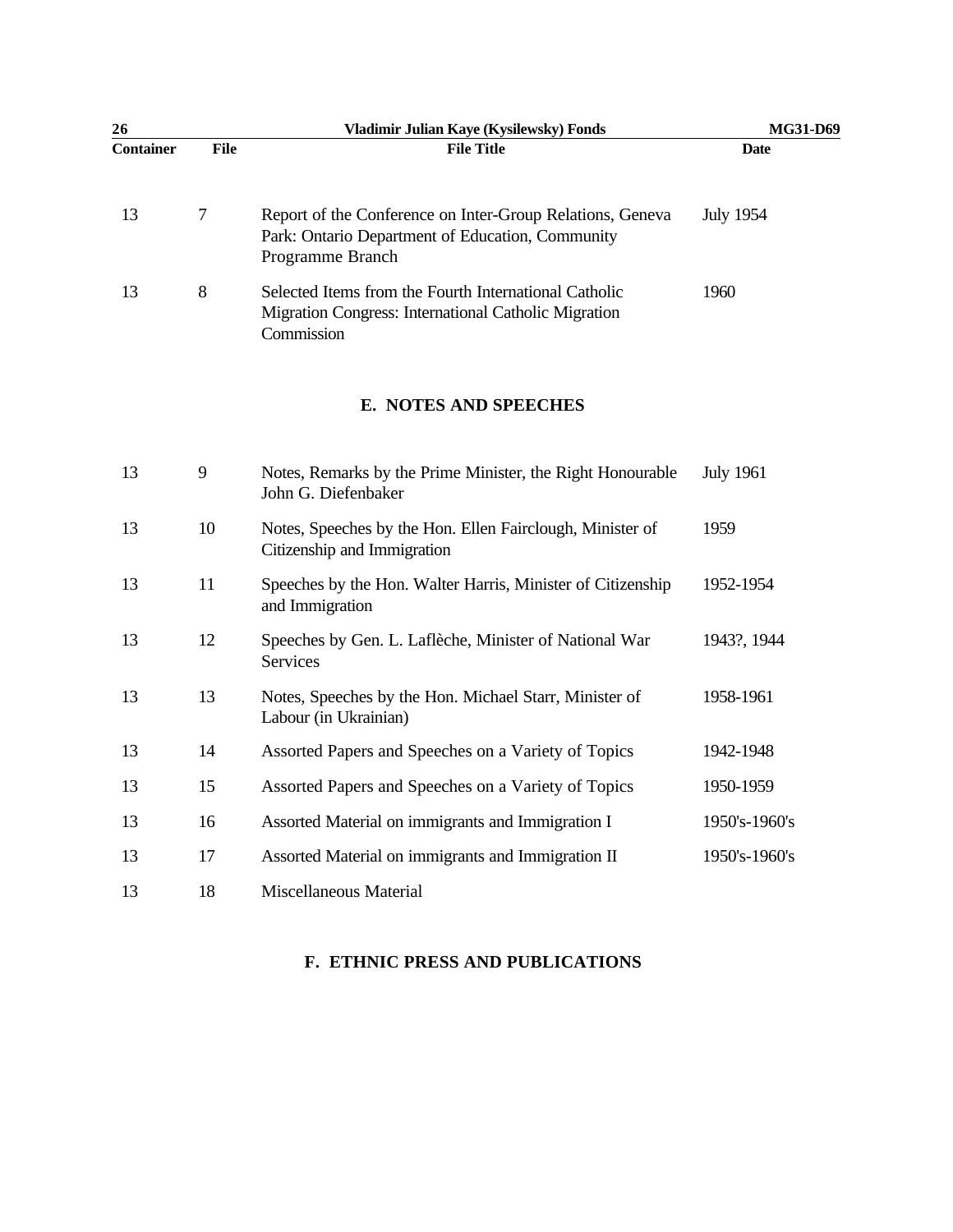| MG31-D69         |             | Vladimir Julian Kaye (Kysilewsky) Fonds                                                                                |             | 27 |
|------------------|-------------|------------------------------------------------------------------------------------------------------------------------|-------------|----|
| <b>Container</b> | <b>File</b> | <b>File Title</b>                                                                                                      | <b>Date</b> |    |
|                  |             |                                                                                                                        |             |    |
| 13               | 19          | Background Information on the Ethnic Press and Foreign<br>Language Press Review Service                                |             |    |
| 13               | 20          | Leon Kossar - Article in the <i>Winnipeg Tribune</i> on the Ethnic<br>Press in Winnipeg                                | 1 July 1952 |    |
| 13               | 21          | British Information Services - Special Report on the Foreign<br>Language Press in U.S.A.                               | 1944        |    |
| 13               | 22          | British Embassy, Washington, D.C. - Review of the Foreign<br>Language Press in U.S.A.                                  | 1945        |    |
| 13               | 23          | Ethnic Press in the U.S.A. - Miscellaneous                                                                             |             |    |
| 13               | 24          | Notes, Statistics on the Ethnic Press in Canada (in<br>alphabetical order) A-D                                         |             |    |
| 13               | 25          | Notes, Statistics on the Ethnic Press in Canada, E-G                                                                   |             |    |
| 13               | 26          | Notes, Statistics on the Ethnic Press in Canada, H-K                                                                   |             |    |
| 13               | 27          | Notes, Statistics on the Ethnic Press in Canada, L-N                                                                   |             |    |
| 13               | 28          | Notes, Statistics on the Ethnic Press in Canada, O-R                                                                   |             |    |
| 13               | 29          | Notes, Statistics on the Ethnic Press in Canada, S-T                                                                   |             |    |
| 13               | 30          | Notes, Statistics on the Ethnic Press in Canada, U-Z                                                                   |             |    |
| 13               | 31          | The Polish Press in Canada - Noes and Observations                                                                     |             |    |
| 13               | 32          | Ukrainian Press in Canada - Excerpts from the Press<br>(Foreign Language Press Review Service and Press)<br>Clippings) | 1956-1965   |    |
| 13               | 33          | Ukrainian Press in Canada: Memoranda, Notes                                                                            |             |    |
| 13               | 34          | Sample Monthly Cross-Section for Content of Key<br>Mennonite, Polish and Ukrainian Newspapers                          | 1942        |    |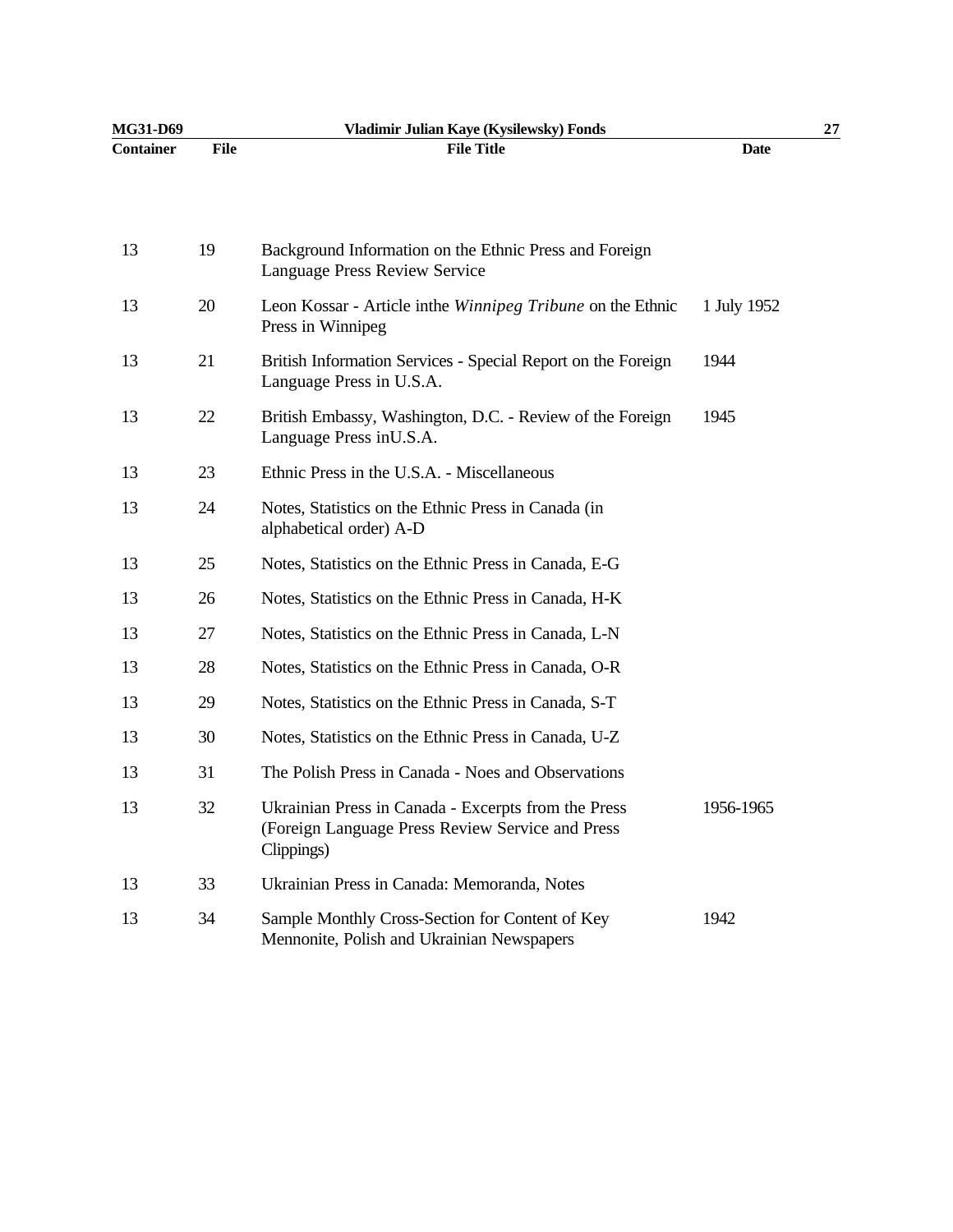| 28               |                | Vladimir Julian Kaye (Kysilewsky) Fonds                                                        | MG31-D69    |
|------------------|----------------|------------------------------------------------------------------------------------------------|-------------|
| <b>Container</b> | File           | <b>File Title</b>                                                                              | <b>Date</b> |
| 13               | 35             | Excerpts from the Press - Ethnic Groups (Foreign Language)<br>Press Review Service)            | 1956-1961   |
| 13               | 36             | Summaries of News Items from the Ethnic Press                                                  | 1946-1959   |
| 13               | 37             | <b>Ethnic Publications - Office NoteBook</b>                                                   | 1942-1946   |
| 13               | 38             | Lists of Ethnic Publications in Canada                                                         | n.d.        |
| 13               | 39             | Lists of Ethnic Publications in Canada                                                         | 1940's      |
| 14               | $\mathbf{1}$   | Lists of Ethnic Publications in Canada                                                         | 1950's      |
| 14               | $\sqrt{2}$     | List of Ethnic Publications prepared by the Canadian<br>Citizenship Branch                     | 1954        |
| 14               | 3              | Lists of Ethnic Publications in Canada                                                         | 1960's      |
| 14               | $\overline{4}$ | Lists of Ethnic Publications in Canada                                                         | n.d.        |
| 14               | 5              | List of Ethnic Publications Recommended for Government<br>Advertising                          |             |
| 14               | 6              | <b>List of Extinct Ethnic Publications</b>                                                     |             |
|                  |                | <b>G. ETHNIC POLITICAL PARTICIPATION</b>                                                       |             |
| 14               | 7              | Ethnic Voting - Election Results, Press Digests Prepared by<br>the Canadian Citizenship Branch | 1957-1958   |

- 14 8 Ethnic Voting Student Essays: Jane Banfield *Ethnic Voting in Toronto 1959*, David Millet *Long Term Influences on Voting Behaviour*
- 14 9 Ethnic Voting Excerpts from the Press (Foreign Language Press Review Service) 1957-1960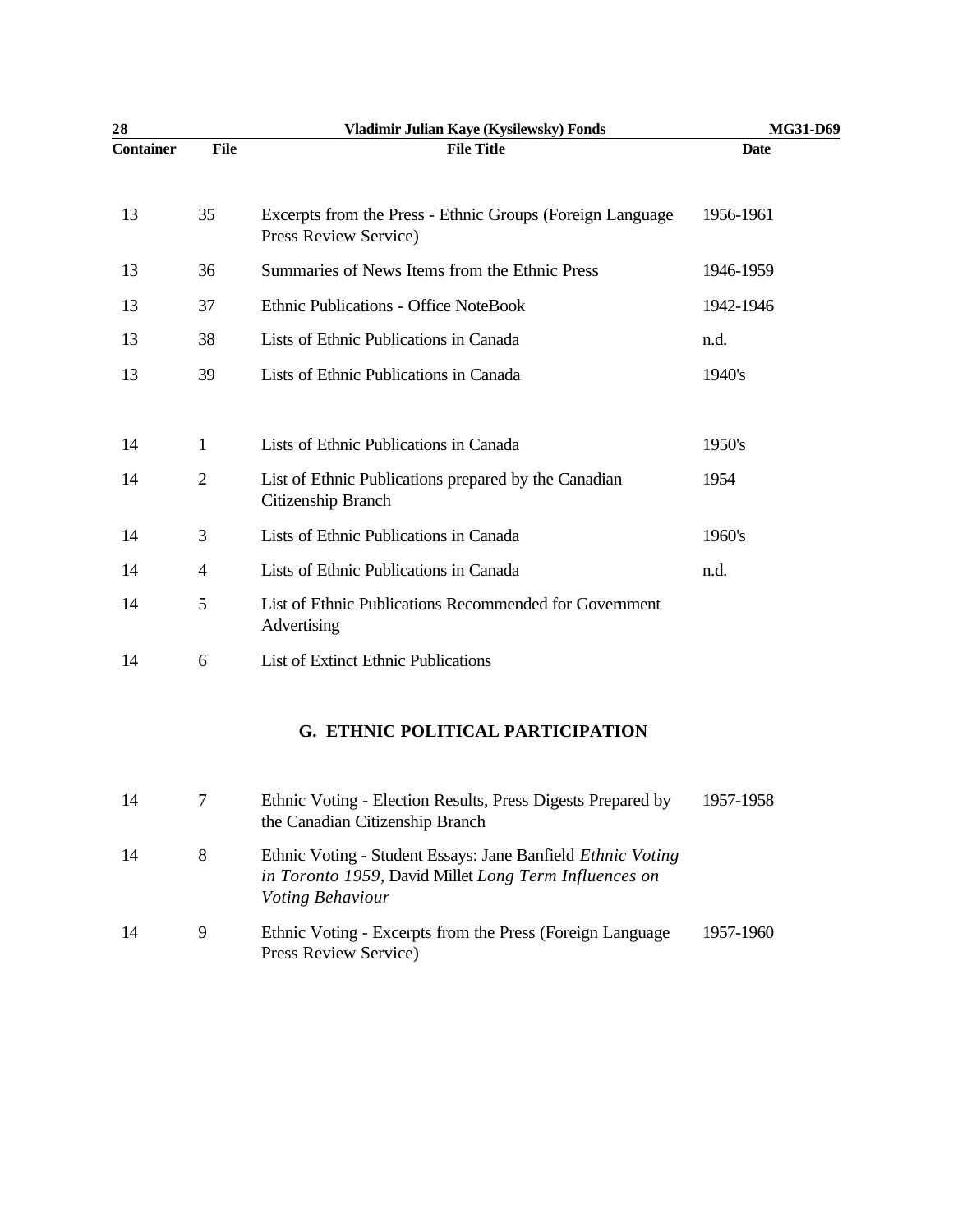| MG31-D69         |             | Vladimir Julian Kaye (Kysilewsky) Fonds                                                                          |             | 29 |
|------------------|-------------|------------------------------------------------------------------------------------------------------------------|-------------|----|
| <b>Container</b> | <b>File</b> | <b>File Title</b>                                                                                                | <b>Date</b> |    |
| 14               | 10          | Ethnic Voting - Student Paper: James Lightbody Political<br>Consequences of Slavic Integration in Western Canada | 1968        |    |
| 14               | 11          | Communism - General I                                                                                            |             |    |
| 14               | 12          | Communism - General II                                                                                           |             |    |
| 14               | 13          | Governments in Exile I<br><b>Background Material</b>                                                             |             |    |
| 14               | 14          | Governments in Exile II<br>Background Material, Confidential<br><b>Inter-Departmental Correspondence</b>         |             |    |
| 14               | 15          | Governments in Exile III<br>Background Material, Confidential<br><b>Inter-Departmental Correspondence</b>        |             |    |
| 14               | 16          | Governments in Exile IV<br>Monograph - Factual Statements on the Situation<br>Respecting Governments in Exile    | 1958        |    |
|                  |             |                                                                                                                  |             |    |

### **H. UNIVERSITY OF OTTAWA**

| 14 | 17 | University of Ottawa Correspondence                                                              | 1950-1951 |
|----|----|--------------------------------------------------------------------------------------------------|-----------|
| 14 | 18 | University of Ottawa Correspondence                                                              | 1952      |
| 14 | 19 | University of Ottawa Correspondence                                                              | 1953      |
| 14 | 20 | University of Ottawa Correspondence                                                              | 1954-1955 |
| 14 | 21 | University of Ottawa Correspondence:<br>Canadian Institute of Cultural Research                  | 1962-1965 |
| 14 | 22 | University of Ottawa Correspondence:<br>Centre for Community Studies, University of Saskatchewan | 1959-1960 |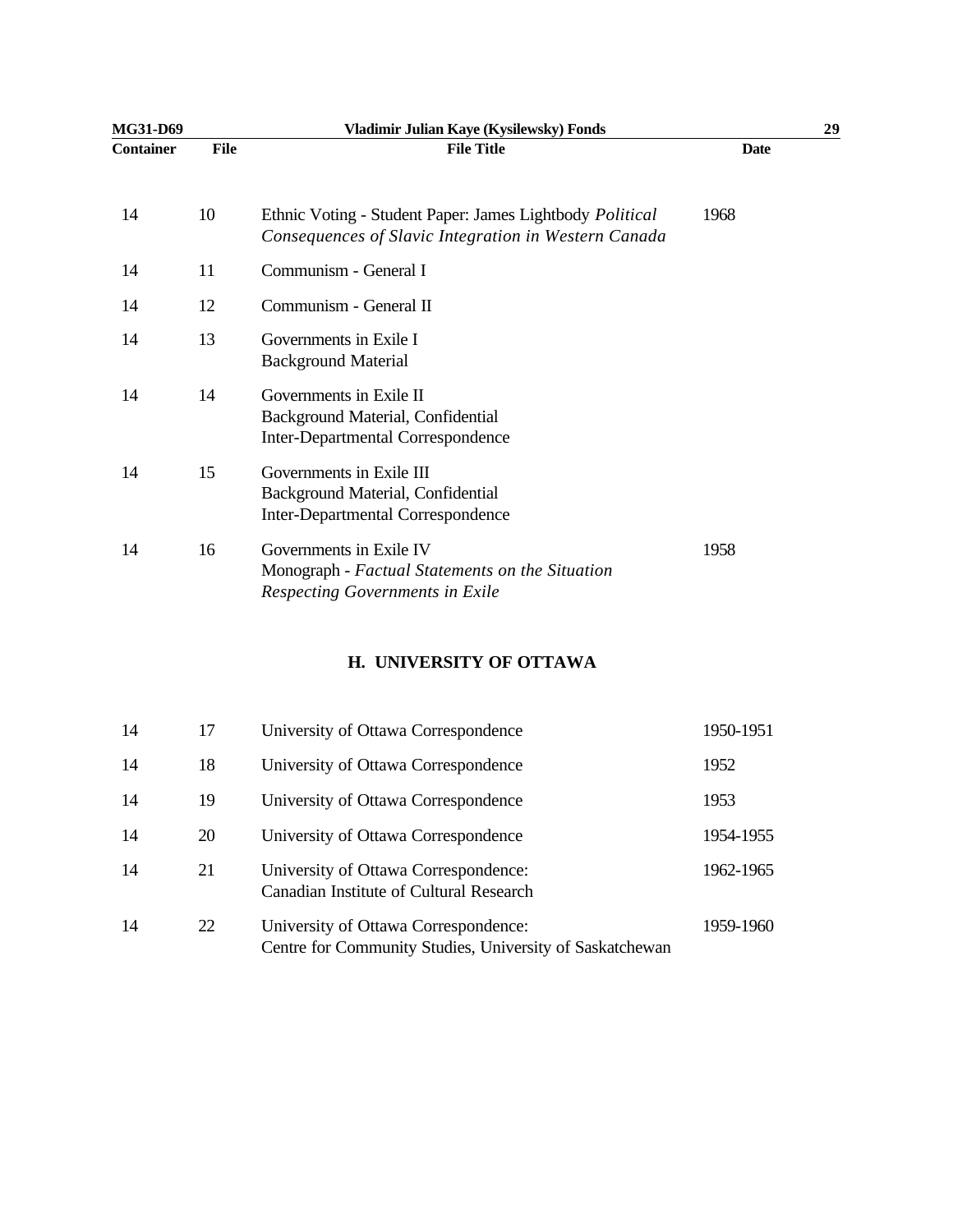| 30               |             | Vladimir Julian Kaye (Kysilewsky) Fonds                                                                          | MG31-D69    |
|------------------|-------------|------------------------------------------------------------------------------------------------------------------|-------------|
| <b>Container</b> | <b>File</b> | <b>File Title</b>                                                                                                | <b>Date</b> |
| 14               | 23          | University of Ottawa Correspondence:<br>East and South European Institute                                        | 1953        |
| 14               | 24          | University of Ottawa Correspondence:<br>Research Program on the U.S.S.R.                                         | 1952-1954   |
| 14               | 25          | Research Program on the U.S.S.R.<br><b>Confidential Quarterly Reports</b>                                        | 1952-1954   |
| 14               | 26          | University of Ottawa Correspondence:<br><b>Ukrainian Studies Fund</b>                                            | 1952-1954   |
| 14               | 27          | Ukrainian Studies Fund NoteBooks re:<br>Proceedings and Minutes of Meetings                                      | 1953-1954   |
| 14               | 28          | University of Ottawa Administration:<br>Course Offered in Slavic Studies                                         | 1950-1961   |
| 14               | 29          | University of Ottawa Administration:<br><b>Examination Questions</b>                                             | 1951-1954   |
| 14               | 30          | University of Ottawa: Students Letters of Recommendation                                                         | 1950's      |
| 14               | 31          | University of Ottawa: Students Commentaries on Student<br>Thesis                                                 |             |
| 14               | 32          | University of Ottawa: Studnets Jan Kazimierz Wanczycki -<br>Curriculum Vitae, Diplomas, Abstract of Ph.D. Thesis | 1951-1952   |
| 14               | 33          | University of Ottawa: Students V. Kupchenko - Plan for<br>M.A. Thesis                                            | n.d.        |
| 14               | 34          | University of Ottawa: Students G.R.B. Panchuk - Plan for<br>M.A. Thesis                                          | 1959        |
| 14               | 35          | University of Ottawa: Students Harry Piniuta - Plan for M.A.<br>Thesis                                           | 1952        |
| 14               | 36          | University of Ottawa: Students Cards with Thesis Topics                                                          |             |
| 14               | 37          | University of Ottawa: Plan for Research Centre connected<br>with the Slavic Department                           |             |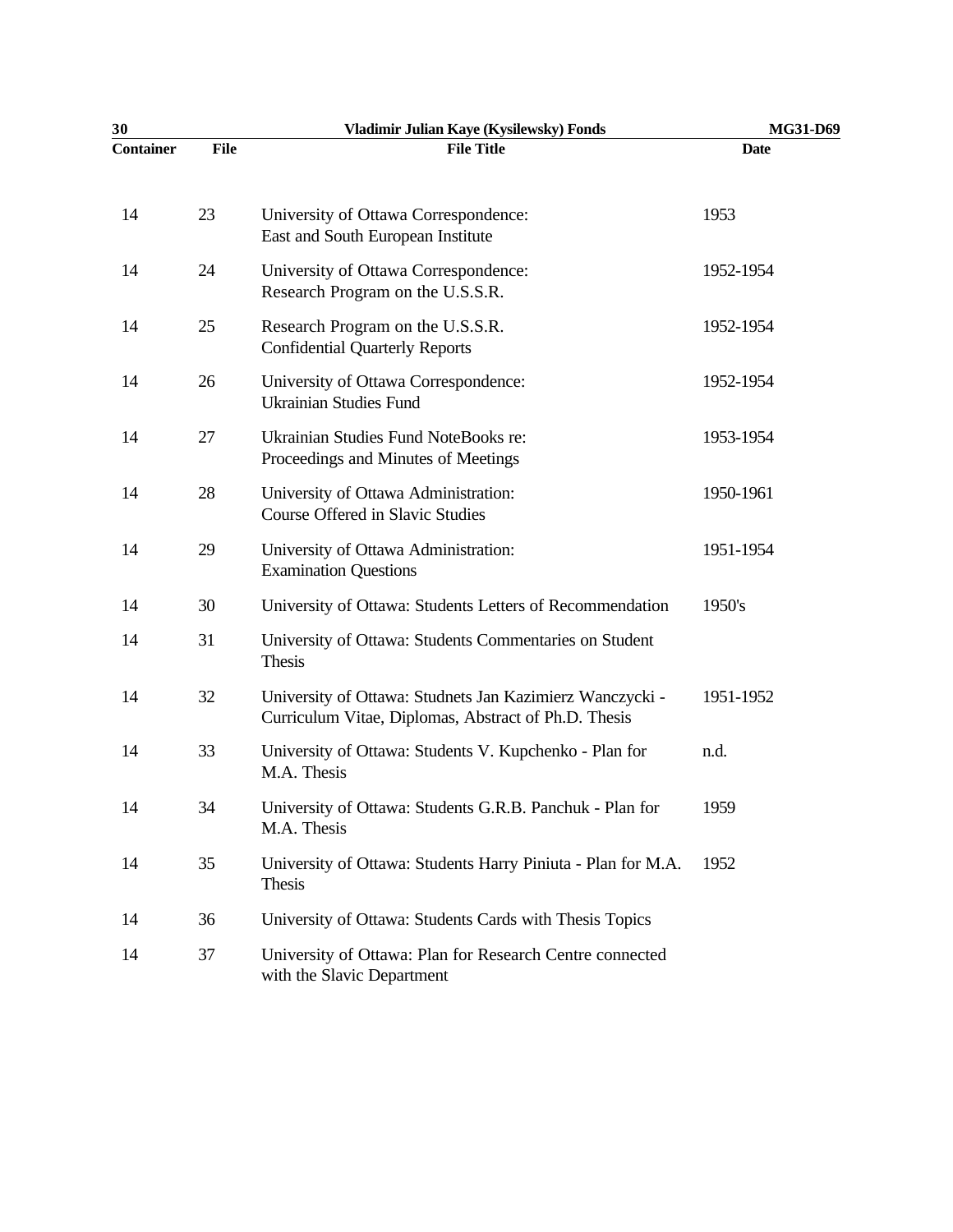| MG31-D69         |                | Vladimir Julian Kaye (Kysilewsky) Fonds                                                                   |             | 31 |
|------------------|----------------|-----------------------------------------------------------------------------------------------------------|-------------|----|
| <b>Container</b> | <b>File</b>    | <b>File Title</b>                                                                                         | <b>Date</b> |    |
| 14               | 38             | Press Clippings                                                                                           | 1950-1958   |    |
| 15               | $\mathbf{1}$   | University of Ottawa: Lectures<br>Introduction to Lectures on Settlement                                  |             |    |
| 15               | $\overline{c}$ | University of Ottawa: Lectures<br>The Building of the Canadian Nation                                     |             |    |
| 15               | 3              | University of Ottawa: Lectures<br>The Settlement of Canada                                                |             |    |
| 15               | $\overline{4}$ | University of Ottawa: Lectures<br>Ethnic Groups of Canada, I, II                                          |             |    |
| 15               | 5              | University of Ottawa: Lectures<br>Problems of Adjustment of Immigrants                                    |             |    |
| 15               | 6              | University of Ottawa: Lectures<br>Adjustment                                                              |             |    |
| 15               | 7              | University of Ottawa: Lectures<br>Unity in Diversity                                                      |             |    |
| 15               | 8              | University of Ottawa: Lectures<br><b>Immigrant Problems</b>                                               |             |    |
| 15               | 9              | University of Ottawa: Lectures<br>The Beginnings of Economic Immigration from Continental<br>Europe       |             |    |
| 15               | 10             | University of Ottawa: Lectures<br>Problems of Slavic Economic Immigration to Canada                       |             |    |
| 15               | 11             | University of Ottawa: Lectures<br>The Background of Slavic Peasant Immigrants                             |             |    |
| 15               | 12             | University of Ottawa: Lectures<br>Segregation: Its Function in the Acculturation Process of<br>Immigrants |             |    |
|                  |                |                                                                                                           |             |    |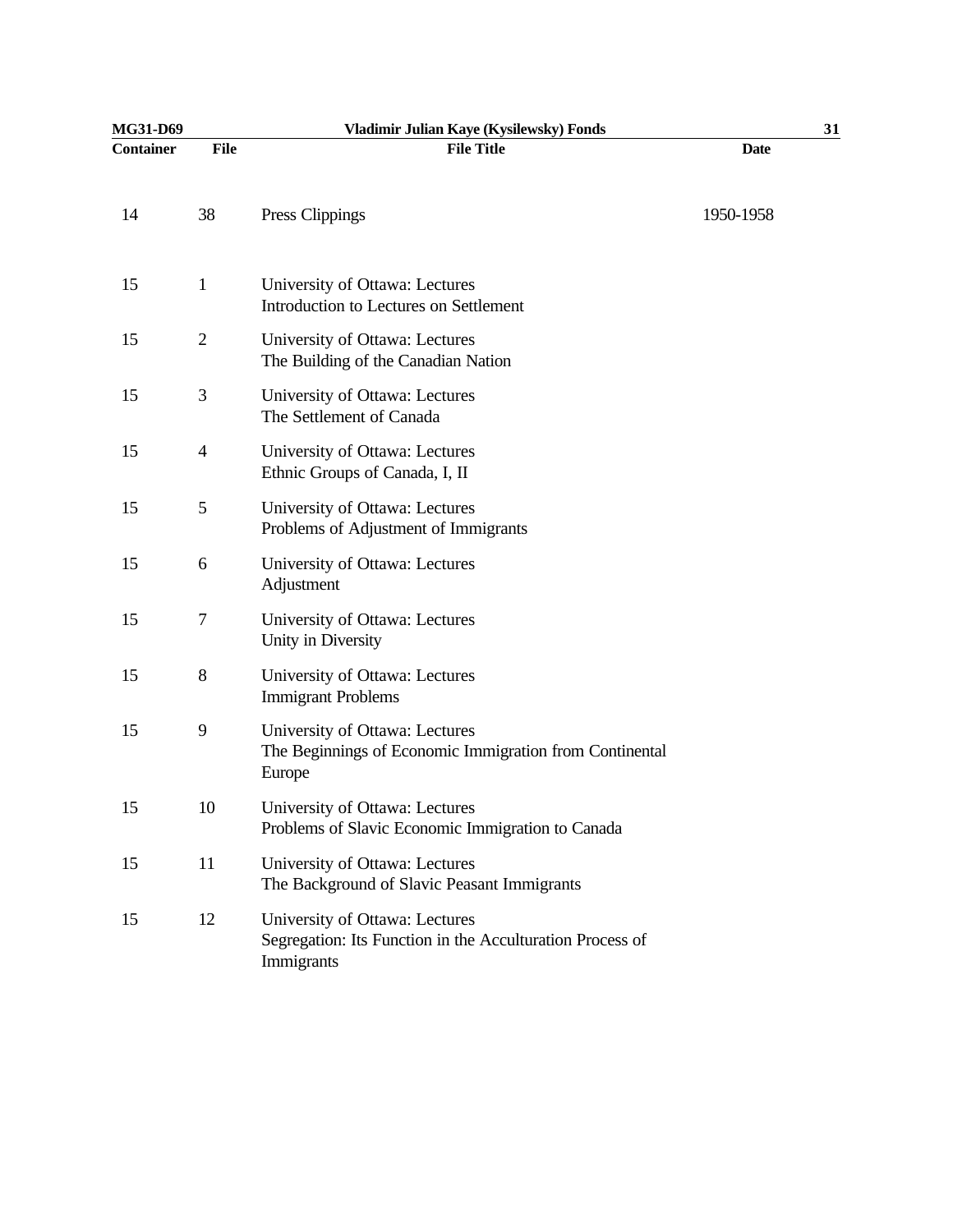| 32               |             | Vladimir Julian Kaye (Kysilewsky) Fonds                                                     | MG31-D69    |
|------------------|-------------|---------------------------------------------------------------------------------------------|-------------|
| <b>Container</b> | <b>File</b> | <b>File Title</b>                                                                           | <b>Date</b> |
| 15               | 13          | University of Ottawa: Lectures<br>Ethnography: History of the Settlement of Slavs in Canada |             |
| 15               | 14          | University of Ottawa: Lectures<br>The Place of Slavic Studies in Canada                     |             |
| 15               | 15          | University of Ottawa: Lectures<br>Slavs in Canada                                           |             |
| 15               | 16          | University of Ottawa: Lectures<br>Prejudice: Retarding Factor to Integration                |             |
| 15               | 17          | University of Ottawa: Lectures<br>Joseph Oleskow Born Hundred Years Ago                     |             |
| 15               | 18          | University of Ottawa: Lectures<br>Definition of the Term Immigration                        |             |
| 15               | 19          | University of Ottawa: Lectures<br>Immigration and Immigrants                                |             |
| 15               | 20          | University of Ottawa: Lectures<br>Two Types of Immigrants                                   |             |
| 15               | 21          | University of Ottawa: Lectures<br>The Concept of Integration                                |             |
| 15               | 22          | University of Ottawa: Lectures<br>Some Observations on Ethnic Groups                        |             |
| 15               | 23          | University of Ottawa: Lectures<br>Aspects of Integration                                    |             |
| 15               | 24          | University of Ottawa: Lectures<br>Problems of Immigrations: Attitudes and Government Policy |             |
| 15               | 25          | University of Ottawa: Lectures<br>Causes and Characteristics of Rual Segration              |             |
| 15               | 26          | University of Ottawa: Lectures<br>Intermarriages                                            |             |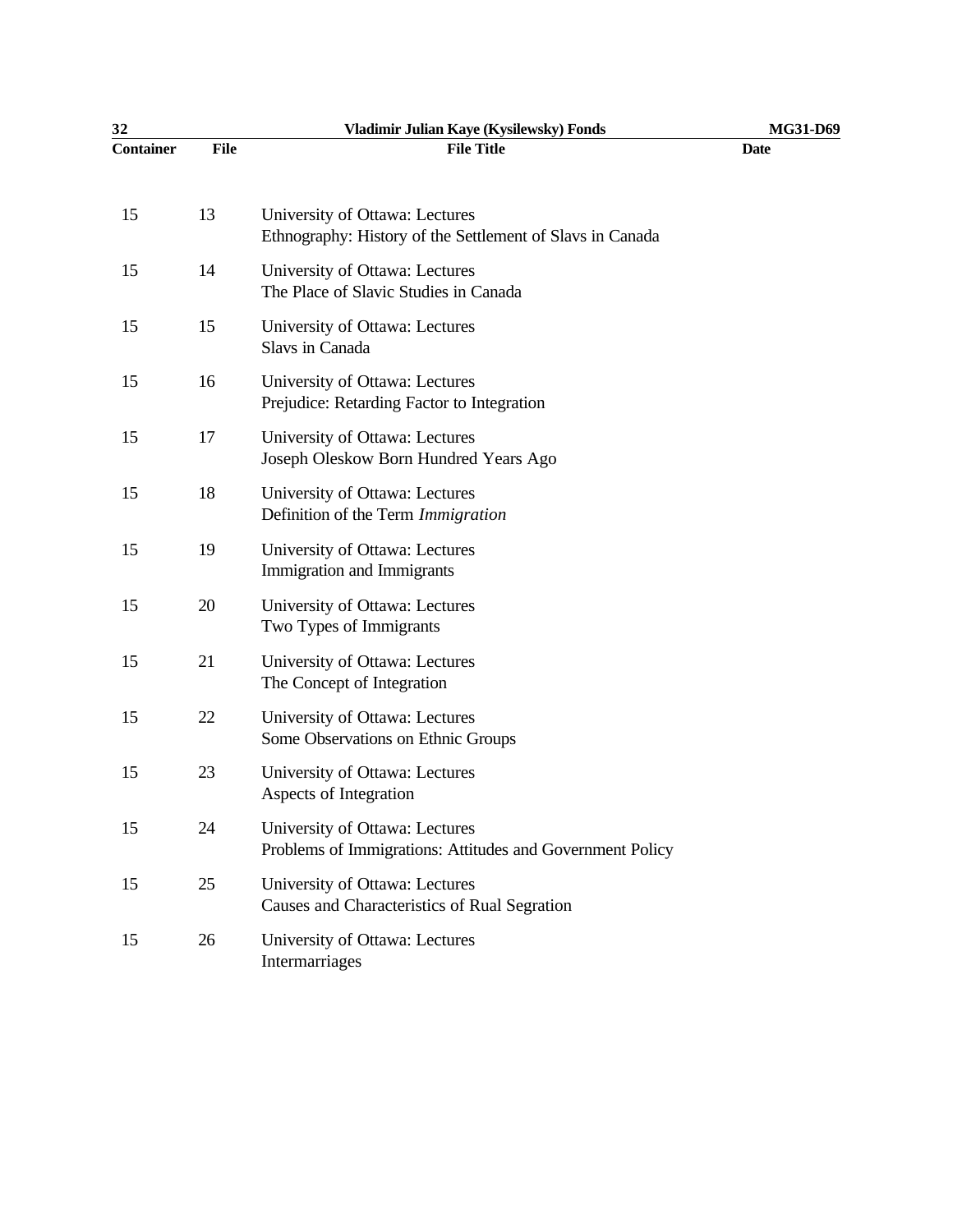| MG31-D69         |             | Vladimir Julian Kaye (Kysilewsky) Fonds                                                                              |             | 33 |
|------------------|-------------|----------------------------------------------------------------------------------------------------------------------|-------------|----|
| <b>Container</b> | <b>File</b> | <b>File Title</b>                                                                                                    | <b>Date</b> |    |
| 15               | 27          | University of Ottawa: Lectures<br>Attitudes of Displaced Persons Immigrants                                          |             |    |
| 15               | 28          | University of Ottawa: Lectures<br>A Series of Lectures on the Problems Connected with<br>Immigration and Integration |             |    |
| 15               | 29          | University of Ottawa: Lectures<br>Series of Lectures on the Ukrainians I                                             |             |    |
| 15               | 30          | University of Ottawa: Lectures<br>Series of Lectures on the Ukrainians II                                            |             |    |
| 15               | 31          | University of Ottawa: Lectures<br>Series of Lectures on the Ukrainians III                                           |             |    |
| 15               | 32          | University of Ottawa: Lectures<br>Psychological Reactions of Immigrants in the Process<br>of their Integration       |             |    |
| 15               | 33          | University of Ottawa: Lectures<br>Immigrant Psychology: Reactions Caused by Changes of<br>Environment                |             |    |
| 15               | 34          | University of Ottawa: Lectures<br>Series of Lectures on Ukrainians                                                   |             |    |
| 15               | 35          | University of Ottawa: Lectures<br>Immigration and Integration of Immigrants                                          |             |    |
| 15               | 36          | University of Ottawa: Lectures<br>The Integration of Immigrants: Fallacies of Racial Theories                        |             |    |
| 15               | 37          | University of Ottawa: Lectures<br>Problems of Migration and Immigration                                              |             |    |
| 15               | 38          | University of Ottawa: Lectures<br>Problems of Immigration and Types of Migration                                     |             |    |
| 15               | 39          | University of Ottawa: Lectures<br><b>Immigrant Psychology</b>                                                        |             |    |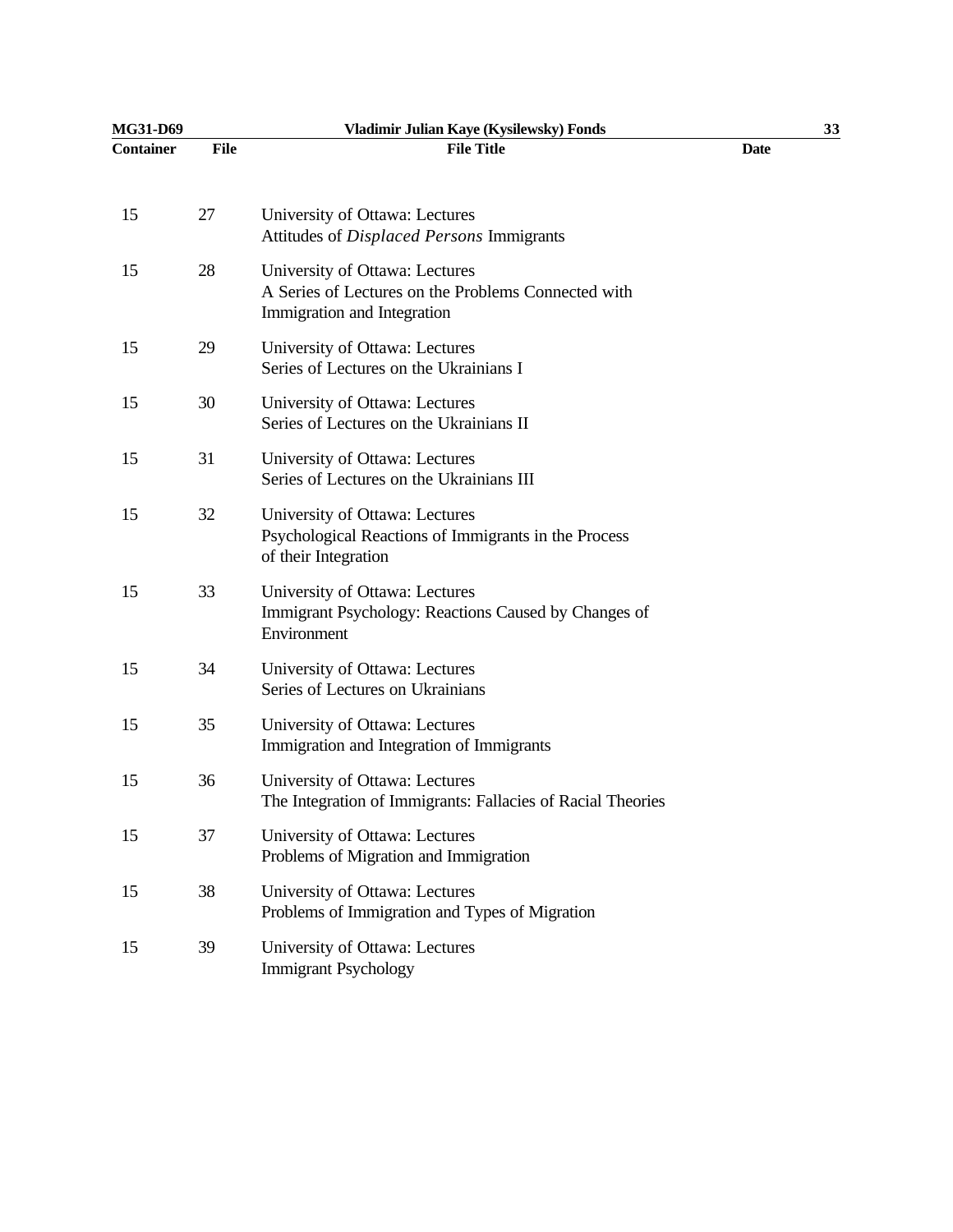| 34               |             | Vladimir Julian Kaye (Kysilewsky) Fonds                                 | MG31-D69    |
|------------------|-------------|-------------------------------------------------------------------------|-------------|
| <b>Container</b> | <b>File</b> | <b>File Title</b>                                                       | <b>Date</b> |
| 15               | 40          | University of Ottawa: Lectures<br><b>Reasons for Emigration</b>         |             |
| 15               | 41          | University of Ottawa: Lectures<br>Problems Connected with Acculturation |             |
| 15               | 42          | University of Ottawa: Lectures<br>Series of Lectures on the Poles I     |             |
| 15               | 43          | University of Ottawa: Lectures<br>Series of Lectures on the Poles II    |             |
| 15               | 44          | University of Ottawa: Draft Copies of Lectures I                        |             |
| 15               | 45          | University of Ottawa: Draft Copies of Lectures II                       |             |
| 15               | 46          | University of Ottawa: Draft Copies of Lectures III                      |             |
| 15               | 47          | University of Ottawa: Draft Copies of Lectures IV                       |             |
| 15               | 48          | University of Ottawa: Draft Copies of Lectures V                        |             |
| 15               | 49          | University of Ottawa: Draft Copies of Lectures VI                       |             |

# **I. UNIVERSITY OF OTTAWA THESES**

| 16 |                | Polacy w Parisville, Michigan, Ks. Franciszek Ladowicz                                      | 1951 |
|----|----------------|---------------------------------------------------------------------------------------------|------|
| 16 | 2              | Msgr. Nicetas Budka and The Ukrainian Immigrants in<br>Canada 1912-1929, Andrew Lishchynsky | 1954 |
| 16 | 3              | Het'man Ivan Mazepa in the Light of the European<br>Literature, Wasyl Luciw                 | 1953 |
| 16 | $\overline{4}$ | Archaisms in the Poetical Works of taras Shevchenko,<br>Julian Lysiak                       | 1951 |
| 16 | 5              | Ukrainian Canadian Poetry. An Attempt to Define the<br>General Idea, Stephanie Zmurkevych   | 1951 |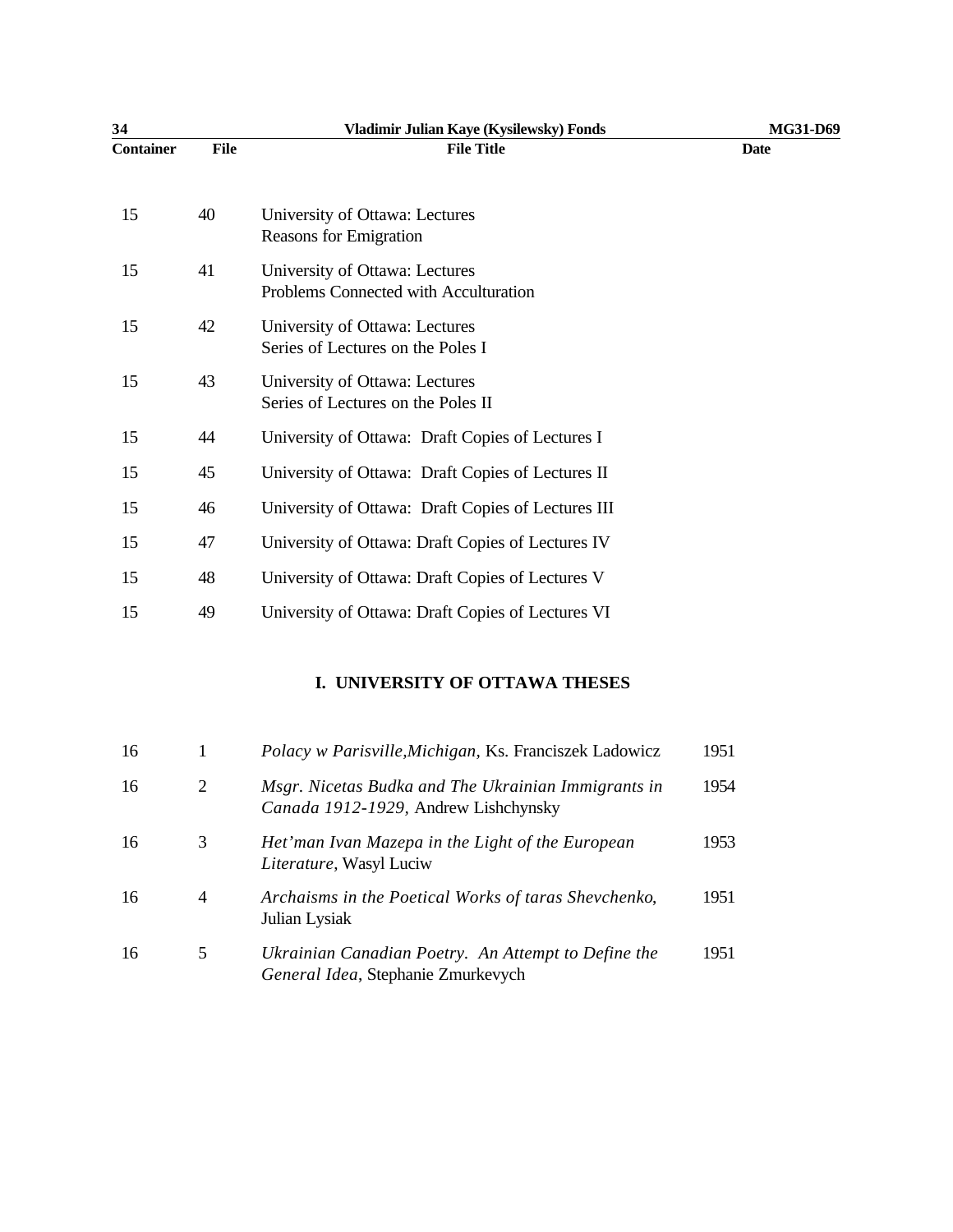| MG31-D69         |                | Vladimir Julian Kaye (Kysilewsky) Fonds                                                                                                                                                                                                       |             | 35 |
|------------------|----------------|-----------------------------------------------------------------------------------------------------------------------------------------------------------------------------------------------------------------------------------------------|-------------|----|
| <b>Container</b> | <b>File</b>    | <b>File Title</b>                                                                                                                                                                                                                             | <b>Date</b> |    |
| 16               | 6              | Three Conceptions of European Structure and Politics:<br>Hauterive, Czartoryski, Pitt, J.K. Wanczyki                                                                                                                                          | 1951        |    |
| 16               | 7              | Saint Vladimir the Great Sovereign and Baptist of the<br>Rus, Rev. Ireneus Nazarko                                                                                                                                                            | 1951        |    |
| 16               | $8\,$          | The Lyrics of Janka Kupala, Vincent Zuk-Hryskievic                                                                                                                                                                                            | 1952        |    |
|                  |                | J. RESEARCH NOTES, PAPERS AND OTHER<br><b>MATERIAL ON ETHNOCULTURAL GROUPS</b><br><b>IN CANADA</b>                                                                                                                                            |             |    |
| 17               | 1              | Bibliographies on Ethnic Groups and Immigration                                                                                                                                                                                               |             |    |
| 17               | $\overline{2}$ | Miscellaneous Papers with Ethnic Themes: F. Jones -<br>Intergroups Conflict: Some General Considerations,<br>1958; Dr. Weiss Social Work with Canadian Immigrants,<br>1952; N. Thiessen The Problem of Assimilation Among<br>Mennonites, 1954 |             |    |
| 17               | 3              | Odd Notes - German, Jewish and Slavic Sounding Names in<br>the Army and Senate, House of Commons, 1967-1972                                                                                                                                   | 1947-1958   |    |
| 17               | $\overline{4}$ | Poles in Canada - General I<br>Odd Articles, Lectures, Notes, Observations, etc.                                                                                                                                                              |             |    |
| 17               | 5              | Poles in Canada - General II<br>Biographical Material, Odd Notes, etc.                                                                                                                                                                        |             |    |
| 17               | 6              | Poles in Canada - Genreal III<br><b>Odd Notes</b>                                                                                                                                                                                             |             |    |
| 17               | 7              | Poles in Canada - General IV<br>Press Clippings on the History of Wilno, Ontario (in Polish)                                                                                                                                                  | 1957        |    |
| 17               | 8              | Population Statistics According to Ethnic Origin I                                                                                                                                                                                            | 1941-1961   |    |
| 17               | 9              | Population Statistics According to Ethnic Origin II                                                                                                                                                                                           | 1941-1961   |    |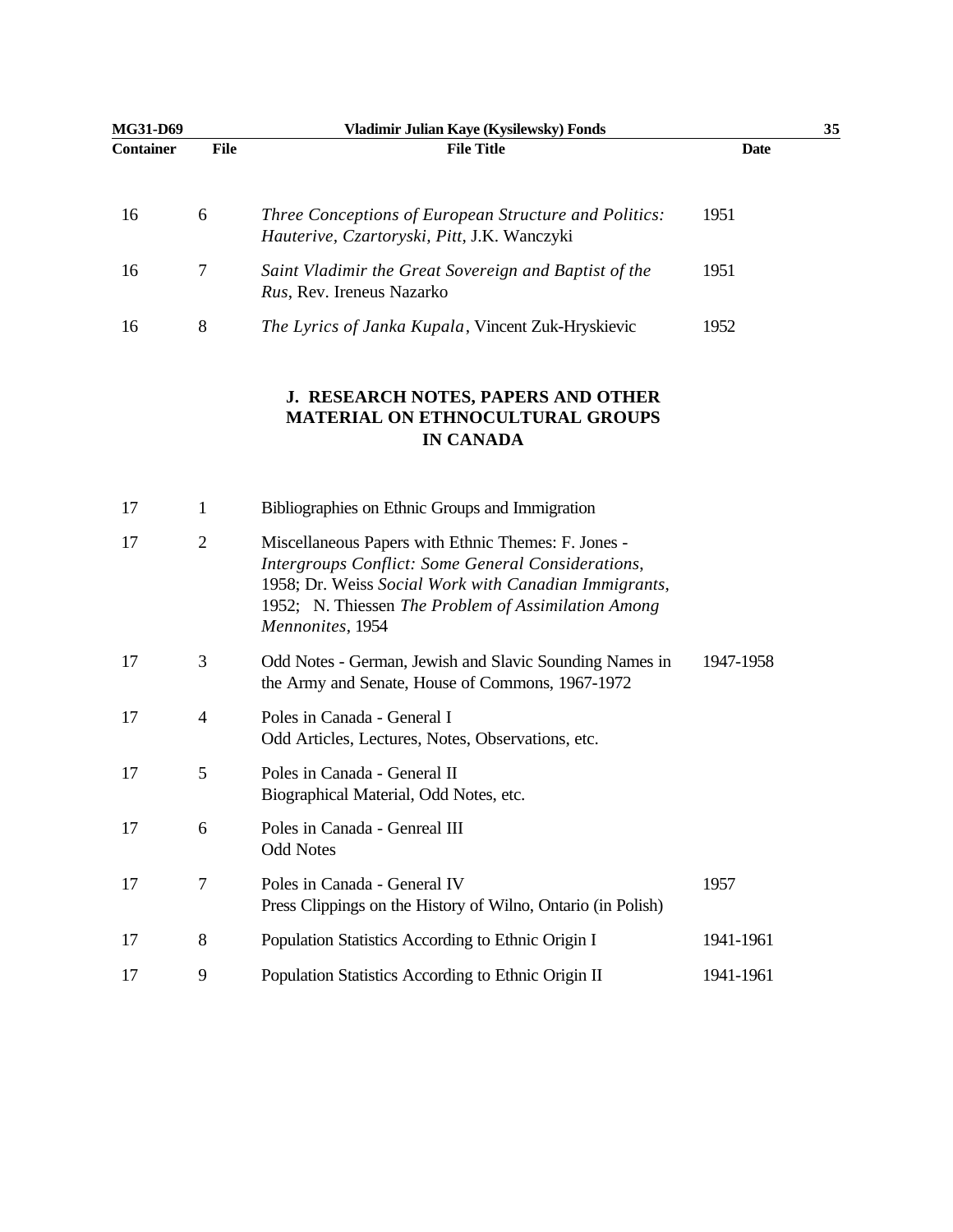| 36               |                | Vladimir Julian Kaye (Kysilewsky) Fonds                                                                                     | MG31-D69               |
|------------------|----------------|-----------------------------------------------------------------------------------------------------------------------------|------------------------|
| <b>Container</b> | <b>File</b>    | <b>File Title</b>                                                                                                           | <b>Date</b>            |
| 17               | 10             | Population Statistics According to Ethnic Origin III                                                                        | 1941-1961              |
| 17               | 11             | Survey on Ethnic Groups Canadians of Recent European<br>Origin                                                              | 1945                   |
| 17               | 12             | Population Trends in the Province of Saskatchewan - A<br>Survey by V.J. Kaye                                                | 1959                   |
| 17               | 13             | Ukrainians - General I<br>Odd Lectrues, Notes, Papers, etc.                                                                 |                        |
| 17               | 14             | Ukrainians - General II<br>Odd Notes, Memo's, etc.                                                                          |                        |
| 17               | 15             | Ukrainian Community of Winnipeg                                                                                             | Sept. 1956             |
| 17               | 16             | Ukrainians in the Province of Ontario                                                                                       | 1957                   |
| 17               | 17             | Displaced Persons - Papers, Memos, Appeals                                                                                  | 1941-1949              |
| 17               | 18             | Report on Forcible Repatriation of Ukrainians to U.S.S.R.<br>by Yury Stefanyk<br><b>Excerpts from Press on Repatriation</b> | 1950                   |
| 17               | 19             | Sample copies of Publications from D.P. Camps                                                                               | 1945-1946              |
| 17               | 20             | Excerpts from Ukrainian, Canadian Press                                                                                     | 1955-1957<br>1960-1961 |
| 17               | 21             | Press Clippings                                                                                                             | 1940's-1960's          |
| 17               | 22             | Press Clippings                                                                                                             | 1940's-1960's          |
| 17               | 23             | Press Clippings                                                                                                             | 1970's                 |
| 18               | $\mathbf{1}$   | Correspondence: Alberta Provincial Archives                                                                                 | 1968                   |
| 18               | $\overline{2}$ | Correspondence: British Columbia Provincial Archives                                                                        | 1962                   |
| 18               | 3              | Correspondence: Re: Research for Planned Dictionary of<br>Ukrainian Canadian Biography - Centennial Commission              | 1965-1967              |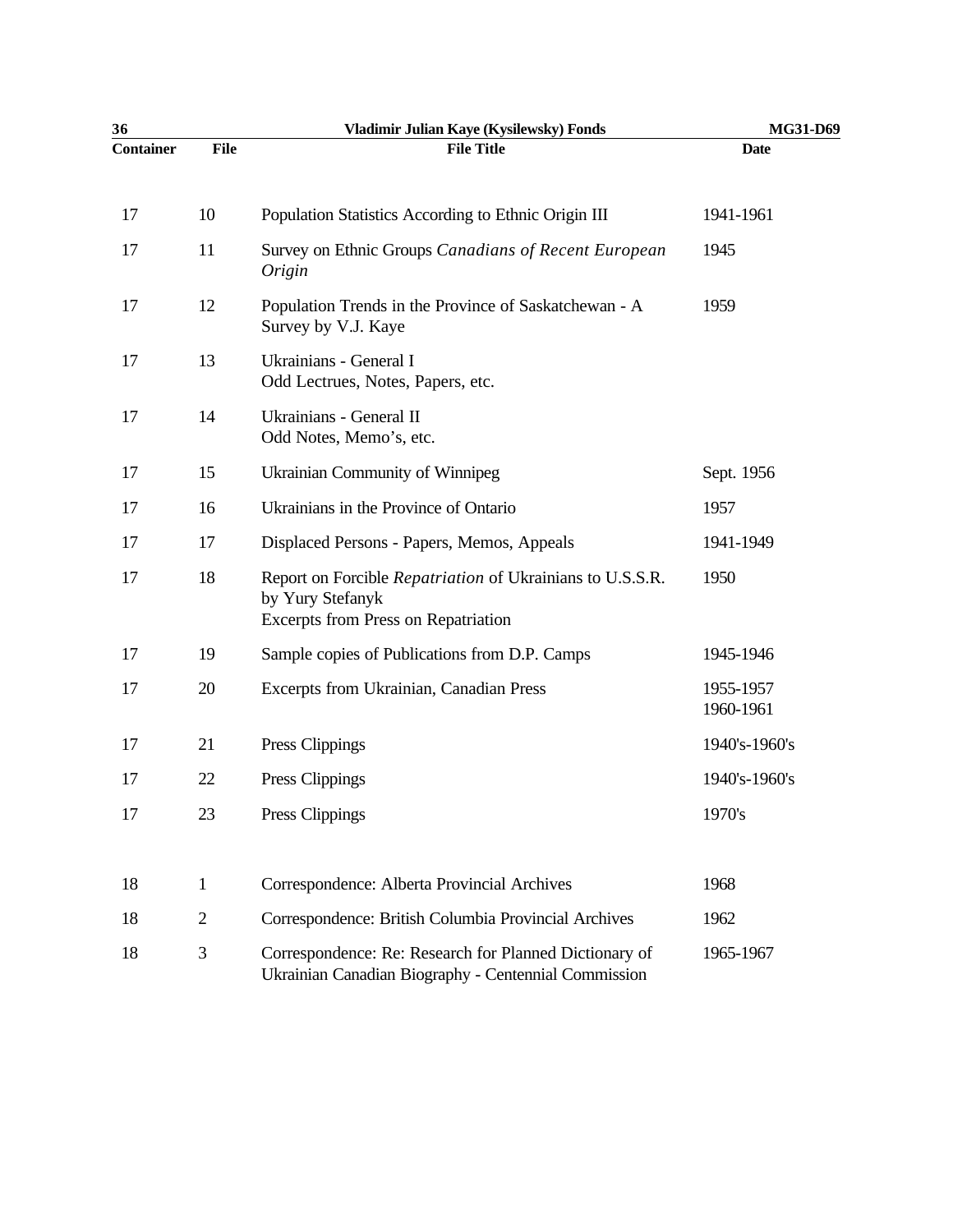| MG31-D69         |                | Vladimir Julian Kaye (Kysilewsky) Fonds                                                                                             |             | 37 |
|------------------|----------------|-------------------------------------------------------------------------------------------------------------------------------------|-------------|----|
| <b>Container</b> | File           | <b>File Title</b>                                                                                                                   | <b>Date</b> |    |
| 18               | $\overline{4}$ | Correspondence: George Brown, General Editor, Dictionary<br>of Canadian Biography                                                   | 1959-1963   |    |
| 18               | 5              | Correspondence re: Dictionary of Ukrainian Canadian<br>Biography - Division of Vital Statistics, Alberta, Manitoba,<br>Saskatchewan | 1966-1970   |    |
| 18               | 6              | Correspondence re: Family of Dr. J. Oleskow - Wasyl<br>Murdy, Yonkers, N.Y.                                                         | 1960-1962   |    |
| 18               | 7              | Correspondence re: German Settlement in Canada -<br>Research                                                                        | 1965-1971   |    |
| 18               | 8              | Correspondence re: Biographical Data - Ukrainian Federal<br>and Provincial Members of Parliament                                    | 1963-1966   |    |
| 18               | 9              | Correspondence re: Biographical Data - Ukrainian Pioneer<br><b>Settlers</b>                                                         | 1963-1967   |    |
| 18               | 10             | Correspondence re: Biographical Data - Ukrainian Pioneer<br><b>Settlers</b>                                                         | 1966-1967   |    |
| 18               | 11             | Correspondence re: Hon. Captain Rev. J. Ovsianitzky -<br>World War I                                                                | 1971-1973   |    |
| 18               | 12             | Miscellaneous Correspondence                                                                                                        | 1961-1975   |    |

## **UKRAINIAN ETHNOCULTURAL ORGANIZAITONS, CHURCHES AND PRESS**

| 18 | 13  | Ukrainian National Council (in Exile)<br><b>Background Information</b>                         |           |
|----|-----|------------------------------------------------------------------------------------------------|-----------|
| 18 | 14  | Ukrainian National Council: Correspondence                                                     | 1958-1960 |
| 18 | 15. | Ukrainian National Council: Bulletins Issued by the Ukrainian<br>Information Bureau in Germany | 1959      |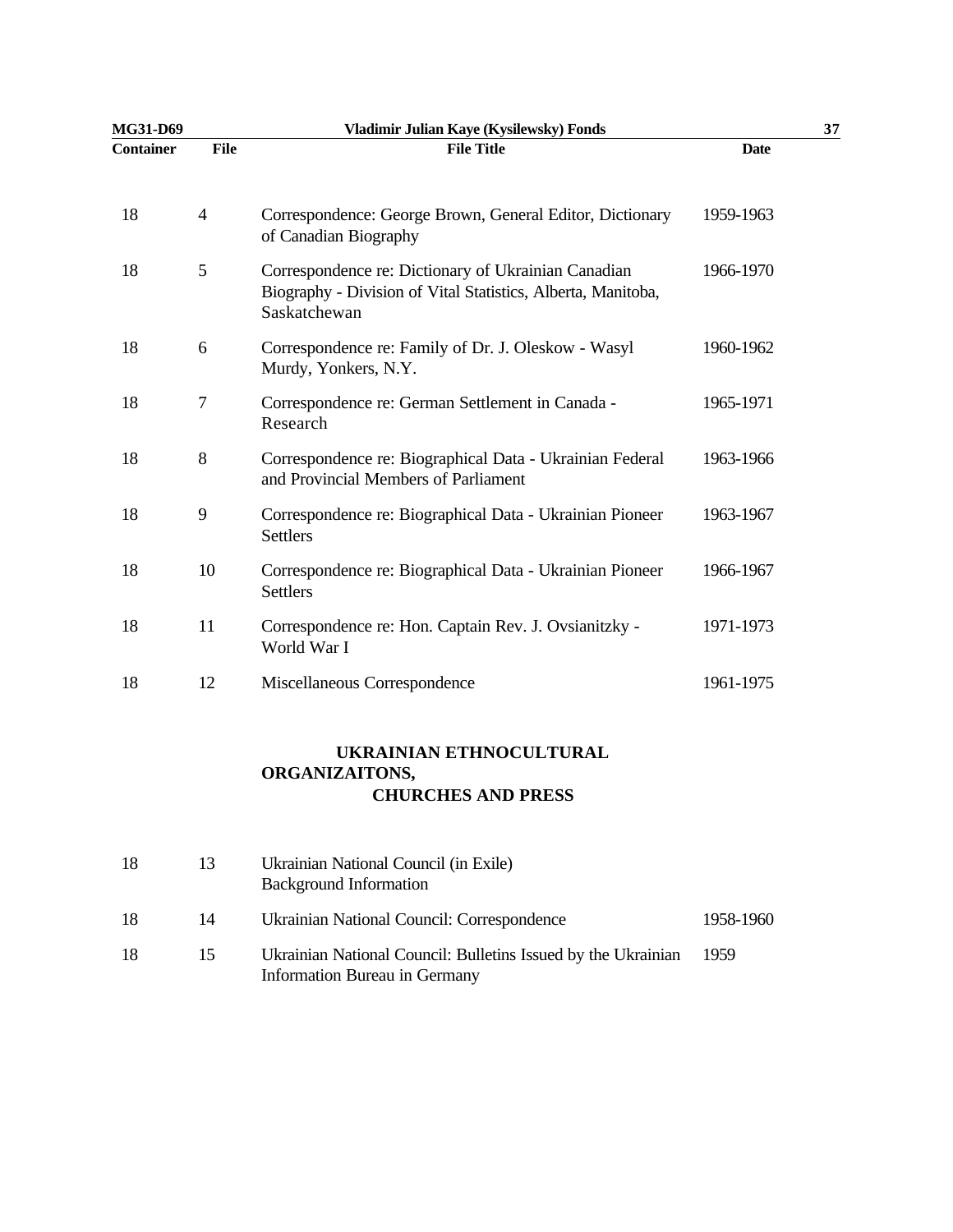| 38               |      | Vladimir Julian Kaye (Kysilewsky) Fonds                                                                                                                       | MG31-D69    |
|------------------|------|---------------------------------------------------------------------------------------------------------------------------------------------------------------|-------------|
| <b>Container</b> | File | <b>File Title</b>                                                                                                                                             | <b>Date</b> |
| 18               | 16   | Ukrainian National Council: Memoranda                                                                                                                         | 1940        |
| 18               | 17   | Ukrainian National Council: Pamphlet on The Fight for<br>Freedom of the Nations Incarcerated by Moscow and the<br>Policy of the Free World by Mykola Liwyckyj | 1957        |
| 18               | 18   | Ukrainian National Council: Fourth Session of the Ukrainian<br>National Council                                                                               | 1957        |
| 18               | 19   | <b>Ukrainian National Federation</b><br><b>Background Information</b>                                                                                         |             |
| 18               | 20   | Ukrainian National Federation (National Executive):<br>Correspondence                                                                                         | 1941-1957   |
| 18               | 21   | Ukrainian National Federation - Toronto Branch:<br>Correspondence                                                                                             | 1971-1972   |
| 18               | 22   | Ukrainian National Federation: Excerpts from the Press<br>(Foreign Language Press Review Service)                                                             | 1957-1961   |
| 18               | 23   | <b>Ukrainian National Federation: Press Clippings</b>                                                                                                         | 1941-1959   |
| 18               | 24   | Ukrainian National Federation: Reports of Activities                                                                                                          | 1950-1955   |
| 18               | 25   | Ukrainian Naitonal Youth Federation: Excerpts from the<br>Press (Foreign Language Press Review Service)                                                       | 1956-1961   |
| 18               | 26   | Ukrainian Pioneer Association of Alberta: Correspondence                                                                                                      | 1970-1976   |
| 18               | 27   | Ukrainian Professional and Businessmen's Club (Montreal<br>Branch): Correspondence                                                                            | 1957        |
| 18               | 28   | Ukrainian Professional and Businessmen's Club (Ottawa<br><b>Branch</b> ): Constitution                                                                        |             |
| 18               | 29   | Ukrainian Professional and Businessmen's Club (Ottawa<br><b>Branch</b> ): Newsletters                                                                         | 1958-1976   |
| 18               | 30   | Ukrainian Professional and Businessmen's Club (Regina<br>Branch): Correspondence                                                                              | 1962        |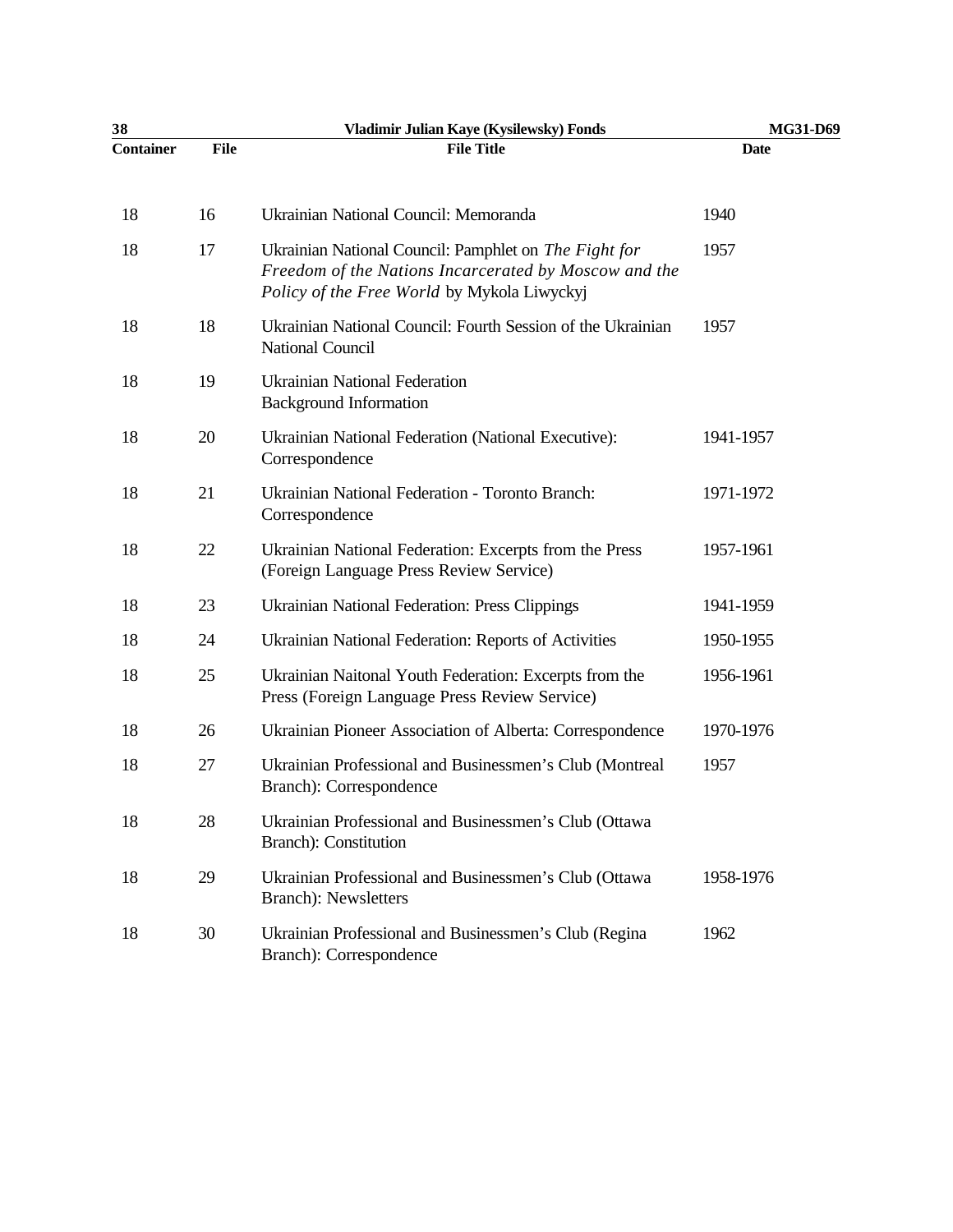| MG31-D69         |             | Vladimir Julian Kaye (Kysilewsky) Fonds                                                               |             | 39 |
|------------------|-------------|-------------------------------------------------------------------------------------------------------|-------------|----|
| <b>Container</b> | <b>File</b> | <b>File Title</b>                                                                                     | <b>Date</b> |    |
| 18               | 31          | Ukrainian Professional and Businessmen's Club (Windsor<br>Branch): Correspondence                     | 1967        |    |
| 18               | 32          | Ukrainian Professional and Businessmen's Club (Winnipeg<br>Branch): Summary of Activities by J. Yuzyk | 1943-1957   |    |
| 18               | 33          | Ukrainian Self-Reliance League: Background Information                                                |             |    |
| 18               | 34          | Ukrainian Self-Reliance League: Correspondence                                                        | 1939        |    |
| 18               | 35          | Ukrainian Self-Reliance League: Correspondence                                                        | 1940        |    |
| 18               | 36          | Ukrainian Self-Reliance League: Excerpts from the Press<br>(Foreign Language Press Review Service)    | 1958-1960   |    |
| 18               | 37          | Ukrainian Self-Reliance League: Miscellaneous Items                                                   | 1940-1964   |    |
| 18               | 38          | Ukrainian Sitch Riflemen (Toronto Branch): Correspondence                                             | 1950-1964   |    |
| 18               | 39          | Ukrainian Students Relief Committee (France):<br>Correspondence                                       | 1956        |    |
| 18               | 40          | Ukrainian Women's Association: Excerpts from the Press<br>(Foreign language Press Review Service)     | 1960-1961   |    |
| 18               | 41          | Ukrainian Women's Association: National and Provincial<br>Executives                                  |             |    |
| 18               | 42          | Ukrainian Women's Organization: Correspondence                                                        | 1956        |    |
| 18               | 43          | Ukrainian Workingmen's Association, Scranton, PA:<br>Correspondence                                   | 1958        |    |
| 18               | 44          | Ukrainian Youth Association: Background Information                                                   |             |    |
| 18               | 45          | Ukrainian Youth Association (SUM): Correspondence                                                     | 1956        |    |
| 18               | 46          | Ukrainian Youth Association: Excerpts from the Press<br>(Foreign Language Press Review Service)       | 1956-1961   |    |
| 18               | 47          | Ukrainian Youth Council (R.U.M.K.)                                                                    |             |    |
| 18               | 48          | Ukrainian Youth League of North America, Incorporated                                                 | 1958-1959   |    |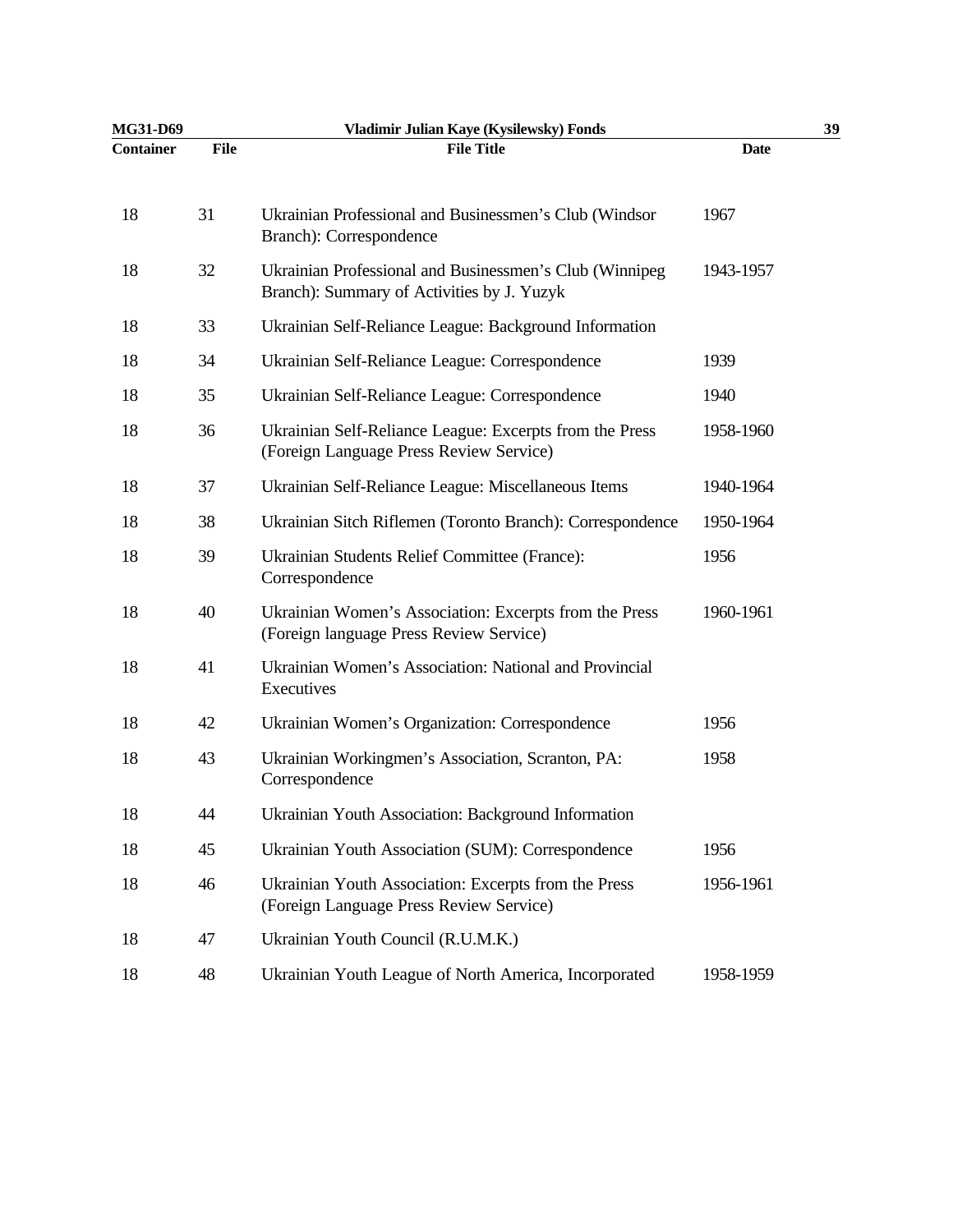| 40        |                | Vladimir Julian Kaye (Kysilewsky) Fonds                                                                                            | MG31-D69    |
|-----------|----------------|------------------------------------------------------------------------------------------------------------------------------------|-------------|
| Container | File           | <b>File Title</b>                                                                                                                  | <b>Date</b> |
| 18        | 49             | United Hetman Organization: Excerpts from the Press<br>(Foreign Language Press Review Service)                                     | 1960        |
| 18        | 50             | Worker's Benevolent Association: National and Provincial<br><b>Branches</b>                                                        |             |
| 18        | 51             | World Congress of Free Ukrainians, New York, U.S.A.:<br>Correspondence                                                             | 1975        |
| 18        | 52             | World Congress of Free Ukrainians: Newsreleases                                                                                    | 1973        |
| 18        | 53             | World Congress of Free Ukrainians: Pamphlet re: Objectives,<br>Organizations, Resolutions of the First World Congress, New<br>York | 1967        |
| 18        | 54             | World Federation of Ukrainian Women's Organizations:<br>Correspondence                                                             | 1959-1976   |
| 18        | 55             | Miscellaneous Items: Odd Bulletins, Newsletters, etc.                                                                              | 1940-1955   |
| 19        | $\mathbf{1}$   | Canadian League for Ukraine's Liberation:<br><b>Background Information</b>                                                         |             |
| 19        | $\overline{2}$ | Canadian League for Ukraine's Liberation:<br>Correspondence                                                                        | 1959-1967   |
| 19        | 3              | Canadian League for Ukraine's Liberation:<br>Excerpts from the Press (Foreign Language Press Review<br>Service                     | 1959-1961   |
| 19        | $\overline{4}$ | Canadian League for Ukraine's Liberation:<br>Press Clippings                                                                       | 1954-1960   |
| 19        | 5              | Canadian League for Ukraine's Liberation:<br><b>Reports (National Conferences)</b>                                                 | 1962, 1965  |
| 19        | 6              | Canadian Relief Mission for Ukrainian Refugees:<br>Correspondence                                                                  | 1947        |
| 19        | 7              | Canadian Sitch, Winnipeg, Manitoba: Correspondence                                                                                 | 1928-1929   |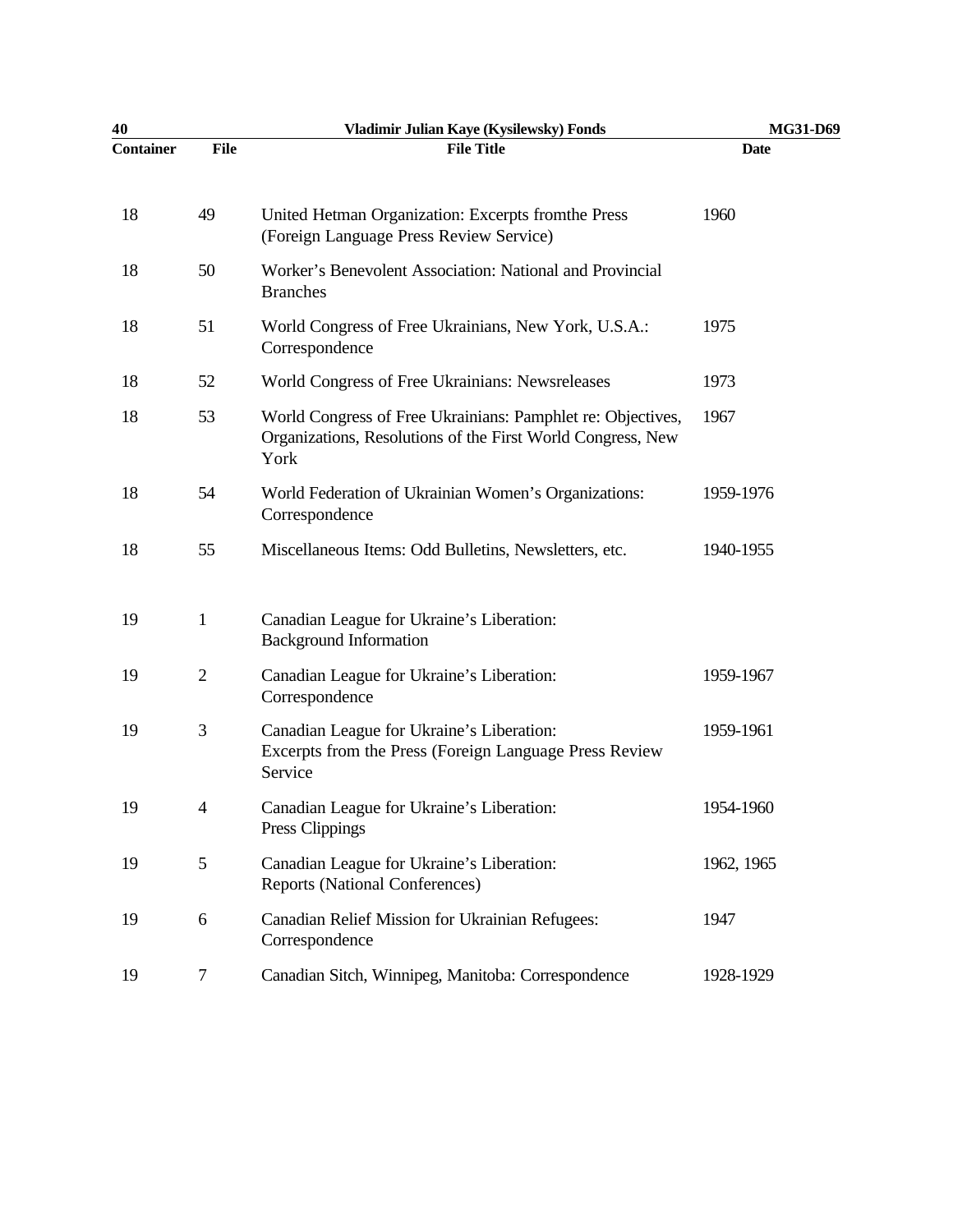| MG31-D69         |             | Vladimir Julian Kaye (Kysilewsky) Fonds                                                                                          | 41          |
|------------------|-------------|----------------------------------------------------------------------------------------------------------------------------------|-------------|
| <b>Container</b> | <b>File</b> | <b>File Title</b>                                                                                                                | <b>Date</b> |
| 19               | 8           | Canadian Ukrainian Youth Association: Aims, Ideology,<br><b>Provincial Executives</b>                                            |             |
| 19               | 9           | Carpatho - Ukrainian War Veterans' Association:<br>Correspondence                                                                | 1958-1959   |
| 19               | 10          | Central Ukrainian Relief Bureau, London, England:<br>Correspondence                                                              | 1945-1949   |
| 19               | 11          | Central Ukrainian Relief Bureau: Circulars                                                                                       | 1945-1948   |
| 19               | 12          | Central Ukrainian Relief Bureau: Memoranda                                                                                       | 1946-1948   |
| 19               | 13          | Central Ukrainian Relief Bureau: Miscellaneous Items, ie.<br>Posters, Invitations                                                | 1948        |
| 19               | 14          | Central Ukrainian Relief Bureau: Periodical Bulletin "The<br>Refugee"                                                            | 1947        |
| 19               | 15          | Central Ukrainian Relief Bureau: Presentation of a<br>Ukrainian-Relief Committee in Europe re: Ukrainians in<br>Occupied Germany | 1947        |
| 19               | 16          | Central Ukrainian Relief Bureau: Confidential Reports                                                                            | 1946        |
| 19               | 17          | Ukrainian Catholic Church: Bibliographies                                                                                        | 1946        |
| 19               | 18          | Ukrainian Catholic Church: Biography, Metropolitan Andrew<br>Roma Count Sheptytskyj                                              |             |
| 19               | 19          | Ukrainian Catholic Church: Correspondence                                                                                        | 1947-1966   |
| 19               | 20          | Ukrainian Catholic Church: Copies of Documentary Material                                                                        |             |
| 19               | 21          | Ukrainian Catholic Church: Excerpts from the Press (Foreign<br>Language Press Review)                                            | 1956-1961   |
| 19               | 22          | Ukrainian Catholic Church: Lists of Churches and Clergy                                                                          |             |
| 19               | 23          | Ukrainian Catholic Church: Memoranda                                                                                             | 1956, 1968  |
| 19               | 24          | Ukrainian Catholic Church: Press Clippings                                                                                       | 1949-1968   |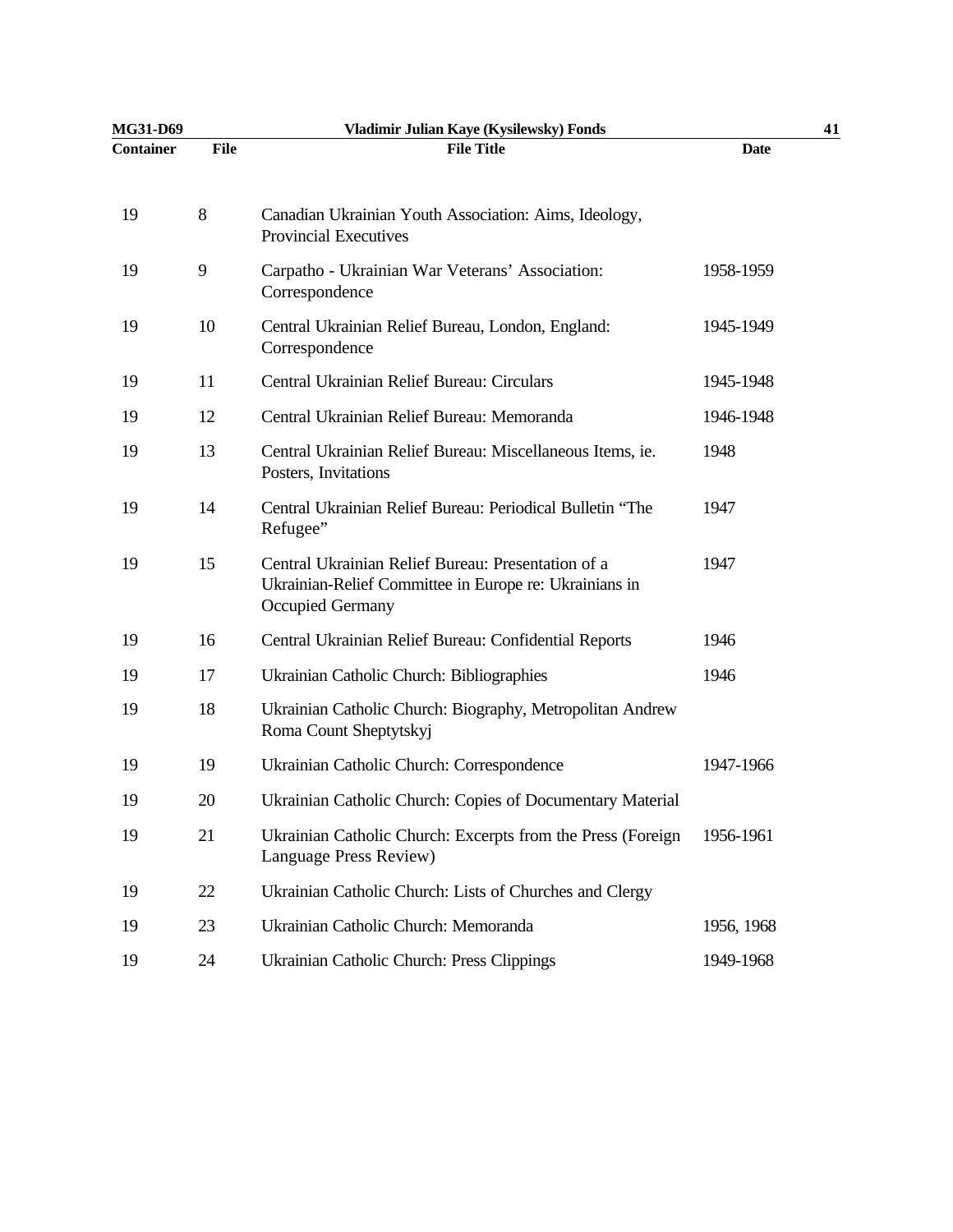| 42               |             | Vladimir Julian Kaye (Kysilewsky) Fonds                                                       | MG31-D69         |
|------------------|-------------|-----------------------------------------------------------------------------------------------|------------------|
| <b>Container</b> | <b>File</b> | <b>File Title</b>                                                                             | <b>Date</b>      |
| 19               | 25          | Ukrainian Catholic Church: Program - First Congress of<br>Ukrainian Catholics in Canada       | <b>July 1946</b> |
| 19               | 26          | Ukrainian Catholic Church of St. John's Ottawa Parish<br><b>Bulletins</b>                     | 1963-1966        |
| 19               | 27          | Ukrainian Protestant Groups: Background Information                                           | 1948-1961        |
| 19               | 28          | Ukrainian Orthodox Church: Correspondence                                                     | 1946-1947        |
| 19               | 29          | Ukrainian Orthodox Church: Background Information ie.<br>Articles, Notes                      |                  |
| 19               | 30          | Ukrainian Orthodox Church: Excerpts from the Press<br>(Foreign Language Press Review Service) | 1956-1960        |
| 19               | 31          | Ukrainian Orthodox Church: Lists of Churches and Clergy                                       |                  |
| 19               | 32          | Ukrainian Orthodox Church: Press Clippings                                                    | 1942-1964        |
| 19               | 33          | Canadian Farmer, Winnipeg, Manitoba: Correspondence                                           | 1959-1976        |
| 19               | 34          | Svoboda, Ukrainian Daily - Jersey City, N.Y.:<br>Correspondence                               | 1959-1976        |
| 19               | 35          | Ukrainian News, Ukrainian Weekly, Edmonton, Alberta:<br>Correspondence                        | 1944-1976        |
| 19               | 36          | Ukrainian News, Ukrainian Weekly, Edmonton, Alberta:<br>Correspondence                        | 1968-1976        |
| 19               | 37          | Ukrainian Voice, Ukrainian Weekly, Winnipeg, Manitoba:<br>Correspondence                      | 1959-19976       |
| 19               | 38          | Periodicals: Svitlo (The Light): Correspondence                                               | 1960-1974        |
| 19               | 39          | Ukrainian Quarterly Correspondence                                                            | 1949-1976        |
| 19               | 40          | Woman's World, Winnipeg, Manitoba: Correspondence                                             | 1956-1965        |
| 19               | 41          | Woman's World: Correspondence                                                                 | 1966-1976        |
| 19               | 42          | Plast (Ukrainian Boy Scouts Organization): Correspondence                                     | 1949-1962        |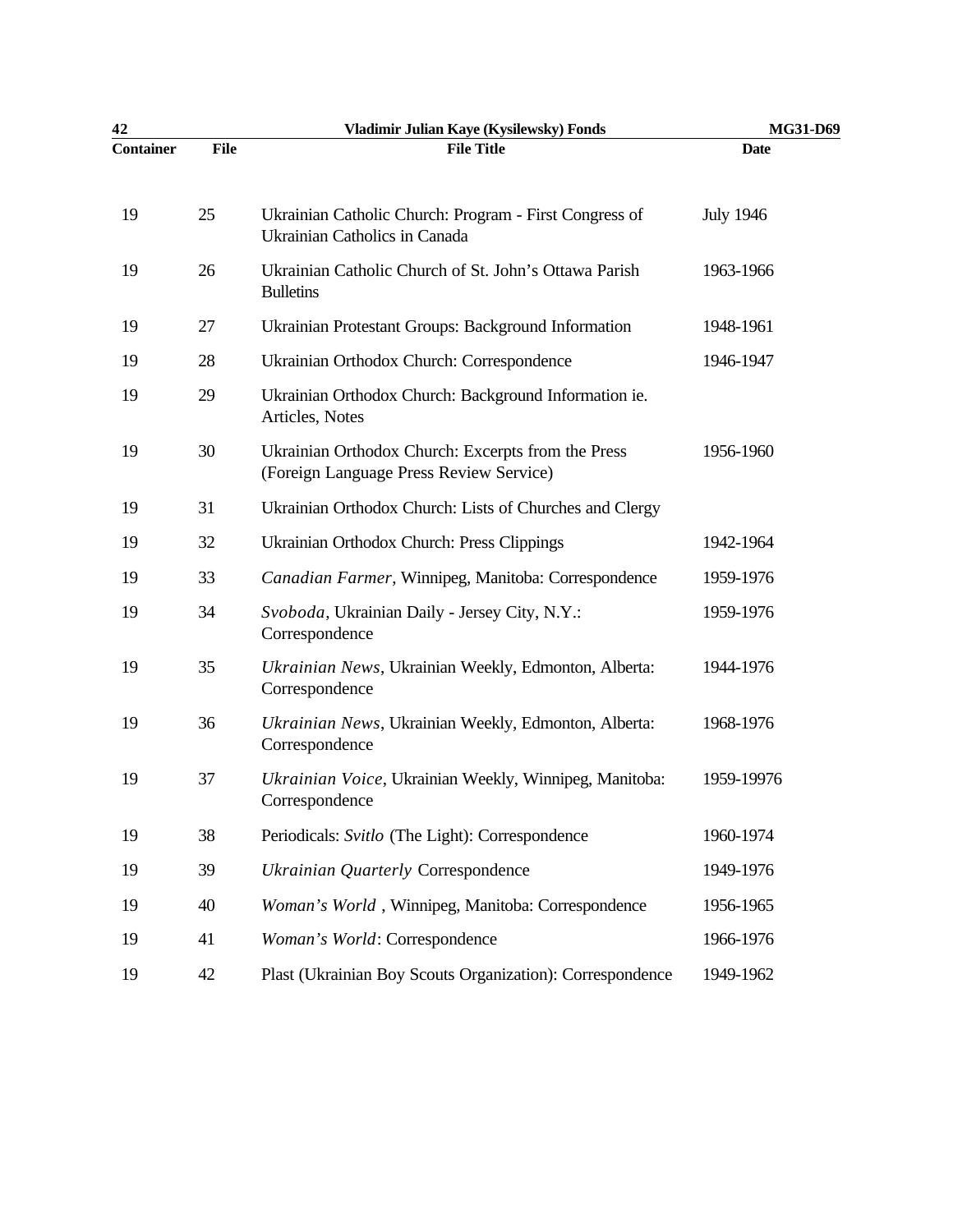| MG31-D69         |                | Vladimir Julian Kaye (Kysilewsky) Fonds                                                                                               |             | 43 |
|------------------|----------------|---------------------------------------------------------------------------------------------------------------------------------------|-------------|----|
| <b>Container</b> | <b>File</b>    | <b>File Title</b>                                                                                                                     | <b>Date</b> |    |
| 19               | 43             | Plast: Excerpts from the Press (Foreign Language Press<br>Review Service)                                                             | 1958-1960   |    |
| 19               | 44             | Plast: Pamphlet                                                                                                                       | 1959        |    |
| 19               | 45             | Saint Andrew's Colege, Winnipeg, Manitoba: First Copy of<br><b>Student Bulletin</b>                                                   | 1947        |    |
| 19               | 46             | Saint Vladimir Ukrainian Institute, toronto, Ontario:<br>Correspondence                                                               | 1955-1975   |    |
| 19               | 47             | Saint Vladimir Ukrainian Institute: Miscellaneous Items                                                                               | 1965-1975   |    |
| 19               | 48             | Shevchenko Foundation, Winnipeg, Manitoba:<br>Correspondence                                                                          | 1975        |    |
| 19               | 49             | Ukrainian Association of Victims of Russian - Communist<br>Terror: Excerpts from the Press (Foreign Language Press<br>Review Service) | 1958-1959   |    |
| 19               | 50             | Ukrainian Branches - The Royal Canadian Legion:<br>Correspondence                                                                     | 1947-1971   |    |
| 19               | 51             | Ukrainian Branches - The Royal Canadian Legion: Branch<br>Newsletters                                                                 | 1971-1974   |    |
| 20               | $\mathbf{1}$   | Ukrainian Branches - The Royal Canadian Legion: Bulletins                                                                             | 1954        |    |
| 20               | $\overline{2}$ | Ukrainian Branches - The Royal Canadian Legion:<br>Miscellaneous - History and Membership Roster, Invitations,<br>Programmes, etc.    | 1952-1974   |    |
| 20               | 3              | Ukrainian Broadcasts - C.B.C. Ukrainian Section                                                                                       | 1952        |    |
| 20               | $\overline{4}$ | Ukrainian Broadcasts - C.B.C. Ukrainian Section                                                                                       | 1953        |    |
| 20               | 5              | Ukrainian Bureau, London, England: Background Information                                                                             |             |    |
| 20               | 6              | <b>Ukrainian Bureau: Bulletins</b>                                                                                                    | 1949-1950   |    |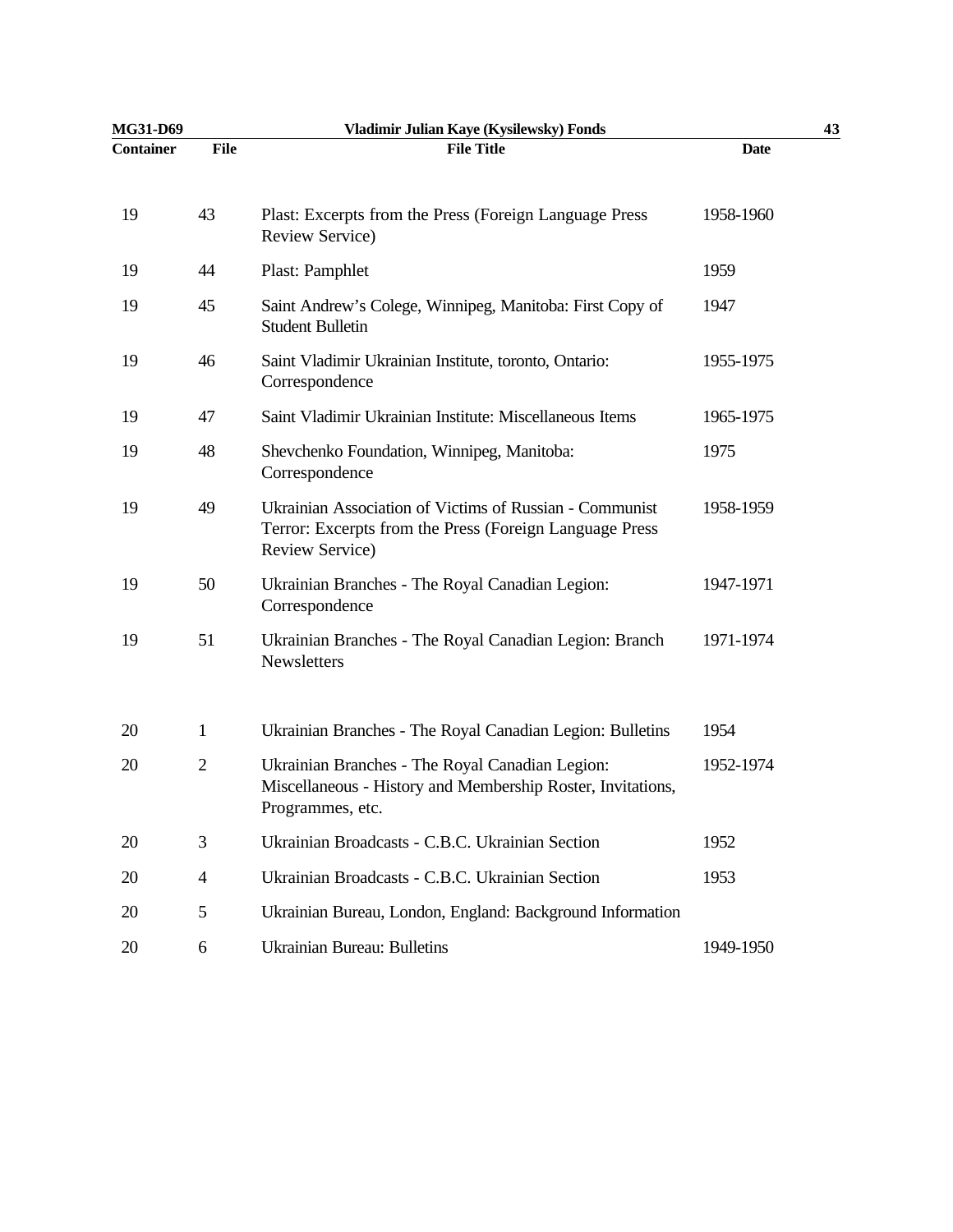| 44               |      | Vladimir Julian Kaye (Kysilewsky) Fonds                                                                           | <b>MG31-D69</b> |
|------------------|------|-------------------------------------------------------------------------------------------------------------------|-----------------|
| <b>Container</b> | File | <b>File Title</b>                                                                                                 | <b>Date</b>     |
| 20               | 7    | Ukrainian Bureau: Miscellaneous Material, Extracts,<br>Newsletters, Addresses, etc.                               |                 |
| 20               | 8    | Ukrainian Canadian Association: Background Information -<br><b>Biographies</b>                                    |                 |
| 20               | 9    | Ukrainian Canadian Relief Fund: Background Information                                                            |                 |
| 20               | 10   | Ukrainian Canadian Relief Fund: Correspondence                                                                    | 1946-1951       |
| 20               | 11   | Ukrainian Canadian Relief Fund: Memoranda                                                                         | 1947            |
| 20               | 12   | Ukrainian Canadian Servicemen's Association, London,<br>England: Correspondence                                   | 1944-1945       |
| 20               | 13   | Ukrainian Canadian Servicemen's Association: Background<br>Information                                            |                 |
| 20               | 14   | Ukrainian Canadian Servicemen's Association:<br>Miscellaneous Items                                               |                 |
| 20               | 15   | Ukrainian Canadian Servicemen's Association: Newsletters                                                          | 1943-1945       |
| 20               | 16   | Ukrainian Canadian University Students' Union (S.U.S.K.):<br><b>Background Information</b>                        |                 |
| 20               | 17   | Ukrainian Canadian University Students' Union:<br>Correspondence                                                  | 1954-1960       |
| 20               | 18   | Ukrainian Canadian University Students' Union:<br>Correspondence                                                  | 1961-1975       |
| 20               | 19   | Ukrainian Canadian University Students' Union: Excerpts<br>from the Press (Foreign Language Press Review Service) | 1958-1961       |
| 20               | 20   | Ukrainian Canadian University Students' Union: Ukrainian<br>Canadian Historical Date Calendar                     | 1974            |
| 20               | 21   | Ukrainian Canadian University Students' Union:<br>Miscellaneous Items, ie. Programs, etc.                         | 1955-1963       |
| 20               | 22   | Ukrainian Canadian University Students' Union: Newsletters                                                        | 1959-1960       |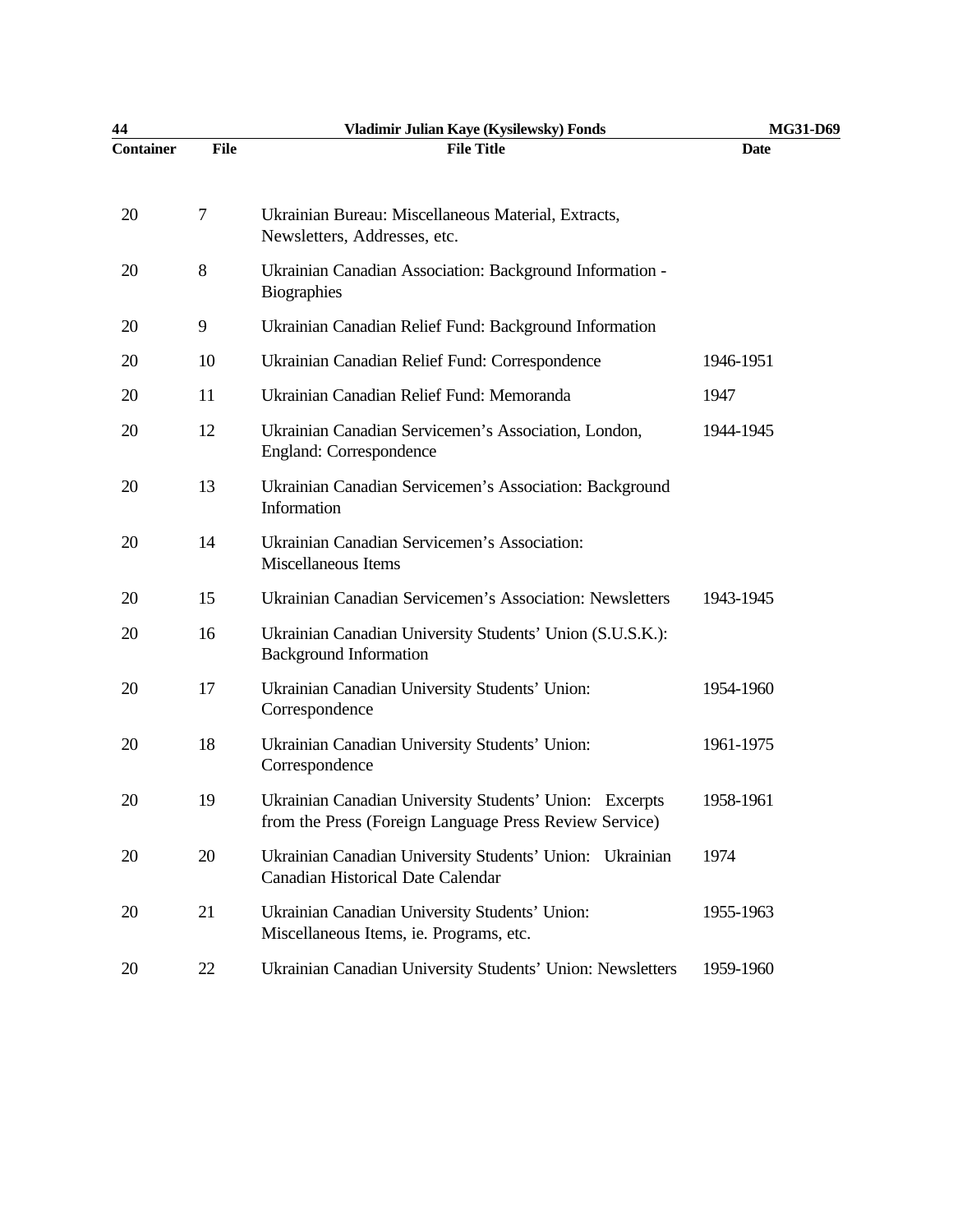| MG31-D69         |             | Vladimir Julian Kaye (Kysilewsky) Fonds                                                                      |                 | 45 |
|------------------|-------------|--------------------------------------------------------------------------------------------------------------|-----------------|----|
| <b>Container</b> | <b>File</b> | <b>File Title</b>                                                                                            | <b>Date</b>     |    |
| 20               | 23          | Ukrainian Canadian University Students' Union: Press<br>Clippings                                            | 1955-1959       |    |
| 20               | 24          | Ukrainian Canadian Veteran's Association: Correspondence                                                     | 1946-1964       |    |
| 20               | 25          | Ukrainian Canadian Veteran's Association: Circulars                                                          | 1945-1962       |    |
| 20               | 26          | Ukrainian Canadian Veteran's Association: Conference<br>Material ie, Press Releases, Resolutions, Programmes | 1946-1954       |    |
| 20               | 27          | Ukrainian Canadian Veteran's Association: Miscellaneous<br>Items ie, Appeals, Handbills                      | 1946-1967       |    |
| 20               | 28          | Ukrainian Canadian Veteran's Association: Newsletters                                                        | 1961, 1964-1965 |    |
| 20               | 29          | Ukrainian Canadian Veteran's Association: Free World<br>(Newspaper)                                          | 1964            |    |
| 20               | 30          | Ukrainian Canadian Veteran's Association: Opinion<br>Monthly                                                 | 1947, 1949      |    |
| 20               | 31          | Ukrainian Canadian Veteran's Association: Rules and<br>Regulations                                           | 1954            |    |
| 20               | 32          | Ukrainian Catholic Brotherhood of Western Canada:<br>Correspondence                                          | 1951            |    |
| 20               | 33          | Ukrainian Catholic Brotherhood: Excerpts from the Press<br>(Foreign Language Press Review Service)           | 1958-1961       |    |
| 20               | 34          | Ukrainian Catholic Brotherhood: Press Clippings                                                              |                 |    |
| 20               | 35          | Ukrainian Catholic Council of Canada: Correspondence                                                         | 1946-1949       |    |
| 20               | 36          | Ukrainian Catholic Women's League: Constitution and By-<br>Laws                                              | 1953            |    |
| 20               | 37          | Ukrainian Catholic Women's League: Excerpts from the<br>Press (Foreign Language Press Review Service)        | 1957-1960       |    |
| 20               | 38          | Ukrainian Catholic Women's League: Newsletter                                                                | 1947            |    |
| 20               | 39          | Ukrainian Catholic Women's League: Reports, Resolutions                                                      | 1953-1958       |    |
|                  |             |                                                                                                              |                 |    |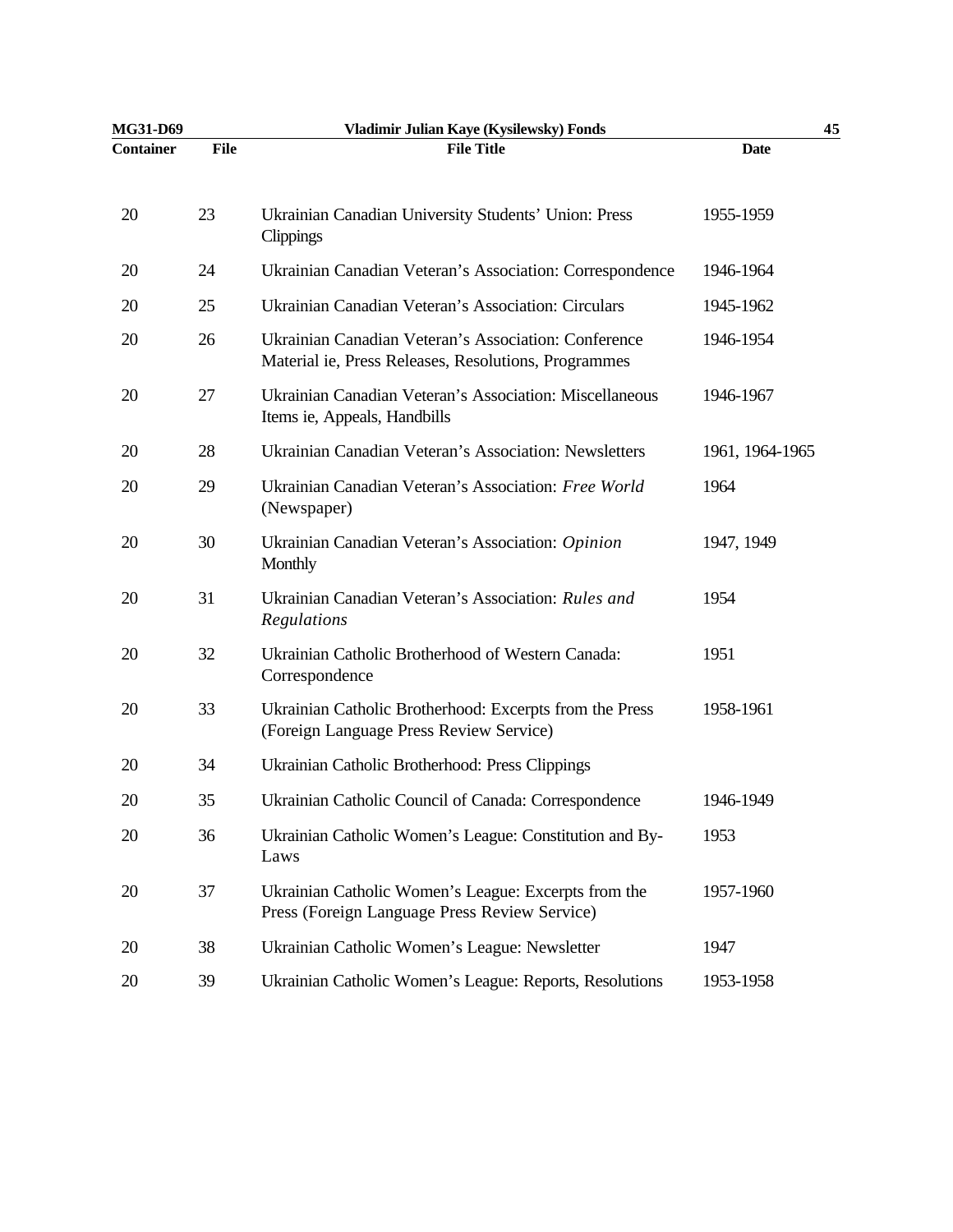| 46               |                | Vladimir Julian Kaye (Kysilewsky) Fonds                                                                        | MG31-D69                      |
|------------------|----------------|----------------------------------------------------------------------------------------------------------------|-------------------------------|
| <b>Container</b> | File           | <b>File Title</b>                                                                                              | <b>Date</b>                   |
| 20               | 40             | Ukrainian Catholic Youth: First Course for Group Leaders                                                       | 1946                          |
| 20               | 41             | Ukrainian Catholic Youth: An Open Letter                                                                       | 1969                          |
| 20               | 42             | Ukrainian Democratic Youth Association: Notes                                                                  | 1956                          |
| 20               | 43             | Ukrainian Free University: Bulletins                                                                           | 1971                          |
| 20               | 44             | Ukrainian Free University: Bulletins                                                                           | 1972                          |
| 20               | 45             | Ukrainian Free University: Bulletins                                                                           | 1973                          |
| 20               | 46             | Ukrainian Information Service, London: Newsletters                                                             | 1945-1946                     |
| 20               | 47             | Association of Ukrainian in Great Britain: Correspondence                                                      | 1945-1956                     |
| 20               | 48             | Association of Ukrainian in Great Britain: Circulars,<br>Newsletters, etc.                                     | 1947-1949                     |
| 20               | 49             | Association of Ukrainian in Great Britain: Memoranda                                                           | 1947-1956                     |
|                  |                | L. UKRAINIAN CANADIAN COMMITTEE                                                                                |                               |
| 21               | 1              | Background Information on the Committee and its Member<br>Organizations                                        |                               |
| 21               | $\overline{2}$ | The Formation of the Ukrainian Canadian Committee:<br>Correspondence                                           | 1940                          |
| 21               | 3              | The Formation of the Ukrainian Canadian Committee:<br>Correspondence re: Kaye's and Philipp's tour of the West | 9 Nov. 1940 -<br>20 Dec. 1940 |
| 21               | $\overline{4}$ | Correspondence with Nationalities Branch, Department of<br><b>National War Services</b>                        | Dec. 1941 -<br>March 1942     |
| 21               | 5              | Correspondence with Nationalities Branch, Department of<br><b>National War Services</b>                        | April - June 1942             |
| 21               | 6              | Correspondence with Nationalities Branch, Department of<br><b>National War Services</b>                        | July-Dec. 1942                |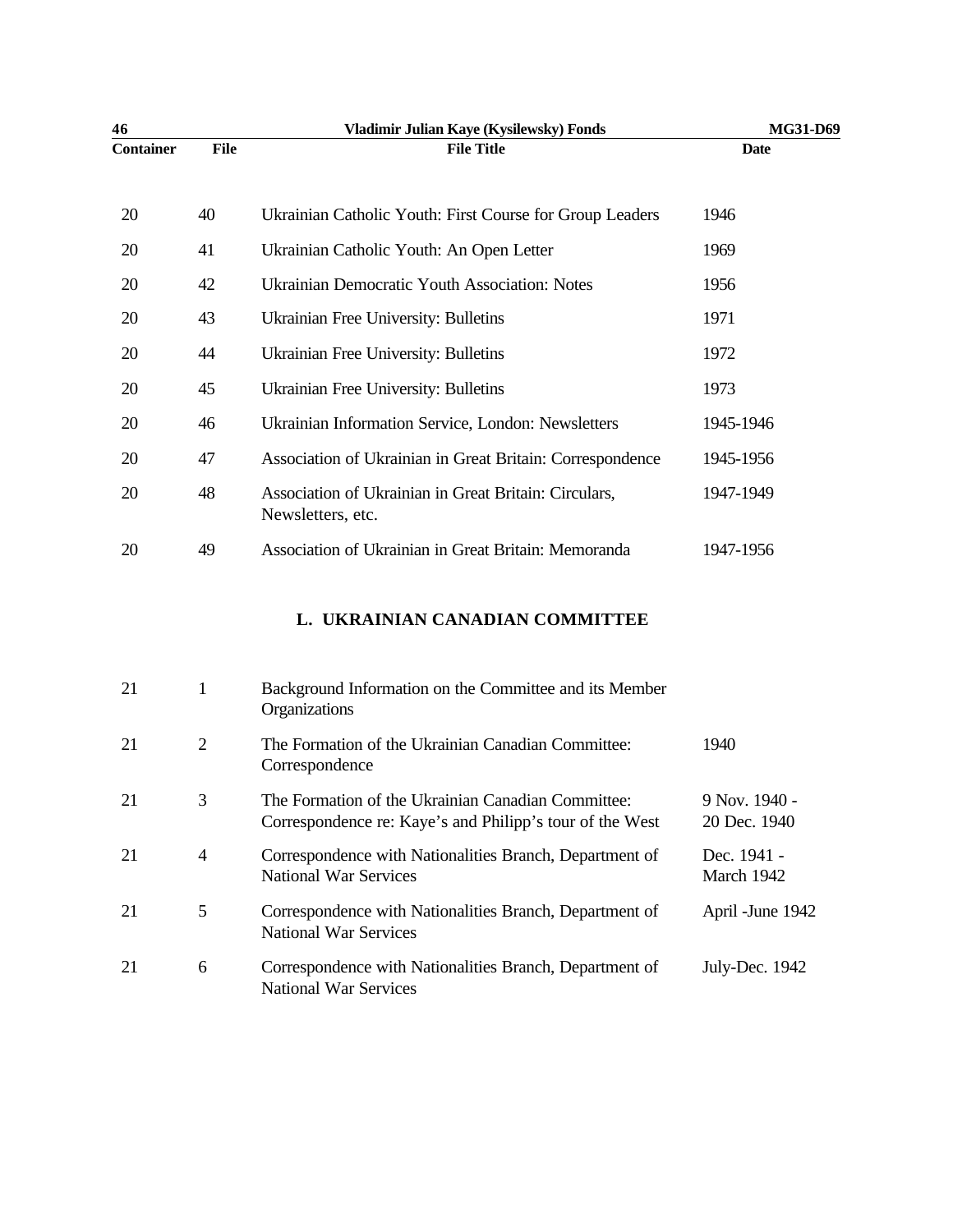| MG31-D69         |      | Vladimir Julian Kaye (Kysilewsky) Fonds                                                                                     |                | 47 |
|------------------|------|-----------------------------------------------------------------------------------------------------------------------------|----------------|----|
| <b>Container</b> | File | <b>File Title</b>                                                                                                           | <b>Date</b>    |    |
| 21               | 7    | Correspondence with Nationalities Branch, Department of<br><b>National War Services</b>                                     | Feb.-May 1943  |    |
| 21               | 8    | Correspondence with Nationalities Branch, Department of<br><b>National War Services</b>                                     | June 1943      |    |
| 21               | 9    | Correspondence with Nationalities Branch, Department of<br><b>National War Services</b>                                     | July-Aug. 1943 |    |
| 21               | 10   | Correspondence with Nationalities Branch, Department of<br><b>National War Services</b>                                     | Jan.-Dec. 1944 |    |
| 21               | 11   | Correspondence with Nationalities Branch, Department of<br><b>National War Services</b>                                     | Jan.-Oct. 1945 |    |
| 21               | 12   | Correspondence with Ukrainian Canadian Committee                                                                            | 1947-1952      |    |
| 21               | 13   | Correspondence with U.C.C.                                                                                                  | 1953-1956      |    |
| 21               | 14   | Correspondence with U.C.C.                                                                                                  | 1957           |    |
| 21               | 15   | Correspondence with U.C.C.                                                                                                  | 1958           |    |
| 21               | 16   | Correspondence with U.C.C.                                                                                                  | 1959           |    |
| 21               | 17   | Correspondence with U.C.C.                                                                                                  | 1960-1964      |    |
| 21               | 18   | Correspondence with U.C.C.                                                                                                  | 1965-1968      |    |
| 21               | 19   | Correspondence with U.C.C.                                                                                                  | 1969-1973      |    |
| 21               | 20   | Correspondence with U.C.C.                                                                                                  | 1974           |    |
| 21               | 21   | Correspondence with U.C.C., Hamilton Branch                                                                                 | 1967           |    |
| 21               | 22   | Correspondence with U.C.C., Toronto Branch                                                                                  | 1951           |    |
| 21               | 23   | Report on the U.C.C.                                                                                                        | 1958           |    |
| 21               | 24   | reports, Observations, etc., on U.C.C. Congresses                                                                           | 1943-1959      |    |
| 21               | 25   | Notes for the Report on Delegates Attending the 3 <sup>rd</sup> , 4 <sup>th</sup> and<br>5 <sup>th</sup> U.C.C. Congressess |                |    |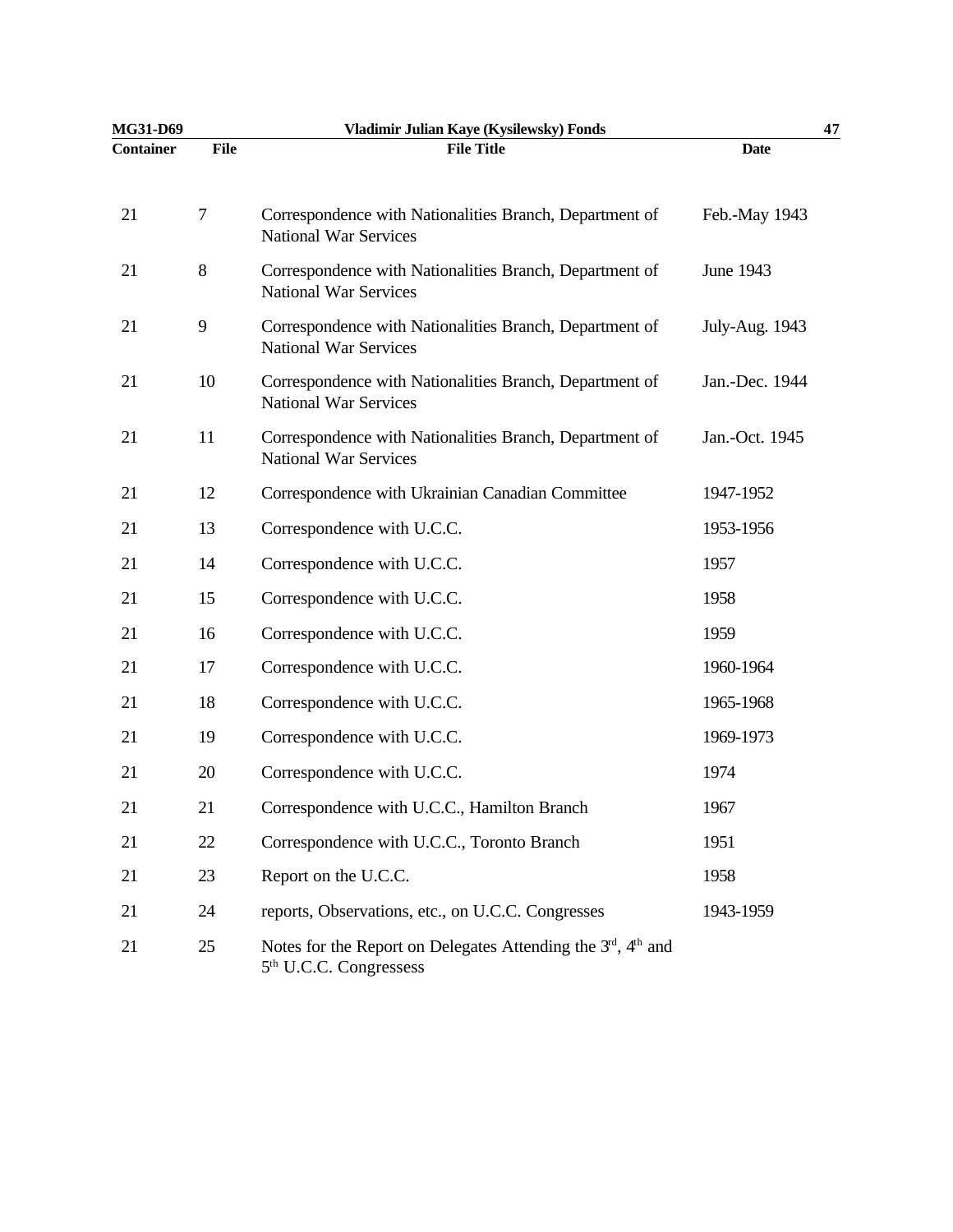| 48               |                | Vladimir Julian Kaye (Kysilewsky) Fonds                                                                                               | MG31-D69  |
|------------------|----------------|---------------------------------------------------------------------------------------------------------------------------------------|-----------|
| <b>Container</b> | File           | <b>File Title</b>                                                                                                                     | Date      |
| 21               | 26             | Briefs on Immigration and Labour                                                                                                      | 1947      |
| 21               | 27             | Briefs on the Introduction of the Ukrainian Language as an<br>Eleective Subject in Greades IX-XII in Secondary Schools in<br>Manitoba | 1957      |
| 21               | 28             | <b>Briefs</b> on Education                                                                                                            | 1961      |
| 21               | 29             | Briefs - the Problem of Relations with the Ukrainian Nation                                                                           | 1965      |
| 21               | 30             | Circulars                                                                                                                             | 1942-1960 |
| 21               | 31             | Circulars                                                                                                                             | 1961-1962 |
| 21               | 32             | Circulars                                                                                                                             | 1963-1964 |
| 21               | 33             | Circulars                                                                                                                             | 1965-1966 |
| 21               | 34             | Circulars                                                                                                                             | 1967-1973 |
| 21               | 35             | Congress Programs (printed)                                                                                                           | 1943-1962 |
| 21               | 36             | Reports, Resolutions, Statements, etc. to the Second U.C.C.<br>Congress, Toronto, Ontario                                             | 1946      |
| 21               | 37             | Reports, Resolutions, Statements, etc. to the Third U.C.C.<br>Congress, Winnipeg, Manitoba                                            | 1950      |
| 22               | $\mathbf{1}$   | Reports, Resolutions, Statements, etc. to the Fourth U.C.C.<br>Congress, Winnipeg, Manitoba                                           | 1953      |
| 22               | $\overline{2}$ | Reports, Resolutions, Statements, etc. to the Fifth U.C.C.<br>Congress, Winnipeg, Manitoba                                            | 1956      |
| 22               | 3              | Reports, Resolutions, Statements, etc. to the Sixth U.C.C.<br>Congress, Winnipeg, Manitoba                                            | 1959      |
| 22               | $\overline{4}$ | Reports, Resolutions, Statements, etc. to the Seventh U.C.C.<br>Congress, Winnipeg, Manitoba                                          | 1959      |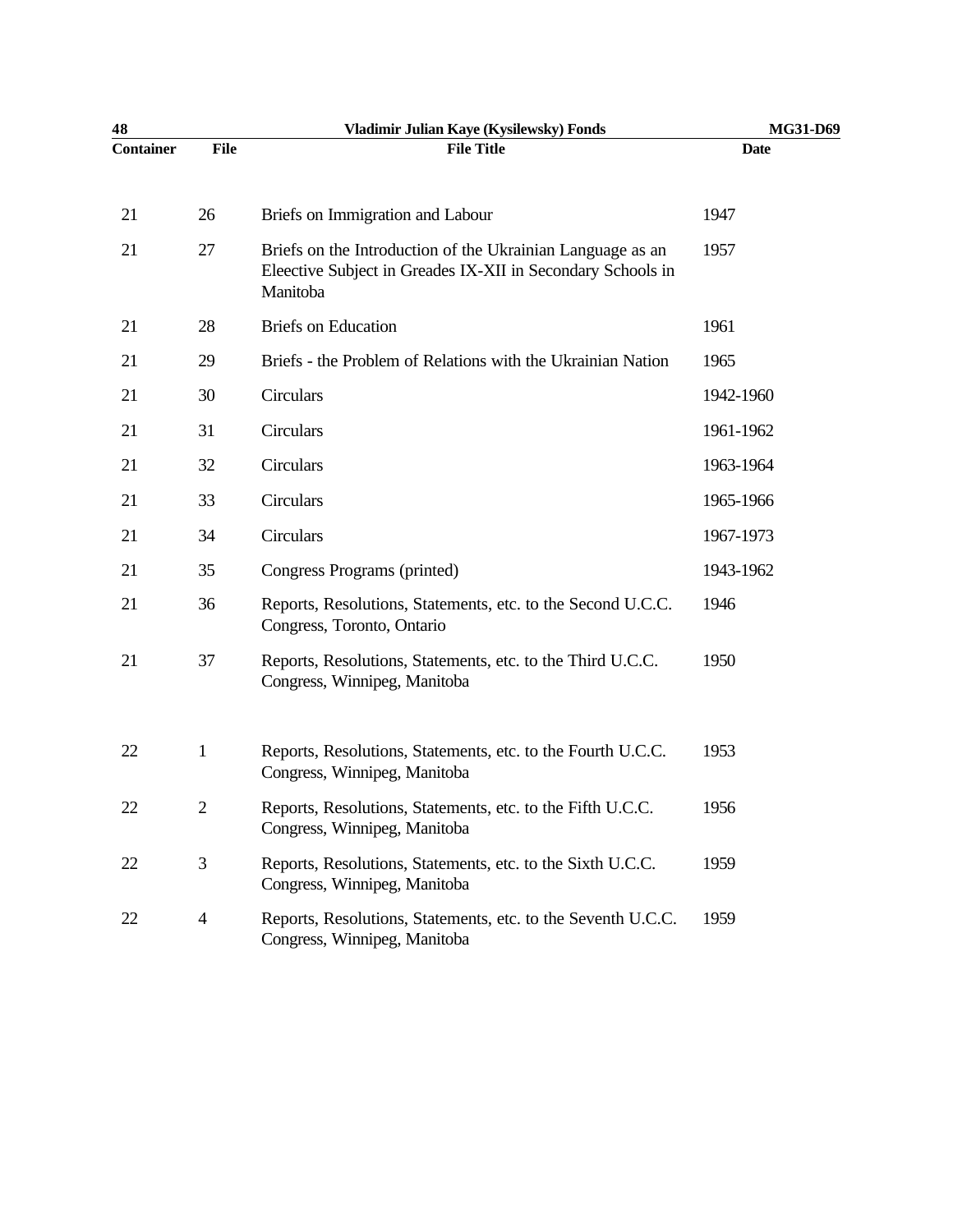| MG31-D69         |             | Vladimir Julian Kaye (Kysilewsky) Fonds                                                                | 49                       |
|------------------|-------------|--------------------------------------------------------------------------------------------------------|--------------------------|
| <b>Container</b> | <b>File</b> | <b>File Title</b>                                                                                      | <b>Date</b>              |
| 22               | 5           | Reports, Resolutions, Statements, etc. to the Nineth U.C.C.<br>Congress, Winnipeg, Manitoba            | 1968                     |
| 22               | 6           | Report of the First U.C.C. Congress, Winnipeg, Manitoba                                                | 1943                     |
| 22               | 7           | Report of the Second U.C.C. Congress, Winnipeg, Manitoba                                               | 1946                     |
| 22               | 8           | Report of the Third U.C.C. Congress, Winnipeg, Manitoba                                                | 1950                     |
| 22               | 9           | Report of the Fourth U.C.C. Congress, Winnipeg, Manitoba                                               | 1953                     |
| 22               | 10          | Report of the Fifth U.C.C. Congress, Winnipeg, Manitoba                                                | 1956, 1959               |
| 22               | 11          | Excerpts form the Press, Foreign Language Press Review<br>Service                                      | 1956-1961                |
| 22               | 12          | An Open Letter to Dean Rusk, Secretary of State re:<br>Ukraine's Righful Claim to National Sovereignty | 1962                     |
| 22               | 13          | Memoranda                                                                                              | 1940-1961                |
| 22               | 14          | Miscellaneous Items, ie. Handbills, Invitations, etc.                                                  |                          |
| 22               | 15          | Misccellaneous Items (Ottawa Branch)                                                                   | 1961-1976                |
| 22               | 16          | Newreleases                                                                                            | 1955-1961                |
| 22               | 17          | Notes for Inter-Ministerial Conference, Ottawa                                                         | 1957                     |
| 22               | 18          | Pamphlets                                                                                              |                          |
| 22               | 19          | Press Clippings re: Congresses                                                                         | 1943-1974                |
| 22               | 20          | Press Clippings re: Diefenbaker's Visit to Winnipeg for<br>Ukrainian Independence Day Celebration      | 1958                     |
| 22               | 21          | Programs                                                                                               | 1958-1970                |
| 22               | 22          | Reports: Contacts, Political and Public Relations Activities                                           | 1 Sept.-31 March<br>1951 |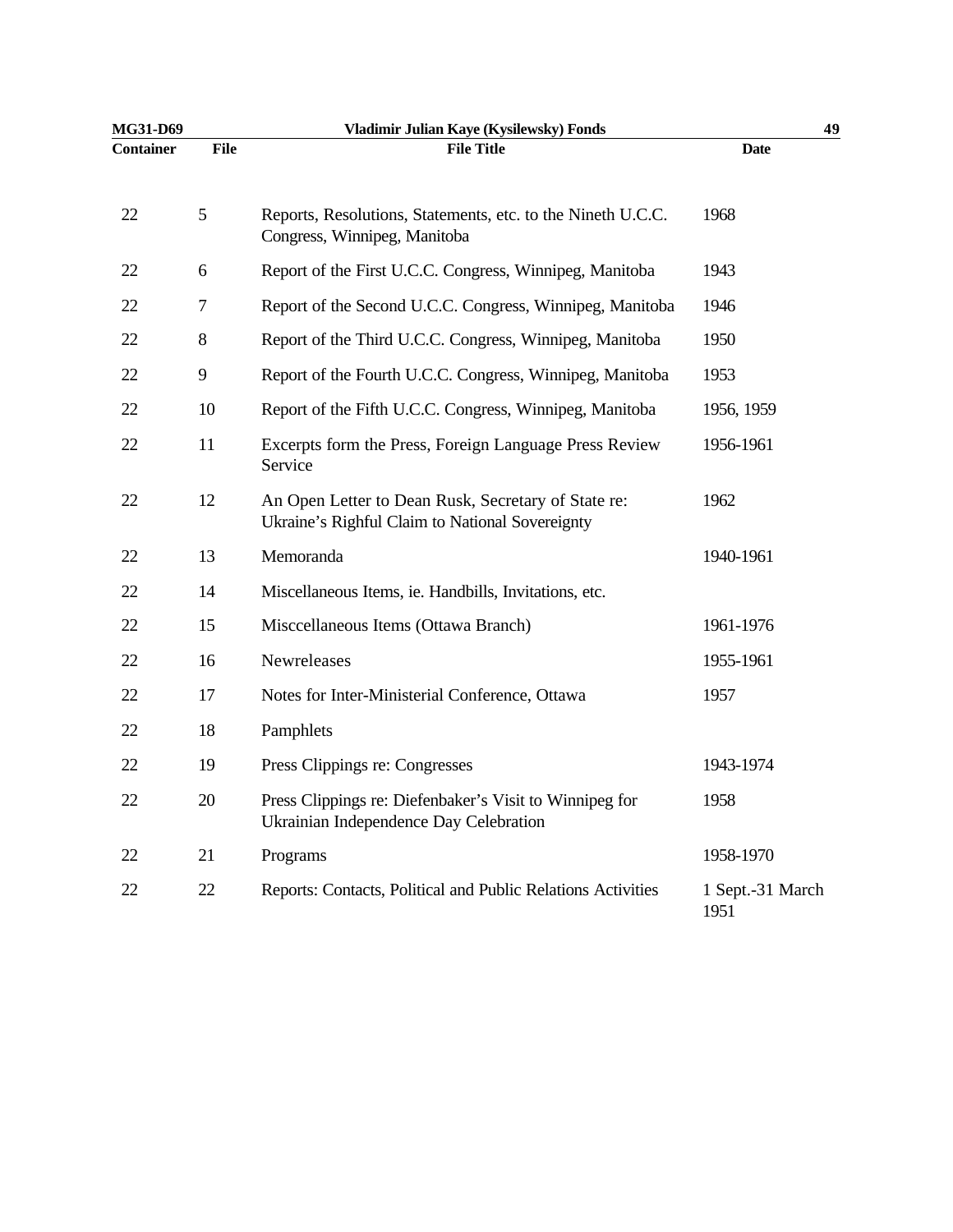| 50               |      | Vladimir Julian Kaye (Kysilewsky) Fonds | <b>MG31-D69</b> |
|------------------|------|-----------------------------------------|-----------------|
| <b>Container</b> | File | File Title                              | Date            |

# **M. ACADEMIC INSTITUTIONS, SOCIETIES, ORGANIZATIONS; Correspondence and Papers**

| 23 | $\mathbf{1}$   | Association of American Teachers of Slavic and East<br>European Languages: Correspondence | 1950      |
|----|----------------|-------------------------------------------------------------------------------------------|-----------|
| 23 | $\overline{2}$ | Association of American Teachers of Slavic and East<br>European Languages: Correspondence | 1951      |
| 23 | 3              | Association of American Teachers of Slavic and East<br>European Languages: Correspondence | 1952-1954 |
| 23 | $\overline{4}$ | Canadian Association of Slavists: Correspondence                                          | 1954-1955 |
| 23 | 5              | Canadian Association of Slavists: Correspondence                                          | 1956-1957 |
| 23 | 6              | Canadian Association of Slavists: Correspondence                                          | 1958-1961 |
| 23 | 7              | Canadian Association of Slavists: Correspondence                                          | 1962-1967 |
| 23 | 8              | Canadian Association of Slavists: Correspondence                                          | 1970-1976 |
| 23 | 9              | Inter-University Committee on Canadian Slavs:<br>Correspondence                           | 1965      |
| 23 | 10             | Inter-University Committee on Canadian Slavs:<br>Correspondence                           | 1966-1970 |
| 23 | 11             | Inter-University Committee on Canadian Slavs:<br>Correspondence                           | 1956-1961 |
| 23 | 12             | Canadian Historical Association: Correspondence                                           | 1965-1972 |
| 23 | 13             | Canadian Institute of Onomastic Sciences: Correspondence                                  | 1968      |
| 23 | 14             | Canadian Political Science Association, Ottawa Chapter:<br>Correspondence                 | 1954-1955 |
| 23 | 15             | Canadian Political Science Association, Ottawa Chapter:<br>Correspondence                 | 1956-1958 |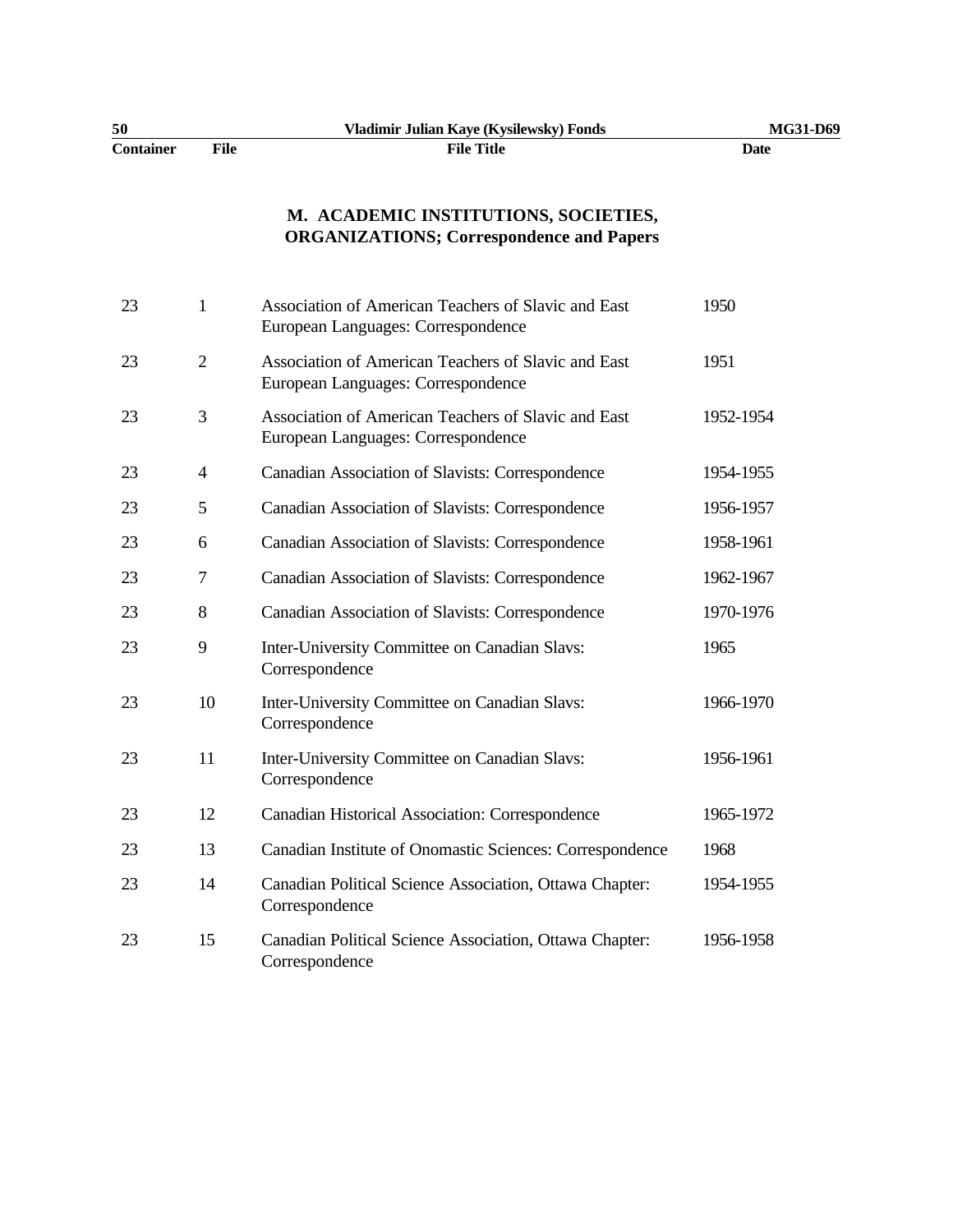| MG31-D69         |             | Vladimir Julian Kaye (Kysilewsky) Fonds                                                                          |             | 51 |
|------------------|-------------|------------------------------------------------------------------------------------------------------------------|-------------|----|
| <b>Container</b> | <b>File</b> | <b>File Title</b>                                                                                                | <b>Date</b> |    |
| 23               | 16          | International Institute of Political and Social Sciences:<br>Correspondence                                      | 1949-1950   |    |
| 23               | 17          | International Institute of Political and Social Sciences:<br>Correspondence                                      | 1951        |    |
| 23               | 18          | International Institute of Political and Social Sciences:<br>Correspondence                                      | 1952        |    |
| 23               | 19          | International Institute of Political and Social Sciences:<br>Correspondence                                      | 1953-1965   |    |
| 23               | 20          | Shevchenko Scientific Society: Background Information                                                            |             |    |
| 23               | 21          | Shevchenko Scientific Society (Canada): Correspondence                                                           | 1951-1952   |    |
| 23               | 22          | Shevchenko Scientific Society: Correspondence                                                                    | 1952-1957   |    |
| 23               | 23          | Shevchenko Scientific Society: Correspondence                                                                    | 1958-1959   |    |
| 23               | 24          | Shevchenko Scientific Society: Correspondence                                                                    | 1960-1961   |    |
| 23               | 25          | Shevchenko Scientific Society: Correspondence                                                                    | 1962-1965   |    |
| 23               | 26          | Shevchenko Scientific Society: Correspondence                                                                    | 1966-1974   |    |
| 23               | 27          | Shevchenko Scientific Society, Ottawa Chapter:<br>Correspondence                                                 | 1970-1974   |    |
| 23               | 28          | Shevchenko Scientific Society, Sarcelles, France:<br>Correspondence                                              | 1956-19762  |    |
| 23               | 29          | Shevchenko Scientific Society, Sarcelles, France:<br>Correspondence                                              | 1963-1964   |    |
| 23               | 30          | Shevchenko Scientific Society, Sarcelles, France:<br>Correspondence                                              | 1965-1966   |    |
| 23               | 31          | Shevchenko Scientific Society, Sarcelles, France:<br>Correspondence                                              | 1967-1971   |    |
| 23               | 32          | Shevchenko Scientific Society, Sarcelles, France: Articles for<br>Ukraine a Concise Encyclopaedia (by V.J. Kaye) |             |    |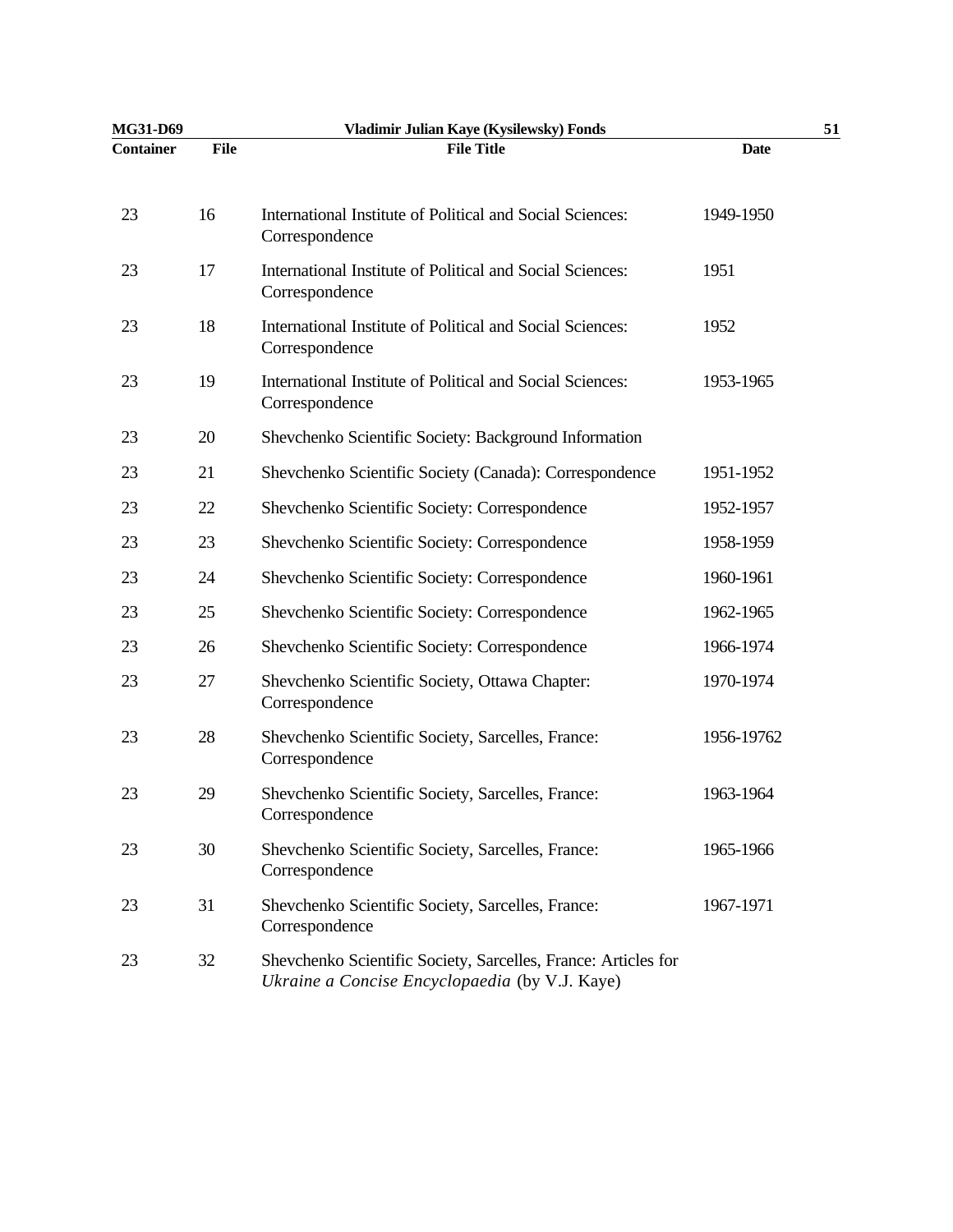| 52               |      | Vladimir Julian Kaye (Kysilewsky) Fonds                                   | MG31-D69    |
|------------------|------|---------------------------------------------------------------------------|-------------|
| <b>Container</b> | File | <b>File Title</b>                                                         | <b>Date</b> |
| 23               | 33   | Shevchenko Scientific Society, New York, U.S.A.:<br>Correspondence        | 1965-1974   |
| 23               | 34   | Ukrainian Free Academy of Sciences: Background<br>Information             |             |
| 23               | 35   | Ukrainian Free Academy of Sciences: Correspondence                        | 1963-1973   |
| 23               | 36   | Ukrainian Free Academy of Sciences: Correspondence                        | 1973-1974   |
| 23               | 37   | Ukrainian Free Academy of Sciences: Correspondence                        | 1975-1976   |
| 23               | 38   | Ukrainian Genealogical and Heraldic Society:<br>Correspondence            | 1964-1968   |
| 23               | 39   | Basilian Fathers, Mundare, Alberta and Ottawa, Ontario:<br>Correspondence | 1946-1966   |
| 23               | 40   | Papers, Introductions, etc. by V.J. Kaye at VariousLearned<br>Conferences | 19501-957   |
| 23               | 41   | Papers, Introductions, etc.                                               | 1963-1966   |
| 23               | 42   | Papers, Introductions, etc.                                               | 1967-1974   |
|                  |      |                                                                           |             |

## **N. ACADEMIC INSTITUTIONS, SOCIETIES, ORGANIZATIONS: Bulletins and Newsletters**

| 24 |   | American Association of Teachers of Slavic and East<br>European Languages: Conference Announcements | 1950-1958 |
|----|---|-----------------------------------------------------------------------------------------------------|-----------|
| 24 | 2 | American Association of Teachers of Slavic and East<br>European Languages: Bulletins                | 1949-1951 |
| 24 | 3 | International Institute of Political and Social Science:<br><b>Newsletters</b>                      | 1949-1960 |
| 24 | 4 | Shevchenko Scientific Society: Circulars, Announcements,<br>Programs of Conferences                 | 1951-1955 |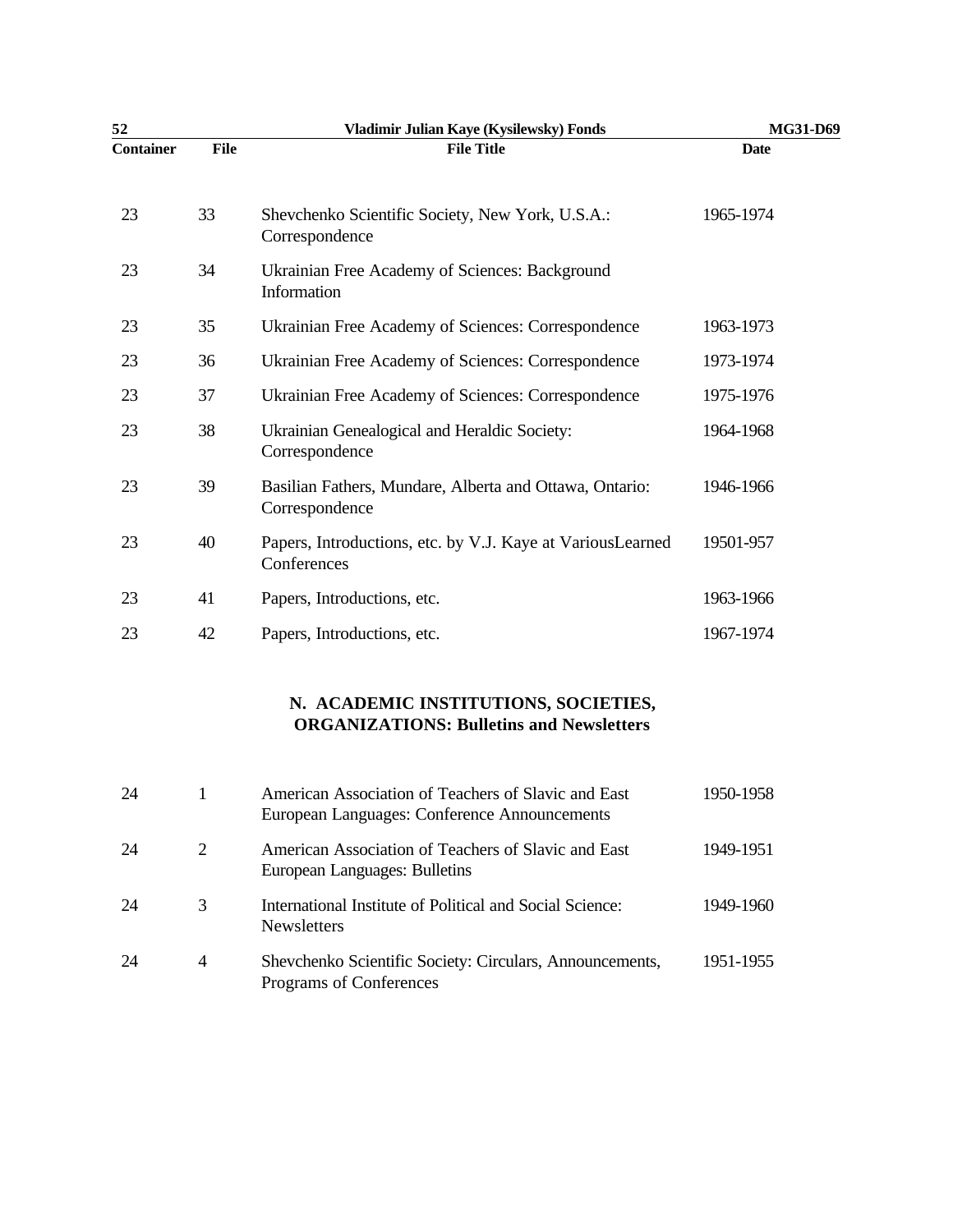| MG31-D69         |                | Vladimir Julian Kaye (Kysilewsky) Fonds                                                   |             | 53 |
|------------------|----------------|-------------------------------------------------------------------------------------------|-------------|----|
| <b>Container</b> | <b>File</b>    | <b>File Title</b>                                                                         | <b>Date</b> |    |
| 24               | $\mathfrak{S}$ | Shevchenko Scientific Society: Circulars, Announcements,<br>Programs of Conferences, etc. | 1957-1960   |    |
| 24               | 6              | Shevchenko Scientific Society: Circulars, Announcements,<br>Programs of Conferences, etc. | 1961-1964   |    |
| 24               | 7              | Shevchenko Scientific Society: Circulars, Announcements,<br>Programs of Conferences, etc. | 1965-1974   |    |
| 24               | $\,8\,$        | Shevchenko Scientific Society: Reports                                                    | 1951-1974   |    |
| 24               | 9              | Shevchenko Scientific Society (Canada): Bulletins                                         | 1950-1951   |    |
| 24               | 10             | Shevchenko Scientific Society: Newspaper Clippings                                        | 1952-1965   |    |
| 24               | 11             | Shevchenko Scientific Society: Sarcelles, France: Circulars,<br>etc.                      | 1954-1972   |    |
| 24               | 12             | Shevchenko Scientific Society: Sarcelles, France: Bicti/News                              | 1953-1963   |    |
| 24               | 13             | Shevchenko Scientific Society: Sarcelles, France: Bicti/News                              | 1965-19173  |    |
| 24               | 14             | Shevchenko Scientific Society: Sarcelles, France: Bulletins                               | 1954-1958   |    |
| 24               | 15             | Shevchenko Scientific Society: News from Sarcelles                                        | 1963-1968   |    |
| 24               | 16             | Shevchenko Scientific Society: News from Sarcelles                                        | 1969-1973   |    |
| 24               | 17             | Shevchenko Scientific Society, New York, U.S.A.: Papers<br>No. 3, 4                       | 1958-1959   |    |
| 24               | 18             | Ukrainian Free Academy of Sciences: List of Publications                                  |             |    |
| 24               | 19             | Ukrainian Free Academy of Sciences: Bulletin                                              | 1968        |    |
| 24               | 20             | Ukrainian Genealogical and Heraldic Society, Miami, Florida:<br><b>Bulletins</b>          | 1963-1965   |    |
| 24               | 21             | Ukrainian Genealogical and Heraldic Society, Miami, Florida:<br><b>Bulletins</b>          | 1966-1968   |    |
| 24               | 22             | Ukrainian Genealogical and Heraldic Society, Miami, Florida:<br><b>Bulletins</b>          | 1969-1971   |    |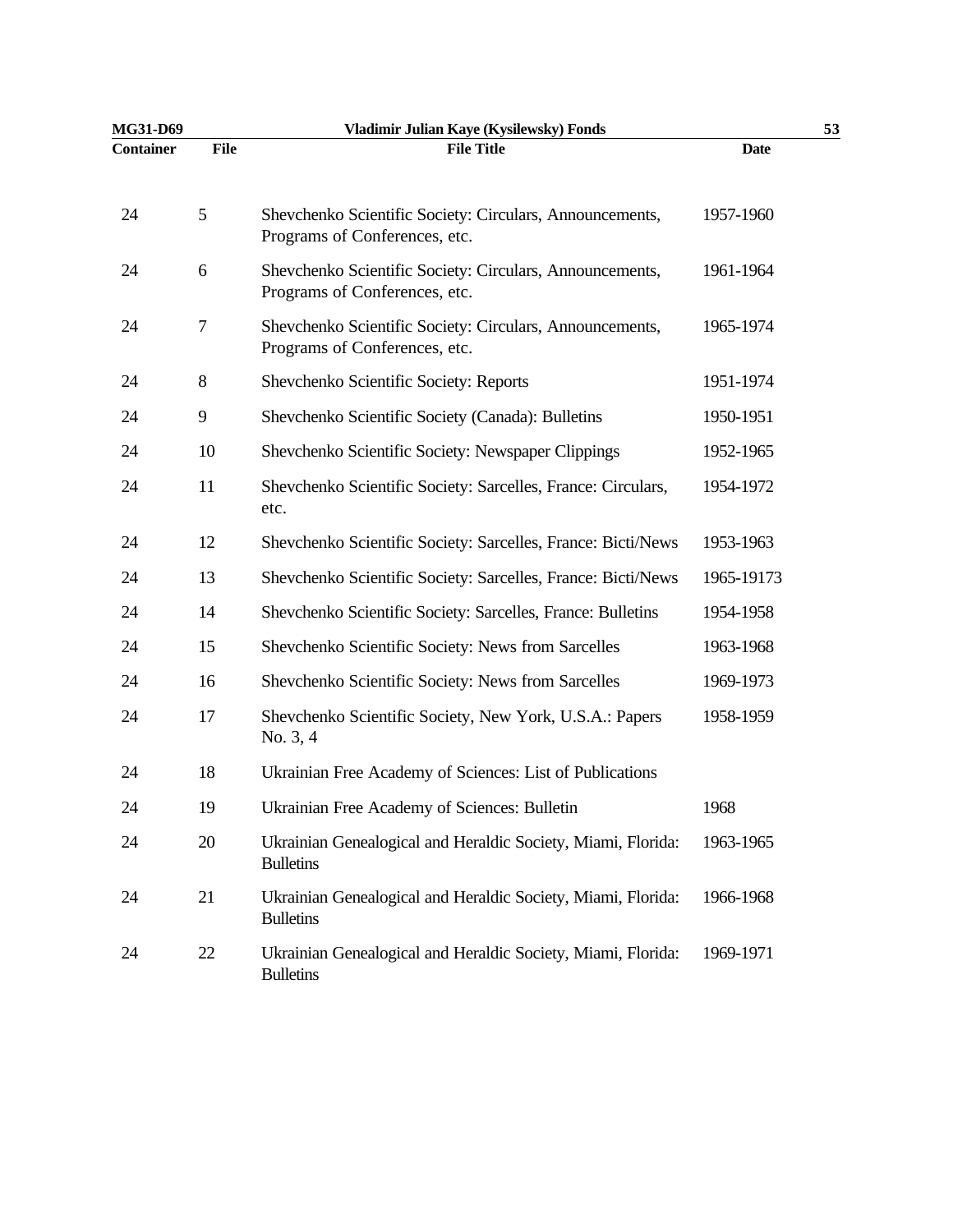| 54               |                | Vladimir Julian Kaye (Kysilewsky) Fonds                                                                                                                    | MG31-D69        |
|------------------|----------------|------------------------------------------------------------------------------------------------------------------------------------------------------------|-----------------|
| <b>Container</b> | <b>File</b>    | <b>File Title</b>                                                                                                                                          | <b>Date</b>     |
| 24               | 23             | Ukrainian Genealogical and Heraldic Society, Miami, Florida:<br><b>Bulletins</b>                                                                           | 1967-1968       |
| 24               | 24             | Ukrainian Genealogical and Heraldic Society, Miami, Florida:<br><b>Bulletins</b>                                                                           | 1969-1970       |
| 24               | 25             | Ukrainian Genealogical and Heraldic Society, Miami, Florida:<br><b>Bulletins</b>                                                                           | 1971-1972       |
| 24               | 26             | Bibliothèque Ukrainienne Symon Petlura à Paris: Bulletins                                                                                                  | 1962-1972       |
|                  |                | O. RESEARCH MATERIAL ON UKRAINIAN<br>PIONEER SETTLERS: (1891-1900) SAILING<br>AND NATURALIZATION RECORDS; Obituary<br>and Death Notices                    |                 |
| 25               | $\mathbf{1}$   | Index of Names of Ukrainian Settlers Arriving in Canada at<br>the Ports of Quebec and Halifax 1891-1900 - Copy of Sailing<br>Lists - Prepared by V.J. Kaye |                 |
| 25               | $\overline{2}$ | Sailing Records: Note Book No. 1                                                                                                                           |                 |
| 25               | 3              | Sailing Records: Note Book No. 2                                                                                                                           |                 |
| 25               | 4              | Sailing Records: Note Book No. 3                                                                                                                           |                 |
| 25               | 5              | Sailing Records: Note Book No. 4                                                                                                                           |                 |
| 25               | 6              | Sailing Records: Note Book No. 5                                                                                                                           |                 |
| 25               | 7              | Sailing Records: Note Book No. 6                                                                                                                           |                 |
| 25               | $8\,$          | Sailing Records: Note Book No. 7<br><b>Part 2 Naturalization Records</b>                                                                                   |                 |
| 25               | 9              | Naturalization Records: Note Book No. 7A                                                                                                                   | $[1890 - 1905]$ |
| 25               | 10             | Naturalization Records: Note Book No. 8                                                                                                                    |                 |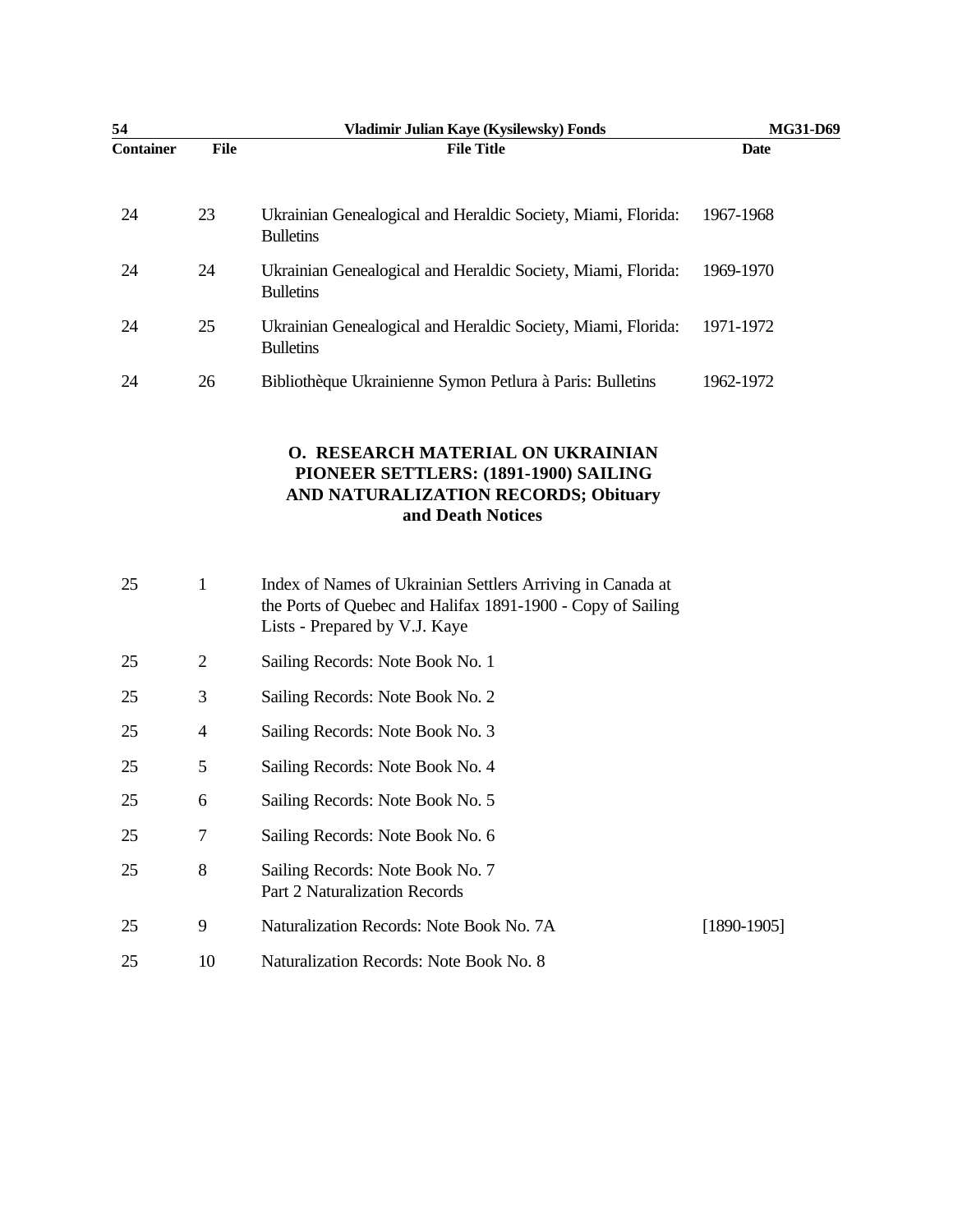| MG31-D69         |                | Vladimir Julian Kaye (Kysilewsky) Fonds                                            |             | 55 |
|------------------|----------------|------------------------------------------------------------------------------------|-------------|----|
| <b>Container</b> | <b>File</b>    | <b>File Title</b>                                                                  | <b>Date</b> |    |
| 25               | 11             | Naturalization Records: Note Book No. 9                                            |             |    |
| 25               | 12             | Naturalization Records: Note Book No. 10                                           |             |    |
| 25               | 13             | Naturalization Records: Note Book No. 11                                           |             |    |
| 25               | 14             | Naturalization Records: Note Book No. 11A                                          |             |    |
| 25               | 15             | Naturalization Records: Note Book No. 12                                           |             |    |
| 25               | 16             | Naturalization Records of Saskatchewan and Assiniboia (in<br>alphabetical order)   | 1900-1905   |    |
| 25               | 17             | Obituary Notices, Death Records of Ukrainian Pioneer<br>Settlers: Note Book No. 13 |             |    |
| 25               | 18             | Obituary Notices: Note Book No. 14                                                 |             |    |
| 25               | 19             | Obituary Notices: Note Book No. 15                                                 |             |    |
| 25               | 20             | Obituary Notices: Note Book No. 16                                                 |             |    |
| 25               | 21             | Obituary Notices: Note Book No. 17                                                 |             |    |
| 25               | 22             | Obituary Notices: Note Book No. 18                                                 |             |    |
| 25               | 23             | Death Records: Note Book No. 19                                                    |             |    |
| 25               | 24             | Death Records: Note Book No. 20                                                    |             |    |
|                  |                |                                                                                    |             |    |
| 26               | 1              | Death Records: Note Book No. 21                                                    |             |    |
| 26               | $\overline{c}$ | Death Records: Note Book No. 22                                                    |             |    |
| 26               | 3              | Obituary Notices: Note Book No. 23                                                 |             |    |
| 26               | $\overline{4}$ | Obituary Notices: Note Book No. 24                                                 |             |    |
| 26               | 5              | Obituary Notices: Note Book No. 25                                                 |             |    |
| 26               | 6              | Death Records: Note Book No. 26                                                    |             |    |
| 26               | $\tau$         | Death Records: Note Book No. 27                                                    |             |    |
|                  |                |                                                                                    |             |    |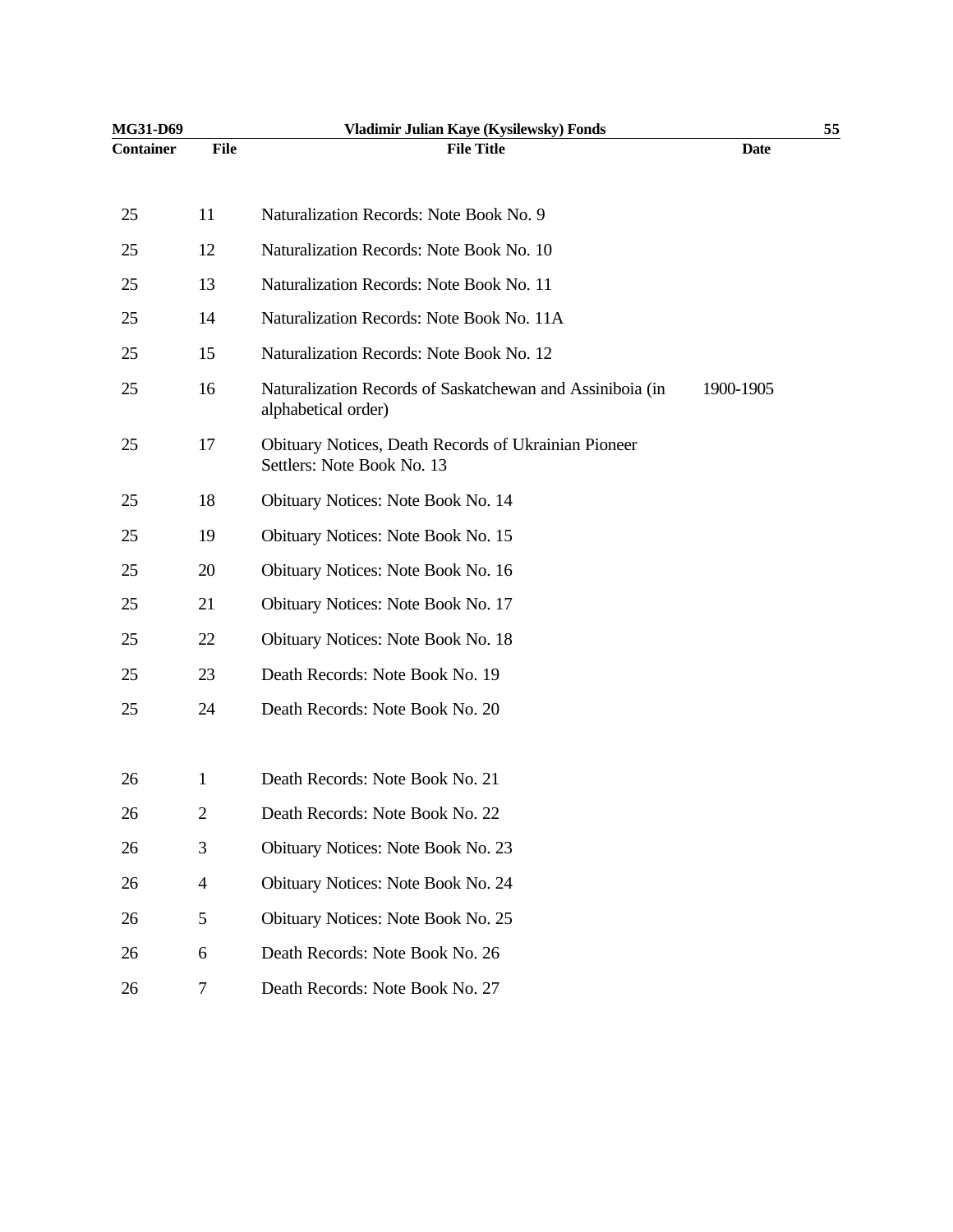| 56               |                | Vladimir Julian Kaye (Kysilewsky) Fonds                                  | MG31-D69    |
|------------------|----------------|--------------------------------------------------------------------------|-------------|
| <b>Container</b> | <b>File</b>    | <b>File Title</b>                                                        | <b>Date</b> |
| 26               | 8              | Death Records: Note Book No. 28                                          |             |
| 26               | 9              | Death Records, Obituary Notices and Sailing Records: Note<br>Book No. 29 |             |
| 26               | 10             | Death Records: Note Book No. 30                                          |             |
| 26               | 11             | Death Records: Note Book No. 31                                          |             |
| 26               | 12             | Death Records: Note Book No. 32                                          |             |
| 26               | 13             | Death Records: Note Book No. 33                                          |             |
| 26               | 14             | Obituary Notices: Note Book Svoboda No. 34                               |             |
| 26               | 15             | Obituary Notices: Note Book Svoboda No. 35                               |             |
| 26               | 16             | General Notes: Note Book No. 36                                          |             |
| 26               | 17             | General Notes: Note Book No. 37                                          |             |
| 26               | 18             | Newspapers studied for Obituaries: Lists                                 |             |
| 27               | $\mathbf{1}$   | Notes on Immigration Branch Records at Public Archives of<br>Canada      | 1895-1909   |
| 27               | 2              | Notes on Immigration Branch Records                                      | 1895-1896   |
| 27               | 3              | Notes on Immigration Branch Records                                      | 1896-1904   |
| 27               | $\overline{4}$ | Notes on Immigration Branch Records                                      | 1896-1900   |
| 27               | 5.             | Notes on Immigration Branch Records                                      | 1896-1898   |
| 27               | 6              | Notes on Immigration Branch Records                                      | 1897-1898   |
| 27               | 7              | Notes on Immigration Branch Records                                      | 1897-1906   |
| 27               | $8\,$          | Notes on Immigration Branch Records                                      | 1898-1899   |
| 27               | 9              | Notes on Immigration Branch Records                                      | 1898-1901   |
| 27               | 10             | Notes on Immigration Branch Records                                      | 1899        |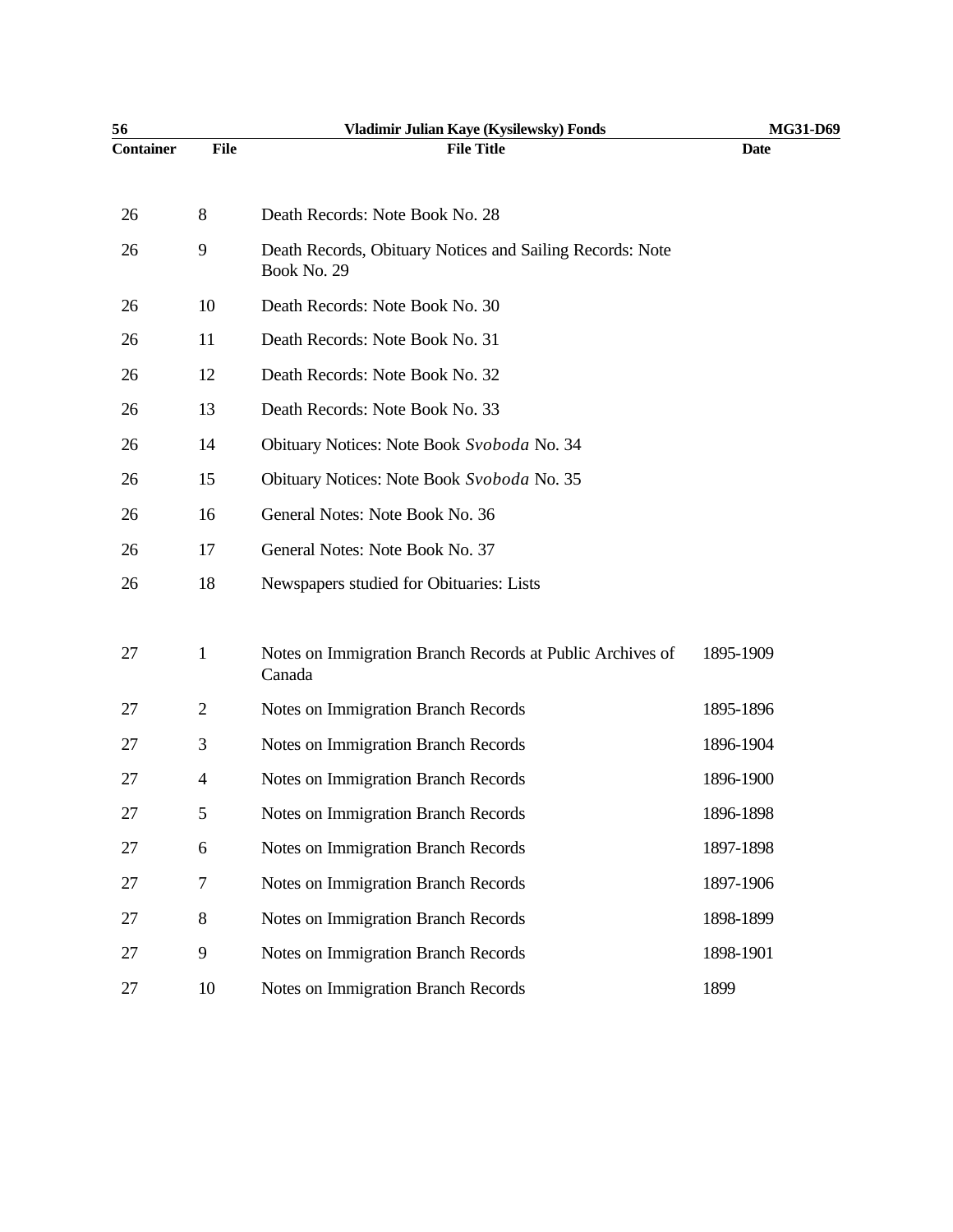| MG31-D69  |             | Vladimir Julian Kaye (Kysilewsky) Fonds                                                                                                              |             | 57 |
|-----------|-------------|------------------------------------------------------------------------------------------------------------------------------------------------------|-------------|----|
| Container | <b>File</b> | <b>File Title</b>                                                                                                                                    | <b>Date</b> |    |
| 27        | 11          | Notes on Immigration Branch Records                                                                                                                  | 1899-1901   |    |
| 27        | 12          | Notes on Immigration Branch Records                                                                                                                  | 1901-1904   |    |
| 27        | 13          | Notes on Immigration Branch Records                                                                                                                  | 1898-1909   |    |
| 27        | 14          | Notes on Immigration Branch Records                                                                                                                  | 1898-1911   |    |
| 27        | 15          | Notes on Immigration Branch Records                                                                                                                  |             |    |
| 27        | 16          | Excerpts from Hansard Dealing with Matters Concerning<br>Ukrainian Settlers (Ruthenians, Galicians)                                                  | 1897-1905   |    |
| 27        | 17          | <b>Excerpts from Press on Ruthenians</b>                                                                                                             | 1897, 1909  |    |
| 27        | 18          | Exploitation of Immigrants Edit Abbott - Immigration                                                                                                 |             |    |
| 27        | 19          | Dr. Josef Oleskow - Pro Vilni Zemli/Abourt Free Lands<br>Lviv (photocopy)                                                                            | 1895        |    |
| 27        | 20          | Dr. Josef Oleskow - O Emigratsii/About Emigration, Lviv<br>(copy)                                                                                    | 1895        |    |
| 27        | 21          | Rev. Nestor Dmytriv: Kanadiyska Rus/Canadian Ruthenia<br>(copy)                                                                                      | 1897        |    |
| 27        | 22          | Stuartburn, Manitoba<br>Galician Colony, correspondence                                                                                              | 1897        |    |
| 27        | 23          | Rev. D.M. Ponich, Pakan and Smoky Lake Settlements                                                                                                   |             |    |
| 27        | 24          | Elias Shklanka, Description of Krydor                                                                                                                | 1944        |    |
| 27        | 25          | Excerpts from Memoirs of Ivan Matchny, M. Stashyn, Wasyl<br>Yatchew, Anna Zarion, Maria Odawanska                                                    | 1944        |    |
| 27        | 26          | Memoirs of Pioneers (published in serial form in Ukrainian<br>press) Vasyl Romaniuk, Ivan Minichuk, J.H. Lazynskyj, E.<br>Ochstra, Aujastyn Romaniuk |             |    |
|           |             |                                                                                                                                                      |             |    |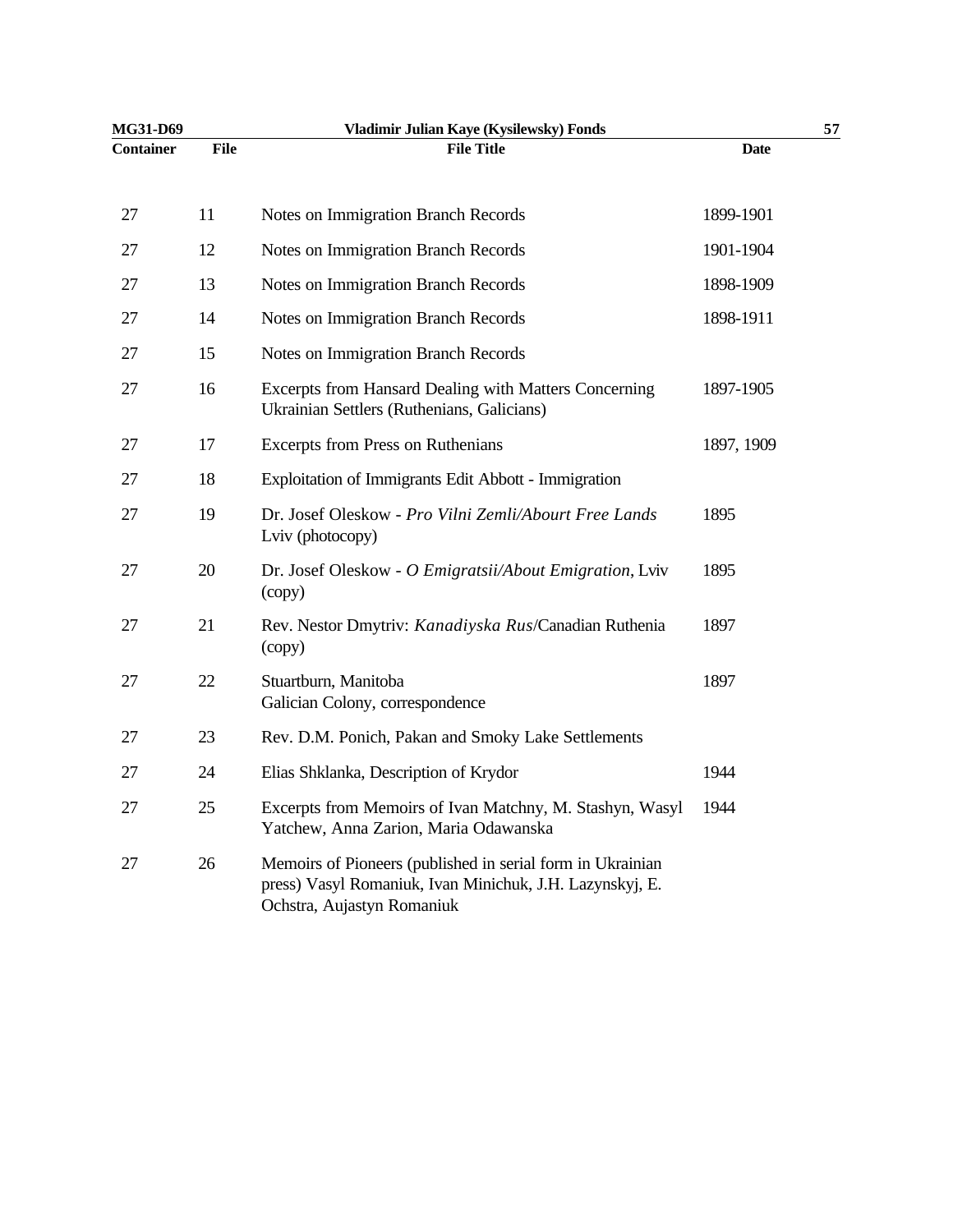| 58               |      | Vladimir Julian Kaye (Kysilewsky) Fonds | MG31-D69 |
|------------------|------|-----------------------------------------|----------|
| <b>Container</b> | File | File Title                              | Date     |

#### **P. RESEARCH ON UKRAINIANS IN WORLD WAR I and WORLD WAR II**

| 27 | 27             | Research Material on the Participation of Ukrainians in<br>W.W. I: Note Book No. 1             |           |
|----|----------------|------------------------------------------------------------------------------------------------|-----------|
| 27 | 28             | W.W. I: Note Book No. 2                                                                        |           |
| 27 | 29             | W.W. I: Note Book No. 3                                                                        |           |
| 27 | 30             | W.W. I: Note Book No. 4                                                                        |           |
| 27 | 31             | W.W. I: Note Book No. 5                                                                        |           |
| 27 | 32             | W.W. I: Note Book No. 6                                                                        |           |
|    |                |                                                                                                |           |
| 28 | 1              | W.W. I: Note Book No. 7                                                                        |           |
| 28 | $\overline{2}$ | W.W. I: Note Book No. 8                                                                        |           |
| 28 | 3              | W.W. I: Note Book No. 9                                                                        |           |
| 28 | $\overline{4}$ | W.W. I: Note Book No. 10                                                                       |           |
| 28 | 5              | W.W. I: Nominal Rolls C.E.F.                                                                   | 1914-1918 |
| 28 | 6              | W.W. I: Hon. Capt. Rev. John Ovsianitzky Biography                                             |           |
| 28 | 7              | W.W.I: Ruthenian Forestry Company                                                              | 1917      |
| 28 | 8              | W.W. I: Ukrainians with the Canadian Siberian E.F.                                             |           |
| 28 | 9              | W.W. I: Nominal Rolls C.E.F.                                                                   | 1914-1918 |
| 28 | 10             | W.W. I: Casualties List                                                                        | 1915-1918 |
| 28 | 11             | Participation of Ukrainian Canadians in World War I,<br>1914-1919 - Manuscript Ready for Print |           |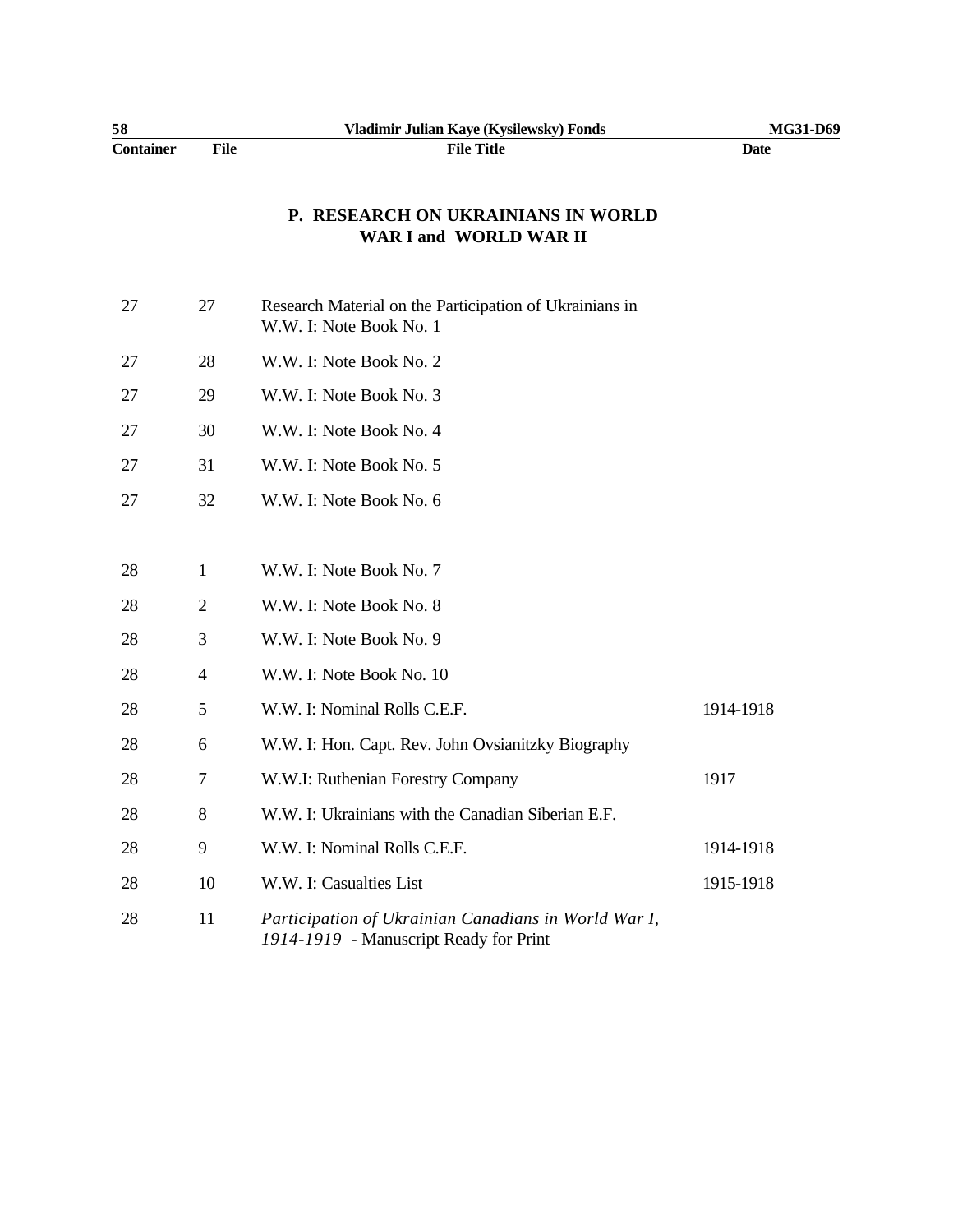| MG31-D69         |      | Vladimir Julian Kaye (Kysilewsky) Fonds                                         |               | 59 |
|------------------|------|---------------------------------------------------------------------------------|---------------|----|
| <b>Container</b> | File | <b>File Title</b>                                                               | Date          |    |
| 28               | 12   | W.W. II: Almanac of Ukrainian Canadian Servicemen 1939-<br>1945, Winnipeg, 1946 |               |    |
| 28               | 13   | W.W. II: Fatal Casualties - Not Revised List                                    |               |    |
| 28               | 14   | W.W. II: Fatal Casualties - Revised and Supplementary List                      |               |    |
| 28               | 15   | W.W. II: Alphabetical List Fatal Casualties from Manitoba to<br>Saskatchewan    | 1939-1945     |    |
| 28               | 16   | W.W. II: Fatal Casualties Listed in the <i>Almanac</i>                          |               |    |
| 28               | 17   | W.W. II: Fatal Casualties, Names Missing in the <i>Almanac</i>                  | $[1939-1945]$ |    |
| 28               | 18   | W.W. II: Campaign Awards                                                        |               |    |

#### **Q. BIOGRAPHICAL AND HISTORICAL NOTES ON ETHNOCULTURAL GROUPS AND INDIVIDUALS**

| 29 |    | Biographical Notes on Prominent Ukrainian Personalities (in<br>Alphabetical Order) Lists |
|----|----|------------------------------------------------------------------------------------------|
| 29 | 2  | Prominent Ukrainian Personalities A-B                                                    |
| 29 | 3  | Prominent Ukrainian Personalities C-E                                                    |
| 29 | 4  | Prominent Ukrainian Personalities F-H                                                    |
| 29 | 5  | Prominent Ukrainian Personalities J-L                                                    |
| 29 | 6  | Prominent Ukrainian Personalities M-O                                                    |
| 29 | 7  | Prominent Ukrainian Personalities P-R                                                    |
| 29 | 8  | Prominent Ukrainian Personalities S                                                      |
| 29 | 9  | Prominent Ukrainian Personalities T-W                                                    |
| 29 | 10 | Prominent Ukrainian Personalities Y-Z                                                    |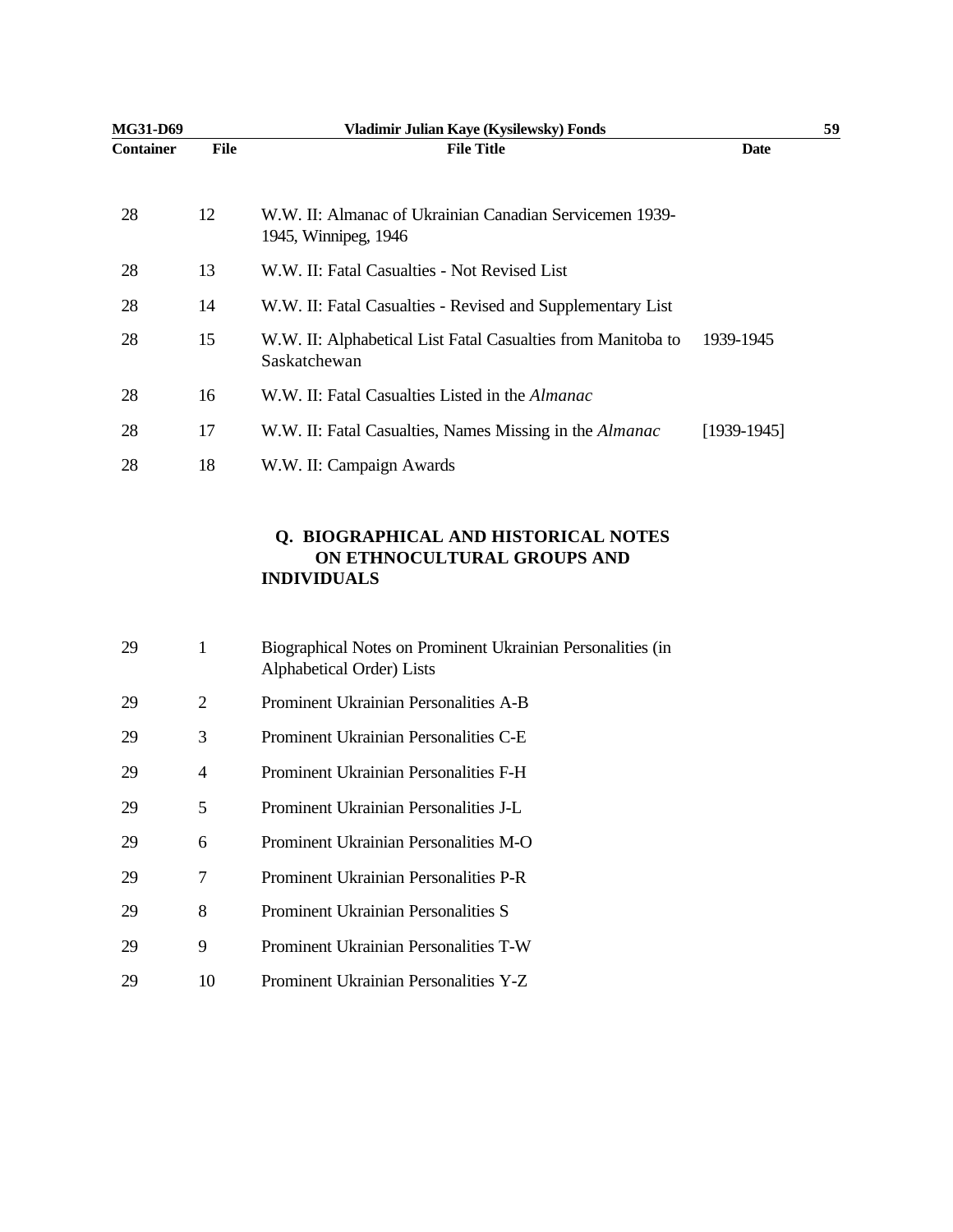| 60               |      | Vladimir Julian Kaye (Kysilewsky) Fonds                                                                                                         | MG31-D69    |
|------------------|------|-------------------------------------------------------------------------------------------------------------------------------------------------|-------------|
| <b>Container</b> | File | <b>File Title</b>                                                                                                                               | <b>Date</b> |
| 29               | 11   | His Eminence Joseph Cardinal Slipyi: Conferring of a<br>Doctorate of Theology Honoris Causa - St. Paul's<br>University, Ottawa, Press Clippings |             |
| 29               | 12   | Biographies of Leading Ukrainian Personalities                                                                                                  |             |
| 29               | 13   | Prominent Ukrainian Personalities Obituaries                                                                                                    |             |
| 29               | 14   | Prominent Ukrainian Personalities Obituaries                                                                                                    |             |
| 29               | 15   | Canadian of Armenian Origin Background Information                                                                                              |             |
| 29               | 16   | Canadians of Baltic Origin Background Information                                                                                               |             |
| 29               | 17   | Canadians of Byelorussian Origin Background Information,<br>Notes I                                                                             |             |
| 29               | 18   | Canadians of Byelorussian Origin Background Information,<br>Notes II                                                                            |             |
| 29               | 19   | Canadians of Byelorussian Origin Correspondence                                                                                                 | 1959-1971   |
| 29               | 20   | Canadians of Byelorussian Origin Excerpts from the Press<br>(Foreign Language Press Reviews)                                                    |             |
| 29               | 21   | <b>Chinese Canadians Background Information</b>                                                                                                 |             |
| 29               | 22   | Canadians of Croatian Origin Background Information                                                                                             |             |
| 29               | 23   | Canadians of Czech and Slovak Origin Background<br>Information                                                                                  |             |
| 29               | 24   | The Doukhobors in Canada - Excerpts from the Press<br>(Foreign Language Press Reviews) Bibliography                                             |             |
| 29               | 25   | French Canadians - extraits de La Naissance d'une Roie<br>par Abbé Lionel Groulx                                                                |             |
| 29               | 26   | Canadians of German Origin Background Information                                                                                               |             |
| 29               | 27   | Canadians of Greek Origin Background Information                                                                                                |             |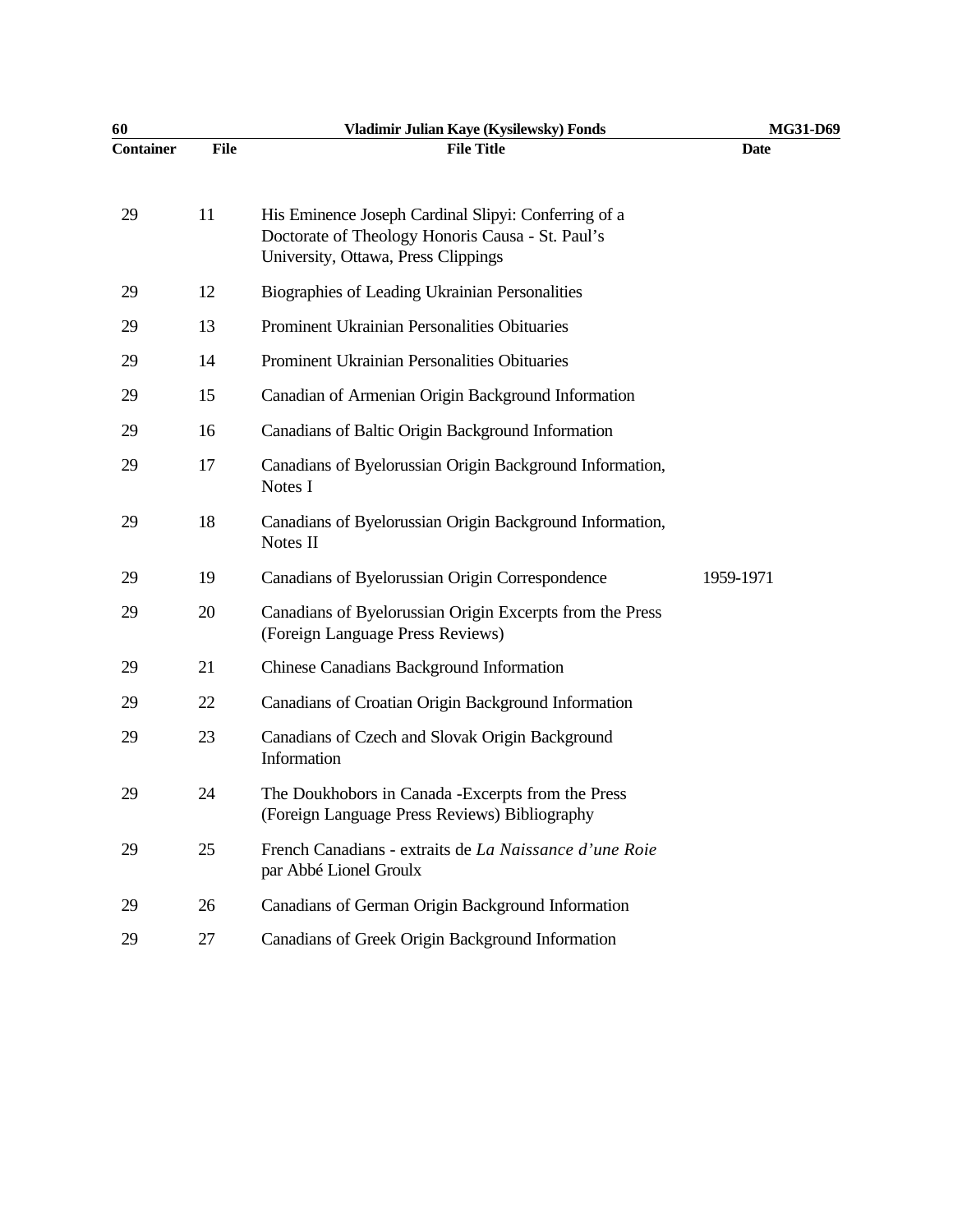| MG31-D69         |             | Vladimir Julian Kaye (Kysilewsky) Fonds                                                                                | 61          |  |
|------------------|-------------|------------------------------------------------------------------------------------------------------------------------|-------------|--|
| <b>Container</b> | <b>File</b> | <b>File Title</b>                                                                                                      | <b>Date</b> |  |
| 29               | 28          | Canadians of Hungarian Origin - Report by M. Burtniak<br>Hungarians in Toronto, Hungarian Organizations                | 1956        |  |
| 29               | 29          | The Hutterites in Canada - Draft Copy of their History,<br>Customs and Reasons for Hostility - Bibliography            |             |  |
| 29               | 30          | Canadians of Icelandic Origin Background Information                                                                   |             |  |
| 29               | 31          | Canadians of Italian Origin Report by T. Philipps Canadians<br>of Italian Descent                                      | 1942        |  |
| 29               | 32          | Canadian of Macedonian Origin Background Information                                                                   |             |  |
| 29               | 33          | Canadians of Manx Origin Background Information                                                                        |             |  |
| 29               | 34          | Canadians of Norwegian Origin Background Information                                                                   |             |  |
| 29               | 35          | Canadians of Polish Origin Background Information - Polish<br>Organizations                                            |             |  |
| 29               | 36          | Canadians of Polish Origin Correspondence                                                                              | 1950        |  |
| 29               | 37          | Canadians of Polish Origin Canadian Polish Congress                                                                    |             |  |
| 29               | 38          | Canadians of Polish Origin - Excerpts from the Press<br>(Foreign Language Press Review Service) and Press<br>Clippings |             |  |
| 29               | 39          | Canadians of Polish Origin - Notes on Religious Life and<br>Church Organizations - Lists of Polish Churches and Clergy |             |  |
| 29               | 40          | Canadians of Russian Origin Background Information                                                                     |             |  |
| 29               | 41          | Canadians of Russian Origin - Excerpts from the Press<br>(Foreign Language Press Review Service)                       |             |  |
| 29               | 42          | Russian Greek Orthodox Church in Canada - Background<br>Material Collected by V.J. Kaye                                |             |  |
| 29               | 43          | Russian Greek Orthodox Church in Canada - Article in<br>Ukrainian                                                      |             |  |
| 29               | 44          | Canadians of Slovenian Origin - Background Information                                                                 |             |  |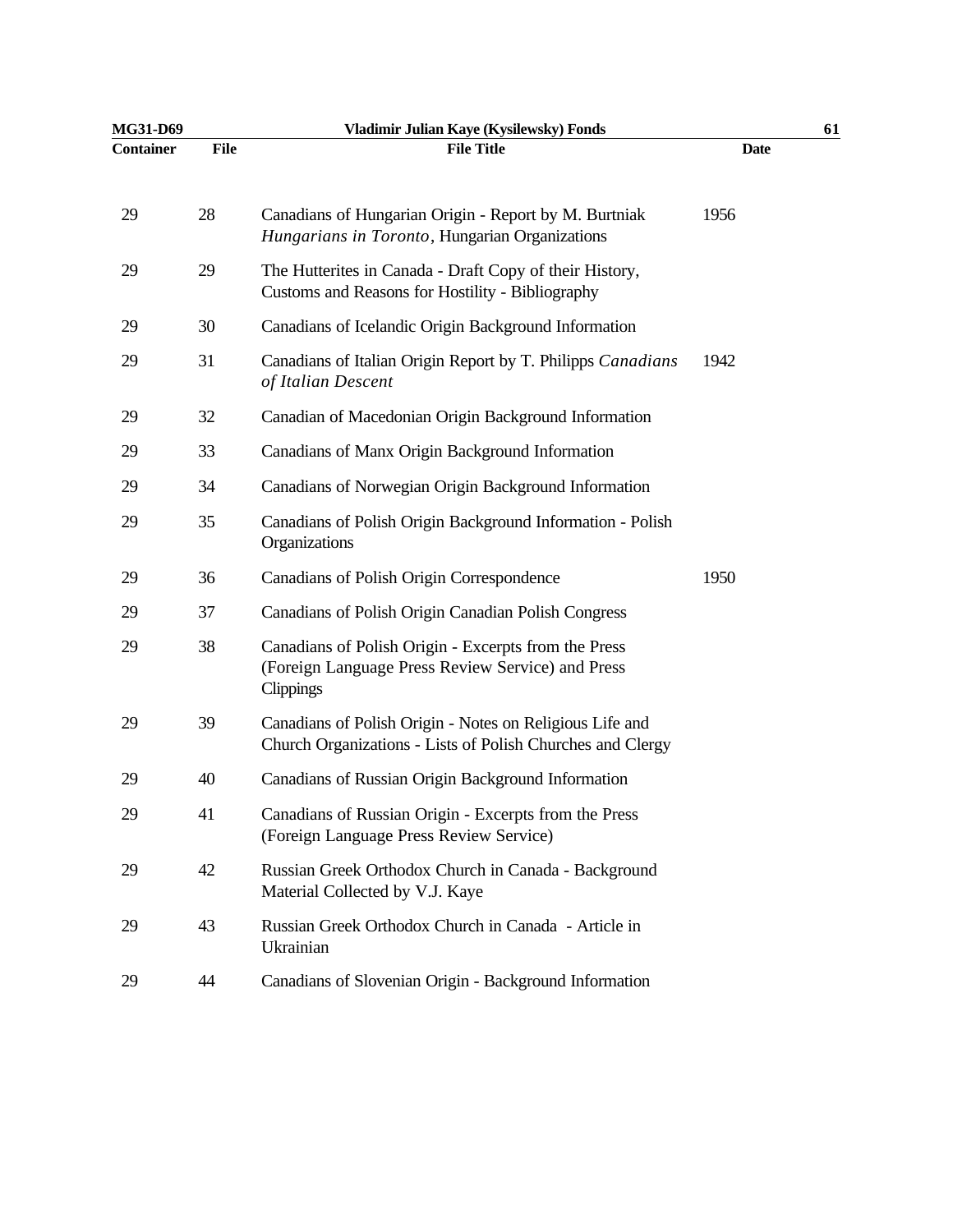| 62               |      | Vladimir Julian Kaye (Kysilewsky) Fonds                                                                                                                 | <b>MG31-D69</b> |
|------------------|------|---------------------------------------------------------------------------------------------------------------------------------------------------------|-----------------|
| <b>Container</b> | File | <b>File Title</b>                                                                                                                                       | <b>Date</b>     |
| 29               | 45   | Canadians of Syrian and Lebanese Origin - Background<br>Information - Organizations                                                                     |                 |
| 29               | 46   | Canadians of Ukrainian Origin - Background Information I                                                                                                |                 |
| 29               | 47   | Canadians of Ukrainian Origin - Background Information II                                                                                               |                 |
| 29               | 48   | Canadians of Ukrainian Origin - Background Information III                                                                                              |                 |
| 30               |      | (Biographical Information on Canadians Prominent in<br>Ethnocultural Communities - Information on Cards Organized<br>According to Ethnocultural groups) |                 |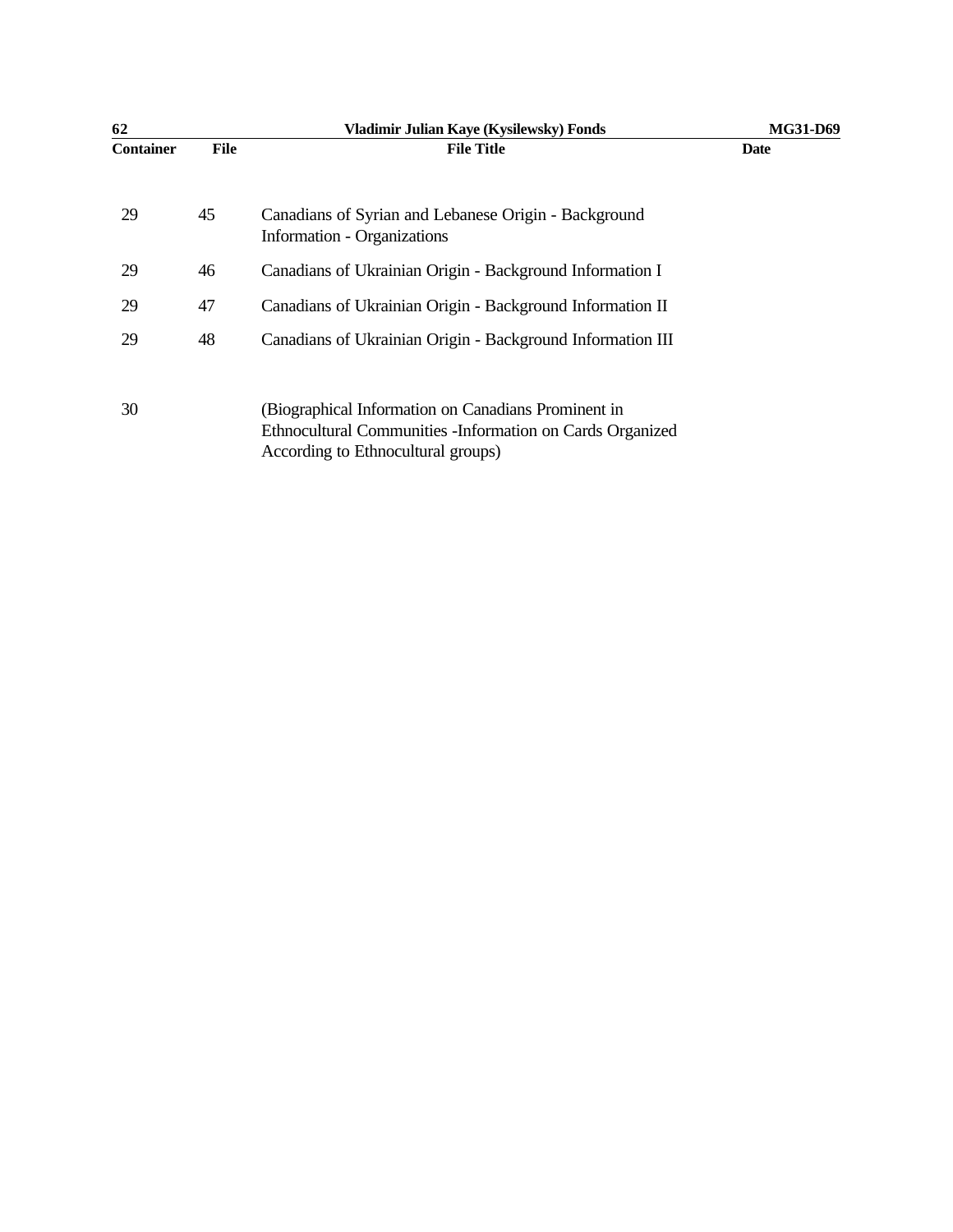| MG31-D69         | Vladimir Julian Kaye (Kysilewsky) Fonds |                                                                           |             | 63 |
|------------------|-----------------------------------------|---------------------------------------------------------------------------|-------------|----|
| <b>Container</b> | <b>File</b>                             | <b>File Title</b>                                                         | <b>Date</b> |    |
|                  |                                         |                                                                           |             |    |
|                  | Card                                    | Arabic - 2 Names                                                          | 1960-1961   |    |
|                  | File                                    | Armenian - 46 Names                                                       |             |    |
|                  | <b>Box</b>                              | Austrian - 1 Name                                                         |             |    |
|                  | One                                     | Byelorussian - 26 Names (Also Information on Byelorussian<br>Association) |             |    |
|                  |                                         | Chinese - 65 Names                                                        |             |    |
|                  |                                         | Croatian - 7 Names                                                        |             |    |
|                  |                                         | Czech - 71 Names                                                          |             |    |
|                  |                                         | Danish - 1 Name                                                           |             |    |
|                  |                                         | Dutch - 2 Names                                                           |             |    |
|                  |                                         | Estonian - 1 Name                                                         |             |    |
|                  |                                         | Finnish - 1 Name                                                          |             |    |
|                  |                                         | French-Huguenot - 7 Names                                                 |             |    |
|                  |                                         | German - 130 Names                                                        |             |    |
|                  |                                         | Greek - 4 Names                                                           |             |    |
|                  |                                         | Hungarian - 59 Names                                                      |             |    |
|                  |                                         | Icelandic - 11 Names                                                      |             |    |
|                  |                                         | Italian - 112 Names                                                       |             |    |
|                  |                                         | Jewish - 7 Names                                                          |             |    |
|                  |                                         | Latvian - 31 Names                                                        |             |    |
|                  |                                         | Lithuanian - 27 names                                                     |             |    |
|                  |                                         | Maltese - 17 Names                                                        |             |    |
|                  |                                         | Norwegian - 3 Names                                                       |             |    |
|                  |                                         | Polish - 60 Names                                                         |             |    |
|                  |                                         | Portuguese - 1 Name                                                       |             |    |
|                  | Card                                    | Russian - 76 Names                                                        |             |    |
|                  | File                                    | Serbs - 2 Names                                                           |             |    |
|                  | Box                                     | Slovaks - 15 Names (And Bibliographic Notes)                              |             |    |
|                  | Two                                     | Slovenians - 3Names                                                       |             |    |
|                  |                                         | Swedish - 3 Names                                                         |             |    |
|                  |                                         | Swiss - 10 Names                                                          |             |    |
|                  |                                         | Syrians - 3 Names                                                         |             |    |
|                  |                                         | Ukrainians - 190 Names                                                    |             |    |
|                  |                                         | Others - Miscellaneous                                                    |             |    |
|                  |                                         |                                                                           |             |    |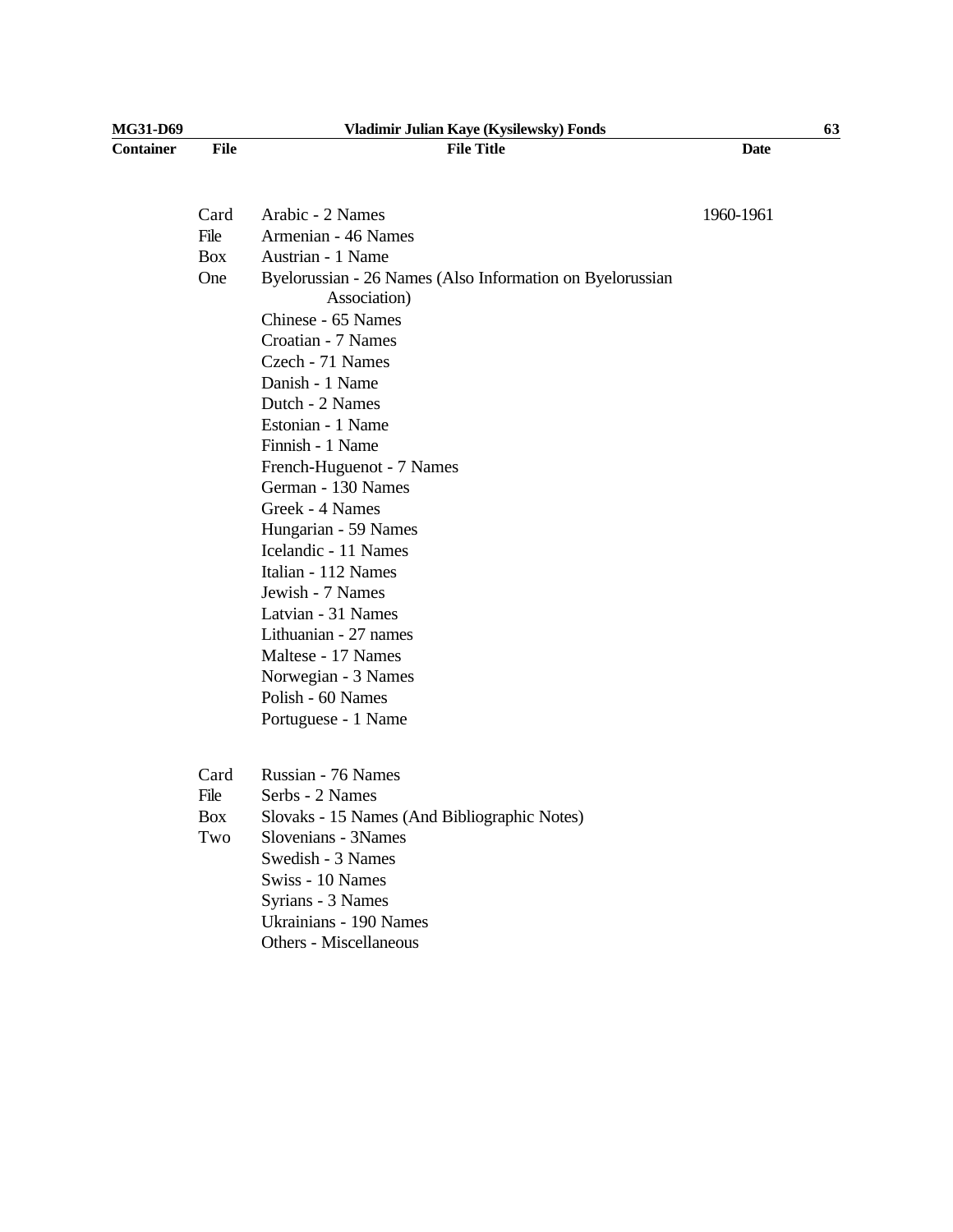| 64               |                | Vladimir Julian Kaye (Kysilewsky) Fonds                                                                                                                   | MG31-D69    |  |
|------------------|----------------|-----------------------------------------------------------------------------------------------------------------------------------------------------------|-------------|--|
| <b>Container</b> | <b>File</b>    | <b>File Title</b>                                                                                                                                         | <b>Date</b> |  |
| 31               | 1              | Firsts: Names of "First Ukrainian" in Professions, Political<br>Life, First M.D., School Inspectors, etc.                                                 |             |  |
| 31               | $\overline{2}$ | Firsts: Names of First Ukrainian Cabinet Minister, First<br>Recipient of the Victoria Cross, First Ukrainian Mayors, etc.                                 |             |  |
| 31               | 3              | Ukrainian Members of Federal Parliament - Short<br><b>Biographies</b>                                                                                     |             |  |
| 31               | $\overline{4}$ | Ukrainian Members of Manitoba Legislative Assembly -<br><b>Biographies</b>                                                                                |             |  |
| 31               | 5              | Ukrainian Members of Manitoba Legislative Assembly -<br><b>Biographies</b>                                                                                |             |  |
| 31               | 6              | Ukrainian Members of Manitoba Legislative Assembly -<br><b>Biographies</b>                                                                                |             |  |
| 31               | 7              | Ukrainian Members of Federal and Provincial Parliament -<br>General Election Figures and Short Biographies Taken from<br>the Canadian Parliamentary Guide | 1915-1969   |  |
| 31               | 8              | Biographical Articles by Leon Kosar - Toronto Telegram,<br>Winnipeg Tribune, Ottawa Journal                                                               | 1955-1960   |  |
| 31               | 9              | List of Biographical Notes on Prominent Ethnic Personalities<br>(in alphabetical order)                                                                   |             |  |
| 31               | 10             | Prominent Ethnic Personalities, A-F                                                                                                                       |             |  |
| 31               | 11             | Prominent Ethnic Personalities, G-M                                                                                                                       |             |  |
| 31               | 12             | Prominent Ethnic Personalities, N-R                                                                                                                       |             |  |
| 31               | 13             | Prominent Ethnic Personalities, S                                                                                                                         |             |  |
| 31               | 14             | Prominent Ethnic Personalities, T-Z                                                                                                                       |             |  |
| 31               | 15             | Armenian Ethnic Groups - Biographies                                                                                                                      |             |  |
| 31               | 16             | <b>Baltic Ethnic Groups - Biographies</b>                                                                                                                 |             |  |
| 31               | 17             | <b>Byelorussian Ethnic Groups - Biographies</b>                                                                                                           |             |  |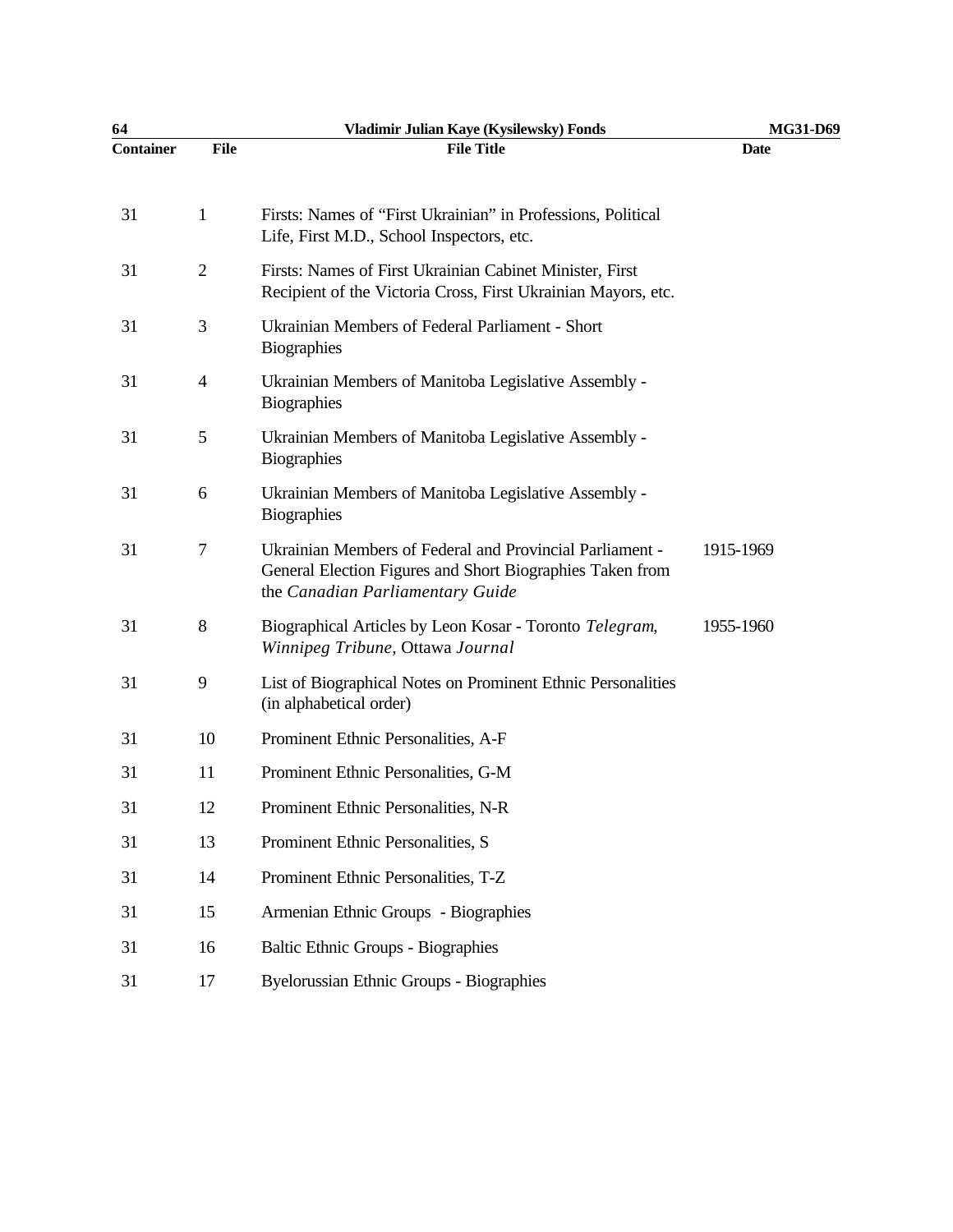| MG31-D69         |             | Vladimir Julian Kaye (Kysilewsky) Fonds                                                                                                                   |             | 65 |
|------------------|-------------|-----------------------------------------------------------------------------------------------------------------------------------------------------------|-------------|----|
| <b>Container</b> | <b>File</b> | <b>File Title</b>                                                                                                                                         | <b>Date</b> |    |
| 31               | 18          | Czech Ethnic Groups - Biographies                                                                                                                         |             |    |
| 31               | 19          | German Ethnic Groups - Biographies                                                                                                                        |             |    |
| 31               | 20          | Hungarian Ethnic Groups - Biographies                                                                                                                     |             |    |
| 31               | 21          | Icelandic Ethnic Groups in Canada<br>A Republic in the Heart of the Dominion Biography of<br>Sigtryggur Jonasson Correspondence                           | 1960        |    |
| 31               | 22          | Italian Ethnic Groups - Biographies                                                                                                                       |             |    |
| 31               | 23          | Maltese Ethnic Groups - Biographies                                                                                                                       |             |    |
| 31               | 24          | Polish Ethnic Groups - Biographies<br>List of Polish Scientists, List of Polish Organizations, List of<br><b>Oldest Polish Parishes in Western Canada</b> |             |    |
| 31               | 25          | Biographical Notes on Agopsowicz Family                                                                                                                   |             |    |
| 31               | 26          | Biography of Charles Blaskowitz (1750) by V.J. Kaye                                                                                                       |             |    |
| 31               | 27          | Biography of August Frank Glovenski, 1830-1906                                                                                                            |             |    |
| 31               | 28          | Biography of Sir Casimir Gzowski I                                                                                                                        |             |    |
| 31               | 29          | Biography of Sir Casimir Gzowski II                                                                                                                       |             |    |
| 31               | 30          | Biography of George Horetzky, 1838-1900, Notes                                                                                                            |             |    |
| 31               | 31          | Biography of Edward Hierzkowski, M.P., 1816-1870                                                                                                          |             |    |
| 31               | 32          | Biography of Liveright Puize, 1754-1814 by V.J. Kaye                                                                                                      |             |    |
| 31               | 33          | Biographies of Russian Ethnic Group by V.J. Kaye                                                                                                          |             |    |
| 31               | 34          | Swiss (German and Huguenot) Ethnic Groups - Biographies                                                                                                   |             |    |
| 31               | 35          | Biographies of Canadian Ukrainian Personalities (Builders of<br>Ukrainian Life in Canada)                                                                 |             |    |
| 31               | 36          | Ukrainian Canadians - 25 Biographies by V.J. Kaye                                                                                                         |             |    |
|                  |             |                                                                                                                                                           |             |    |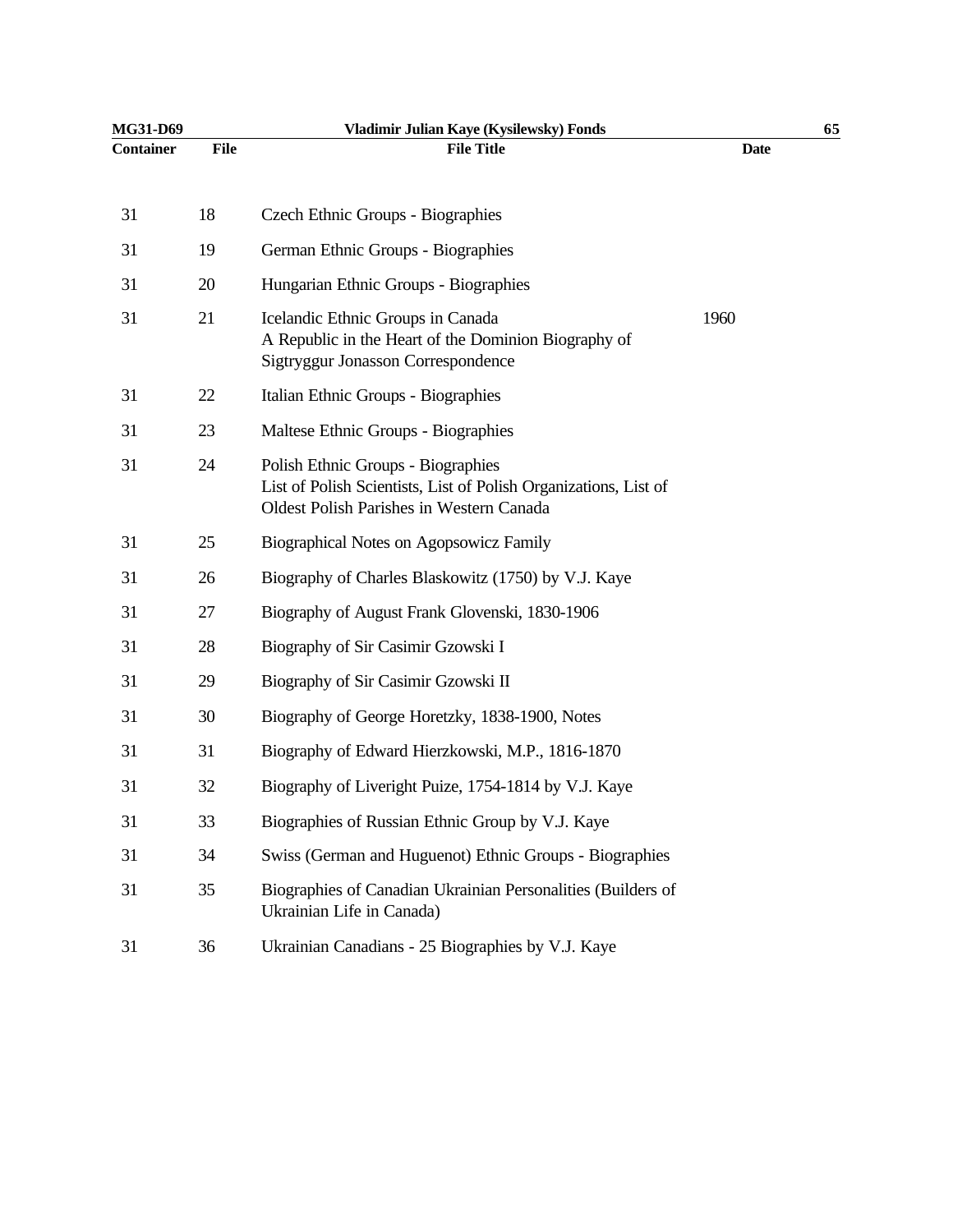| 66               |                | Vladimir Julian Kaye (Kysilewsky) Fonds                                 | MG31-D69 |
|------------------|----------------|-------------------------------------------------------------------------|----------|
| <b>Container</b> | <b>File</b>    | <b>File Title</b>                                                       | Date     |
| 32               | 1              | Biography of Wasyl Elyniak, 1859-1956                                   |          |
| 32               | $\overline{2}$ | Savva Fedorenko Case 1910, Winnipeg                                     |          |
| 32               | 3              | Biographical Material on Cyril Genik, 1857-1925                         |          |
| 32               | $\overline{4}$ | Mykhailo Prokopchuk - Biography of First "Lemko" to Settle<br>in Canada |          |
|                  | 5              | Biography of Theodosy Wachna, Stuartburn, Manitoba                      |          |
| 32               | 6              | Biographical Notes, Material for Publication on Dr. Joseph<br>Oleskow   |          |
| 32               | 7              | Biographies, Odd Notes on Pioneers                                      |          |
| 32               | 8              | Biographies, Odd Notes on Pioneers                                      |          |
|                  |                |                                                                         |          |

# **R. DRAFT MANUSCRIPTS AND RESEARCH NOTES:**

## **Dictionary of Ukrainian Canadian Biography; Early Settlements in Canada, Pioneer Families**

| 32 | 9  | Dictionary of Ukainian Canadian Biography 1890-1900, Draft<br>Copies, Notes                                                              |
|----|----|------------------------------------------------------------------------------------------------------------------------------------------|
| 32 | 10 | Stuartburn, Manitoba, Completed Working Copy, 316 Short<br><b>Biographies of Ukrainian Pioneer Settlers</b>                              |
| 32 | 11 | Dauphin, Manitoba, Completed Working Copy, 453 Short<br><b>Biographies of Ukrainian Pioneer Settlers</b>                                 |
| 32 | 12 | Assiniboia and Saskatchewan District, Completed Working<br>Copy, 313 Short Biographies of Ukrainian Pioneer Settlers                     |
| 32 | 13 | Assiniboia and Saskatchewan, Carbon Copy of Completed<br>Part of Dictionary of Ukrainian Canadian Biography -<br><b>Pioneer Settlers</b> |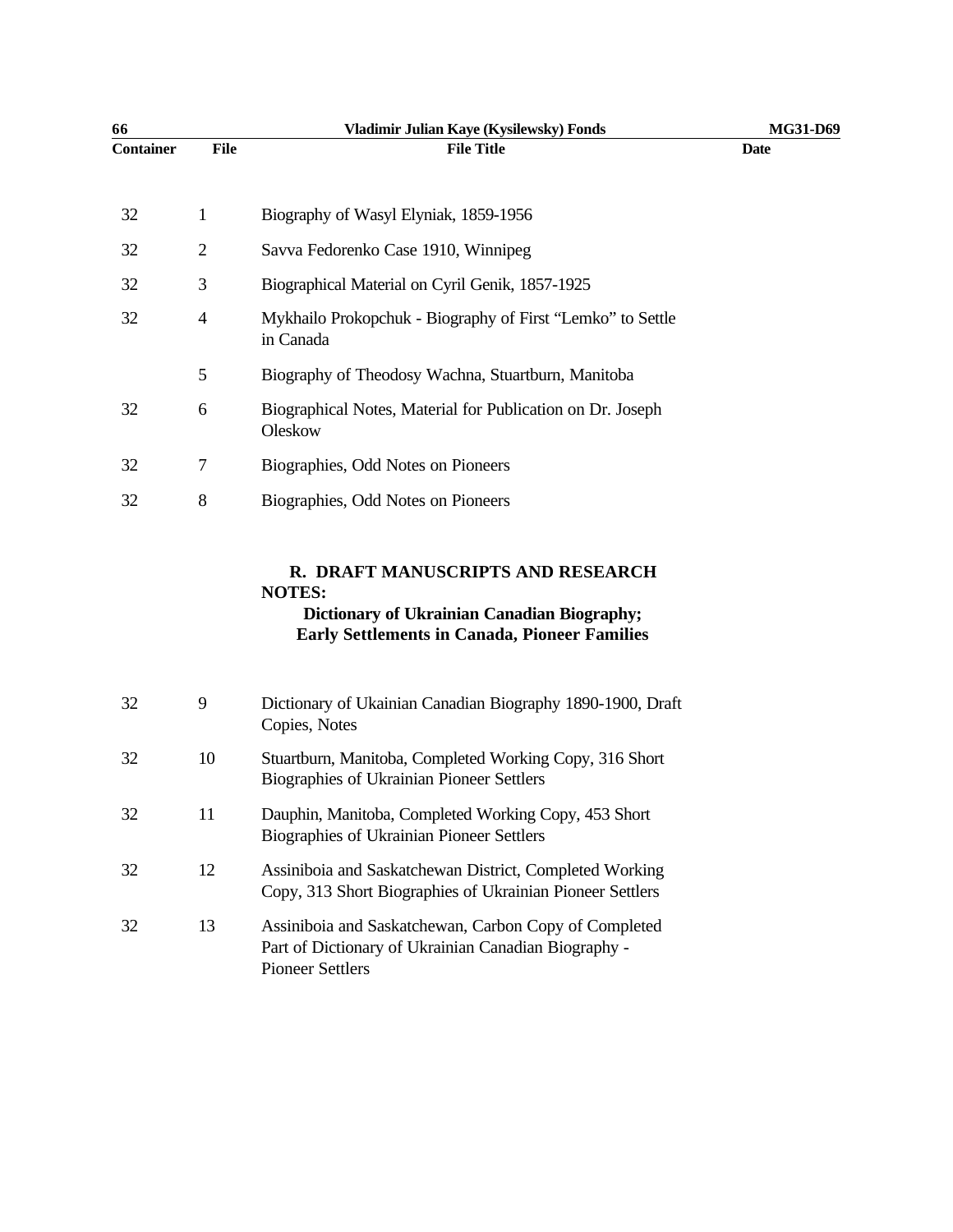| MG31-D69         |      | Vladimir Julian Kaye (Kysilewsky) Fonds                                                                | 67          |
|------------------|------|--------------------------------------------------------------------------------------------------------|-------------|
| <b>Container</b> | File | <b>File Title</b>                                                                                      | <b>Date</b> |
| 32               | 14   | Notes, Observations, Quotations, Material for <i>Early</i><br>Ukrainian Settlement in Canada 1895-1900 |             |
| 32               | 15   | Notes, Observations, Quotations, Material for <i>Early</i><br>Ukrainian Settlement in Canada 1895-1900 |             |
| 32               | 16   | Notes, Observations, Quotations, Material for <i>Early</i><br>Ukrainian Settlement in Canada 1895-1900 |             |
| 32               | 17   | Notes, Observations, Quotations, Material for <i>Early</i><br>Ukrainian Settlement in Canada 1895-1900 |             |
| 32               | 18   | Notes, Observations, Quotations, Material for <i>Early</i><br>Ukrainian Settlement in Canada 1895-1900 |             |

#### **Prominent Ukrainian Pioneer Families**

| 33 | 1  | Adamyk, Nykola                            |
|----|----|-------------------------------------------|
| 33 | 2  | Braschuk, Wasyl and Maria                 |
| 33 | 3  | Carstens, Hugo E.                         |
| 33 | 4  | Cesmystruk, Nicholas and Anastasia        |
| 33 | 5  | Charnetsky (Cherneskey), John and Palawia |
| 33 | 6  | Chornohus, Mike                           |
| 33 | 7  | Chernetsky, Sava                          |
| 33 | 8  | Dragan, Stefan and Anna                   |
| 33 | 9  | Derkach, Danylo and Anastasia             |
| 33 | 10 | Decore, Judge John N., Q.C.               |
| 33 | 11 | Elyniak, Wasyl                            |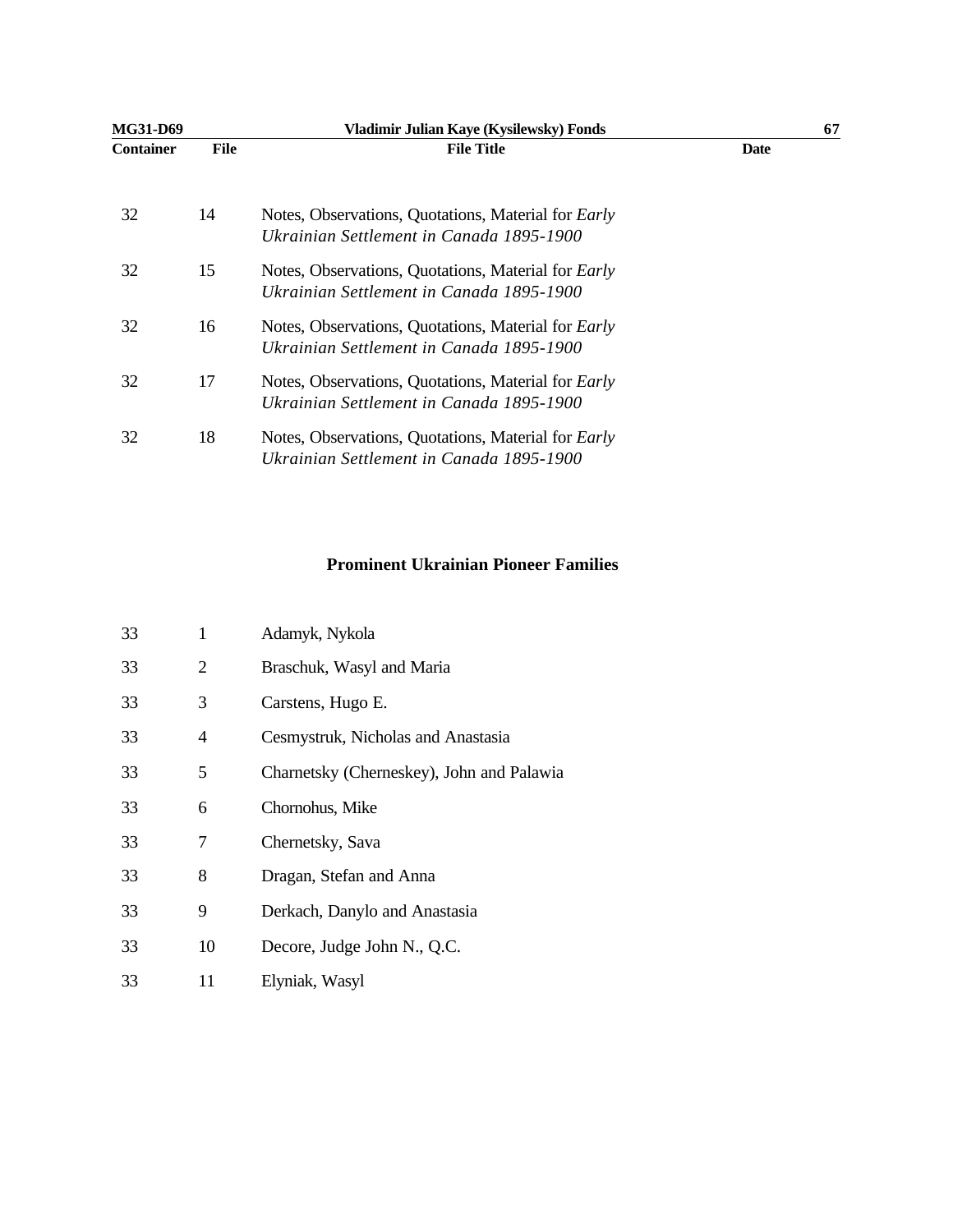| 68               |             | Vladimir Julian Kaye (Kysilewsky) Fonds                                       | MG31-D69    |
|------------------|-------------|-------------------------------------------------------------------------------|-------------|
| <b>Container</b> | <b>File</b> | <b>File Title</b>                                                             | <b>Date</b> |
| 33               | 12          | Farion, Fred and Anna                                                         |             |
| 33               | 13          | Fedon, Wasyl and Melania                                                      |             |
| 33               | 14          | Iwanchuk, Sidor                                                               |             |
| 33               | 15          | Fedyk, Theo. And Olena                                                        |             |
| 33               | 16          |                                                                               |             |
|                  |             | Feniak, Vasyl and Anastasia                                                   |             |
| 33               | 17          | Genik, Cyril and Pauline                                                      |             |
| 33               | 18          | Goresky, Isidore                                                              |             |
| 33               | 19          | Gowda, Michael                                                                |             |
| 33               | 20          | Holynsky, Ivan                                                                |             |
| 33               | 22          | Hryhorczuk, N.A., M.L.A.,<br>Bachynsky, N.V., M.L.A.,<br>Prodan, C.S., B.A.S. |             |
| 33               | 23          | Huculak, Vasyl S. and Maria                                                   |             |
| 33               | 24          | Hlym, Nikifor and Maria                                                       |             |
| 33               | 25          | Katerynych and Michalenko                                                     |             |
| 33               | 26          | Koziak, Gregory and Mary, Bro., Methodius, F.S.C.                             |             |
| 33               | 27          | Kremar, Roman (Solodukha, Mich.)                                              |             |
| 33               | 28          | Ksionzyk, Basil                                                               |             |
| 33               | 29          | Kulka, Wasyl and Anna                                                         |             |
| 33               | 30          | Kut, Semen and Anna                                                           |             |
| 33               | 31          | Kuziak, Jacob                                                                 |             |
| 33               | 32          | Lazarenko, Dymian and Dokia                                                   |             |
| 33               | 33          | Lazarovich, Ivan and Anna                                                     |             |
| 33               | 34          | Luchkovich, Michael, M.P.                                                     |             |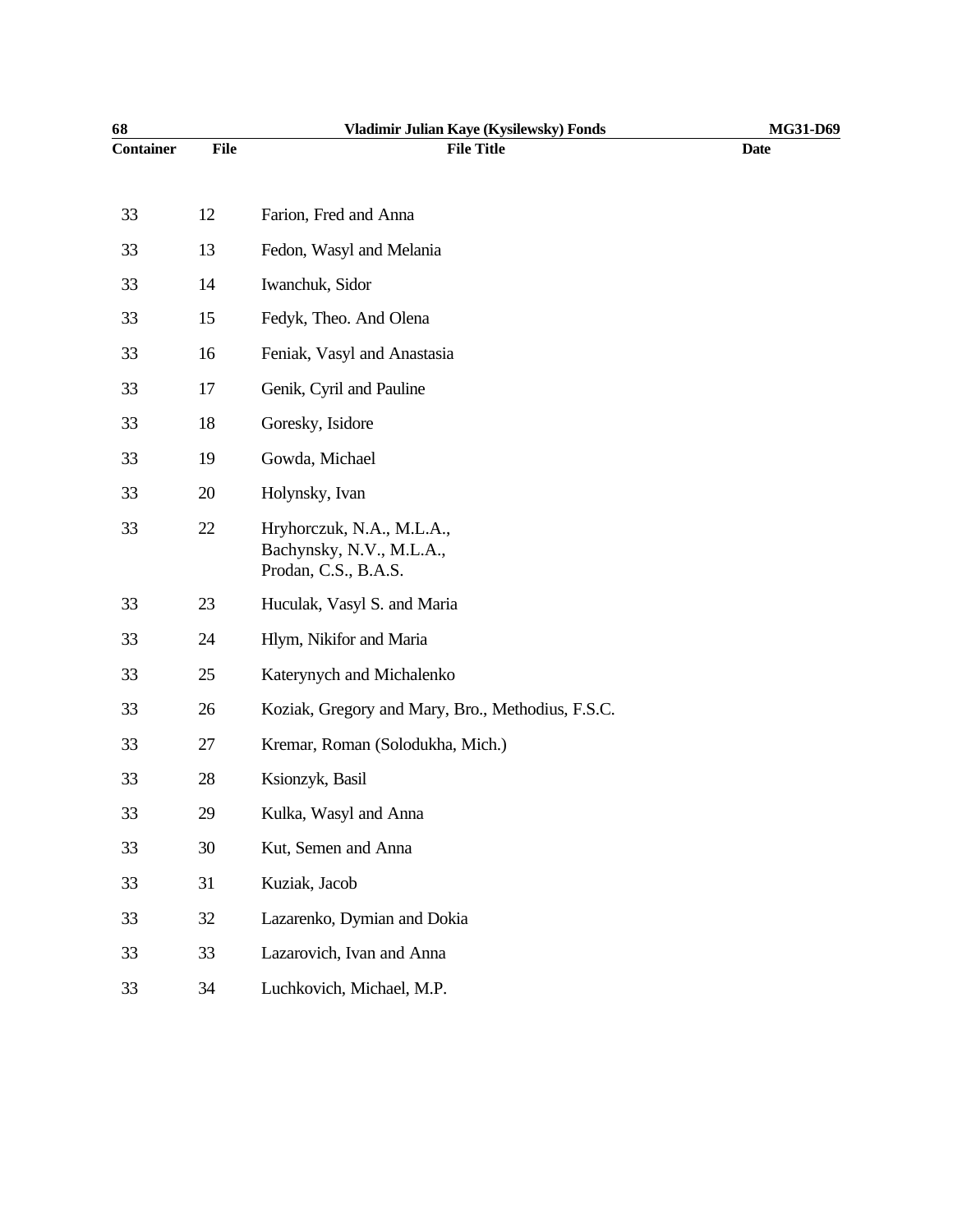| MG31-D69         |      | Vladimir Julian Kaye (Kysilewsky) Fonds |             | 69 |
|------------------|------|-----------------------------------------|-------------|----|
| <b>Container</b> | File | <b>File Title</b>                       | <b>Date</b> |    |
| 33               | 35   | Machniy, Ivan                           |             |    |
| 33               | 36   | Melnyk, Anna and Ivan                   |             |    |
| 33               | 37   | Mihaychuk, Ivan                         |             |    |
| 33               | 38   | Nemirsky, Theodore                      |             |    |
| 33               | 39   | Panchuk, Nazarko                        |             |    |
| 33               | 40   | Pidskalny, Joseph and Melania           |             |    |
| 33               | 41   | Ochitwa, Paulo and Theodora             |             |    |
| 33               | 42   | Porayko, Yakiw and Kateryna             |             |    |
| 33               | 43   | Potoski, Paul and Katharina             |             |    |
| 33               | 44   | Prokopchuk, Wasyl and Maria             |             |    |
| 33               | 45   | Prygrocki, Gregory and Anastasia        |             |    |
| 33               | 46   | Pylypow, Ivan and Maria                 |             |    |
| 33               | 47   | Reznowski, Anthonyand Minnie            |             |    |
| 33               | 48   | Romaniuk, Michael and Eudokia           |             |    |
| 33               | 49   | Romaniuk, Michael                       |             |    |
| 33               | 50   | Romaniuk, Nick and Anna                 |             |    |
| 33               | 51   | Roscoe, Ivan and Maria                  |             |    |
| 33               | 52   | Sawchuk, S.W.                           |             |    |
| 33               | 53   | Sayko, Ilko and Xenia                   |             |    |
| 33               | 54   | Shandro, Stephan and Nastassie          |             |    |
| 33               | 55   | Sklepowich, Fedor and Rosalia           |             |    |
| 33               | 56   | Skoreyko, Alexander and Kay             |             |    |
| 33               | 57   | Sloboda, Anton and Anna                 |             |    |
|                  |      |                                         |             |    |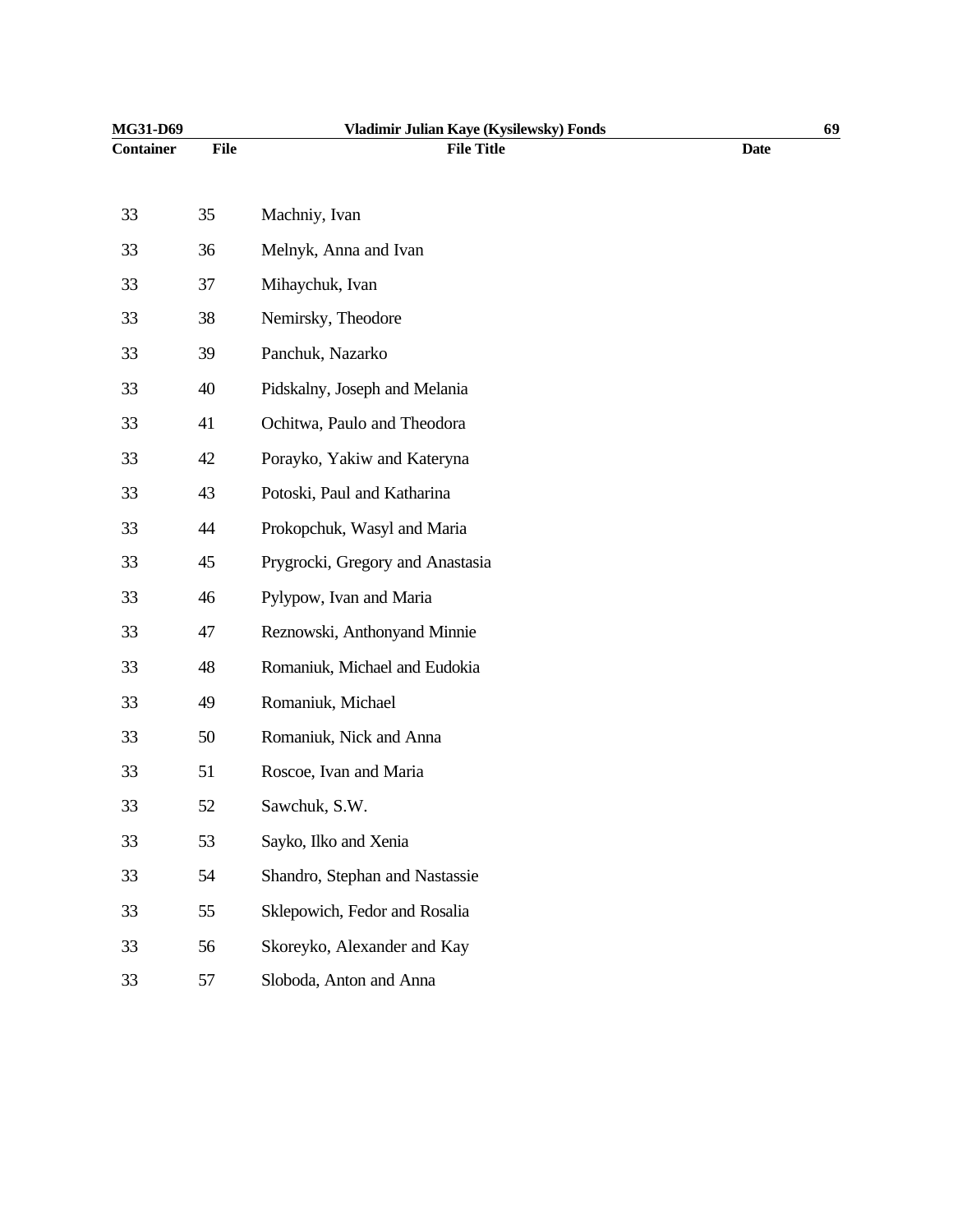| 70               |             | Vladimir Julian Kaye (Kysilewsky) Fonds | MG31-D69    |
|------------------|-------------|-----------------------------------------|-------------|
| <b>Container</b> | <b>File</b> | <b>File Title</b>                       | <b>Date</b> |
|                  |             |                                         |             |
| 33               | 58          | Stechishin, Myroslav                    |             |
| 33               | 59          | Stratychuk, Dmytro and Yelena           |             |
| 33               | 60          | Svarich, Mrs. A. (Stacia)               |             |
| 33               | 61          | Symchych, Vasyl and Rosalia             |             |
| 33               | 62          | Syrotiuk, Yurko and Anastasia           |             |
| 33               | 63          | Tanchak, Petro and Maria                |             |
| 33               | 64          | Tonyn, Daniel, Maxym and William        |             |
| 33               | 65          | Teachers                                |             |
| 33               | 66          | Tomashewsky, John and thomas            |             |
| 33               | 67          | Tychowsky, Nykola and Anna              |             |
| 33               | 68          | Wachna, Theodosy and Anna               |             |
| 33               | 69          | Wachowicz, Jan and Katerine             |             |
| 33               | 70          | Woycenko, Hilary and Barbara            |             |
| 33               | 71          | Yarmey, Maxin and Anna                  |             |
| 33               | 72          | Yanyk, Semen and Tatiana                |             |
| 33               | 73          | Yaremovich, Anthony and Katharina       |             |
| 33               | 74          | Yatchew, Maria                          |             |
| 33               | 75          | Yuzyk, Dmytro and Evdokia               |             |
| 33               | 76          | Zahara, Wasyl and Wasylyna              |             |
| 33               | 77          | Zerebko, Orest, B.A., M.L.A.            |             |
| 33               | 78          | Zukiwsky, Metro and Wasylyna            |             |
| 33               | 79          | Zalizniak, Rev. M. and Anna Z.          |             |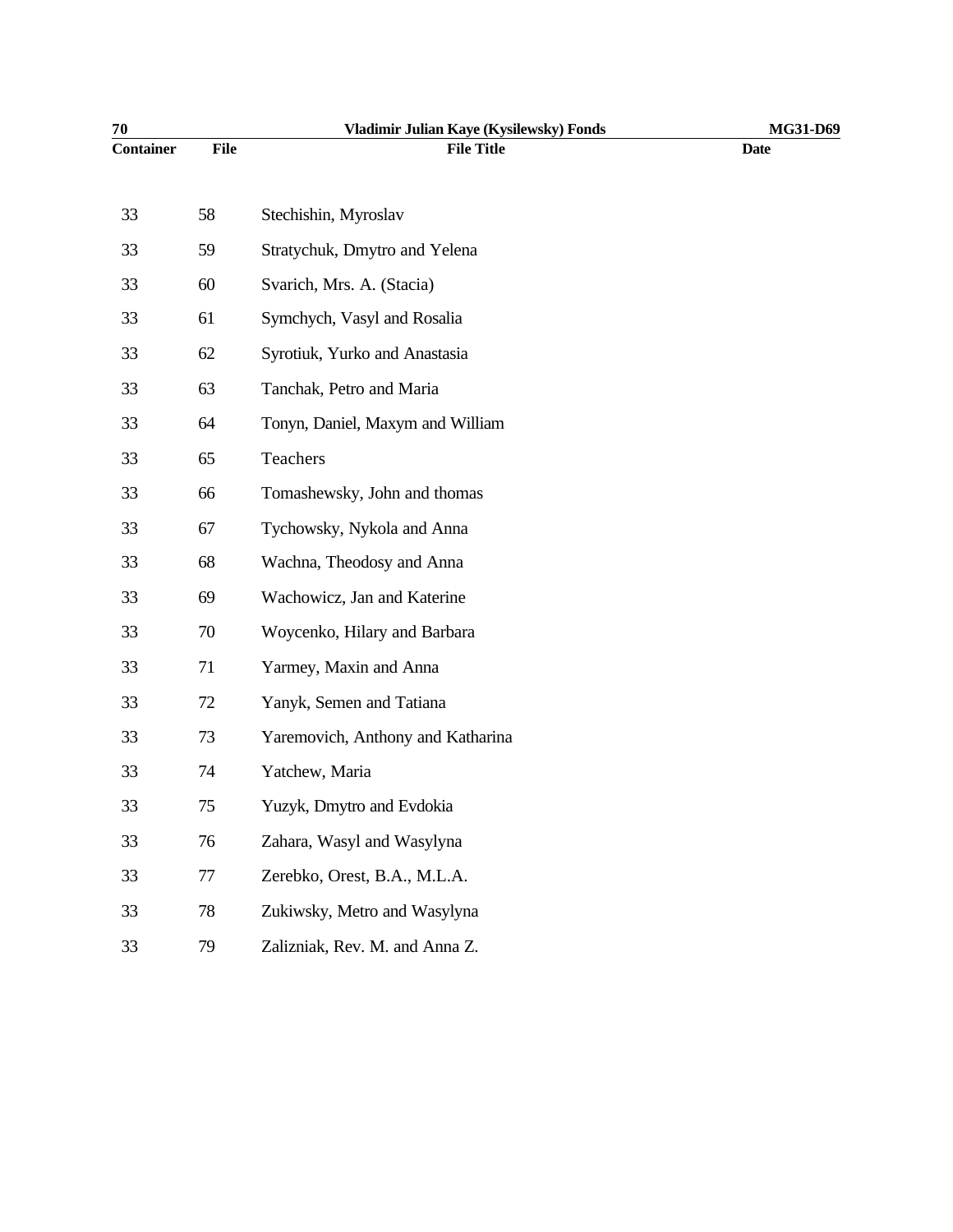| MG31-D69         |                | Vladimir Julian Kaye (Kysilewsky) Fonds                                                                                                                         |             | 71 |
|------------------|----------------|-----------------------------------------------------------------------------------------------------------------------------------------------------------------|-------------|----|
| <b>Container</b> | File           | <b>File Title</b>                                                                                                                                               | <b>Date</b> |    |
| 34               | 1              | Ukrainian Who-Is-Who - 39 Names                                                                                                                                 |             |    |
| 34               | $\overline{c}$ | Biographies of Ukrainian Pioneers - Excerpts from Ukrainian<br>Press                                                                                            |             |    |
| 34               | 3              | Names Selected fro Fylymon Leskiw's Book: Leskiw,<br>Ffylymon. Pionerske Zhyitia V Kanadi (Pioneer Life in<br>Canada, in Ukrainian, Saskatoon, Christian Press) |             |    |
| 34               | 4              | Homestead Grant Register (P.A. RG 15, B 6 A)                                                                                                                    |             |    |
| 34               | 5              | <b>Obituary Notices of Pioneer Settlers - 144 Names</b>                                                                                                         |             |    |
| 34               | 6              | German Pioneer Settlers form Galicia in Alberta, N.W.T. -<br>20 Names                                                                                           | 1889        |    |
| 34               | 7              | Biography Cards of Ukrainian Canadian and Other-<br>Educatonalists, Scientists, M.D.'s, etc. - 37 Names                                                         |             |    |
| 34               | 8              | Ukrainian Graduates of Agricultural Colleges in Canada<br>$(A-N) - 110$ Names                                                                                   | 1930-1954   |    |
| 34               | 9              | Ukrainian Graduates of Agricultural Colleges in Canada<br>(O-Z) - 110 Names                                                                                     | 1930-1954   |    |
| 34               | 10             | Ukrainian Canadian Communists - 10 Names                                                                                                                        |             |    |
| 34               | 11             | Odd Cards - 57 Names                                                                                                                                            |             |    |
| 34               | 12             | Bibliography                                                                                                                                                    |             |    |
| 34               | 13             | Bibliography - Thesis                                                                                                                                           |             |    |
| 34               | 14             | <b>Bibliography - Publications</b>                                                                                                                              |             |    |
| 34               | 15             | Early Pioneer Settlers in Manitoba, Broken Head -25 Names                                                                                                       |             |    |
| 34               | 16             | Early Pioneer Settlers in Manitoba, Dauphin, A-K                                                                                                                |             |    |
| 35               | $\mathbf{1}$   | Early Pioneer Settlers in Manitoba, Dauphin, K-Z                                                                                                                |             |    |
| 35               | $\overline{2}$ | Early Pioneers in Manitoba, Mountain Road - 21 Names                                                                                                            |             |    |
|                  |                |                                                                                                                                                                 |             |    |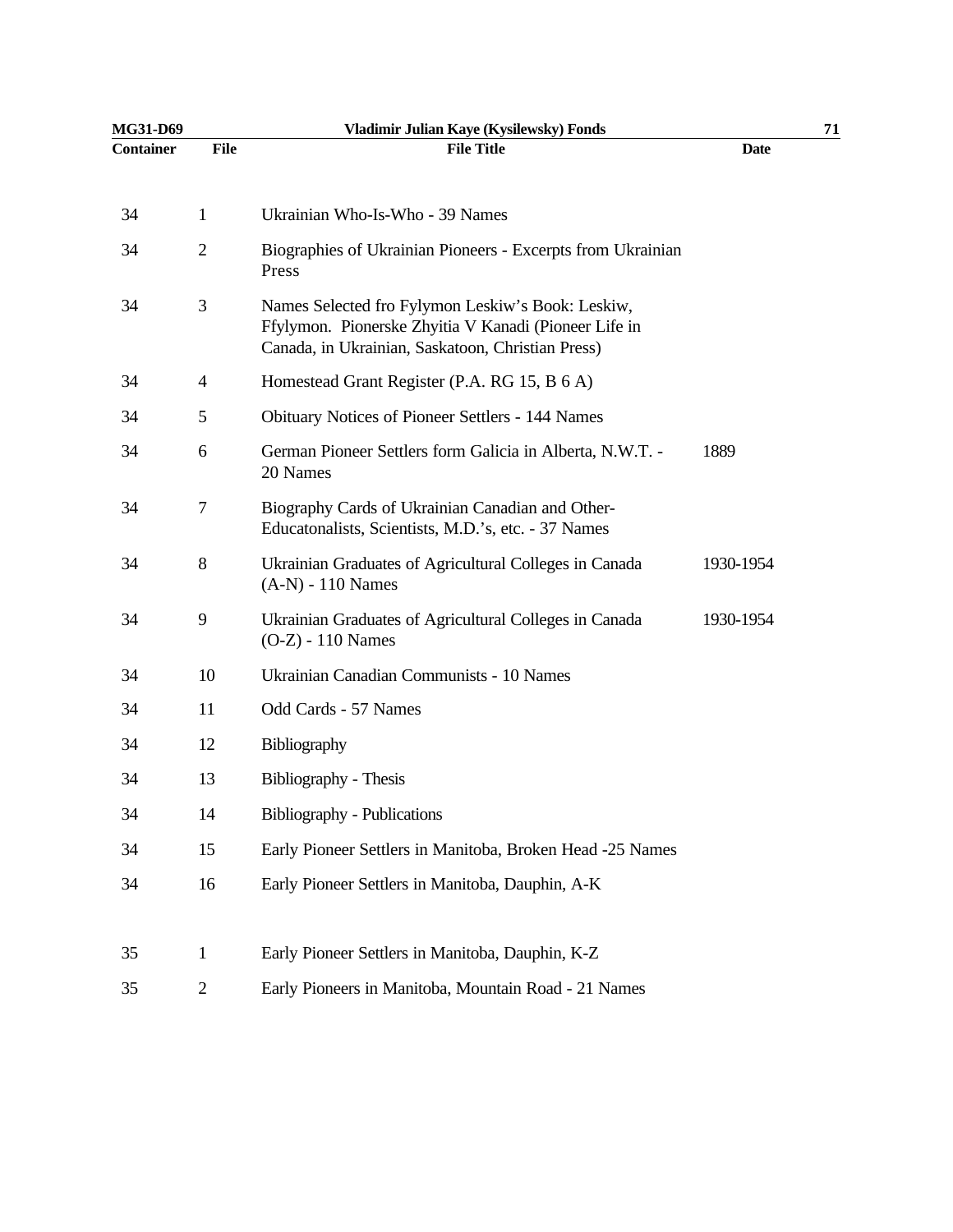| 72               |                | Vladimir Julian Kaye (Kysilewsky) Fonds                                   | MG31-D69    |
|------------------|----------------|---------------------------------------------------------------------------|-------------|
| <b>Container</b> | <b>File</b>    | <b>File Title</b>                                                         | <b>Date</b> |
| 35               | 3              | Early Pioneers in Manitoba, Pleasant Home - 92 Names                      |             |
| 35               | $\overline{4}$ | Early Pioneers in Manitoba, Shoal Lake and Statchclair - 41<br>Names      |             |
| 35               | 5              | Early Pioneers in Manitoba, Stuartburn, A-M                               |             |
| 35               | 6              | Early Pioneers in Manitoba, Stuartburn, N-Z - 342 Names                   |             |
| 35               | 7              | Early Ukrainian Settlers in Assiniboia, A-L                               |             |
| 35               | 8              | Early Ukrainian Settlers in Assiniboia, M-Z - 311 Names                   |             |
| 35               | 9              | Ukrainian Pioneer Settlers in Alberta, N.W.T., A-L                        |             |
| 35               | 10             | Ukrainian Pioneer Settlers in Alberta, N.W.T., L-Z - 303<br>Names         |             |
| 36               | 1              | Early Ukrainian Settlements in Canada Draft 1 - Chapter 7                 |             |
| 36               | $\mathbf{2}$   | Early Ukrainian Settlements in Canada Draft2 - Chapter 7                  |             |
| 36               | 3              | Early Ukrainian Settlements in Canada Draft 3 - Chapter 7                 |             |
| 36               | 4              | Early Ukrainian Settlements in Canada Draft 1 - Chapter 8                 |             |
| 36               | 5              | Early Ukrainian Settlements in Canada Draft 2 - Chapter 8                 |             |
| 36               | 6              | Early Ukrainian Settlements in Canada Draft 3 - Chapter 8                 |             |
| 36               | 7              | Early Ukrainian Settlements in Canada Draft 1 - Chapter 9                 |             |
| 36               | 8              | Early Ukrainian Settlements in Canada Draft 2 - Chapter 9                 |             |
| 36               | 9              | Early Ukrainian Settlements in Canada Draft 3 - Chapter 9                 |             |
| 36               | 10             | Early Ukrainian Settlements in Canada Draft 3 - Chapter 10                |             |
| 36               | 11             | Early Ukrainian Settlements in Canada Draft 3 - Chapter 11                |             |
| 36               | 12             | Early Ukrainian Settlements in Canada Draft 1 - Appendix<br>(Biographies) |             |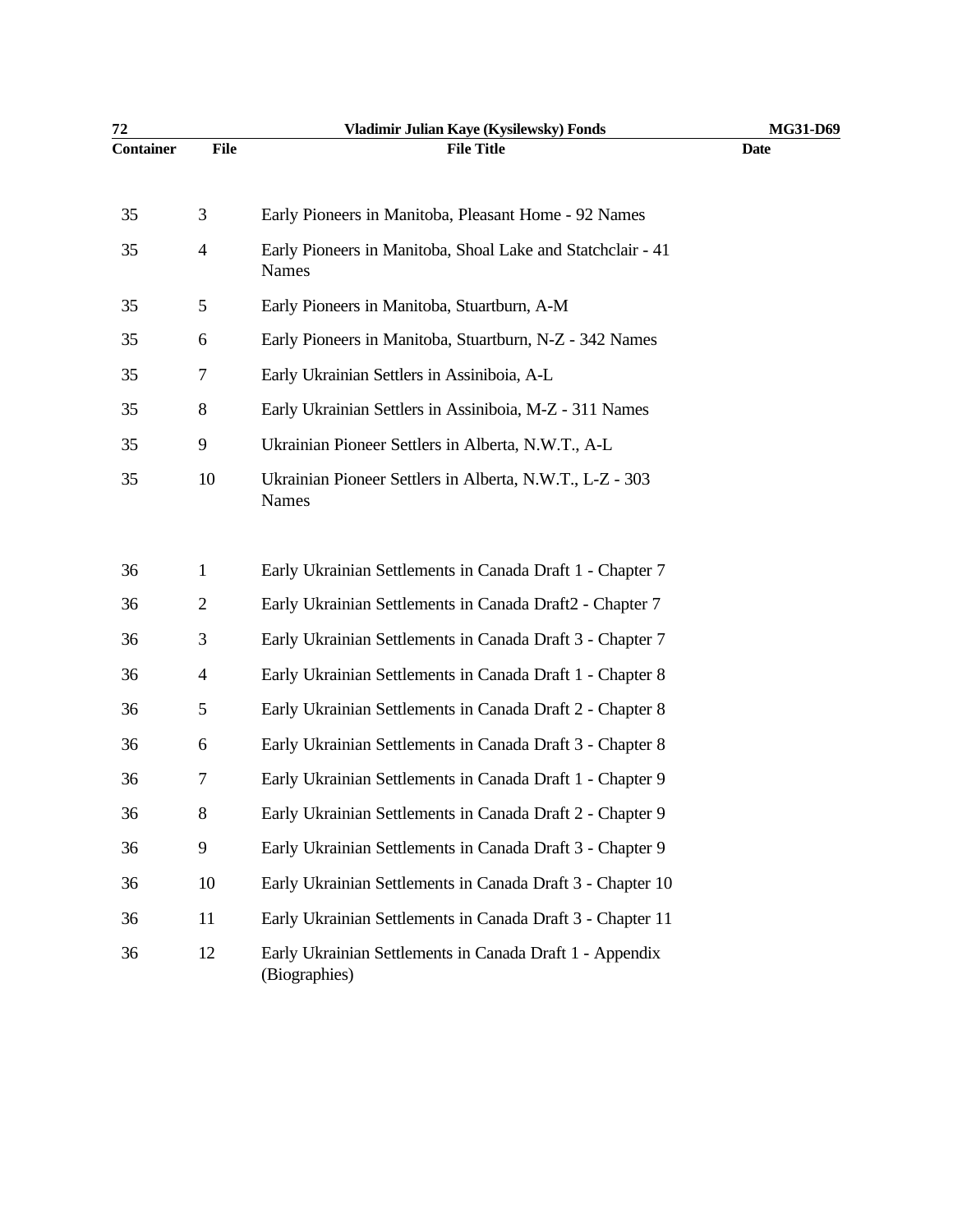| <b>MG31-D69</b>  |             | Vladimir Julian Kaye (Kysilewsky) Fonds                                                                                |             | 73 |
|------------------|-------------|------------------------------------------------------------------------------------------------------------------------|-------------|----|
| <b>Container</b> | <b>File</b> | <b>File Title</b>                                                                                                      | <b>Date</b> |    |
|                  | 13          | Early Ukrainian Settlements in Canada Draft 2 - Appendix<br>(Biographies)                                              |             |    |
| 36               | 14          | Early Ukrainian Settlements in Canada Draft 3 - Appendix<br>(Biographies)                                              |             |    |
| 36               | 15          | Early Ukrainian Settlements in Canada Draft 2 - Indexes                                                                |             |    |
| 36               | 16          | Early Ukrainian Settlements in Canada Draft 1 - Bibliography                                                           |             |    |
| 36               | 17          | Early Ukrainian Settlements in Canada Draft 2 - Bibliography                                                           |             |    |
| 36               | 18          | Early Ukrainian Settlements in Canada Draft 3 - Bibliography                                                           |             |    |
| 36               | 19          | Early Ukrainian Settlements in Canada Final Draft Copy -<br>Prefatory Items, Chapters 1-2                              |             |    |
| 36               | 20          | Early Ukrainian Settlements in Canada Final Draft Copy -<br>Chapter 3, Footnotes                                       |             |    |
| 36               | 21          | Early Ukrainian Settlements in Canada Final Draft Copy -<br>Chapters 4-5                                               |             |    |
| 36               | 22          | Early Ukrainian Settlements in Canada Final Draft Copy -<br>Chapters 6-7                                               |             |    |
| 36               | 23          | Early Ukrainian Settlements in Canada Final Draft Copy -<br>Chapters 8-9                                               |             |    |
| 36               | 24          | Early Ukrainian Settlements in Canada Final Draft Copy -<br>Chapters 10-11                                             |             |    |
| 36               | 25          | Early Ukrainian Settlements in Canada Final Draft Copy -<br>Biographies, Bibliography and Footnotes                    |             |    |
| 36               | 26          | Dictionary of Ukrainian Canadian Biography: Pioneer<br>Settlers of Manitoba 1891-1900, Draft Copy - Prefatory<br>Items |             |    |
| 36               | 27          | Dictionary of Ukrainian Canadian Biography, Dauphin<br>Region, pages 1-50                                              |             |    |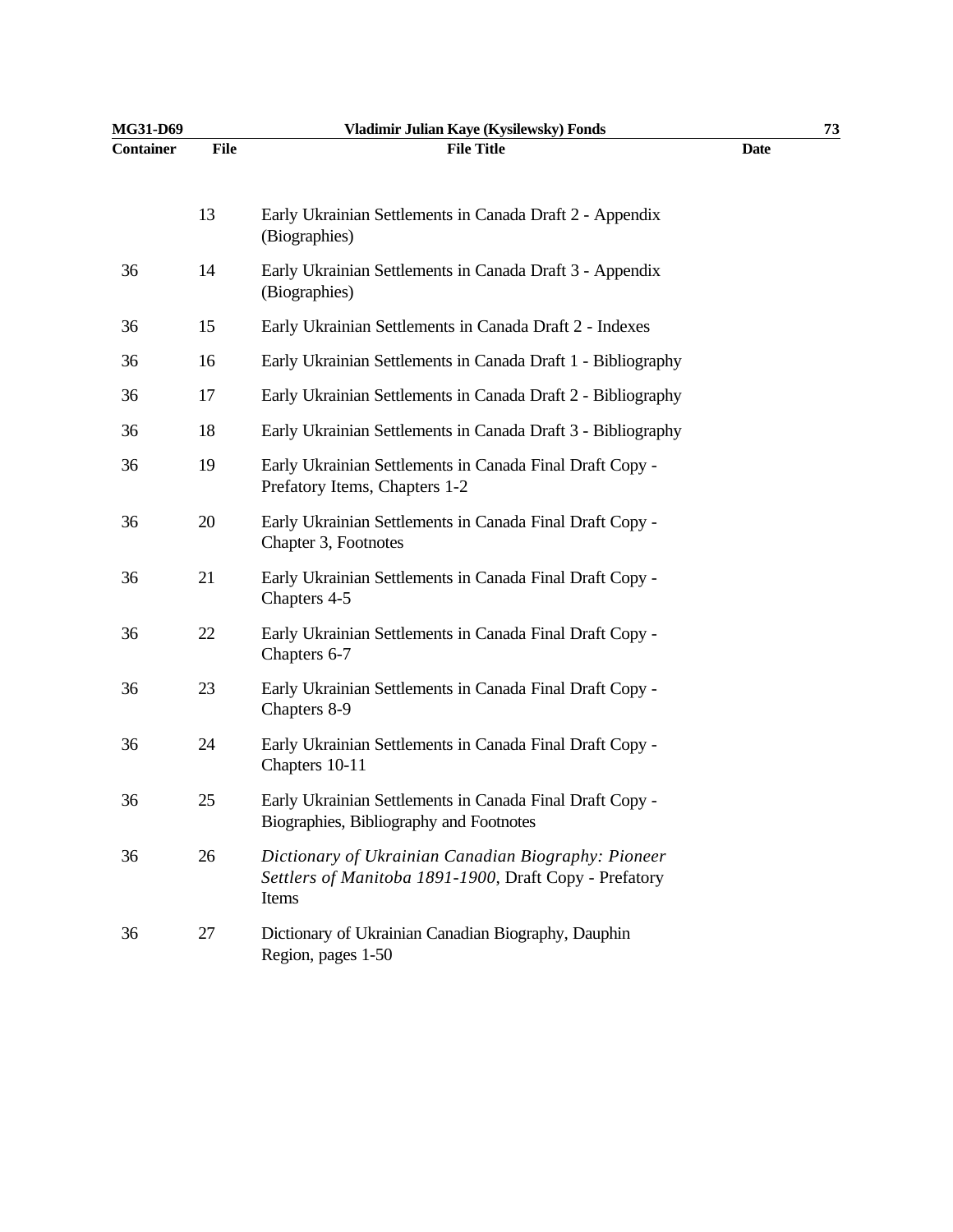| 74               |                | Vladimir Julian Kaye (Kysilewsky) Fonds                                                                                                   | MG31-D69    |
|------------------|----------------|-------------------------------------------------------------------------------------------------------------------------------------------|-------------|
| <b>Container</b> | <b>File</b>    | <b>File Title</b>                                                                                                                         | <b>Date</b> |
| 36               | 28             | Dictionary of Ukrainian Canadian Biography, Dauphin<br>Region, pages 51-100                                                               |             |
| 36               | 29             | Dictionary of Ukrainian Canadian Biography, Dauphin<br>Region, pages 101-150                                                              |             |
| 36               | 30             | Dictionary of Ukrainian Canadian Biography, Dauphin<br>Region, pages 151-200                                                              |             |
| 36               | 31             | Dictionary of Ukrainian Canadian Biography, Dauphin<br>Region, pages 201-284                                                              |             |
| 36               | 32             | Dictionary of Ukrainian Canadian Biography, Stuartburn<br>Region, pages 285-350                                                           |             |
| 36               | 33             | Dictionary of Ukrainian Canadian Biography, Stuartburn<br>Region, pages 351-400                                                           |             |
| 36               | 34             | Dictionary of Ukrainian Canadian Biography, Stuartburn<br>Region, pages 401-470                                                           |             |
| 36               | 35             | Dictionary of Ukrainian Canadian Biography, Pleasant Home<br>Region, pages 471-518                                                        |             |
| 36               | 36             | Dictionary of Ukrainian Canadian Biography, Brokenhead<br>District, pages 519-531                                                         |             |
| 36               | 37             | Dictionary of Ukrainian Canadian Biography, Mountain Road<br>District, pages 532-543                                                      |             |
| 36               | 38             | Dictionary of Ukrainian Canadian Biography, Strathclair and<br>Shoal Lake District, pages 544-563                                         |             |
| 37               | 1              | Reviews of Early Ukrainian Settlements in Canada: Dr.<br>Joseph Oleskow's Role in the Settlement of the Canadian<br>North-West 1895-1900? | 1964-1976   |
| 37               | $\overline{2}$ | Reviews of Dictionary of Ukrainian Biography: Pioneer<br>Settlers of Manitoba 1891-1900                                                   | 1976        |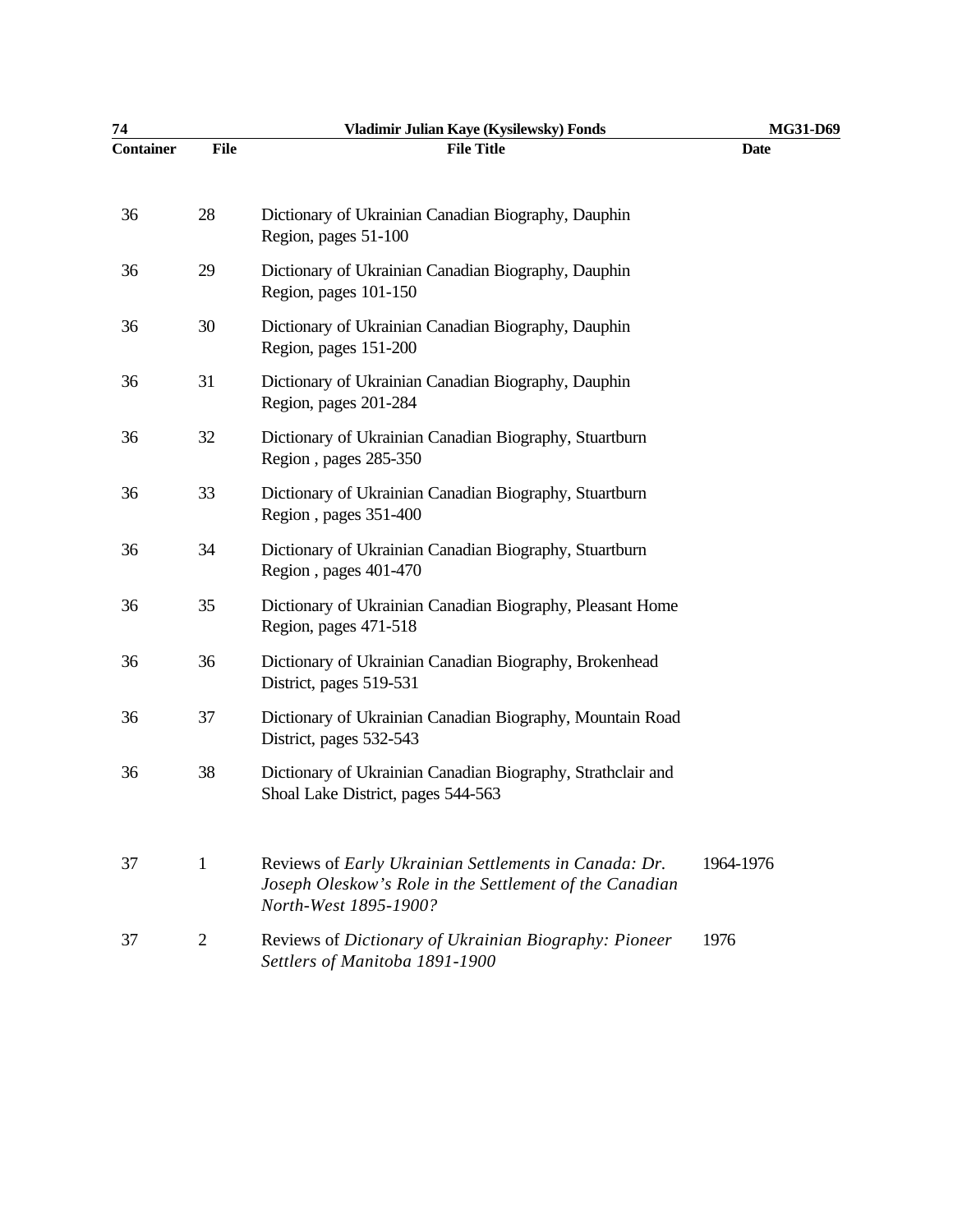| MG31-D69         |                | Vladimir Julian Kaye (Kysilewsky) Fonds                                                                                                              |             | 75 |
|------------------|----------------|------------------------------------------------------------------------------------------------------------------------------------------------------|-------------|----|
| <b>Container</b> | <b>File</b>    | <b>File Title</b>                                                                                                                                    | <b>Date</b> |    |
| 37               | 3              | Early Ukrainian Settlements in Canada: Dr. Joseph<br>Oleskow's Role in the Settlement of the Canadian North-<br>West 1895-1900. Draft 1 - Title Page |             |    |
| 37               | $\overline{4}$ | Early Ukrainian Settlements in Canada Draft 2 - Title Page                                                                                           |             |    |
| 37               | 5              | Early Ukrainian Settlements in Canada Draft 3 - Title Page                                                                                           |             |    |
| 37               | 6              | Early Ukrainian Settlements in Canada Draft 1 - Prefatory<br>Items                                                                                   |             |    |
| 37               | 7              | Early Ukrainian Settlements in Canada Draft 2 - Prefatory<br>Items                                                                                   |             |    |
| 37               | 8              | Early Ukrainian Settlements in Canada Draft 3 - Prefatory<br>Items                                                                                   |             |    |
| 37               | 9              | Early Ukrainian Settlements in Canada Draft 1 - Chapter 1                                                                                            |             |    |
| 37               | 10             | Early Ukrainian Settlements in Canada Draft 2 - Chapter 1                                                                                            |             |    |
| 37               | 11             | Early Ukrainian Settlements in Canada Draft 3 - Chapter 1                                                                                            |             |    |
| 37               | 12             | Early Ukrainian Settlements in Canada Draft 1 - Chapter 2                                                                                            |             |    |
| 37               | 13             | Early Ukrainian Settlements in Canada Draft 2 - Chapter 2                                                                                            |             |    |
| 37               | 14             | Early Ukrainian Settlements in Canada Draft 3 - Chapter 2                                                                                            |             |    |
| 37               | 15             | Early Ukrainian Settlements in Canada Draft 1 - Chapter 3                                                                                            |             |    |
| 37               | 16             | Early Ukrainian Settlements in Canada Draft 2 - Chapter 3                                                                                            |             |    |
| 37               | 17             | Early Ukrainian Settlements in Canada Draft 3 - Chapter 3                                                                                            |             |    |
| 37               | 18             | Early Ukrainian Settlements in Canada Draft 1 - Chapter 4                                                                                            |             |    |
| 37               | 19             | Early Ukrainian Settlements in Canada Draft 2 - Chapter 4                                                                                            |             |    |
| 37               | 20             | Early Ukrainian Settlements in Canada Draft 3 - Chapter 4                                                                                            |             |    |
| 37               | 21             | Early Ukrainian Settlements in Canada Draft 1 - Chapter 5                                                                                            |             |    |
| 37               | 22             | Early Ukrainian Settlements in Canada Draft 2 - Chapter 5                                                                                            |             |    |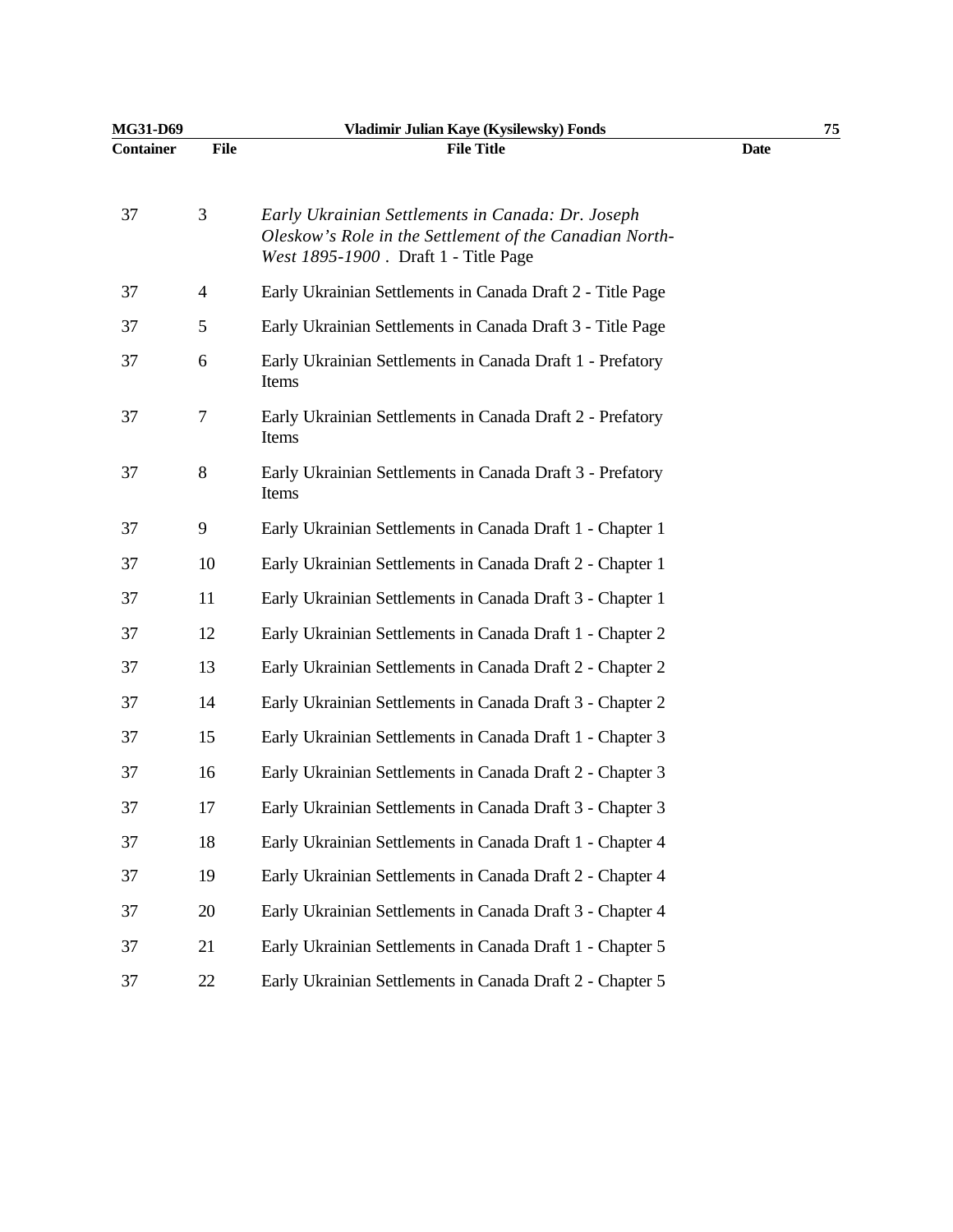| 76               |              | Vladimir Julian Kaye (Kysilewsky) Fonds                                                                            | MG31-D69    |
|------------------|--------------|--------------------------------------------------------------------------------------------------------------------|-------------|
| <b>Container</b> | <b>File</b>  | <b>File Title</b>                                                                                                  | <b>Date</b> |
| 37               | 23           | Early Ukrainian Settlements in Canada Draft 3 - Chapter 5                                                          |             |
| 37               | 24           | Early Ukrainian Settlements in Canada Draft 1 - Chapter 6                                                          |             |
| 37               | 25           | Early Ukrainian Settlements in Canada Draft 2 - Chapter 6                                                          |             |
| 37               | 26           | Early Ukrainian Settlements in Canada Draft 3 - Chapter 6                                                          |             |
|                  |              | S. ARTICLES, PRESS CLIPPINGS, DRAFT COPIES<br>OF BOOK REVIEWS, SHORT STORIES AND<br>OTHER MATERIAL BY DR. V.J. KAY |             |
| 37               | 27           | Press Clippings of Articles Published in <i>Dilo</i> , London,<br>England                                          | 1925-1937   |
| 37               | 28           | Press Clippings of Articles Published in <i>Nedila</i> , <i>Meta</i> , etc.,<br>London, England                    | 1935-1939   |
| 37               | 29           | Press Clippings of Articles Published in Novi Chas, London,<br>England                                             | 1936-1939   |
| 37               | 30           | Press Clippings of Articles Published in Zinocha Dola,<br>London, England (incomplete)                             | 1934-1938   |
| 37               | 31           | Press Clippings of Articles Published in Ukrainian<br>Newspapers                                                   | 1947-1956   |
| 37               | 32           | Press Clippings                                                                                                    | 1958-1959   |
| 37               | 33           | Press Clippings                                                                                                    | 1960        |
| 37               | 34           | Press Clippings                                                                                                    | 1961        |
| 37               | 35           | Press Clippings                                                                                                    | 1962-1964   |
| 37               | 36           | Press Clippings                                                                                                    | 1965-1975   |
| 38               | $\mathbf{1}$ | Correspondence re: Publication of Articles                                                                         | 1944-1964   |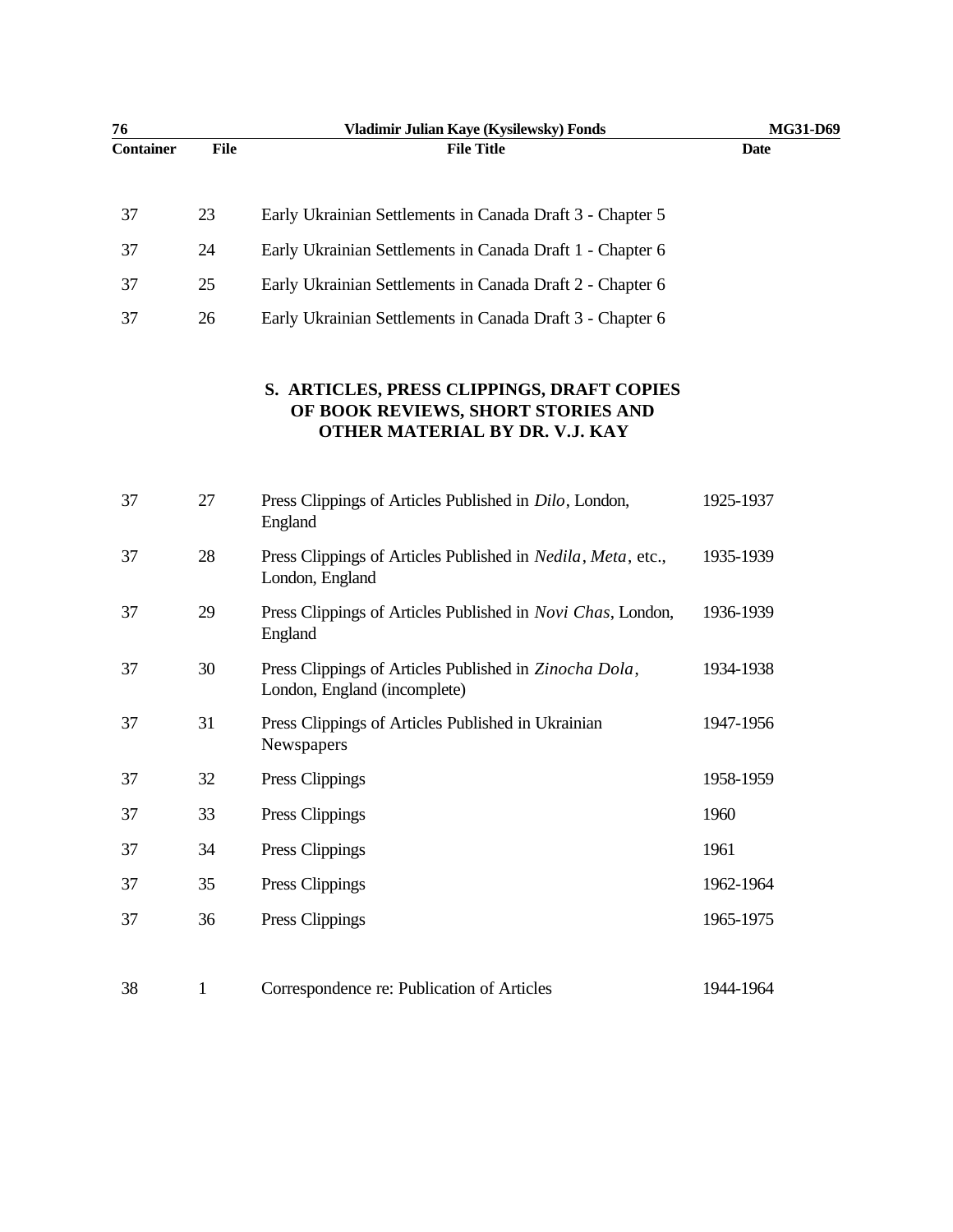| MG31-D69         |                          | Vladimir Julian Kaye (Kysilewsky) Fonds                                                                                                      |             | 77 |
|------------------|--------------------------|----------------------------------------------------------------------------------------------------------------------------------------------|-------------|----|
| <b>Container</b> | File                     | <b>File Title</b>                                                                                                                            | <b>Date</b> |    |
| 38               | $\overline{2}$           | Articles which Appeared in Ukrainian Magazines                                                                                               | 1964-1967   |    |
| 38               | 3                        | Draft Copies of Articles Sent for Publication (incomplete) I                                                                                 | 1944-1948   |    |
| 38               | $\overline{\mathcal{A}}$ | Draft Copies of Articles Sent for Publication (incomplete) II                                                                                | 1944-1948   |    |
| 38               | 5                        | Draft Copies of Articles Sent for Publication (incomplete) III                                                                               | 1944-1948   |    |
| 38               | 6                        | Draft Copies of Articles Sent for Publication (incomplete) I                                                                                 | 1948-1976   |    |
| 38               | 7                        | Draft Copies of Articles Sent for Publication (incomplete) II                                                                                | 1948-1976   |    |
| 38               | $8\,$                    | Draft Copies of Articles Sent for Publication (incomplete) III                                                                               | 1948-1976   |    |
| 38               | 9                        | Draft Copies of Articles Sent for Publication (incomplete) I                                                                                 | 1950-1966   |    |
| 38               | 10                       | Draft Copies of Articles Sent for Publication (incomplete) II                                                                                | 1950-1966   |    |
| 38               | 11                       | Draft Copies of Articles Sent for Publication (incomplete) III                                                                               | 1950-1966   |    |
| 38               | 12                       | Draft Copies of Articles Published in Dilo, London, England                                                                                  | 1934-1938   |    |
| 38               | 13                       | Draft copies of Articles Published in Nedila, Meta, etc.,<br>London, England                                                                 | 1935-1939   |    |
| 38               | 14                       | Draft Copies of Articles Published in Novi Chas, London,<br>England                                                                          | 1936-1939   |    |
| 38               | 15                       | Draft Copies of Articles Published Zinocha Dola, London,<br>England                                                                          | 1931-1938   |    |
| 38               | 16                       | Draft Copies of Articles and Reviews (in English) Published<br>for the Slavonic Review, Eastern Churches Quarterly, etc.,<br>London, England | 1935-1937   |    |
| 38               | 17                       | Draft Copy of Article Golden Jubilee of the Participation<br>of Ukrainians in the Political Life of Canada                                   | 1913-1963   |    |
| 38               | 18                       | Draft Copy of Article Settlement and Colonization                                                                                            | 1973        |    |
| 38               | 19                       | Draft Copy of Article Settlement and Colonization                                                                                            | 1973-1974   |    |
| 38               | 20                       | Draft Copy of Book Reviews                                                                                                                   | 1965-1974   |    |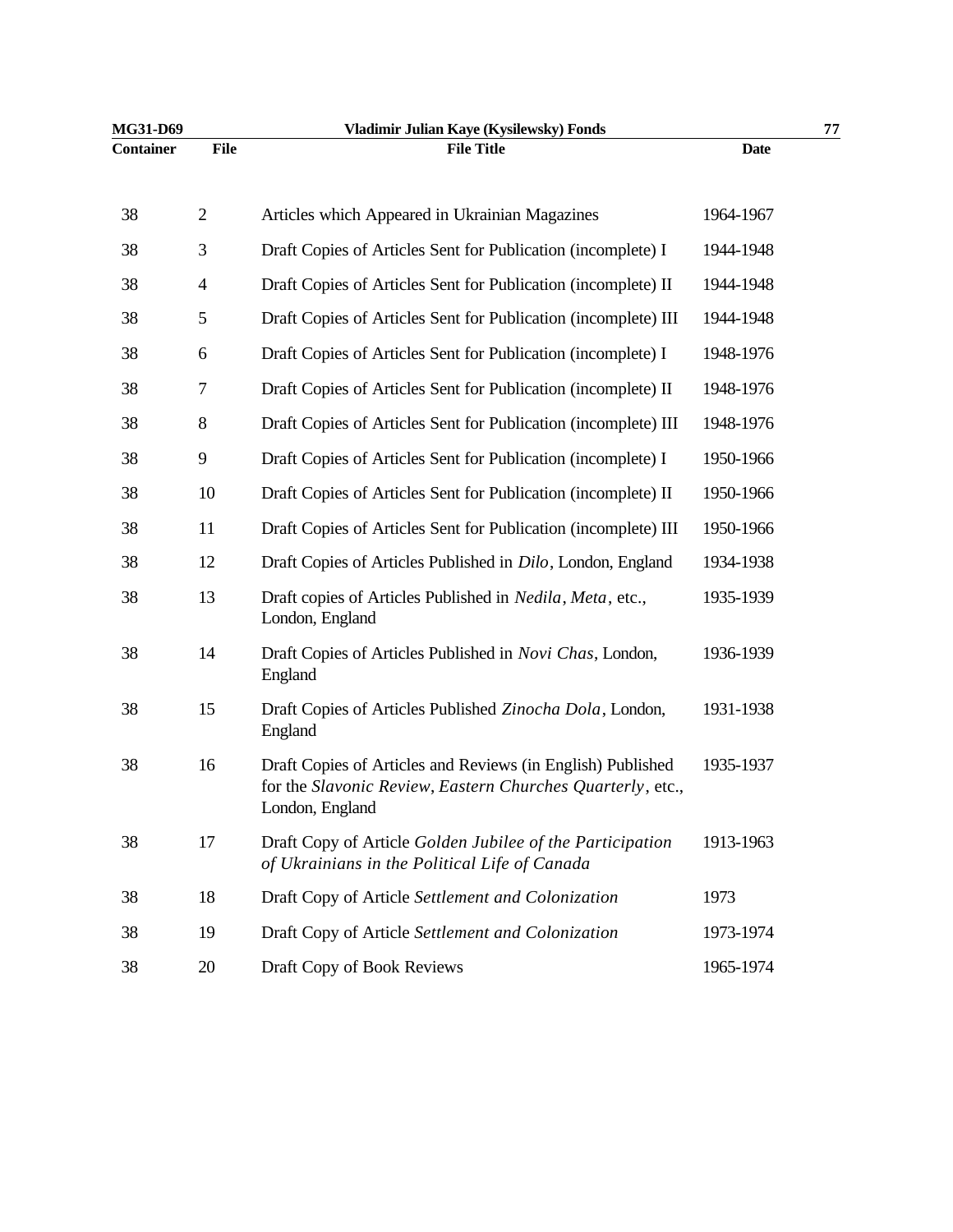| 78               |             | Vladimir Julian Kaye (Kysilewsky) Fonds                                                                                                                                                           | MG31-D69  |
|------------------|-------------|---------------------------------------------------------------------------------------------------------------------------------------------------------------------------------------------------|-----------|
| <b>Container</b> | <b>File</b> | <b>File Title</b>                                                                                                                                                                                 | Date      |
| 38               | 21          | Draft Copy of Monograph The Beginnings of Ukrainian<br>Settlement in Canada: Efforts to Obtain Ukrainian<br><i>Priests to Service Immigrants</i> (published in serial form for<br>Ukrainian News) |           |
| 38               | 22          | Draft Copies of Short Stories                                                                                                                                                                     | 1933-1956 |
| 38               | 23          | Excerpts from the Press, Foreign Language Press Review<br>Service                                                                                                                                 | 1956-1960 |
| 38               | 24          | Press Clippings of Articles Published in Polish Newspapers                                                                                                                                        | 1952-1962 |

#### **T. PUBLISHING CORRESPONDENCE REGARDING PUBLISHING MANUSCRIPTS**

| 39 | 1              | Correspondence: Stephen Pawluk (personal matters) | 1947-1949 |
|----|----------------|---------------------------------------------------|-----------|
| 39 | $\overline{2}$ | Correspondence: Stephen Pawluk                    | 1953-1954 |
| 39 | 3              | Correspondence: Stephen Pawluk                    | 1959-1960 |
| 39 | $\overline{4}$ | Correspondence: Stephen Pawluk                    | 1961      |
| 39 | 5              | Correspondence: Stephen Pawluk                    | 1962      |
| 39 | 6              | Correspondence: Stephen Pawluk                    | 1963      |
| 39 | 7              | Correspondence: Stephen Pawluk                    | 1964      |
| 39 | 8              | Correspondence: Stephen Pawluk                    | 1965      |
| 39 | 9              | Correspondence: Stephen Pawluk                    | 1966-1967 |
| 39 | 10             | Correspondence: Stephen Pawluk                    | 1968-1969 |
| 39 | 11             | Correspondence: Stephen Pawluk                    | 1970-1971 |
| 39 | 12             | Correspondence: Stephen Pawluk                    | 1972      |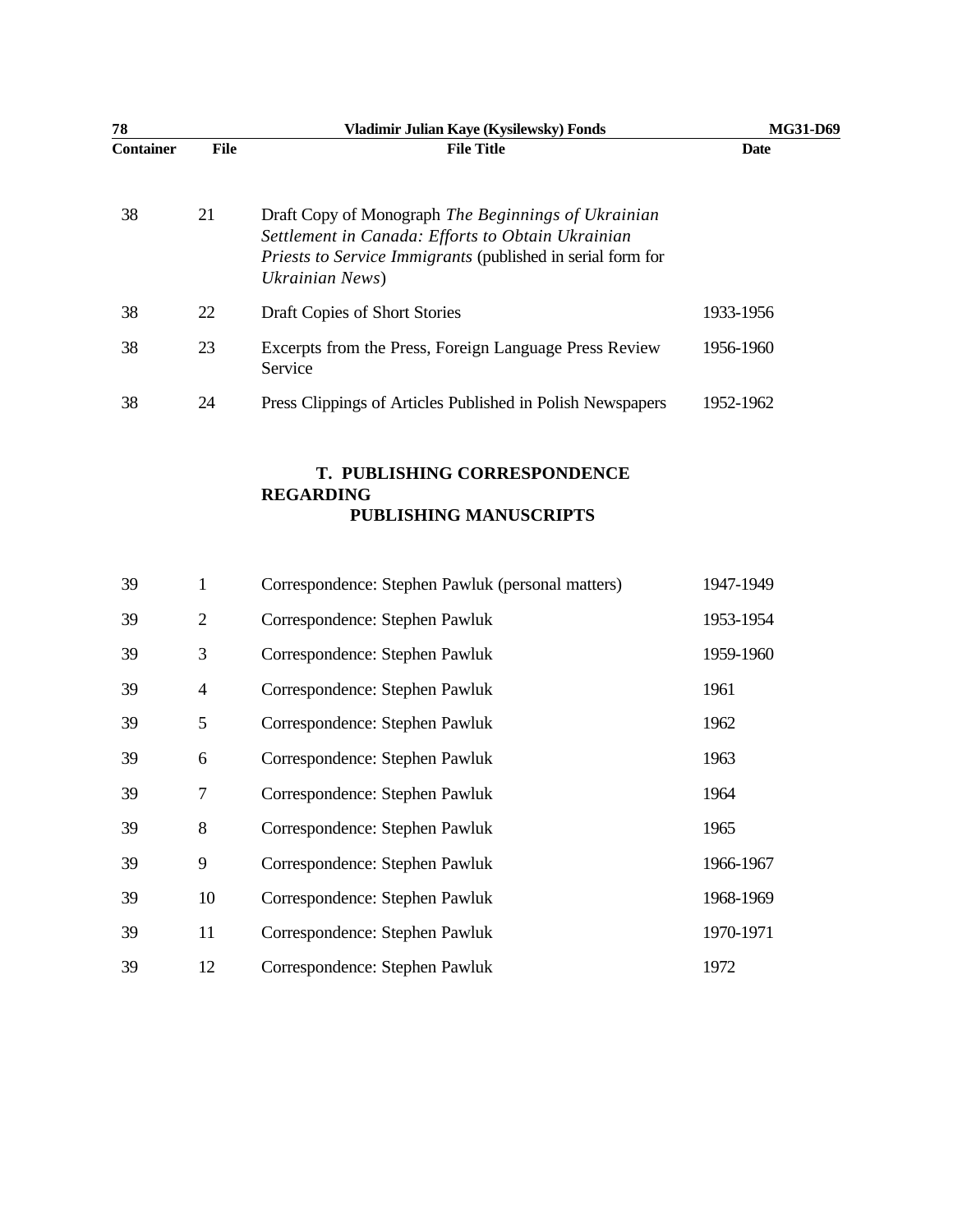| MG31-D69         |             | Vladimir Julian Kaye (Kysilewsky) Fonds                                            |               | 79 |
|------------------|-------------|------------------------------------------------------------------------------------|---------------|----|
| <b>Container</b> | <b>File</b> | <b>File Title</b>                                                                  | <b>Date</b>   |    |
| 39               | 13          | Correspondence: Stephen Pawluk                                                     | 1973          |    |
| 39               | 14          | Correspondence: Stephen Pawluk                                                     | 1974-1976     |    |
| 39               | 15          | Correspondence with Dr. S. Fostun, Association of Ukrainian<br>in Great Britain    | 1972-1976     |    |
|                  |             | U. TV SERIES: To Canada - Imperial Oil<br><b>Correspondence, Notes and Scripts</b> |               |    |
| 39               | 16          | Correspondence and Notes: imperial Oil Programs                                    | 1975-1976     |    |
| 39               | 17          | Script: To Canada<br>Prologue: The Native Peoples by Charles Israel                | November 1975 |    |
| 39               | 18          | Script: To Canada<br>Program Two: French by Guy Fournier                           | December 1975 |    |
| 39               | 19          | Script: To Canada<br>Program Three: English, Scots and Loyalists                   | December 1975 |    |
| 39               | 20          | Script: To Canada<br>Program Four: Irish by Alice Munro                            | November 1975 |    |
| 39               | 21          | Script: To Canada<br>Program Five: Western Europeans                               | December 1975 |    |
| 39               | 22          | Script: To Canada<br>Program Six: Eastern Europeans by George Ryga                 |               |    |
|                  |             | V. MISCELLANEOUS REPORTS, ARTICLES,<br>PRESS CLIPPINGS; Correspondence and Notes   |               |    |

| 40 | Valentyn Moroz - Hunger Strikers in Ottawa, Press | <b>July 1974</b> |
|----|---------------------------------------------------|------------------|
|    |                                                   |                  |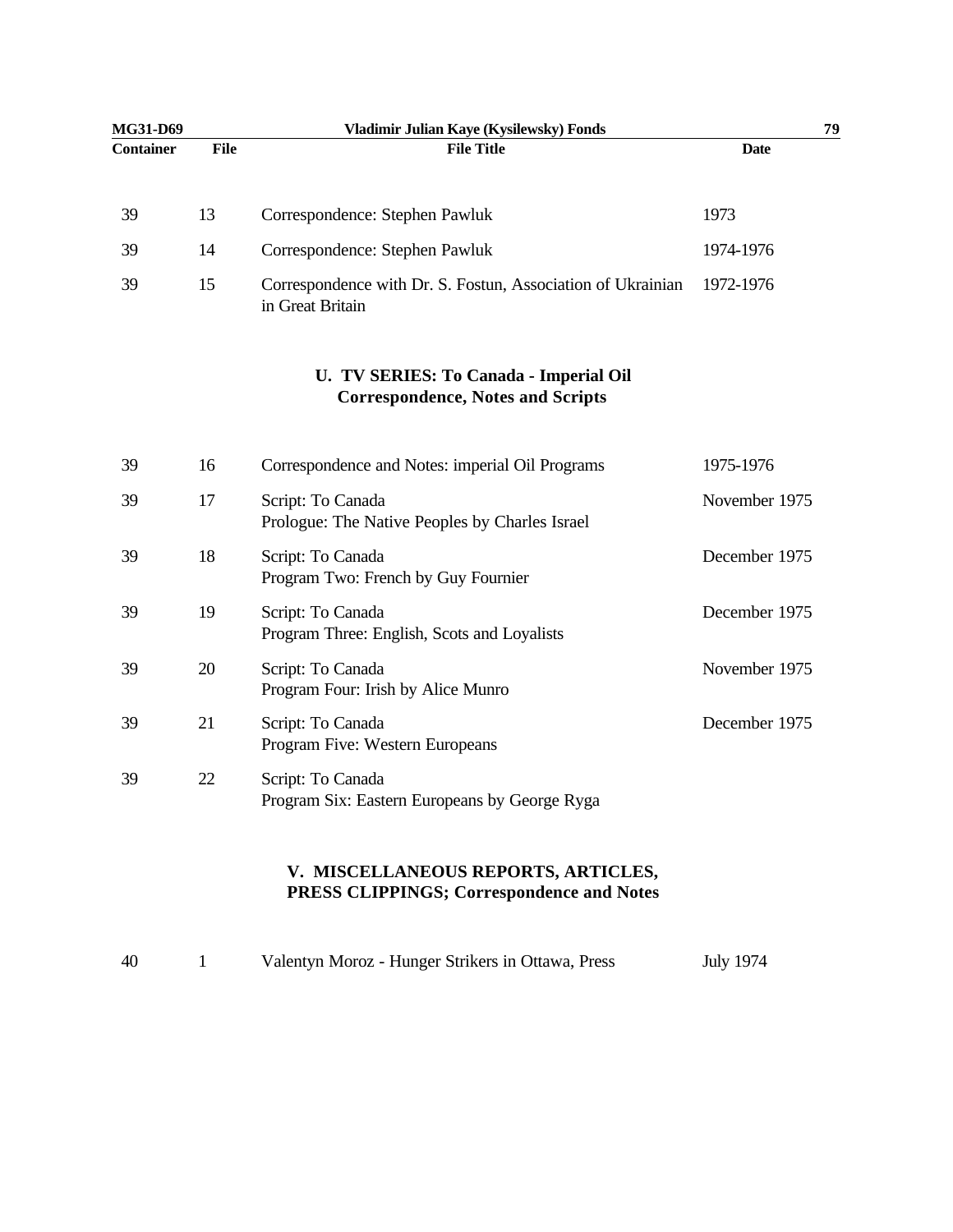| 80               |                | Vladimir Julian Kaye (Kysilewsky) Fonds                                                                                               | MG31-D69       |
|------------------|----------------|---------------------------------------------------------------------------------------------------------------------------------------|----------------|
| <b>Container</b> | <b>File</b>    | <b>File Title</b>                                                                                                                     | <b>Date</b>    |
| 40               | $\overline{2}$ | Leonid and Tatiana Plyusch                                                                                                            |                |
| 40               | 3              | Dictionary of Canadian Biography Correspondence with<br>Frances G. Halpenny                                                           | June-July 1969 |
| 40               | $\overline{4}$ | Hon. Ben Hanuschak - Correspondence and Notes                                                                                         | 1972           |
| 40               | 5              | Dr. E.V.F. Fillipovich's Visit to Canada in 1904, Lecture by<br><b>Borys Myhal</b>                                                    |                |
| 40               | 6              | Howard Palmer - Immigration as a Factor in 20 <sup>th</sup> Century<br>Canada                                                         |                |
| 40               | 7              | Ivan J. tesla - Preliminary Report on Field Work in Selected<br>Regions of The Prairies Provinces                                     | June-Aug. 1969 |
| 40               | 8              | Ivan J. Tesla - Ukraina V. Tsyfrakh (second edition)                                                                                  | 1972           |
| 40               | 9              | Ivan J. Tesla - Ukraina V. Tsyfrakh                                                                                                   | 1966           |
| 40               | 10             | <b>Statistics</b>                                                                                                                     | 1871-1951      |
| 40               | 11             | Prof. B.R. Bociurkiw, Leninism and Religion                                                                                           |                |
| 40               | 12             | Sen. Paul Yuzyk, Ukrainian Church Life in Canada since<br>1945                                                                        |                |
| 40               | 13             | Clippings: Biography of Ukrainian Pioneer Settlers                                                                                    |                |
| 40               | 14             | Oakburn (Pioneers)                                                                                                                    |                |
| 40               | 15             | Biographies of Professor of the Ukrainian Agricultural<br>Academy                                                                     |                |
| 40               | 16             | Biographies of Pioneers and Descendants                                                                                               |                |
| 40               | 17             | Poles in Canada (Photocopies of Articles)                                                                                             |                |
| 40               | 18             | Symposium 50 Association of Polish Engineers in Canada                                                                                | 19-22 May 1972 |
| 40               | 19             | Proposal for a History on the Finns in Canada by Lennard<br>Sillanpaa and O.W. Saarinen; Letter of Recommendation by<br>Dr. V.J. Kaye | 6 March 1976   |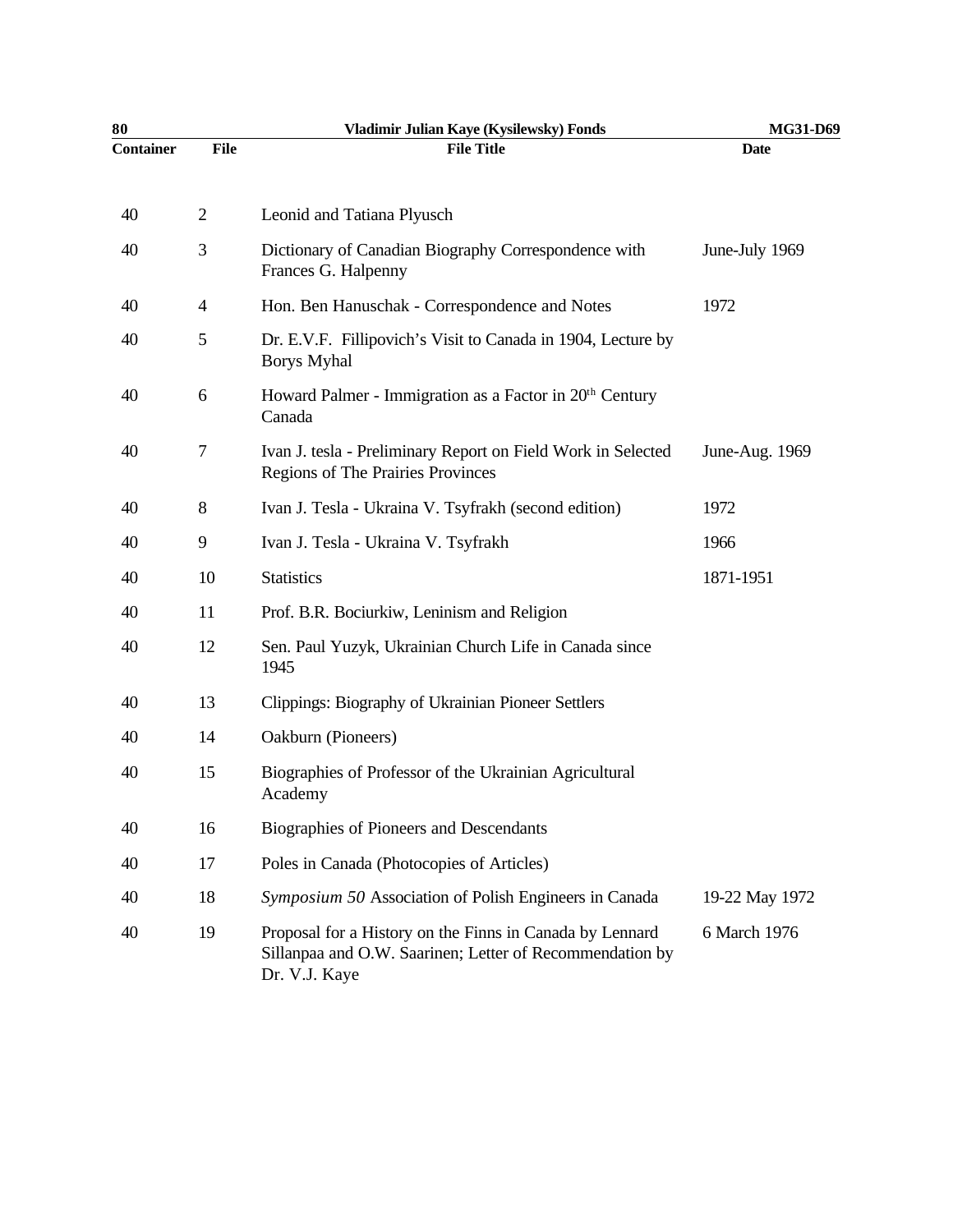| MG31-D69         |                | Vladimir Julian Kaye (Kysilewsky) Fonds                                                                         |              | 81 |
|------------------|----------------|-----------------------------------------------------------------------------------------------------------------|--------------|----|
| <b>Container</b> | <b>File</b>    | <b>File Title</b>                                                                                               | <b>Date</b>  |    |
| 40               | 20             | Clippings: Miscellaneous                                                                                        |              |    |
|                  |                |                                                                                                                 |              |    |
| 40               | 21             | Press Articles and Clippings                                                                                    |              |    |
| 40               | 22             | Press Clippings                                                                                                 |              |    |
| 40               | 23             | Foreign Language Press Reviews - General                                                                        |              |    |
| 40               | 24             | Canada Council, Senior Research Fellowship -<br>Correspondence                                                  | 1961-1962    |    |
| 41               | $\mathbf{1}$   | Carleton University, Soviet and East European Studies                                                           |              |    |
| 41               | $\overline{2}$ | <b>Canadian Slavonic Papers</b>                                                                                 |              |    |
| 41               | 3              | Quotations and Ecerpts - Robert Brenner, Emily Balch, Dr.<br>A.J. Hunter, etc.                                  |              |    |
| 41               | $\overline{4}$ | Quotations                                                                                                      |              |    |
| 41               | 5              | Report on the Franco-British Mission to Poland, July, August<br>1920 by Major General Sir Percy Radcliffe       | 1 Sept. 1920 |    |
| 41               | 6              | RG 25, Vol. 1324, External Affairs                                                                              |              |    |
| 41               | 7              | RG 25, Vol.1263, External Affairs, Ukrainians of Montreal<br>and Pennsylvania, Resolutions to League of Nations | 1920         |    |
| 41               | 8              | RG 25, Vol. 1246, No. 869-19, External Affairs, Protest to<br>Peace Conference                                  | 9 July 1919  |    |
| 41               | 9              | RG 25, Vol. 1280, No. 1540, External Affairs, Petitions, Aid<br>to Ukraine                                      |              |    |
| 41               | 10             | RG 26, J4, W.L.M.King Papers 1922 Sir Max Muller to Lord<br>Curzon, Minister of External Affairs                |              |    |
| 41               | 11             | RG 25, Vol. 1280, No. 1536, External Affairs, Ukrainian<br>Petitions                                            | 1920         |    |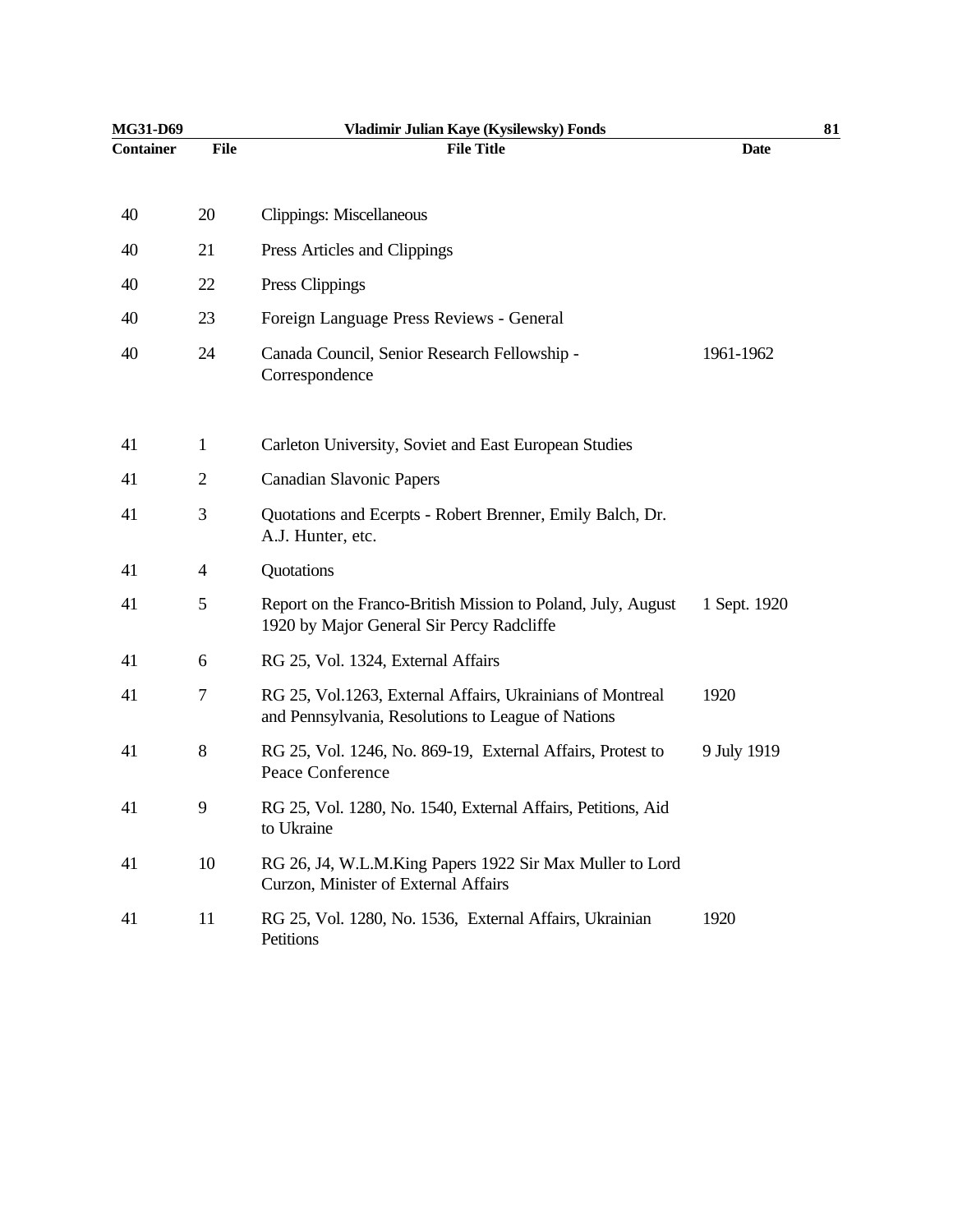| 82               |      | Vladimir Julian Kaye (Kysilewsky) Fonds | MG31-D69 |
|------------------|------|-----------------------------------------|----------|
| <b>Container</b> | File | <b>File Title</b>                       | Date     |

# **W. VARIOUS PUBLICATIONS, MANUSCRIPTS AND ARTICLES (Photocopies)**

| 41 | 12 | General Z. Udovitchenko - La Guerre Pour<br>l'Indépendance de l'Ukraine, Paris                                                                              | 1939                    |
|----|----|-------------------------------------------------------------------------------------------------------------------------------------------------------------|-------------------------|
| 41 | 13 | <b>Miscellaneous Articles</b>                                                                                                                               |                         |
| 41 | 14 | Oleksander Mytsiuk, Narysy z Sotsiial'no Hospodars' koï<br>Istorii Pidkarpats' koi Rusy, Prague (photocopy)                                                 | 1939                    |
| 41 | 15 | Photocopy of Publication: Iak Probudylosia Ukraiïns'ke<br>Narodnie Zhyttîa v Halychyni Za Avstriiby Mykhailo<br>Vozniak, L'viv                              | 1924                    |
| 41 | 16 | Photocopy of Publication: Karpats' ka Ukraïna, Lviv                                                                                                         | 1939                    |
| 41 | 17 | Photocopy of Publication: The Ukrainians in Galicia under<br>Austrian Rule, by Ivan L. Rudnyc'kyj in Austrian History<br><i>Yearbook</i> , Vol. III, part 2 | 1967                    |
| 41 | 18 | Photocopy of Article: Our Ukrainian Loyalists by Watson<br>Kirkconnell                                                                                      |                         |
| 41 | 19 | Photocopy of Article: 20 Years After Stalin, Who Will<br>Succeed Brezhnev by Zbigniew Brzezinski                                                            |                         |
| 41 | 20 | Photocopy of Article: Pid Vkradenoiu Nazvuiui by H.I.<br>Ihnatchenko                                                                                        |                         |
| 41 | 21 | V. Iu. Kysilev'kyi, Londons'ki Dnevnyky Dyrektora<br>Ukraïnskoho Biura (photocopies)                                                                        | 1931-1932,<br>1934-1939 |
|    |    |                                                                                                                                                             |                         |

# **X. PRINTED MATTER**

### **a) Articles, Brochures, Publications, Reports and other Related Material**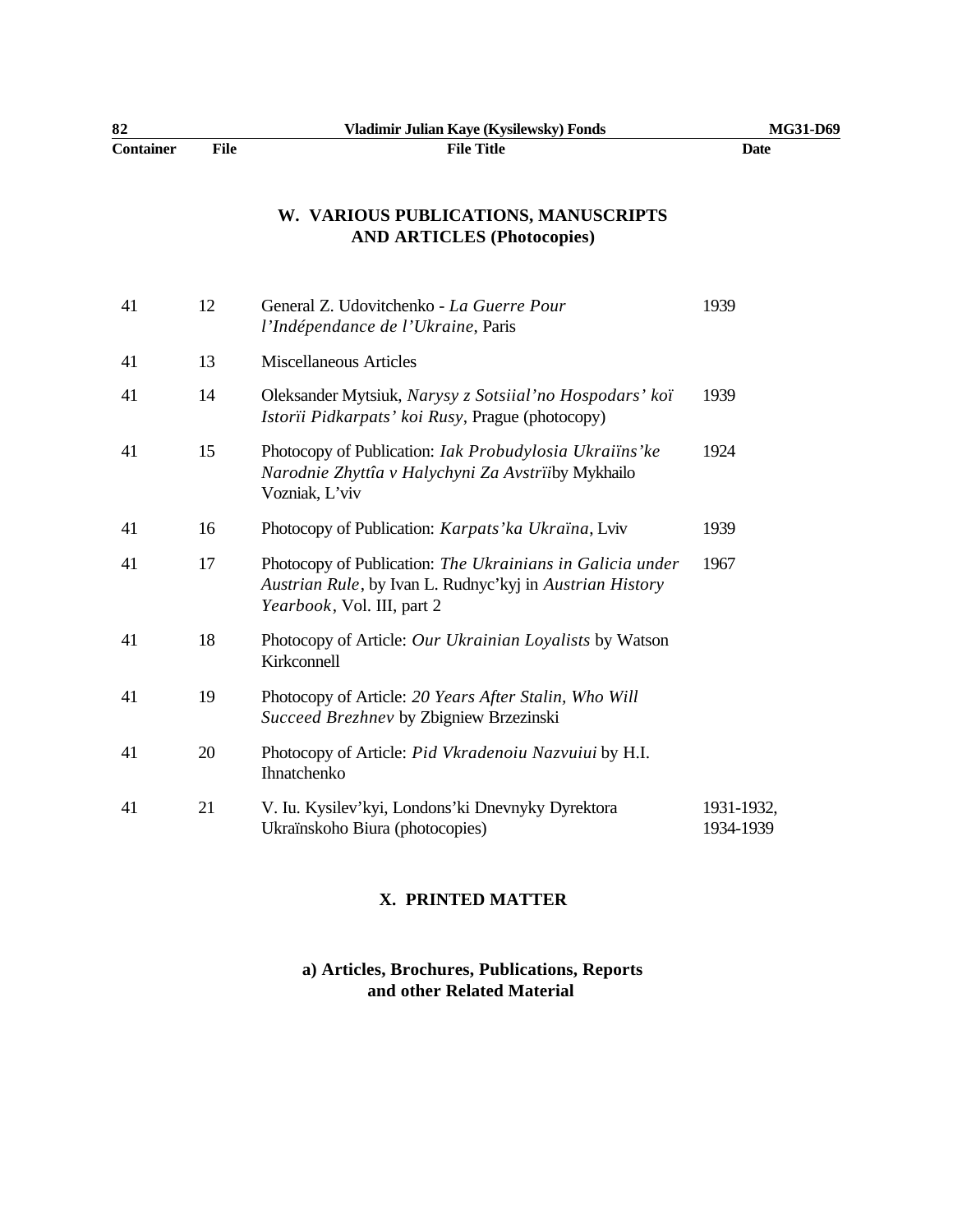| MG31-D69         |                | Vladimir Julian Kaye (Kysilewsky) Fonds                                                                                                                                                                            |             | 83 |
|------------------|----------------|--------------------------------------------------------------------------------------------------------------------------------------------------------------------------------------------------------------------|-------------|----|
| <b>Container</b> | <b>File</b>    | <b>File Title</b>                                                                                                                                                                                                  | <b>Date</b> |    |
| 42               | 1              | Abramcyk, Mikola, <i>I Accuse the Kremlin of Genocide of</i><br>My Nation, Toronto, 36 pages                                                                                                                       | 1950        |    |
| 42               | $\overline{2}$ | Admission to Canada of Members of the Polish Armed<br>Forces, Brief Submitted to the Standing Committee of the<br>Senate of Canada on Immigration and Labour by the<br>Canadian Polish Congress, toronto, 16 pages | 1946        |    |
| 42               | 3              | La Argentina, Vol. I, Buenos Aires, (illustrations)                                                                                                                                                                | n.d.        |    |
| 42               | $\overline{4}$ | La Argentina, Vol. II, Buenos Aires, (illustrations)                                                                                                                                                               | n.d.        |    |
| 42               | 5              | Berzruchko, Gen. Marko, Sichovi Stril'tsi v Borot'bi za<br>Derzhavnist', Kalish, 82 pages                                                                                                                          | 1932        |    |
| 42               | 6              | Bida, Dr. Konstantin, Ioanikiï Galiatovs' kyi I Yoho Kliuch'<br>Pazym'nifa, Rome, 524 pages                                                                                                                        | 1975        |    |
| 42               | 7              | Bida, Konstantin (Redaktor) Pershyi Kobzar Tarasa<br>Shevchenka 1840 R, Ottawa, 114 pages                                                                                                                          | 1961        |    |
| 42               | $8\,$          | Bida, Konstantin, Poeziia Suchasnoho Kvebeky<br>Librairiedeom, Montreal, 194 pages                                                                                                                                 | 1968        |    |
| 42               | 9              | Bida, Konstantin, Soiuz Het'mana Ivana Mazepy z Karlom<br>XII, Winnipeg, 86 pages                                                                                                                                  | 1959        |    |
| 42               | 10             | Bilets'kyi, Leonid, Try Syl'vetky, Winnipeg, Manitoba, 127<br>pages                                                                                                                                                | 1951        |    |
| 43               | $\mathbf{1}$   | Bogdan, F., Dictionary of Ukrainian Surnames in<br>Canada, Published by the Onomastic Commission of UVAN<br>and Canadian Institute of Onomastic Sciences, Winnipeg,<br>Vancouver, 354 pages                        | 1974        |    |
| 43               | 2              | Bol'shevyky a Inteligentsiia,, Venkuver, B.K., 15 pages                                                                                                                                                            | 1923        |    |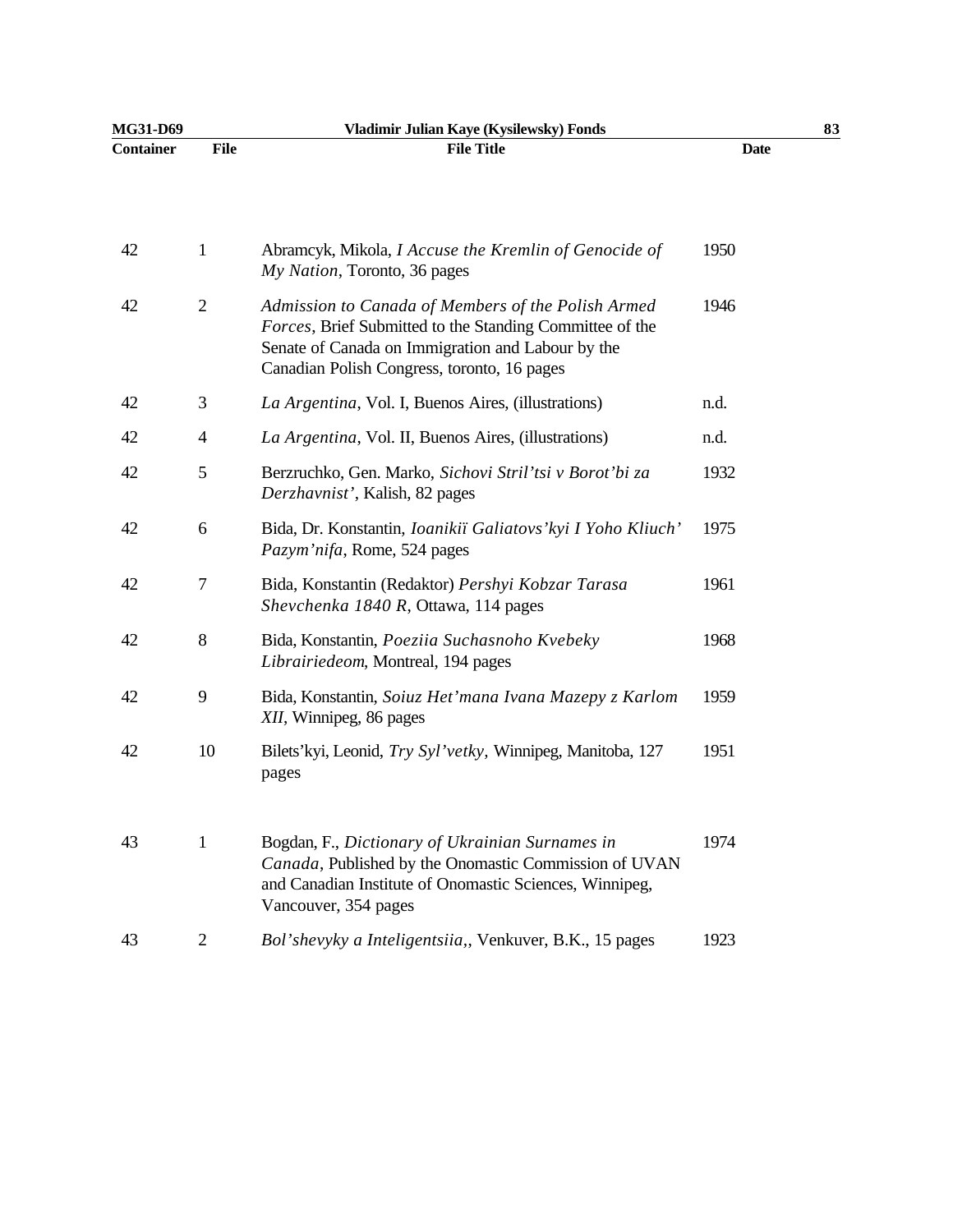| 84               |                | Vladimir Julian Kaye (Kysilewsky) Fonds                                                                                                                                             | MG31-D69    |
|------------------|----------------|-------------------------------------------------------------------------------------------------------------------------------------------------------------------------------------|-------------|
| <b>Container</b> | <b>File</b>    | <b>File Title</b>                                                                                                                                                                   | <b>Date</b> |
| 43               | 3              | Borovskyi, M., Materiialy do Bibliohrafiï Hospodars' koï<br>Literatury 1788-1944, Winnpeg, 32 pages                                                                                 | 1968        |
| 43               | $\overline{4}$ | Borrie, W.D., The Cultural Interation of Immigrants, A<br>Survey Based Upon the Papers and Proceedings of the<br>UNESCO Conference Held in Havana, April 1956,<br>UNESCO, 297 pages | 1959        |
| 43               | 5              | Borshchak, Il'ko, Drahomanov U Frantsi, Munich, 46<br>pages                                                                                                                         | 1957        |
| 43               | 6              | Borhchak, II'ko, Slidamy Het'mana Rozumovs' koho U<br>Frantsii, Munich, 37 pages                                                                                                    | 1957        |
| 43               | 7              | Bossy, W., V'iacheslav Lypyns' kyi Ideoloh<br>UkrainskoïTrudovoï Monarhhiï, Toronto, 160 pages                                                                                      | 1951        |
| 43               | 8              | Boswell, A. Bruce, The Eastern Boundaries of Poland,<br>Liverpool, London and Prescot, 22 pages                                                                                     | n.d.        |
| 43               | $\overline{9}$ | Budivel'na Kampaniia Kolegiï Sv. Vasyliïa Velykoho<br>(Brochure), Toronto                                                                                                           | 1959        |
| 43               | 10             | Bykovs'kyi, Lev, Persha Dokumentatsifia Ukrains'Koï<br>Ekonomichnoï Literatury, Munich, 112 pages                                                                                   | 1968-1969   |
| 43               | 11             | Bykovs'kyi, Lev, U Sluzhbakh Ukrains'kiï Knyzhtsiï,<br>Denver, Colorado, 275 pages                                                                                                  | 1972        |
| 43               | 12             | Bykovs'kyi, Lev, Vaimars' ki Chasy, Sponyny 1945,<br>Denver, Colorado, 52 pages                                                                                                     | 1970        |
| 43               | 13             | Bykovs'kyi, Lev, Z Evropy do Ameryky Podorzhni<br>Zamitky, Denver, Colorado, 136 pages                                                                                              | 1975        |
| 43               | 14             | Canadian-Soviet Friendship (speeches), Toronto                                                                                                                                      | 1943        |
| 43               | 15             | Chernivets' kyi Literaturno - Memorail' nyi Muzei Iu.<br>Fed'kovycha, Uzhhorod, 63 pages                                                                                            | 1973        |
| 43               | 16             | Chernivets' kyi Literaturno Memorial' nyi Muzei O.<br>Iu.Kobylians' koi (brochure) Uzhhorod                                                                                         | 1972        |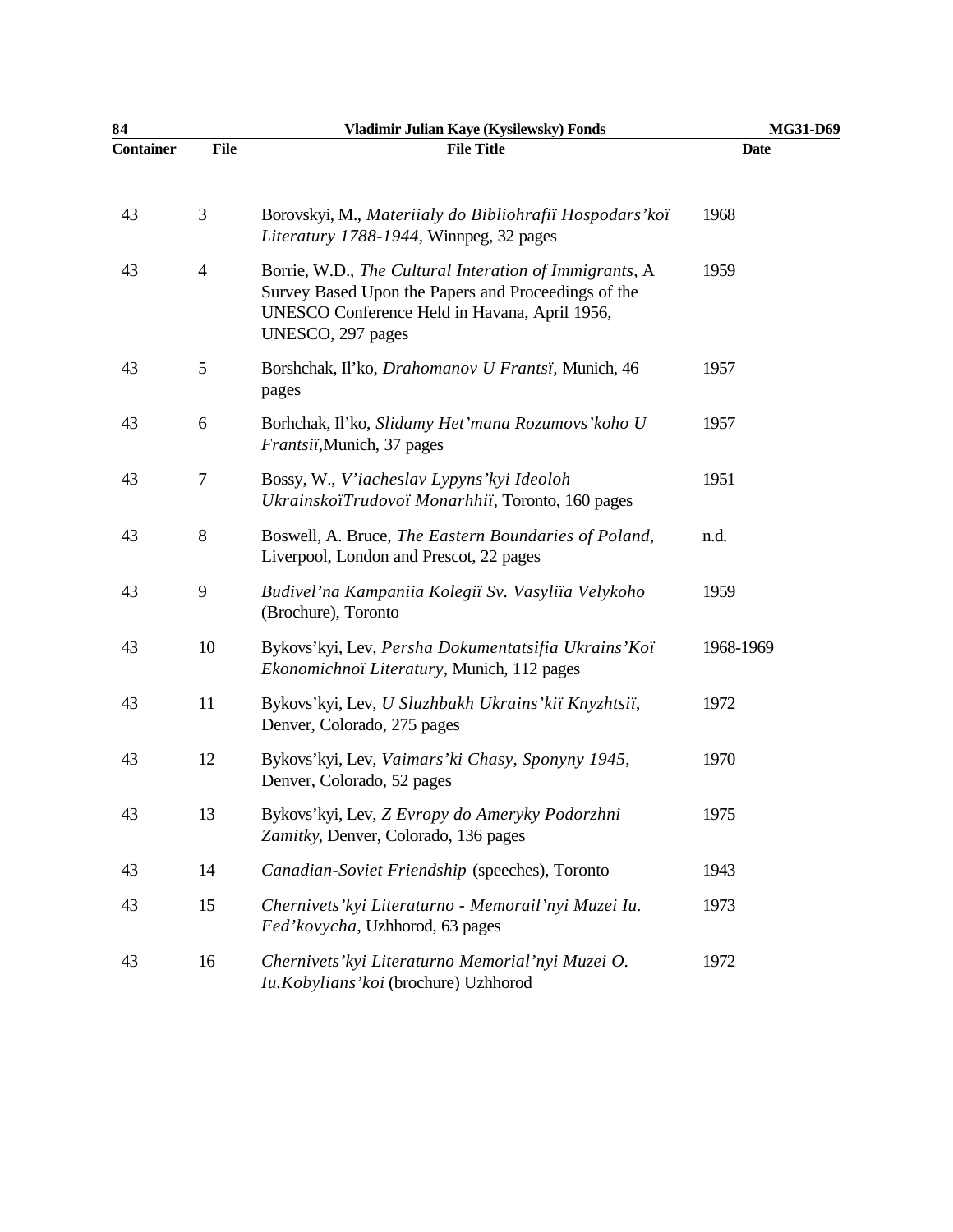| <b>Date</b><br>1892-1942<br>1958<br>n.d.<br>1952<br>1945 |  |
|----------------------------------------------------------|--|
|                                                          |  |
|                                                          |  |
|                                                          |  |
|                                                          |  |
|                                                          |  |
|                                                          |  |
| 1951                                                     |  |
| 1951                                                     |  |
| 1951                                                     |  |
| 1954                                                     |  |
| 1955                                                     |  |
| n.d.                                                     |  |
| 1953                                                     |  |
| 1956                                                     |  |
| 1961                                                     |  |
| March 1962                                               |  |
| 1967                                                     |  |
|                                                          |  |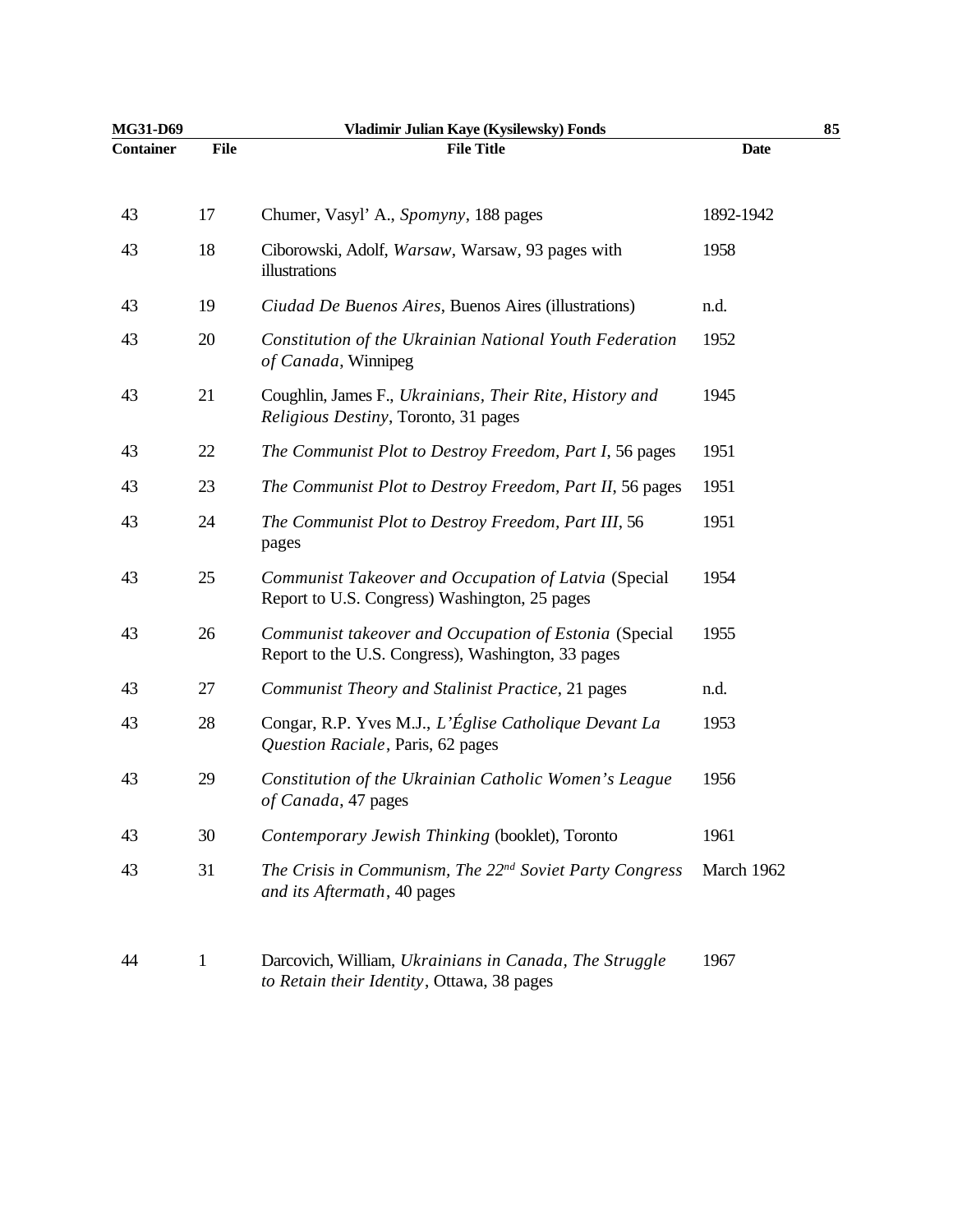| 86               |                | Vladimir Julian Kaye (Kysilewsky) Fonds                                                                                                                        | MG31-D69    |
|------------------|----------------|----------------------------------------------------------------------------------------------------------------------------------------------------------------|-------------|
| <b>Container</b> | <b>File</b>    | <b>File Title</b>                                                                                                                                              | <b>Date</b> |
| 44               | $\overline{2}$ | Smytriv, Nestor, <i>Kanadiïs'ka Rus</i> , Winnipeg, 55 pages                                                                                                   | 1972        |
| 44               | 3              | Dmytriw, O. (compiled by), Mitz, A., (editor), Ukrainian<br>Arts, Published by the Ukrainian Youth's League of north<br>America, Inc., New York, 212 pages     | 1952        |
| 44               | $\overline{4}$ | Doroshenko, Prof. D., Narys Istori Ukrainy, Tom I,<br>Warsaw, 229 pages                                                                                        | 1932        |
| 44               | 5              | Doroshenko, Prof. D., Narys Istoriï Ukrainy, Tom II,<br>Warsaw, 368 pages                                                                                      | 1933        |
| 44               | 6              | Doroshenko, Dmytro, Slavians' kiy Svit Ioho Mynulomu I<br>Suchasnomu, Tom III, Berlin, 262 pages                                                               | 1922        |
| 44               | 7              | Doroshenko, Prof. D., Ohliad Ukrains' koï Istoriohrafii,<br>Praha, 220 pages                                                                                   | 1923        |
| 44               | $8\,$          | Doroshenko, Volodymyr, Ohnysche Ukrains' koï Nauky,<br>New York, Philadelphia, 116 pages                                                                       | 1951        |
| 44               | 9              | Do Ukraintsiv - Radians' kykh Hromadian, taki<br>Tymchasovo Perebyvaiuti U Zakhidnykh Zonakh<br>Okupatsiï Nimechchyny ta Avstriï (brochure), Kyiv, 16<br>pages | 1948        |
| 44               | 10             | Ekbaum, Arthur, Destruction of Independent Farming in<br>East Europe, Stockholm, 59 pages                                                                      | 1949        |
| 44               | 11             | Entsyklopediia Ukraïnoznavstva v Dvokh Tomakh, Tom<br>Pershyi (2 volumes), Munich, New York, pages 369-800,<br>pages 801-1230                                  | 19149       |
| 44               | 12             | Entsyklopediia Ukraïnoznavstva I, Paris-New York                                                                                                               | 1955        |
| 44               | 13             | Entsyklopediia Ukraïnoznavstva II, Paris-New York                                                                                                              | 1955-1957   |
| 44               | 14             | Entsyklopediia Ukraïnoznavstva III, Paris-New York                                                                                                             | 1959        |
| 45               | $\mathbf{1}$   | Entsyklopediia Ukraïnoznavstva IV, Paris-New York                                                                                                              | 1962        |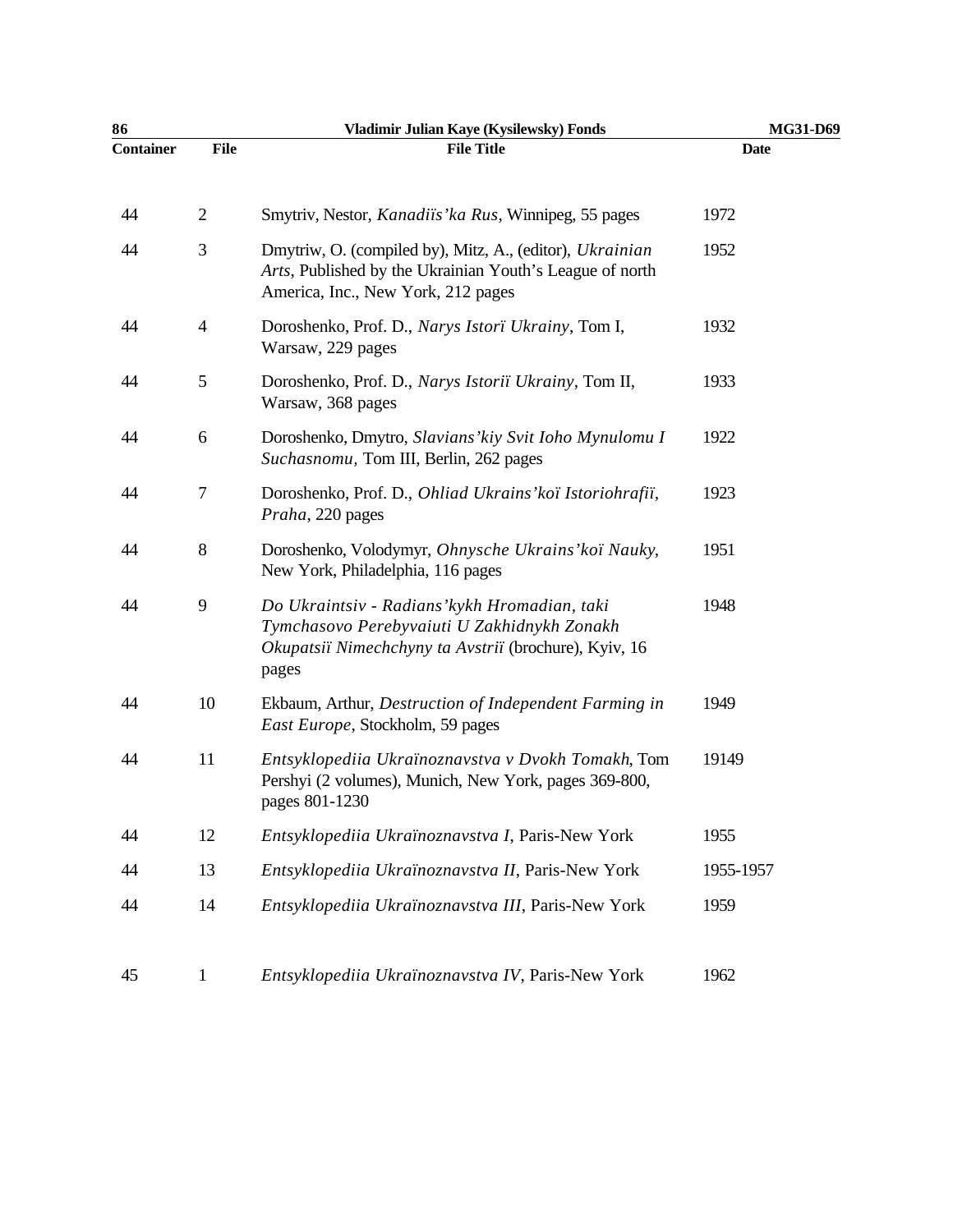| MG31-D69         |                | Vladimir Julian Kaye (Kysilewsky) Fonds                                                                                         |             | 87 |
|------------------|----------------|---------------------------------------------------------------------------------------------------------------------------------|-------------|----|
| <b>Container</b> | <b>File</b>    | <b>File Title</b>                                                                                                               | <b>Date</b> |    |
| 45               | $\mathbf{2}$   | Entsyklopediia Ukraïnoznavstva V, Paris-New York                                                                                | 1966        |    |
| 45               | 3              | Entsyklopediia Ukraïnoznavstva VI, Paris-New York                                                                               | 1970        |    |
| 45               | $\overline{4}$ | Entsyklopediia Ukraïnoznavstva VII, Paris-New York                                                                              | 1973        |    |
| 45               | 5              | Facts About Muslims in the U.S.S.R., 22 pages                                                                                   | 1952        |    |
| 45               | 6              | Fakty O Kanadzie, Canadian Citizenship Branch, Ottawa,<br>36 pages                                                              | 1947        |    |
| 45               | 7              | Feather, Victor, Trade Unions, True or False?, London, 38<br>pages                                                              | 1951        |    |
| 45               | 8              | Federation of Polish Societies of Canada Directory,<br>Canadians All Poles in Canada 1938, Montreal, 76 pages                   | 1938        |    |
| 45               | 9              | Fostun, Sviatomyr, Na Krylakh Zhyttia, London, 56 pages                                                                         | 1972        |    |
| 45               | 10             | Foto Al'bom Liubit' Ukraiïnu, (illustrations)                                                                                   | 1954        |    |
| 45               | 11             | Franko, Ivan, Narys Istoriï Ukrains' ko-Rus' koi Literatyry,<br>Lviv, 444 pages                                                 | 1910        |    |
| 45               | 12             | Franko, Ivan Panshchyna Ta Iï Skasovanie 1848 R v<br>Halychyni, Lvov, 248 pages                                                 | 1913        |    |
| 45               | 13             | Franko, Ol'ha, Zhytie I Slovo, Tom I, Lviv, 484 pages                                                                           | 1894        |    |
| 45               | 14             | Franko, Ol'ha, Zhytie I Slovo, Tom II, Lviv, 482 pages                                                                          | 1894        |    |
| 46               | $\mathbf 1$    | Franko, Ol'ha, Zhytie I Slovo, Tom III, Lviv, 480 pages                                                                         | 1894        |    |
| 46               | $\overline{2}$ | Franko, Ol'ha, Zhytie I Slovo, Tom IV, Lviv, 488 pages                                                                          | 1895        |    |
| 46               | 3              | From Immigrant to Canadian, Ontario Welfare Council<br>(brochure)                                                               | 1958        |    |
| 46               | $\overline{4}$ | Jackson, Gilbert E., 1848 to 1948' How Should We<br>Celebrate the First One Hundred Years of Communism?<br>(pamphlet), 16 pages | [1946]      |    |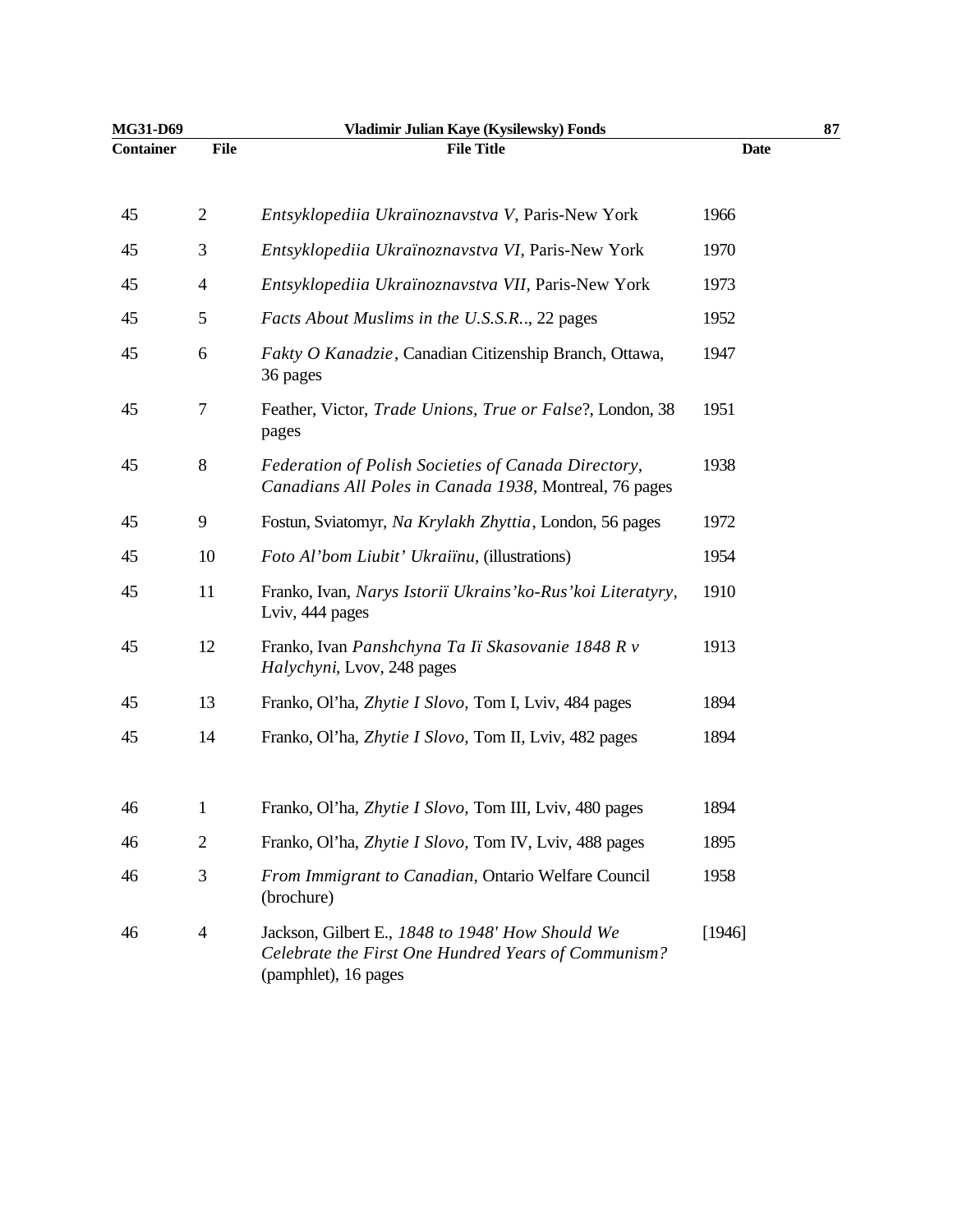| 88               |                  | Vladimir Julian Kaye (Kysilewsky) Fonds                                                                                                                 | MG31-D69 |
|------------------|------------------|---------------------------------------------------------------------------------------------------------------------------------------------------------|----------|
| <b>Container</b> | <b>File</b>      | <b>File Title</b>                                                                                                                                       | Date     |
| 46               | $\mathfrak{S}$   | Gorshi, Artur, Niepokoj Maszego Czasu, Warsaw, 315<br>pages                                                                                             | 1938     |
| 46               | $\boldsymbol{6}$ | Gregorovich, Andrew (ed.), Hrushevsky, Michael,<br>Ukrainian Free Academy of Sciences, Winnipeg, 24 pages                                               | 1965     |
| 46               | $\tau$           | Harrison, E.J., Lithuania's Fight For Freedom, New York,<br>62 pages                                                                                    | 1948     |
| 46               | $\,8\,$          | Hermens, Ferdinand A., Potsdam or Peace, The Choice<br>Before Us, Chicago, 29 pages                                                                     | 1946     |
| 46               | 9                | Heydenkorn, Benedykt, Polonia Kanadyjska (article)                                                                                                      |          |
| 46               | 10               | Hordyns'kyi, Sviatoslav, Kruk Pavlos' Mukhyn Try<br>Ukrains' ki Riz' biari, Munich, 38 pages with illustrations                                         | 1947     |
| 46               | 11               | Hruschewskyj, Michael, Geschichte Der Ukraine, Teil I,<br>Lemberg, 224 pages                                                                            | 1916     |
| 46               | 12               | Hryvniak, Iu., Pr. Dr. Ivan Puliui Vynakhidnyk Prominnia,<br>London, 111 pages                                                                          | 1977     |
| 46               | 13               | Hutsuliak, Mykhailo, Pershyi Lystopad 1918, New York,<br>407 pages                                                                                      | 1973     |
| 46               | 14               | Hutsuliak, Dr. Mykhailo, Ukrainets'-Spivtovorets'<br>Kordoniv Kanady I Aliasky Istorychno-Heohrafichnyi<br>Narys, Toronto, 132 pages with illustrations | 1967     |
| 46               | 15               | Ianev, Volodymyr (Redaktor), Relihiia v Zhytti<br>Ukrains' koho Narodu, Munich, Rome Paris, 217 pages                                                   | 1966     |
| 47               | $\mathbf{1}$     | Iefremov, Serhii, Istoriia Ukrains' koho Pys' menstva, Tom<br>I, Kyiv-Liaiptsig, 445 pages                                                              | 1924     |
| 47               | $\overline{2}$   | Iefremov, Serhii, Istoriia Ukrains' koho Pys' menstva, Tom<br>II, Kyiv-Liaiptsig, 430 pages                                                             | 1919     |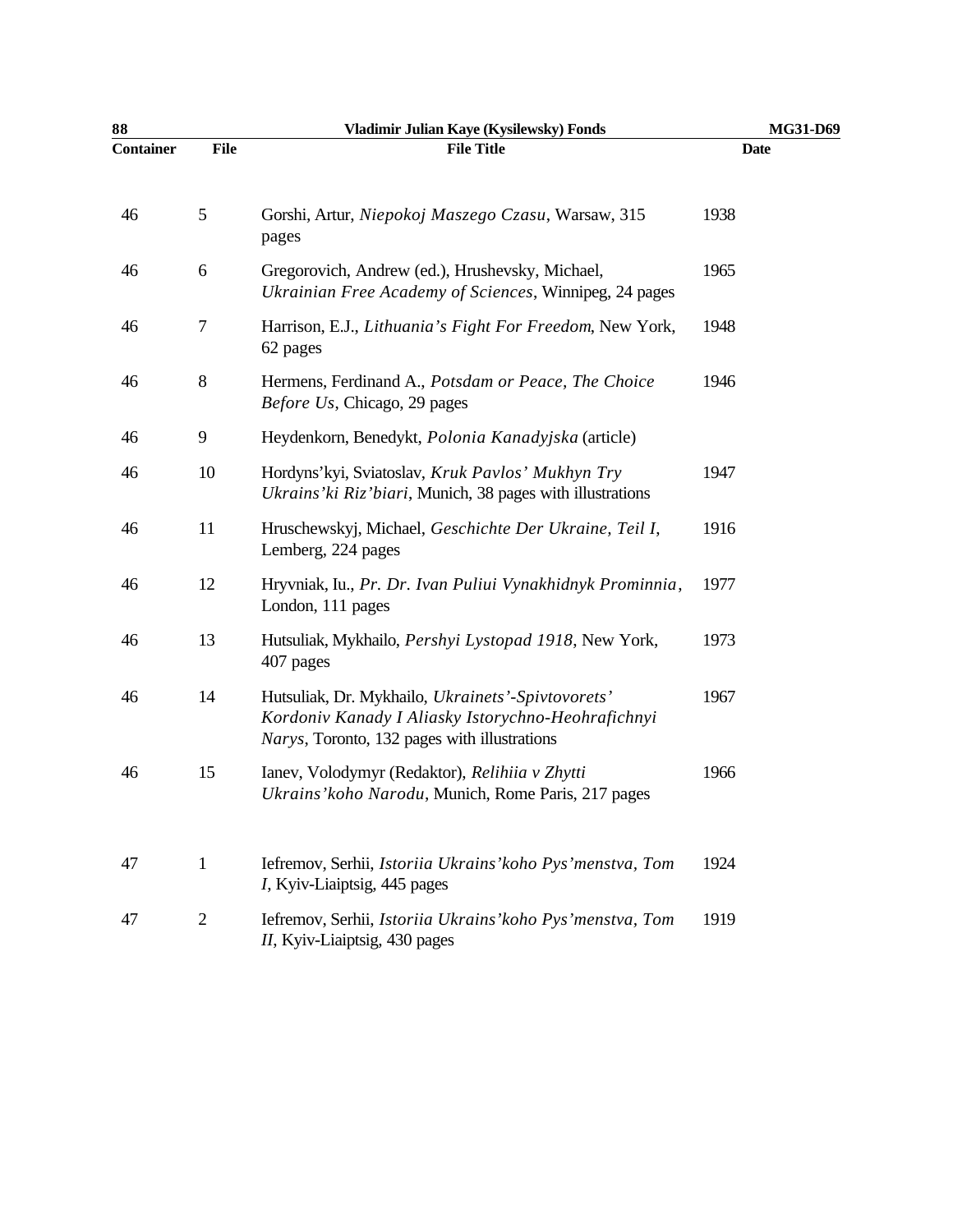| MG31-D69         |                | Vladimir Julian Kaye (Kysilewsky) Fonds                                                                                                                                                                           |              | 89 |
|------------------|----------------|-------------------------------------------------------------------------------------------------------------------------------------------------------------------------------------------------------------------|--------------|----|
| <b>Container</b> | <b>File</b>    | <b>File Title</b>                                                                                                                                                                                                 | <b>Date</b>  |    |
| 47               | 3              | Il'nyts'kyi, Roman, Pryznachennia Ukraïntsiv v Amerytsi,<br>New York, 127 pages                                                                                                                                   | 1965         |    |
| 47               | $\overline{4}$ | Immigration 1957, Department of Citizenship and<br>Immigration, Statistics Section, Ottawa, 21 pages                                                                                                              | 1958         |    |
| 47               | 5              | Immigration, Memorandum by the Ukrainian Catholic<br>Council of Canada                                                                                                                                            | October 1946 |    |
| 47               | 6              | Immigration 1960, Department of Citizenship and<br>Immigration, Statistics Section, Ottawa, 28 pages                                                                                                              | 1960         |    |
| 47               | 7              | Immigrants in Canada (Collection of Articles), Montreal, 63<br>pages                                                                                                                                              | 1955         |    |
| 47               | 8              | Immigration to Canada by Ethnic Origin from Overseas<br>and Total From the United States by Intended<br>Occupation, Calendar Years 1946 to 1955, Statistics<br>Section, Department of Citizenship and Immigration | 1946-1955    |    |
| 47               | 9              | Istoriia Naukovoho Tovarystva Im. Shevchenka, N'iu-<br>York, Miunkhen, 51 pages                                                                                                                                   | 1949         |    |
| 47               | 10             | Istoriia Ukrains' koho Viis' ka, Lviv, 568 pages                                                                                                                                                                  | 1936         |    |
| 47               | 11             | Iurchenko, Oleksander, Ukrains' ko-Rosiis' ki Stosunky<br>Pislia 1917 P. v. Pravnomy Aspekti, Miunkhen, 402 pages                                                                                                 | 1971         |    |
| 47               | 12             | Ivanchuk, Mykhailo, Istoriia Ukrains' koho Poselennia v<br>Okolytsi Gimli, Winnipeg, 335 pages                                                                                                                    | 1975         |    |
| 47               | 13             | Janzen, von Jacob H., Wanderndes Volk: Die Geschichte<br>einer Familie von der Ansiedelung Des Dorfes,<br>Petershagen, bis in unsere Tage, erzahlt, 98 pages                                                      | 1945         |    |
| 47               | 14             | Jean, O. Iosafat and Dr. Bohdan Kazymyra, Velykyi<br>Mytropolyt, Edmonton, 31 pages                                                                                                                               | 1954         |    |
| 47               | 15             | Jurkszus, Jadwiga, Bibliographie des Publications<br>Périodiques Polonaises en Belgique, 1945-1949, Bruxelles,<br>13 pages                                                                                        | 1950         |    |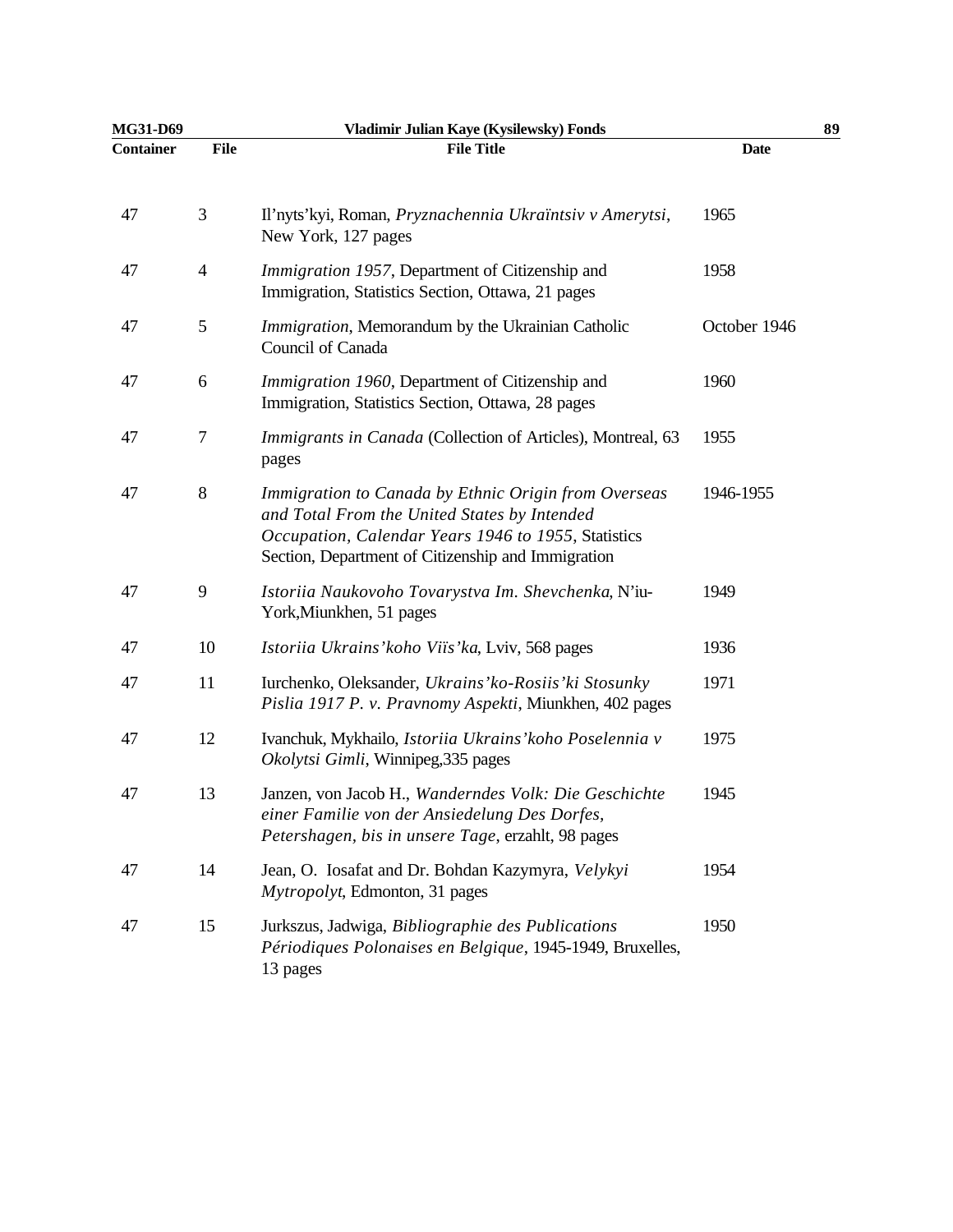| 90               |                | Vladimir Julian Kaye (Kysilewsky) Fonds                                                                                                                                                              | MG31-D69 |
|------------------|----------------|------------------------------------------------------------------------------------------------------------------------------------------------------------------------------------------------------|----------|
| <b>Container</b> | <b>File</b>    | <b>File Title</b>                                                                                                                                                                                    | Date     |
| 47               | 16             | Kachor, Andrii, Rolia Prosvity v Ekonomichnomy Rozvytky<br>Zakhidnoi Ukrainy, Winnipeg, 31 pages                                                                                                     | 1960     |
| 47               | 17             | Karpats' ka Ukraïna, Lviv, 160 pages                                                                                                                                                                 | 1939     |
| 47               | 18             | Katalog, Ksiazek Polskich, Toronto, 34 pages                                                                                                                                                         | n.d.     |
| 47               | 19             | Klymasz, Robert B., An Introduction to the Ukrainian-<br>Canadian Immigrant Folksong Cycle, texts Prepared and<br>Recorded by the Author, Musical Transcriptions by W.<br>Klymkiw, Ottawa, 106 pages | 1970     |
| 47               | 20             | Kysilevs'ka, O., Po Ridnomu Kraiu, Buffalo, 182                                                                                                                                                      | 1955     |
| 48               | $\mathbf{1}$   | Kysilevska, O. Lysty z Nad Chornoho Moria (do Syna)<br>Kolomyia, 177 pages                                                                                                                           | 1939     |
| 48               | $\mathbf{2}$   | Kaye, V.J., Dr. Joseph Oleskow's Visit to Canada,<br>August-October 1895, (article)                                                                                                                  | 1962     |
| 48               | $\mathfrak{Z}$ | Kaye, V.J., Early Ukrainian Settlements in Canada 1895-<br>1900, Reviews and Letters                                                                                                                 |          |
| 48               | $\overline{4}$ | Kysilev'kyi, V., Kanada (article) (Vidbytka Entsyklopediï<br>Ukrainoznavstva III Storinky 932-948), Paris-New York                                                                                   | 1960     |
| 48               | $\mathfrak{S}$ | Kaye, Dr. V.J., Participation of Ukrainians in the<br>Political Life of Canada (article), Ottawa-Winnipeg, 24<br>pages                                                                               | 1957     |
| 48               | 6              | Kysilevs'kyi, D.V. Iu., Pochatky Poselennia Ukraintsiv Y<br>Kanadi (brochure)                                                                                                                        | 1963     |
| 48               | $\tau$         | Kaye, Dr. V.J., <i>Polish Canadians</i> (paper) Ottawa, 7 pages                                                                                                                                      | n.d.     |
| 48               | 8              | Kaye-Kysilevs'kyi, V.J., Ukraine, Russia and ohter Slavic<br>Countries in English Literature, Winnipeg, 47 pages                                                                                     | 1961     |
| 48               | 9              | Kazymyra, Dr. Bohdan, Achievements of Metropolitan A.<br>Sheptyckyj, Toronto, 31 pages                                                                                                               | 1958     |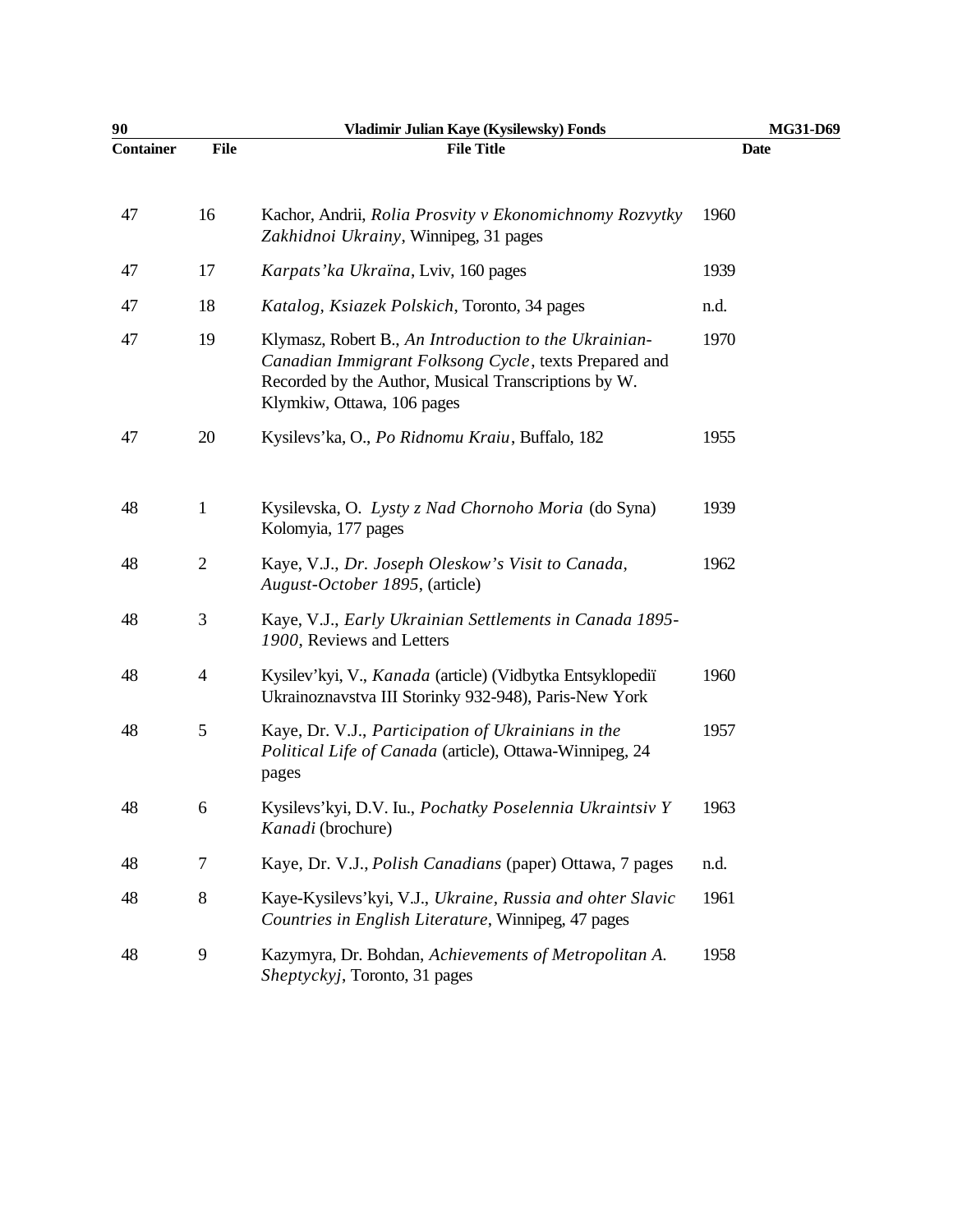| MG31-D69         |             | Vladimir Julian Kaye (Kysilewsky) Fonds                                                                          |                  | 91 |
|------------------|-------------|------------------------------------------------------------------------------------------------------------------|------------------|----|
| <b>Container</b> | <b>File</b> | <b>File Title</b>                                                                                                | <b>Date</b>      |    |
| 48               | 10          | Kazymyra, Dr. Bohdan, Monsin' or Adeliar Lianzheven I<br>Ukraintsi, Edmonton, 31 pages                           | 1952             |    |
| 48               | 11          | Kazymyra, Dr. Bohdan, Pershyi Vasyliianyn v Kanadi,<br>Toronto, 37 pages                                         | 1961             |    |
| 48               | 12          | Kazymyra, Dr. Bohdan, O.Iu. Habrysevych, D.V. Ivashko,<br>Ukraintsi Katolyky v Saskachevani, Saskatoon, 29 pages | 1955             |    |
| 48               | 13          | Kirconnell, Watson, Canada's Foreign Language Press in<br>Canadians All (periodical)                             | 1944             |    |
| 48               | 14          | Kirconnell, Watson, Canada's Leading Poet, Stephan G.<br>Stephansson (1853-1927), (article), Toronto             | 1936             |    |
| 48               | 15          | Kirconnell, Watson, <i>Canadians All</i> , Ottawa, 48 pages                                                      | 1941             |    |
| 48               | 16          | Kirconnell, Watson, Canadian Overtones, Winnipeg, 104<br>pages                                                   | 1935             |    |
| 48               | 17          | Kirconnell, Watson, The Crisis in Education, Toronto<br>(speech), 32 pages                                       | 1948             |    |
| 48               | 18          | Kirconnell, Watson, The European-Canadians in Their<br>Press (article)                                           | (1940)           |    |
| 48               | 19          | Kirconnell, Watson, Homesickness in Several Minor Keys<br>(article), Ottawa                                      | 1961             |    |
| 48               | 20          | Kirconnell, Watson, <i>Icelandic-Canadian Poetry</i> (article in<br>the Dalhousie Review)                        |                  |    |
| 48               | 21          | Kirconnell, Watson, National Minorities in the U.S.S.R.,<br>Winnipeg, 12 pages                                   | 1946             |    |
| 48               | $22\,$      | Kirconnell, Watson, Our Ukrainian Loyalists, Winnipeg, 28<br>pages                                               | 1943             |    |
| 48               | 23          | Kirconnell, Watson, A Polish Miscellany, Reprinted from<br>the Slavonic Review, Vol. XIV, No. 40                 | <b>July 1935</b> |    |
| 48               | 24          | Kirconnell, Watson, A Skald in Canada, (article), Ottawa                                                         | 1939             |    |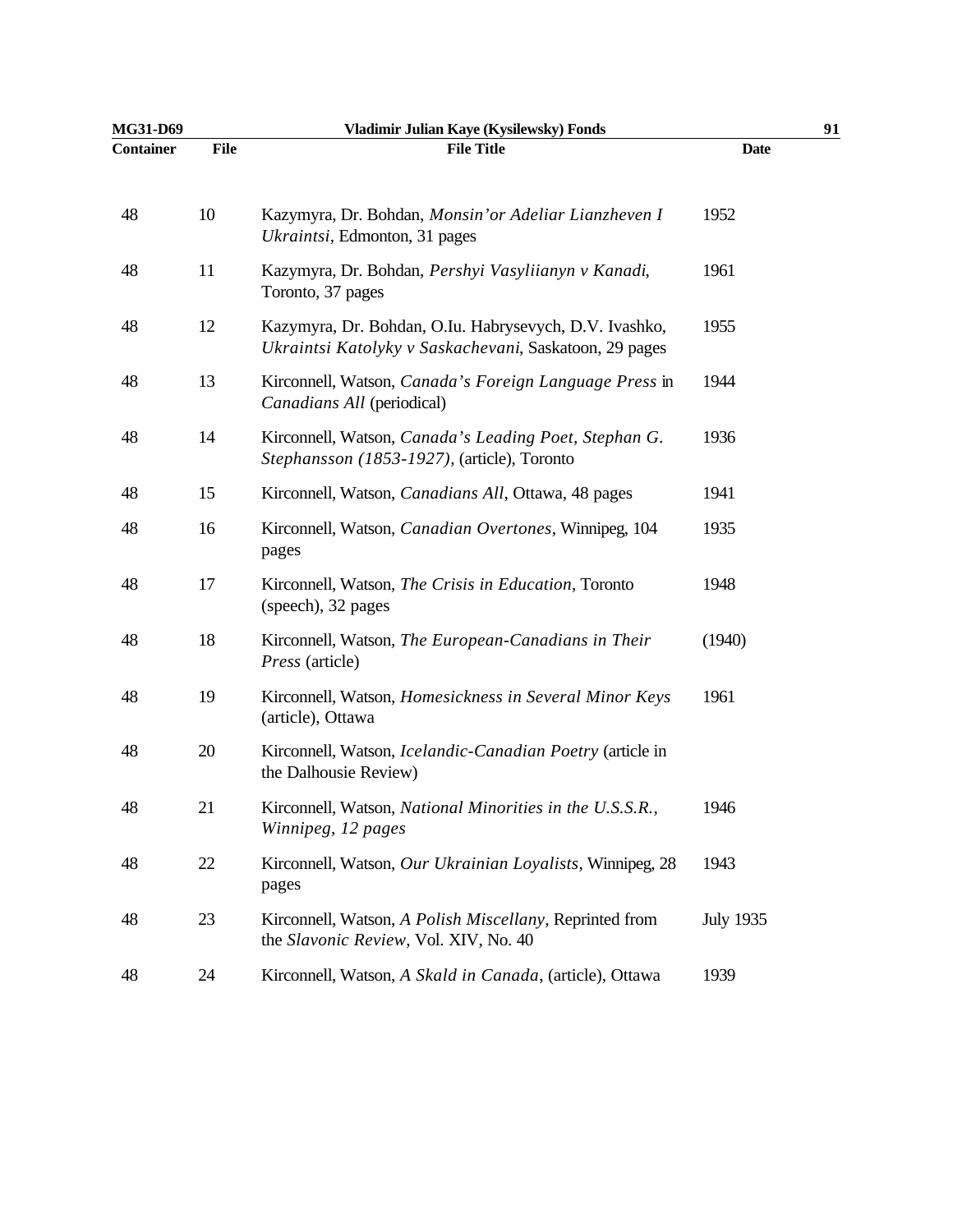| 92               |                | Vladimir Julian Kaye (Kysilewsky) Fonds                                                                                                   | MG31-D69     |
|------------------|----------------|-------------------------------------------------------------------------------------------------------------------------------------------|--------------|
| <b>Container</b> | <b>File</b>    | <b>File Title</b>                                                                                                                         | <b>Date</b>  |
| 48               | 25             | Kirconnell, Watson, Selected List of Kirkconnell Articles in<br>Acadia Bulletin                                                           | January 1962 |
| 48               | 26             | Kirconnell, Watson, Some Aspects of Soviet Legislation<br>(article), Ottawa                                                               | 1950         |
| 48               | 27             | Kirconnell, Watson, A Tale of Seven Cities, Hamilton, 31<br>pages (an address)                                                            | 1948         |
| 48               | 28             | Kirconnell, Watson, The Ukrainian Agony, Winnipeg                                                                                         | n.d.         |
| 48               | 29             | Kirschbaum, Prof. J., Slovakia, (article)                                                                                                 | 1955         |
| 48               | 30             | Klodnyts'kyi, Osyp, Druha Storona Medali, Chicago, 65<br>pages                                                                            | 1964         |
| 48               | 31             | Knyha Mysttoiv I Diiachiv Ukraïns' koi Kul'tury, Toronto,<br>312 pages                                                                    | 1954         |
| 48               | 32             | Knysh, Irena, <i>Patriotyzm Anny Ionker</i> , Winnipeg, 187 pages                                                                         | 1964         |
| 48               | 33             | Knysh, Irena, Try Rovesnytsi 1860-1960, Winnipeg, 320<br>pages                                                                            |              |
| 48               | 34             | Knysh, Irena, Vich-Na-Vich Iz Ukrainnoiu Horstka<br>Radians' kykh Vrazhen, Winnipeg, 126 pages                                            | 1970         |
| 48               | 35             | Knysh, Irena, Vidhuky Chasu, Winnipeg, 404 pages                                                                                          | 1972         |
| 49               | $\mathbf{1}$   | Kohut, Iosyf, Narys Istoriï Ukrains' koi Katolyts' koi<br>Tserkvy Sv. Troitsi v Stiuartburn, Man. Moï Spomyny,<br>Yorkton, Sask. 31 pages | 1958         |
| 49               | $\sqrt{2}$     | Kongres Polonji Kanadyjskiej Regulamin I Uchwaly<br>Wytyczwe Dla Komisji Stalych, Toronto, 15 pages                                       | 1944         |
| 49               | $\mathfrak{Z}$ | Korduby, Dr. M., Stuii z Polia Suspil'nykh Nauk I<br>Statystyky, Lvovi, 51 pages                                                          | 1927         |
| 49               | $\overline{4}$ | Kos-rabcewic-Zubkowski, Ludwik, The Poles in Canada,<br>Ottawa, Montreal, 202 pages                                                       | 1966         |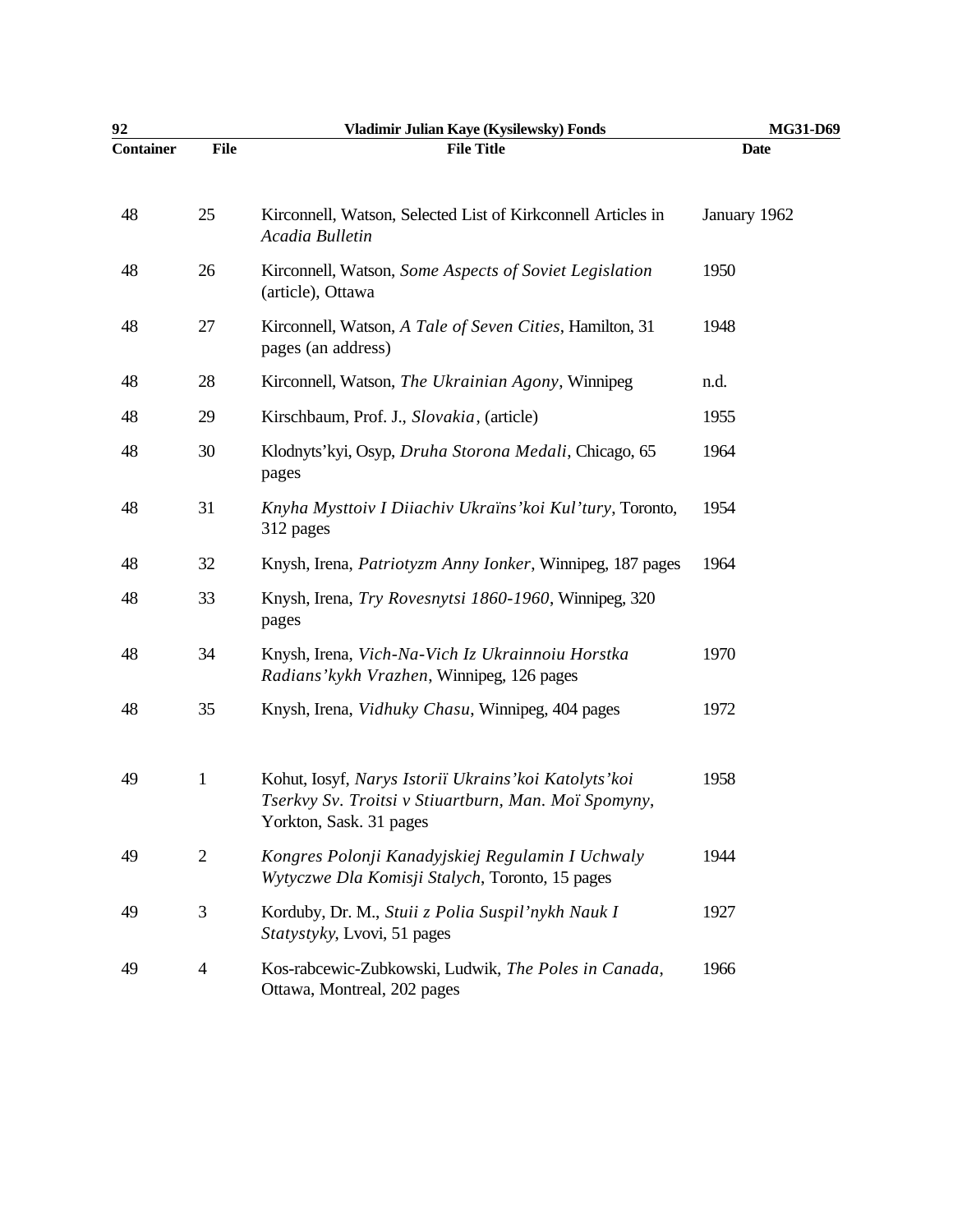| <b>MG31-D69</b>  |                | Vladimir Julian Kaye (Kysilewsky) Fonds                                                                                            |             | 93 |
|------------------|----------------|------------------------------------------------------------------------------------------------------------------------------------|-------------|----|
| <b>Container</b> | <b>File</b>    | <b>File Title</b>                                                                                                                  | <b>Date</b> |    |
| 49               | 5              | Kot, Stanislaw, Jerzy Niemirycz w 300-Lecie Ugody<br>Hadziackiej, Paryz, 81 pages                                                  | 1960        |    |
| 49               | 6              | Krasicki, Stanislaw, Polityka Wojewody Jozewskiego Na<br>Wolyniu w Swietle Cyfr I Faktow, Stratyn, 125 pages                       | 1937        |    |
| 49               | 7              | Kravtsiv, Melaniia, Doroha, Roman, Toronto, 244 pages                                                                              | 1955        |    |
| 49               | $8\,$          | Krevetskyi, Iv. I Dr. O. Nazaruk, Iak Pysaty Menuary,<br>Lviv, 48 pages                                                            | 1923        |    |
| 49               | 9              | Kruger, Karl, Weltpolitische Landerkunde Die Lander<br>Und Staaten Der Erde Mit Alphabetischem<br>Landerlexikon, Berlin, 753 pages | n.d.        |    |
| 49               | 10             | Krylach, Sava, Samostiïnyk, Povist' Chastyna I, Toronto,<br>128 pages                                                              | 1955        |    |
| 49               | 11             | Krypiakevych, Ivan, Istorychni Prokhody Po L'vovi, L'viv,<br>165 pages                                                             | 1932        |    |
| 49               | 12             | Kubijowytsch, W., Die Verteilung Der Bevolkerung in Der<br>Ukraine, Berlin, 39 pages                                               | 1934        |    |
| 49               | 13             | Kudryk, Prof. V., iak Pryishlo Do Tserkovnoho Protsesu,<br>Winnipeg, 31 pages                                                      | 1940        |    |
| 49               | 14             | Kuz'ma, Oleksa, Lystopadovi Dni 1918, Lviv 1931, New<br>York 1960, 443 pages                                                       | 1931        |    |
| 50               | $\mathbf{1}$   | Kyzych-Berezovs'kyi, Ivan, Berezivs' ke Boiarstvo na Tli<br>Istoriï Ukrainiy, Detroit, Michigan, 320 pages                         | 1962        |    |
| 50               | $\overline{2}$ | Lakorsky, Staline Vous Troupe, Montreal, 24 pages                                                                                  | 1950        |    |
| 50               | 3              | Les'kiv, Fylymon, Pioneer'ke Zhyttia v Kanadi, Saskatoon,<br>104 pages                                                             | 1953        |    |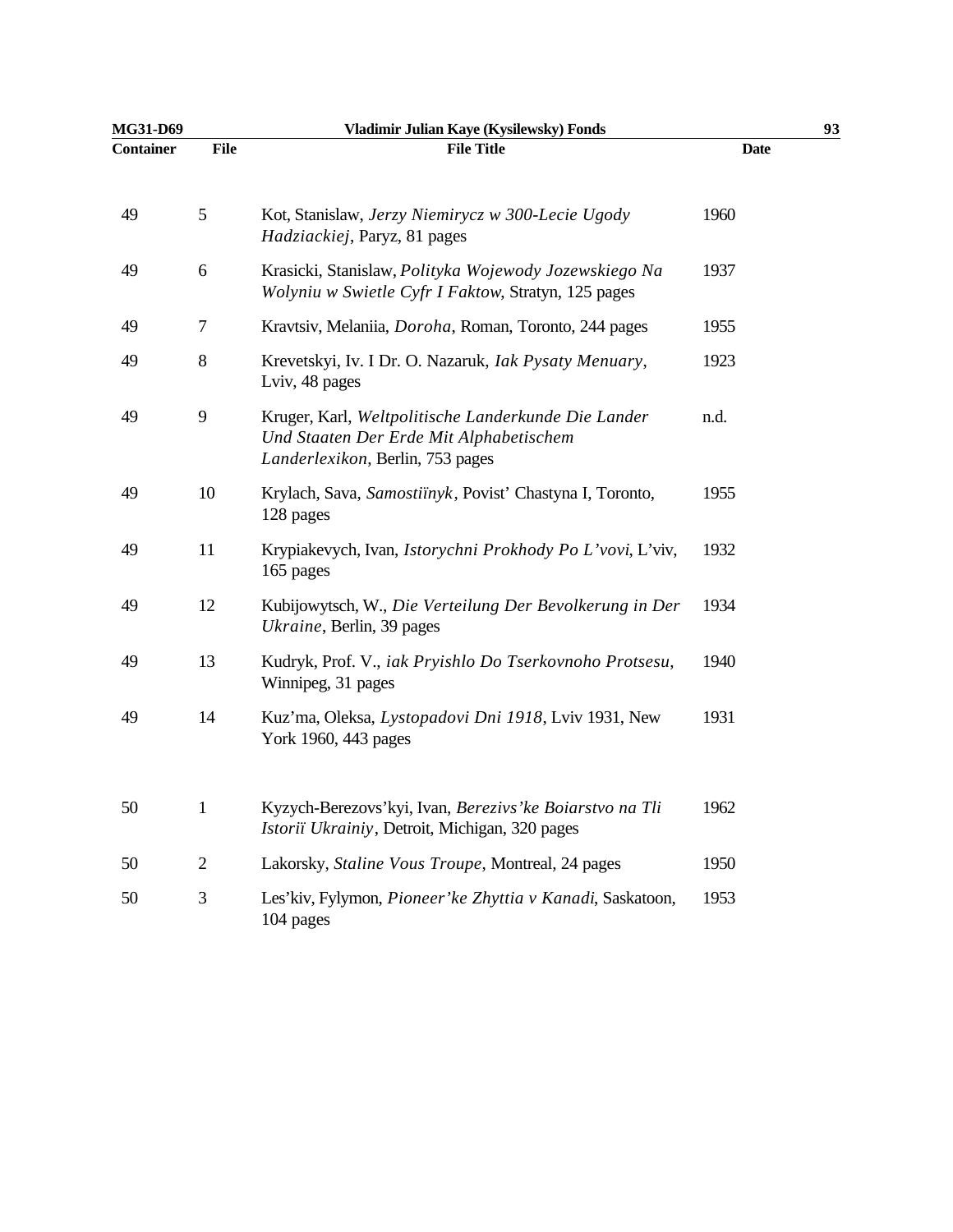| 94               |                  | Vladimir Julian Kaye (Kysilewsky) Fonds                                                                                                                                                  | MG31-D69 |
|------------------|------------------|------------------------------------------------------------------------------------------------------------------------------------------------------------------------------------------|----------|
| <b>Container</b> | <b>File</b>      | <b>File Title</b>                                                                                                                                                                        | Date     |
| 50               | $\overline{4}$   | Liwyckyj, Mykola, The Fight for Freedom of the Nations<br>Incarcerated by Moscow and the Policy of the Free<br>World, Munich, 30 pages                                                   | 1957     |
| 50               | $\mathfrak{S}$   | Lotots'kyi, Prof. D., Ukrainians' ki Dzherela tserkovoho<br>Prava, Warsaw, 318 pages                                                                                                     | 1931     |
| 50               | 6                | Luhovyi, Rev. A., Nasha Religiia (Katehkyzm) Yorkton, 96<br>pages                                                                                                                        | 1947     |
| 50               | $\boldsymbol{7}$ | Luciw, Wasyl, Phd.D., Luciw, Theordore, M.A., Amapius<br>Honcharenko and the Alaska Herald, The Editor's Life<br>and an Analysis of his Newspaper, Toronto, Slavia Library,<br>118 pages | 1963     |
| 50               | 8                | Lutsiv, Dr. Vasyl', <i>Het'man Ivan Mazepa</i> , Toronto, 125<br>pages                                                                                                                   | 1954     |
| 50               | 9                | Lypa, Iurii, Pryznachennia Ukrainy, Lviv, 305 pages                                                                                                                                      | 1938     |
| 50               | 10               | Lypyns'kyi, Viacheslav, Ukraina Na Perelomi 1657-1659,<br>Viden'                                                                                                                         | 1920     |
| 50               | 11               | Lipinski, Wacław, Z Dziejow Ukrainy, Krakow, 675 pages                                                                                                                                   | 1912     |
| 50               | 12               | Lysenko, M. (1842-1912) Zbirka Stattei, Edmonton, 36<br>pages                                                                                                                            | 1973     |
| 50               | 13               | Makowski, MG.R. Boleslaw, Polska Emigracja w<br>Kanadzie, Linz-Salsburg, 80 pages                                                                                                        | 1951     |
| 51               | $\mathbf{1}$     | Makukh, Dr. Ivan, Na Narodniï Sluzhbi, Detroit, 628 pages                                                                                                                                | 1958     |
|                  | $\mathbf{2}$     | Malaniuk, E., Knyha Sposterezhen' Proza, Toronto                                                                                                                                         | 1962     |
|                  | 3                | Markov, O.A., Prikarpatskaia Rus' Prod'Vlad'niem'<br>Avstrii, Lvov, 350 pages                                                                                                            | 1896     |
|                  | $\overline{4}$   | Marunchak, Mykhailo H., Illia Kyriiak To Ioho Tvorchist,<br>Winnipeg, 80 pages                                                                                                           | 1973     |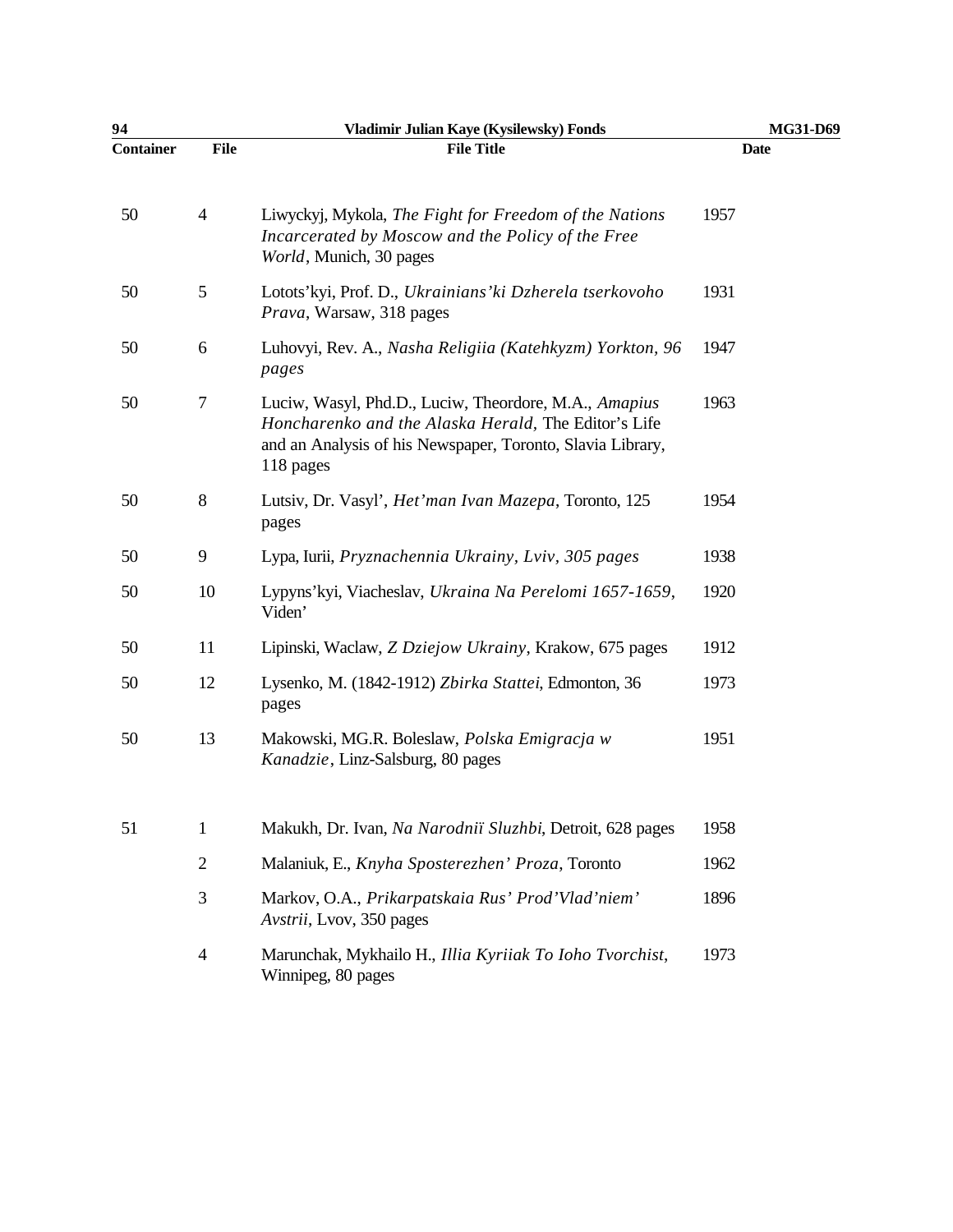| MG31-D69         |                | Vladimir Julian Kaye (Kysilewsky) Fonds                                                     | 95          |
|------------------|----------------|---------------------------------------------------------------------------------------------|-------------|
| <b>Container</b> | <b>File</b>    | <b>File Title</b>                                                                           | <b>Date</b> |
|                  | $\mathfrak{S}$ | Marunchak, M., Istoriia Presy Literatury Druku<br>Pioners' koï Doby, Winnipeg, 284 pages    | 1969        |
|                  | 6              | Marunchak, Mykhailo, Istoriia Ukraïntsiv Kanady, Tom I,<br>Winnipeg, 467 pages              | 1968        |
| 7                | $\tau$         | Marunchak, Mykhailo, Istoriia Ukrainstsiv Kanady, Tom II,<br>Winnipeg, 512 pages            | 1974        |
| 51               | $\mathbf{1}$   | Makukh, Dr. Ivan, Na Narodniï Sluzhbi, Detroit, 628 pages                                   | 1958        |
| 51               | $\overline{c}$ | Malaniuk, E., Knyha Sposterezhen' Proza, Toronto                                            | 1962        |
| 51               | 3              | Markowy, O.A., Prikarpatskaia Rus' Pod'Vlad'niem'<br>Avstrii,<br>Lvov, 350 pages            | 1896        |
| 51               | $\overline{4}$ | Marunchak, Mykhailo H., Illia Kyriiak To Ioho Tvorchist,<br>Winnipeg, 80 pages              | 1973        |
| 51               | 5              | Marunchak, M., Istoriia Presy Literatury Druku<br>Pioners' koï Doby, Winnipeg, 284 pages    | 1969        |
| 51               | 6              | Marunchak, Mykhailo, Istoriia Ukraïntsiv Kanady, Tom I,<br>Winnipeg, 467 pages              | 1968        |
| 51               | 7              | Marunchak, Mykhailo, Istoriia Ukraïntsiv Kanady, Tom II,<br>Winnipeg, 512 pages             | 1974        |
| 52               | $\mathbf{1}$   | Marunchak, M.H., Kanadiis' ka Terebovlia, Winnipeg, 40<br>pages                             | 1964        |
| 52               | $\sqrt{2}$     | Marunchak, M.H., Petro Havrysyshyn, Winnipeg, Manitoba,<br>110 pages                        | 1962-1963   |
| 52               | 3              | Marunchak, Mykhailo H., Studii do Istorii Ukraïnstsiv<br>Kanady, Tom I, Winnipeg, 255 pages | 1964-1965   |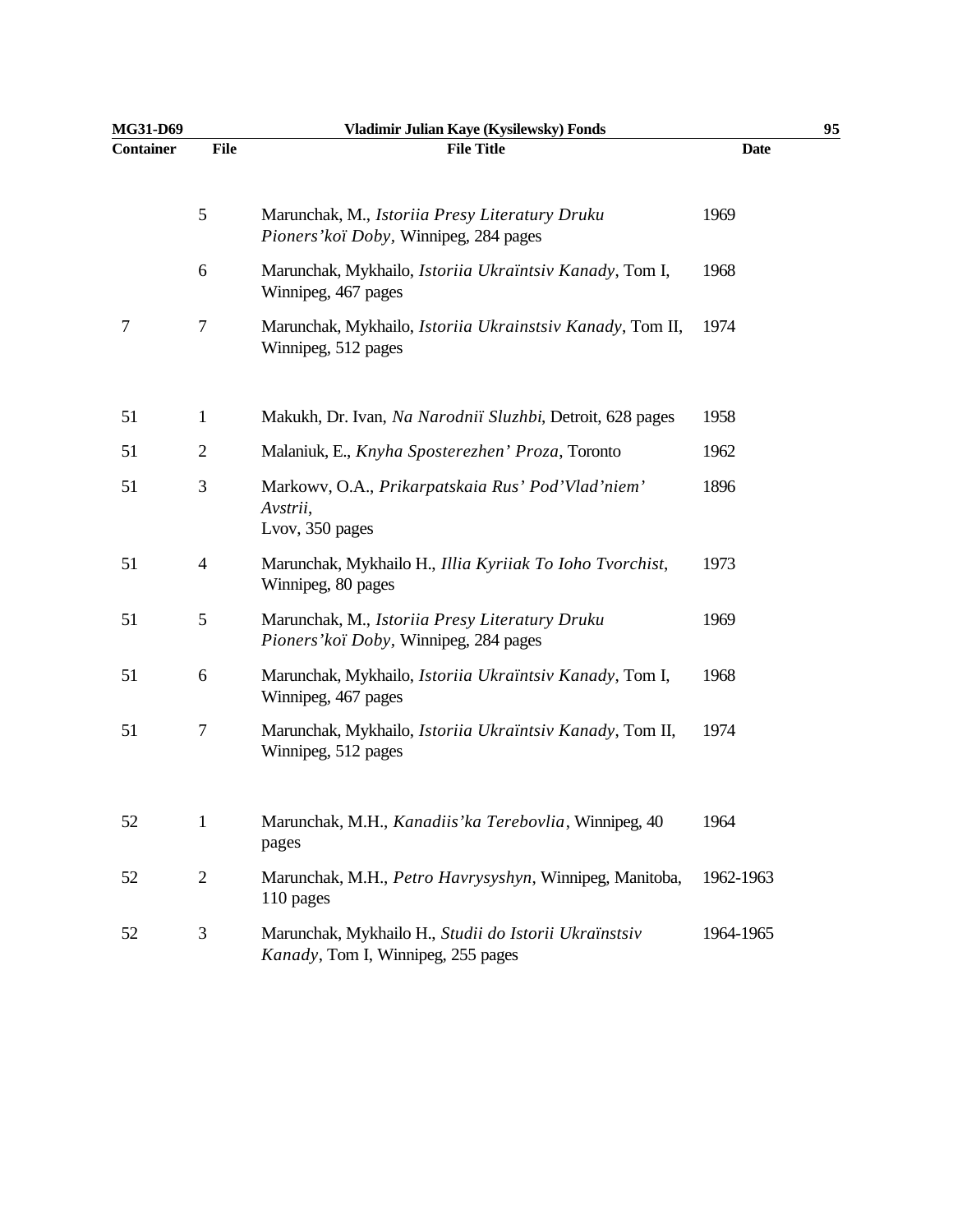| 96               |                | Vladimir Julian Kaye (Kysilewsky) Fonds                                                       | MG31-D69    |
|------------------|----------------|-----------------------------------------------------------------------------------------------|-------------|
| <b>Container</b> | <b>File</b>    | <b>File Title</b>                                                                             | <b>Date</b> |
| 52               | $\overline{4}$ | Marunchak, Mykhailo H., Studii do Istorii Ukraïnstsiv<br>Kanady, Tom II, Winnipeg, 544 pages  | 1966-1967   |
| 52               | 5              | Marunchak, Mykhailo H., Studii do Istorii Ukraïnstsiv<br>Kanady, Tom III, Winnipeg, 284 pages | 1968-1969   |
| 52               | $6\,$          | Marunchak, Mykhailo H., Studii do Istorii Ukraïnstsiv<br>Kanady, Tom IV, Winnipeg, 311 pages  | 1970-1972   |
| 52               | 7              | Marunchak, Mykhailo H., Ukraintsi vi SSSR Poza<br>Kordonamy U.R.S.R., Winnipeg, 248 pages     | 1974        |
| 52               | $8\,$          | Marunchak, M.H., V Zustrichi z Ukrains' kymy Pioneramy<br>Alberty, Winnipeg, 88 pages         | 1964        |
| 52               | 9              | Mayhew, Cicely and Christopher, What is Titoism?, London,<br>58 pages                         | 1951        |
| 52               | 10             | Metodii, Brat S., Nashe Pokhodzhennia, Yorkton,<br>Saskatchewan, 40 pages                     | 1945        |
| 52               | 11             | Molytovnyi Soiuz za Ukraïns' kyi Narid (prayer book) 17<br>pages                              | n.d.        |
| 52               | 12             | Mytsiuk, Oleksander, Narysy Pidkarpats' koï Rusy, Tom I,<br>Uzhhorod, 246 pages               | 1936        |
| 53               | $\mathbf{1}$   | Mytsiuk, Oleksander, Narysy Pidkarpats' koï Rusy, Tom I,<br>Uzhhorod, 390 pages               | 1938        |
| 53               | $\sqrt{2}$     | Naft, Stephen, Questions for Communists, New York, 30<br>pages                                | 1950        |
| 53               | $\mathfrak{Z}$ | Na Storozhi Kul'tury, Winnipeg, Manitoba, 128 pages                                           | 1947        |
| 53               | $\overline{4}$ | Nazarko, O.Ir., Ch.S.V.V., Iakiv Susha - Iepyskop<br>Kholms'kyi (1610-1687), Rome 84 page     | 1971        |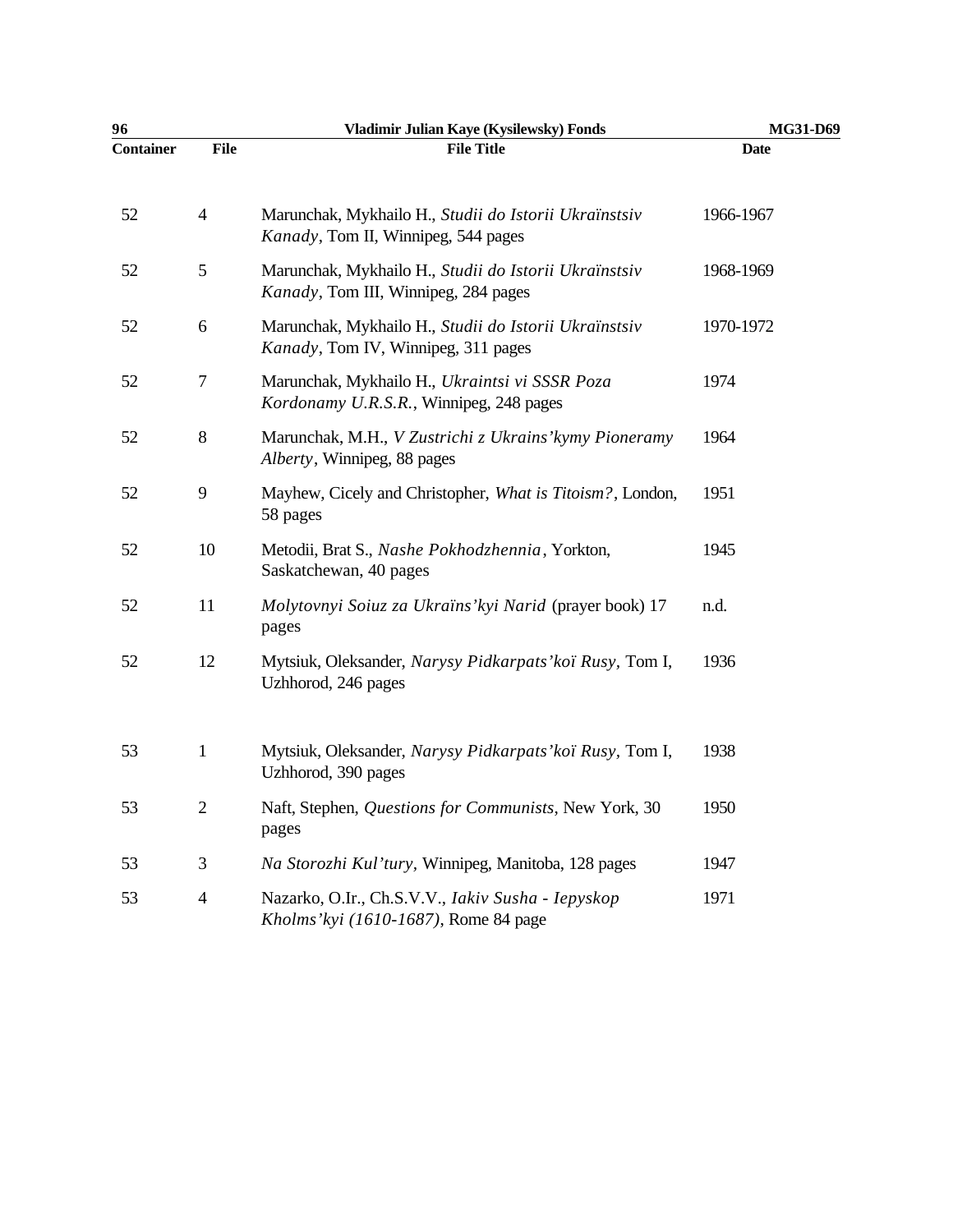| MG31-D69         |                | Vladimir Julian Kaye (Kysilewsky) Fonds                                                                                       |             | 97 |
|------------------|----------------|-------------------------------------------------------------------------------------------------------------------------------|-------------|----|
| <b>Container</b> | <b>File</b>    | <b>File Title</b>                                                                                                             | <b>Date</b> |    |
| 53               | $\mathfrak{S}$ | Nazarko, O., Irynei I. Ch.S.V.V., Kyivs'ki I Halyts'ki<br>Mytropolyty Biohrafichni Narysy (1590-1960), Rome 253<br>pages      | 1969        |    |
| 53               | 6              | Nazarko, O. Irynii I., Ch. S.V.V.,                                                                                            | 1969        |    |
| 53               | 7              | Nazarko, O. Irynii I., Ch.S.V.V., Sviatyi VolodymyrVelykyi<br>Volodar j Krystytel' Rusy-Ukrainy (960-1015), Rome 207<br>pages | 1954        |    |
| 53               | $8\,$          | Nesterenko, A., Mytropolyt Ilarion Biohrafichna<br>Monohrafiia, Winnipeg, 150 pages                                           | 1958        |    |
| 53               | 9              | Nimchuk, Dr. Ivan, Ukraintsi v Brytiis' kii Koliumbii,<br>Edmonton, 20 pages                                                  | 1953        |    |
| 53               | 10             | Ohloblyn, O., Het'man Ivan Mazepa Ta Ioho Doba, New<br>York, Paris, Toronto, 406 pages                                        | 1960        |    |
| 53               | 11             | Oles'kov, Dr. Iosyf, O Iemigratsii, Lvov, (photocopy) 72<br>pages                                                             | 1895        |    |
| 53               | 12             | Onyfriichuk, Fedir F., Flora u Sviatomu Pys'mi, Yorkton                                                                       | 1967        |    |
| 53               | 13             | Panchuck, John, Shevchenko's Testament Annotated<br>Commentaries, Svoboda Press, Jersey City, New York, 134<br>pages          | 1965        |    |
| 53               | 14             | Panchuck, Ivan, Persha Ukrains' ka Tserkva v Kanadi,<br>Winnipeg, 35 pages                                                    | 1974        |    |
| 53               | 15             | Paneiko, Vasyl', Ziedyneni Derzhavy Skhidnoi Evropy,<br>Halychyna I Ukraïna Suproty Pol'schi I Rosii Viden', 82<br>pages      | 1922        |    |
| 53               | 16             | Petrivs'kyi, Mykhailo, Mrii Sl'ozamy Oblyti, Winnipeg, 167<br>pages                                                           | 1973        |    |
| 53               | 17             | Petrivs'kyi, Mykhailo, Oi Kanado Kanadon'ko, Winnipeg,<br>168 pages                                                           | 1974        |    |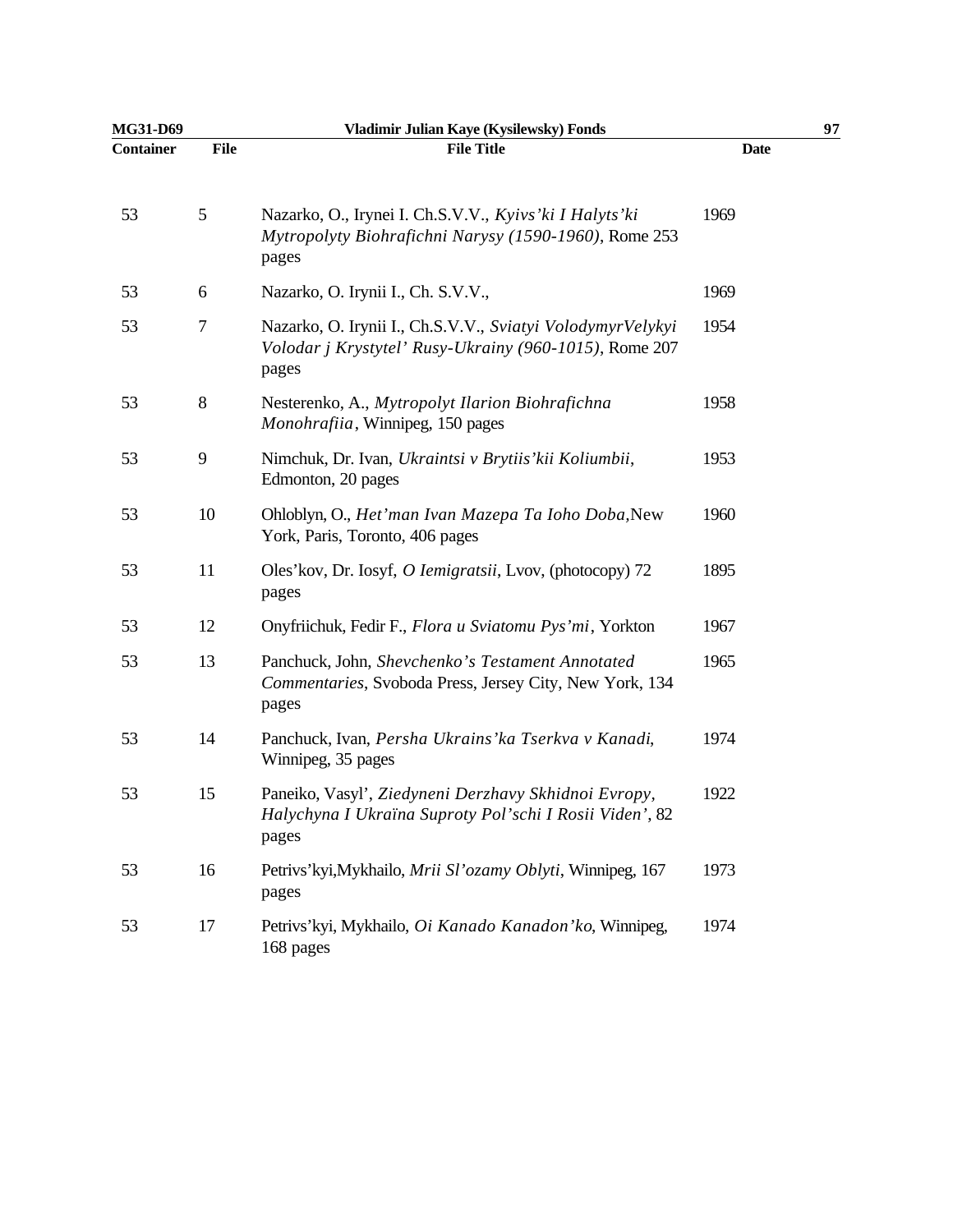| 98               |                | Vladimir Julian Kaye (Kysilewsky) Fonds                                                                            | MG31-D69      |
|------------------|----------------|--------------------------------------------------------------------------------------------------------------------|---------------|
| <b>Container</b> | <b>File</b>    | <b>File Title</b>                                                                                                  | <b>Date</b>   |
| 54               | $\mathbf{1}$   | Points at Issue (Anti-Communist Booklet) 86 pages                                                                  | 1949          |
| 54               | $\mathbf{2}$   | Poland, Facts and Figures, Warsaw, 91 pages                                                                        | 1958          |
| 54               | 3              | Poland, Russia and Great Britain, (article)                                                                        | June 1943     |
| 54               | $\overline{4}$ | Pope, Arthur Upham, Can Stalin's Russia Go Democratic,<br>Article in The American Mercury                          | February 1944 |
| 54               | 5              | The Population of Canada (memorandum) 5 pages                                                                      | January 1945  |
| 54               | 6              | Pravoberezhnyi, F., 8,000,000 Rik Na Ukraïni, Winnipeg,<br>83 pages                                                | 1951          |
| 54               | 7              | Prodan, K.C., <i>Podorozh do Evropy</i> , Winnipeg, 19 pages                                                       | 1933          |
| 54               | 8              | Prychodko, Nicholas, Moscow's Drive For World<br>Domination, Toronto, 72 pages                                     | 1951          |
| 54               | 9              | Prychodko, Nicholas, One of the Fifteen Million, J.M. Dent<br>and Sons (Canada) Ltd., toronto-Vancouver, 169 pages | 1952          |
| 54               | 10             | Pryvit Novoprybucshym do Kanady Vid Tsentrali<br>Ukraïntsiv Katolijkiv Kanady, Winnipeg, 61 pages                  | 1948          |
| 54               | 11             | Radio Liberty, The Most Powerful Free Voice Heard in<br>the U.S.S.R., New York, 15 pages                           |               |
| 54               | 12             | Radio Liberty, The Most Important Job in the World, New<br>York, 16 pages                                          | n.d.          |
| 54               | 13             | Rakhmannyi, Roman, Zhyva Ukraïna, Munich, Montreal, 15<br>pages                                                    | 1969          |
| 54               | 14             | Rekem, Jan, Stefan Dubnicay 1675-1725 Slovensky<br>Polemik A. Historik, Middletown, Pennsylvania, 80 pages         | 1966          |
| 54               | 15             | Report on the American Slav Congress and Associated<br>Organizations, Washington, D.C., 151 pages                  | 26 June 1949  |
| 54               | 16             | Ripets'kyi, Stepan, Ukrains'ke Sichove Striletstvo, New<br>York, 360 pages                                         | 1956          |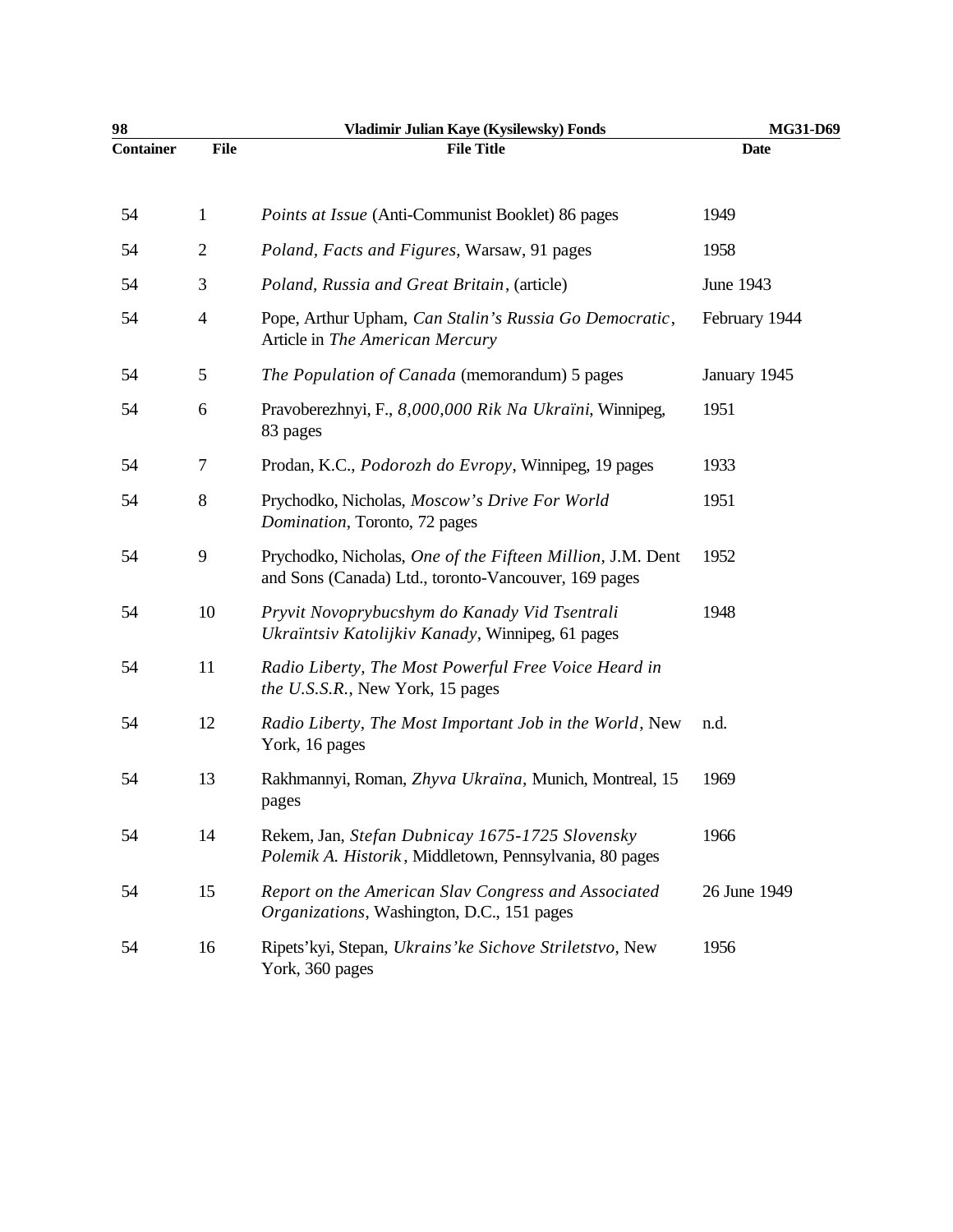| MG31-D69         |                | Vladimir Julian Kaye (Kysilewsky) Fonds                                                                                                                       |             | 99 |
|------------------|----------------|---------------------------------------------------------------------------------------------------------------------------------------------------------------|-------------|----|
| <b>Container</b> | File           | <b>File Title</b>                                                                                                                                             | <b>Date</b> |    |
| 54               | 17             | Robson, William A., Ustroj Wielkiej Brytanii, Londyn, 47<br>pages                                                                                             | 1942        |    |
| 54               | 18             | Romaniuk, Augustyn, Moï Pionirs' ki Pryhody v Kanadi<br>Autobiografiia, Winnipeg, 228 pages                                                                   | 1958        |    |
| 54               | 19             | RudnycKkyj, J.B., An Etymological Dictionary of the<br>Ukrainian Language, Part 1, Winnipeg, Ukrainian Free<br>Academy of Sciences, 96 pages                  | 1962        |    |
| 54               | 20             | Rudnyc'kyj, J.B., An Etymological Dictionary of the<br>Ukrainian Language, Part 4, Winnipeg, Ukrainian Free<br>Academy of Sciences, Uvan, Inc., pages 289-384 | 1965        |    |
| 54               | 21             | Rudnyckyj, J.B., Slavica Canadiana A.D. 1971, Winnipeg,<br>48 pages                                                                                           | 1973        |    |
| 54               | 22             | Rudnyckyj, J.B., Slavic Georgraphical Names in<br>Manitoba, Winnipeg, 24 pages                                                                                | 1973        |    |
| 54               | 23             | Rudnyckyj, J.B., Slavica Canadiana A.D. 1968, Winnipeg,<br>80 pages                                                                                           | 1969        |    |
| 54               | 24             | Rudnyts'kyi, Iar., Z Podorozhi Navkolo piusvitu, Winnipeg,<br>Toronto, 127 pages                                                                              | 1955        |    |
| 54               | 25             | Rudnyts'kyi, Iar., Z Podorozhi Po Amerysti, Winnipeg, 128<br>pages                                                                                            | 1956        |    |
| 54               | 26             | Rudnyts'kyi, Iar., Z Podorozhi Do Skandynaviï, Winnipeg,<br>136 pages                                                                                         | 1957        |    |
| 57               | $\mathbf{1}$   | Rusova, Prof. S., Nashi Vyznachni Zhinky, Winnipeg, 105<br>pages                                                                                              | 1945        |    |
| 55               | $\overline{2}$ | Rudnyckyj, Dr. St., Ukraïna, Land Und Volk, Wien, 416<br>pages                                                                                                | 1916        |    |
| 55               | 3              | Russia's Religious Future in Life in Soviet Russia (article)<br>France, 78 pages                                                                              | 1935        |    |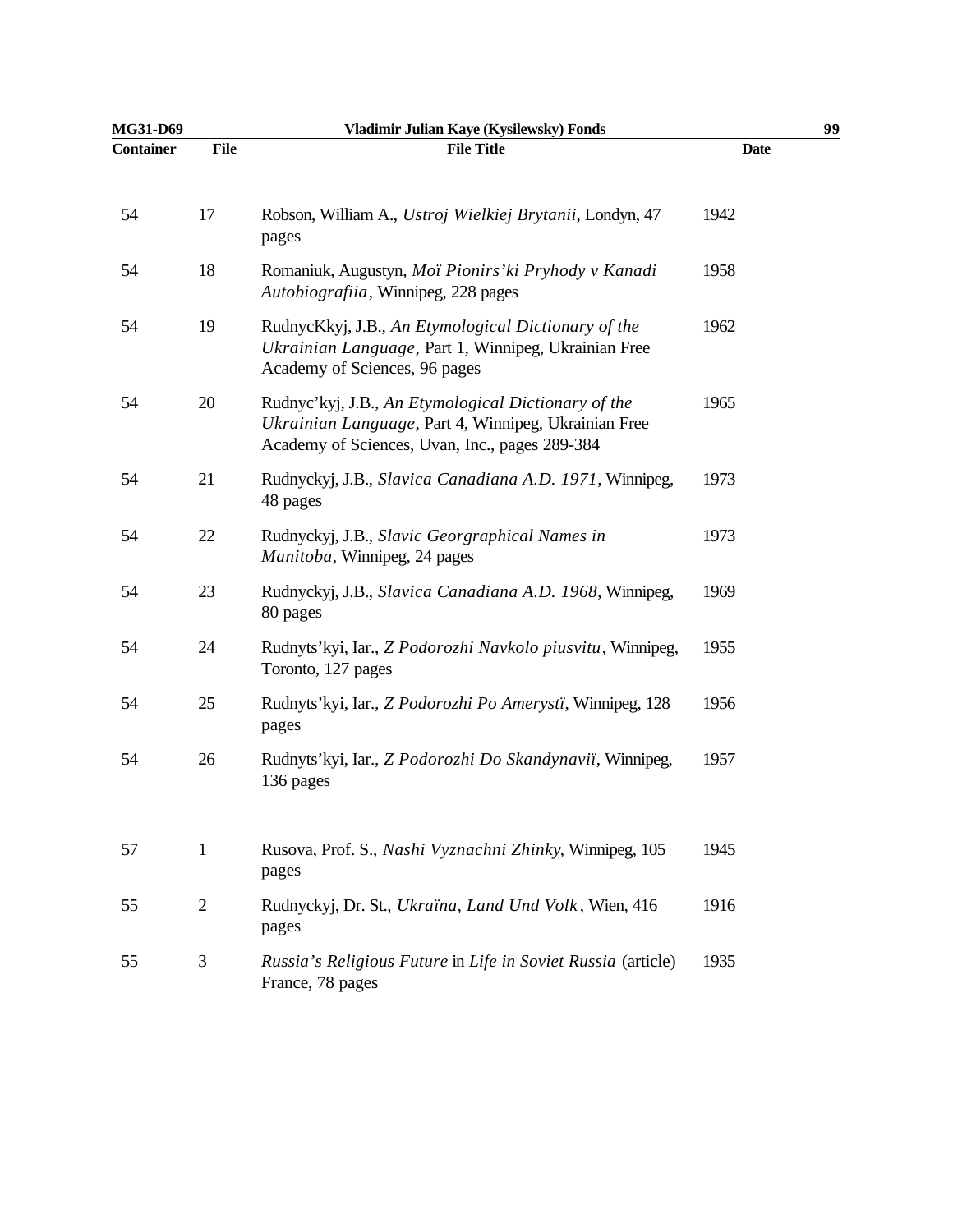| 100              |                | Vladimir Julian Kaye (Kysilewsky) Fonds                                                                                                                                                                       | MG31-D69       |
|------------------|----------------|---------------------------------------------------------------------------------------------------------------------------------------------------------------------------------------------------------------|----------------|
| <b>Container</b> | File           | <b>File Title</b>                                                                                                                                                                                             | <b>Date</b>    |
| 55               | $\overline{4}$ | Saunders, R.M., The U.S.S.R., A Guide to Reading, Ottawa,<br>30 pages                                                                                                                                         | 1944           |
| 55               | 5              | Sauve, R.P. Gustave O.M.I., Le Communisme Vous<br>Trompe, Ottawa, 37 pages                                                                                                                                    | n.d.           |
| 55               | 6              | St. George, C.F.L., Notes on the Religious Significance<br>and History of the Russian Eikon, London, 14 pages                                                                                                 | n.d.           |
| 55               | 7              | Schapiro, L.B. The Law-Servant or Master, London, 32<br>pages                                                                                                                                                 | 1951           |
| 55               | 8              | Second Ukrainian-Canadian Congress, Toronto, 190<br>pages                                                                                                                                                     | 1946           |
| 55               | 9              | Shashkevych, Markiian, Azbuka I Abetsadlo (reprint),<br>Winnipeg                                                                                                                                              | 1969           |
| 55               | 10             | Shevchenko, Taras, Tvory XV, Warsaw-Lviv, 452 pages                                                                                                                                                           | 1938           |
| 55               | 11             | Shevchenko, Taras, <i>Tvory XVI</i> , Warsaw, 355 pages                                                                                                                                                       | 1939           |
| 55               | 12             | Shevchenko, Taras, <i>Kobzar</i> , Tom I, and II, Winnipeg                                                                                                                                                    | 1952           |
| 55               | 13             | Shlepakov, A.M., Ukraïns' ka Trudova Emihratsiia<br>V.S.S.H.A. i Kanadi, Kyiv, 199 pages                                                                                                                      | 1960           |
| 55               | 14             | Shiel, James F., Soviet Reign of Terror inthe Ukraine<br>(article) in Keryk                                                                                                                                   | January 1947   |
| 55               | 15             | Sichyns'kyi, V., Arkhitektura Starokniazivs' koi Doby,<br>Praha, 50 pages with illustrations                                                                                                                  | n.d.           |
| 56               | $\mathbf{1}$   | Sklepovych, Vasyl' T., Hory Klychut', Opovidannia<br>Pamiatnyk Ukraïns' kym Pioneram, Winnipeg, 294 pages                                                                                                     | 1975           |
| 56               | $\overline{2}$ | Skwarde, J., O.S.B.M., The Ukrainian Settlers in Canada<br>and their Schools, With Reference to Government, French<br>Canadian, and Ukrainian Missionary Influences, 1891-1921,<br>Edmonton, Alta., 157 pages | September 1958 |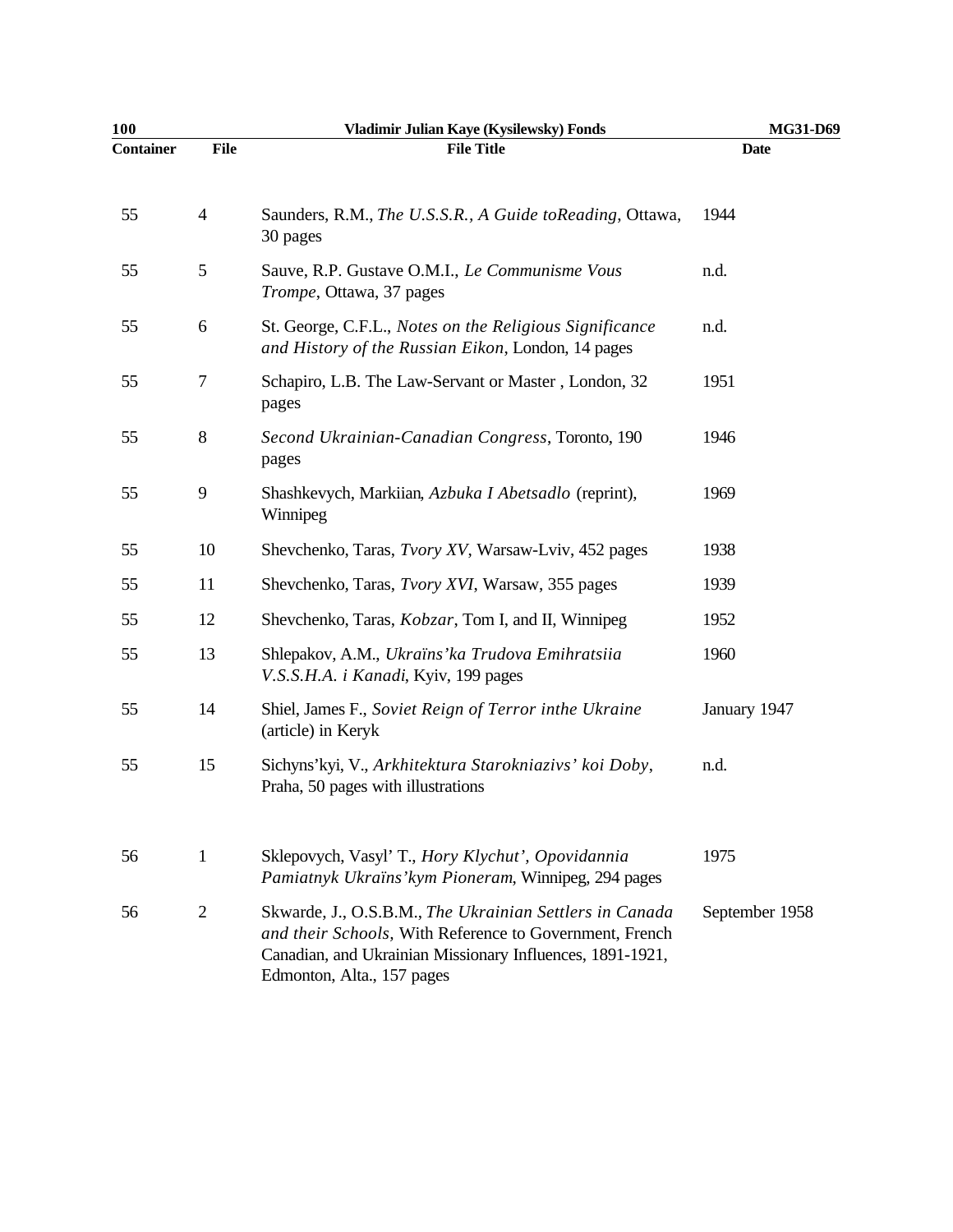| MG31-D69         |                | Vladimir Julian Kaye (Kysilewsky) Fonds                                                                                                                      | 101         |  |
|------------------|----------------|--------------------------------------------------------------------------------------------------------------------------------------------------------------|-------------|--|
| <b>Container</b> | <b>File</b>    | <b>File Title</b>                                                                                                                                            | <b>Date</b> |  |
| 56               | 3              | Slavutych, Iar., Pijnichne Siaivo Al'manakh II, Edmonton,<br>191 pages                                                                                       | 1965        |  |
| 56               | $\overline{4}$ | Slavutych, Iar., Tvorets' Ukrains' koi Nauky v Kanadi, Pro<br>Prof. Iar Rudnyts' koho (1910-1970), Winnipeg, 96 pages                                        | 1971        |  |
| 56               | 5              | Slavutych, Iar., Zakhion' Okanads' kyi Zbirnyk, Edmonton,<br>206 pages                                                                                       | 1973        |  |
| 56               | 6              | Smal'-Stots'kyi, Stepan, T. Shevchenko Interpretatsii, New<br>York, Paryzh, toronto, 239 pages                                                               | 1965        |  |
| 56               | 7              | Smith, Hon. H. Alexander, Tactics-Not a Strategy - of<br>Freedom, Washington, 7 pages                                                                        | 1951        |  |
| 56               | $8\,$          | Snowyd, D., Spirit of Ukraine, Ukrainian Contributions<br>to World Culture, United Ukrainian Organizations of the<br>United States, New York City, 152 pages | 1935        |  |
| 56               | 9              | Soviet Attitude to Nationalism, 26 pages                                                                                                                     | n.d.        |  |
| 56               | 10             | The Soviet 'Peace' Campaign, (brochure), 47 pages                                                                                                            | n.d.        |  |
| 56               | 11             | Stahl, Kathleen M., La Politique Coloniale Soviétique<br>(brochure), 19 pages                                                                                | n.d.        |  |
| 56               | 12             | Statement on War Losses and Damages of Poland in<br>1939-1945, Warsaw, 88 pages                                                                              | 1947        |  |
| 56               | 13             | Statistical YearBook of Poland, Warsaw, 195 pages                                                                                                            | 1947        |  |
| 56               | 14             | Stefanyk, Vasyl, Tvory, Lviv, 222 pages                                                                                                                      | 1933        |  |
| 56               | 15             | Stibors'kyi, M., Ukraïna v Tsyfrakh, 43 pages                                                                                                                | 1940        |  |
| 56               | 16             | Sukhorev, V.A., Istoriia Dukhobortsev, North Hildonan,<br>Manitoba, 298 pages                                                                                | 1944        |  |
| 56               | 17             | Tarnavs'kyi, Zenon, Doroha Na Vysokyi Zamok, Toronto,<br>254 pages                                                                                           | 1964        |  |
| 56               | 18             | Ten Years of Communist Rule in China, 28 pages                                                                                                               | 1949-1959   |  |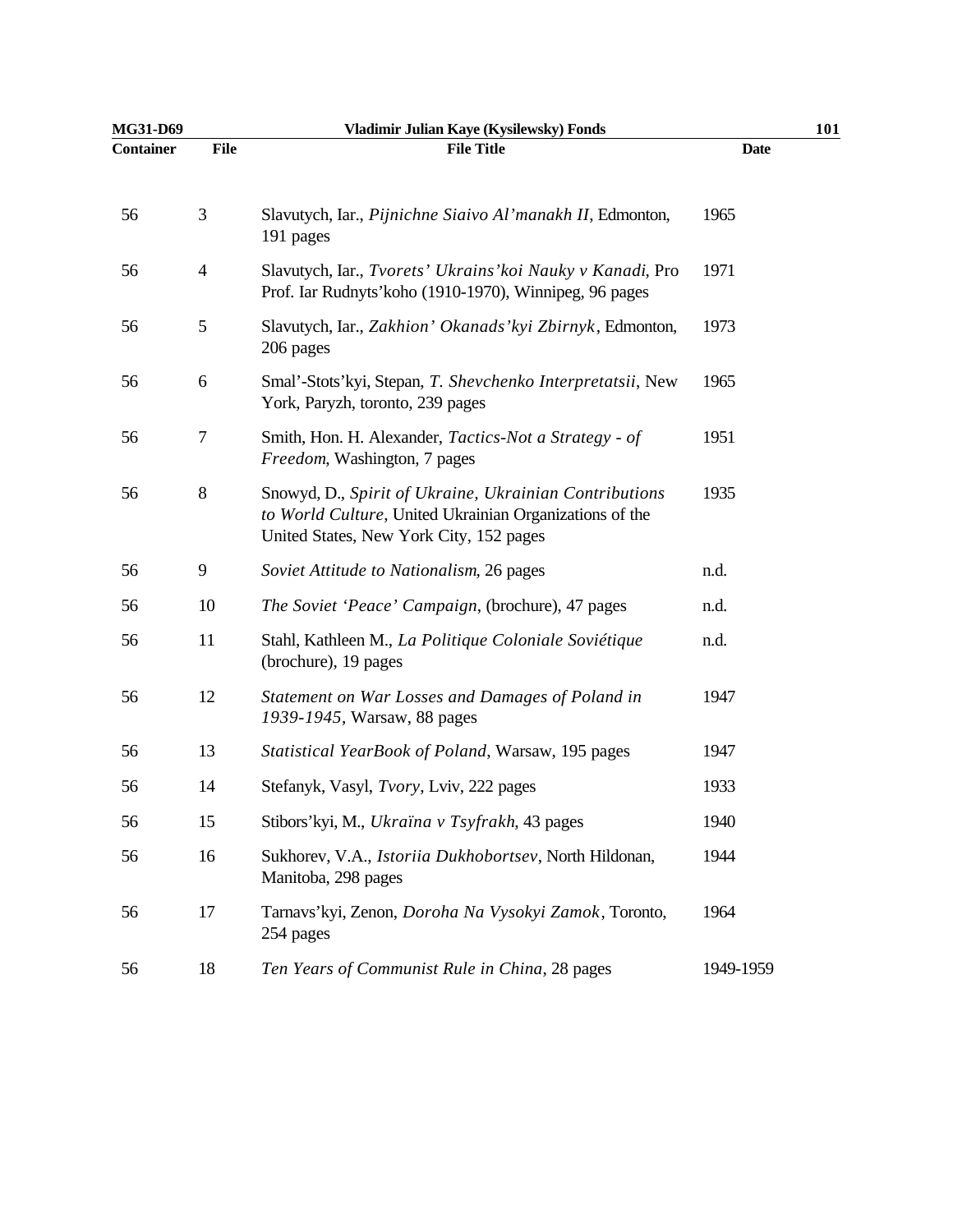| 102       |                | Vladimir Julian Kaye (Kysilewsky) Fonds                                                                      | MG31-D69 |
|-----------|----------------|--------------------------------------------------------------------------------------------------------------|----------|
| Container | <b>File</b>    | <b>File Title</b>                                                                                            | Date     |
| 56        | 19             | Teslia, Ivan, Heohrafiia Ukraïny I Ukrains' kyh Poselen,<br>Toronto, 240 pages                               | 1957     |
| 56        | 20             | Teslia, Ivan, Rozcelennia Ukraintsiv v Kanadi, Ottawa, 31<br>pages                                           | 1957     |
| 56        | 21             | Teslia, Ivan, Ukrains' ke Naselennia Kanady Poselennia I<br>Demohrafichna Kharakterystyka, Toronto, 68 pages | 1968     |
| 57        | $\mathbf{1}$   | Teslia, Ivan, I Pavlo Iuzyk, Ukraïntsi v Kanadi - Ikh<br>Rozvytok I Dosiahennia, Munich, 63 pages (2 copies) | 1968     |
| 57        | $\mathbf{2}$   | Turek, Victor, Polonica Canadiana, Toronto, 138 pages                                                        | 1958     |
| 57        | 3              | Turek, Victor, Polish-Language Press in Canada, toronto,<br>248 pages                                        | 1962     |
| 57        | $\overline{4}$ | Turek, Victor, Poles Among the De Meuron Soldiers<br>(article)                                               | 1954     |
| 57        | 5              | Udovychenko, Hen. Oleksander, Ukraïna v Viïniza<br>Derzhavnist' 1917-1921, Winnipeg, 176 pages               | 1954     |
| 57        | 6              | The Ukraine, Historical Section of the Foreign Office,<br>London, 110 pages (photocopy)                      | 1920     |
| 57        | 7              | Ukaïns' ka Hreko-Pravoslavna Katedra Presviatoi Troïtsi<br>u Vijnijpegu, (brochure), Winnipeg                | 1949     |
| 57        | $8\,$          | Ukrains' ka Knyzhka I Iï Pochatky v Brytans' kiï<br>Koliumbii, Vancouver, 64 pages                           | 1968     |
| 57        | 9              | Ukrains' ki Sichovi Stril' tsi 1914-1920, Montreal, 208<br>pages                                             | 1955     |
| 57        | 10             | Ukrains' kï Sichovi Stril' tsi u 20-Littia Vystupu 1914-<br>1920, Lviv, 159 pages                            | 1935     |
| 57        | 11             | The U.S.S.R. (Information Notes), London, 19 pages                                                           | 1943     |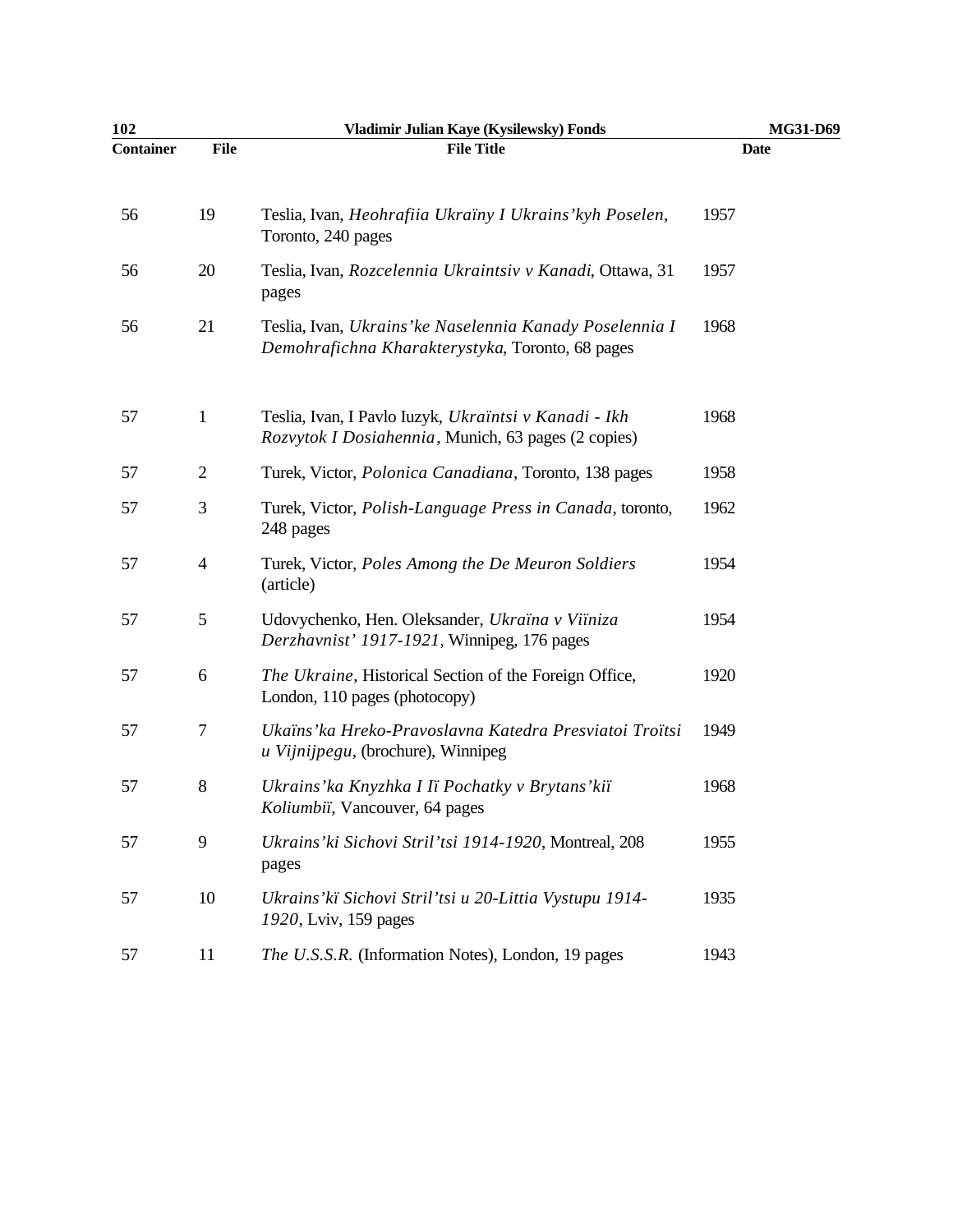| MG31-D69         |                  | Vladimir Julian Kaye (Kysilewsky) Fonds                                                                             | 103         |
|------------------|------------------|---------------------------------------------------------------------------------------------------------------------|-------------|
| <b>Container</b> | <b>File</b>      | <b>File Title</b>                                                                                                   | <b>Date</b> |
| 57               | 12               | Velyka Istoriia Ukrainy Vid Naidavnishykh Chasiv do<br>1923 Roku, Lviv, 864 pages (published by Ivan Tyktor)        | 1935        |
| 58               | $\mathbf{1}$     | Velyka Istoriia Ukraïny, Lviv, Winnipeg, 967 pages (pblished<br>by Ivan Tyktor)                                     | 1948        |
| 58               | $\sqrt{2}$       | Vihoryns'kyi, O. Irynei, Irasema, v Istorychnomu Rozvijtku<br>V 1895-1958, Prudentopoli, Brazil, 148 pages          | 1958        |
| 58               | 3                | Visser't Hooft, W.A., Le Mouvement Oecuménique et la<br>Question Raciale, Paris, 70 pages                           | 1954        |
| 58               | $\overline{4}$   | Voitsenko, Ol'ha, Do Istoriï Ukraintsiv y Brytans' kii<br>Kolimbii, Winnipeg, 46 pages                              | 1972        |
| 58               | 5                | Voits'enko, Ol'ha, Litopys Ukrains' koho Zhyttia v Kanadi,<br>Tom I, Winnipeg, 294 pges                             | 1961        |
| 58               | 6                | Voits'enko, Ol'ha, Litopys Ukrains' koho Zhyttia v Kanadi,<br>Tom II, Winnipeg, 393 pges                            | 1963        |
| 58               | $\boldsymbol{7}$ | Voits'enko, Ol'ha, Litopys Ukrains' koho Zhyttia v Kanadi,<br>Tom III, Winnipeg, 307 pges                           | 1965        |
| 58               | $8\,$            | Voits'enko, Ol'ha, Litopys Ukrains' koho Zhyttia v Kanadi,<br>Tom IV, Winnipeg, 475 pges                            | 1969        |
| 58               | 9                | Voitsenko, Ol'ha, Mizhnarodnyi Kongres Istorychnykh<br>Nauk I Podorozh do Ukraïni 1970, Winnipeg, 39 pages          | 1970        |
| 58               | 10               | Vozniak, Mykhailo Zhytie I Znachinnie Ivana Franka,<br>Lvov, 40 pages                                               | 1913        |
| 58               | 11               | Wachtl, Dr.Karol, Polonja w Ameryce, Filadelfja, 466 pages                                                          | 1944        |
| 58               | 12               | Wolodkowicz, Andrzej, Polish Contribution to Arts and<br>Sciences in Canada, Montreal, 363 pages with Illustrations | 1969        |
| 58               | 13               | World Trade and Soviet Policy, (brochure), 32 pages                                                                 | n.d.        |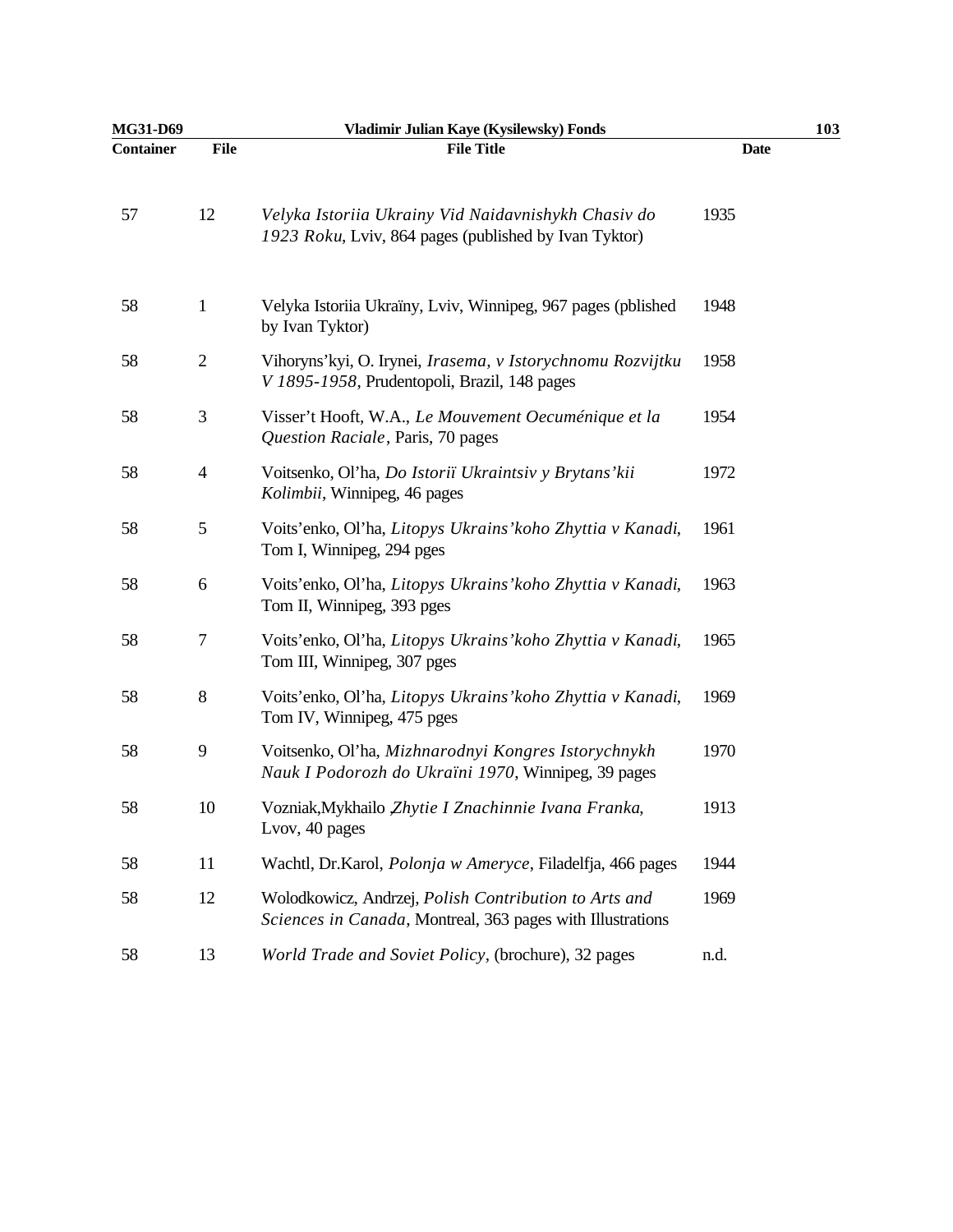| 104              |             | Vladimir Julian Kaye (Kysilewsky) Fonds                                                                                                                                                                                   | <b>MG31-D69</b> |
|------------------|-------------|---------------------------------------------------------------------------------------------------------------------------------------------------------------------------------------------------------------------------|-----------------|
| <b>Container</b> | <b>File</b> | <b>File Title</b>                                                                                                                                                                                                         | Date            |
| 58               | 14          | Wynar, Lubomyr R., (editor), Subtelny, Orest (translator),<br>Habsburgs and Zaporozhian Cossacks, The Diary of<br><i>Erich Lassota von Steblau 1594</i> , Published by the<br>Ukrainian Academic Press, U.S.A., 144 pages | 1975            |
| 58               | 15          | Wynar, Lubomyr R., Ukrainian Kozaks and the Vatican in<br>1594, New York, Munich, 16 pages                                                                                                                                | 1965            |
| 58               | 16          | Yakemtchouk, R., l'Ukraine en Droit International, Centre<br>Ukrainien d'Études en Belgique, Louvrian, 56 pages                                                                                                           | 1954            |
| 58               | 17          | Yuzyk, Paul, Canadiens Ukrainiens, Altona, Manitoba, 99<br>pages                                                                                                                                                          | 1967            |
| 58               | 18          | Zubrzycki, B.J., <i>Polacy w Kanadzie (1759-1946)</i> , Toronto,<br>108 pages                                                                                                                                             | 1947            |

## **b) Newspaper Calendars**

| 58 | 19 | Kaliendar Kanadiis' koho Farmera, Winnipeg, 192 pages                              | 1949 |
|----|----|------------------------------------------------------------------------------------|------|
| 58 | 20 | Kaliendar Kanadiis' koho Farmera, Winnipeg, 192 pages                              | 1950 |
| 58 | 21 | Kaliendar Kanadiis' koho Farmera, Winnipeg, 192 pages                              | 1951 |
| 58 | 22 | Kaliendar Kanadiis' koho Farmera, Winnipeg, 192 pages                              | 1952 |
| 58 | 23 | Kaliendar Kanadiis' koho Farmera, Winnipeg, 160 pages                              | 1959 |
| 58 | 24 | Kaliendar Kanadiis' koho Farmera, Winnipeg, 176 pages                              | 1960 |
| 58 | 25 | Kaliendar Kanadiis' koho Farmera, Canadian Farmers<br>Almanac, Winnipeg, 160 pages | 1961 |
| 59 | 1  | Iliustrovanyi Kalendar Kanadyis' koho Ukraïntsia 1927,                             | 1927 |

Winnipeg, Manitoba, 176 pages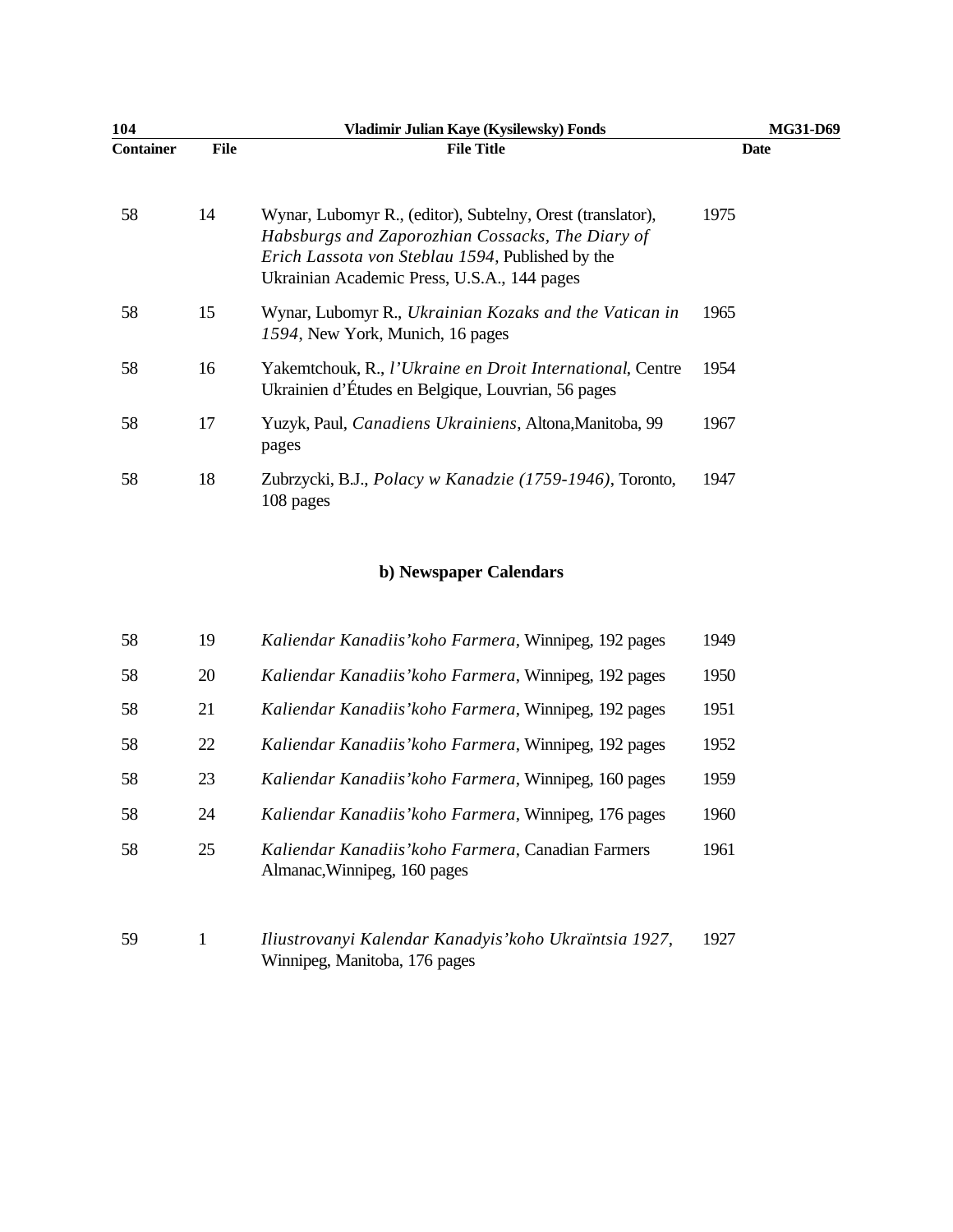| MG31-D69  |                | Vladimir Julian Kaye (Kysilewsky) Fonds                               | 105         |
|-----------|----------------|-----------------------------------------------------------------------|-------------|
| Container | <b>File</b>    | <b>File Title</b>                                                     | <b>Date</b> |
| 59        | $\overline{2}$ | Kaliendar Kanadiis' kykh Ukraintsiv Providnyk,<br>Winnipeg, 128 pages | 1930        |
| 59        | 3              | Kaliendar Kanadiis' kykh Ukraintsiv Providnyk,<br>Winnipeg, 64 pages  | 1931        |
| 59        | $\overline{4}$ | Kaliendar Kanadiis' kykh Ukraintsiv Providnyk,<br>Winnipeg, 64 pages  | 1932        |
| 59        | 5              | Kaliendar Kanadiis' kykh Ukraintsiv Providnyk,<br>Winnipeg, 64 pages  | 1933        |
| 59        | 6              | Kaliendar Kanadiis' kykh Ukraintsiv Providnyk,<br>Winnipeg, 80 pages  | 1935        |
| 59        | 7              | Kaliendar Kanadiis' kykh Ukraintsiv Providnyk,<br>Winnipeg, 80 pages  | 1936        |
| 59        | $8\,$          | Iliustrovanyi Kaliendar Ukraïns' koho Holosu, Winnipeg,<br>174 pages  | 1936        |
| 59        | 9              | Kaliendar Ukrains' koho Holosu, Winnipeg, 158 pages                   | 1938        |
| 59        | 10             | Kaliendar Ukrains' koho Holosu, Includes Zhinocha Volia<br>1932       | 1938        |
| 59        | 11             | Kaliendar Ukrains' koho Holosu, 156 pages                             | 1940        |
| 59        | 12             | Kaliendar Ukrains' koho Holosu, Winnipeg, 156 pages                   | 1942        |
| 59        | 13             | Kaliendar Ukrains' koho Holosu, Winnipeg, 156 pages                   | 1943        |
| 59        | 14             | Kaliendar Ukrains' koho Holosu, Winnipeg, 146 pages                   | 1947        |
| 59        | 15             | Kaliendar Ukrains' koho Holosu, Winnipeg, 148 pages                   | 1948        |
| 59        | 16             | Kaliendar Ukrains' koho Holosu, Winnipeg, 148 pages                   | 1949        |
| 59        | 17             | Kaliendar Ukrains' koho Holosu, Winnipeg, 148 pages                   | 1950        |
| 59        | 18             | Kalendar - Al'manakh Ukraïns' koho Holosu, Winnipeg,<br>90 pages      | 1972        |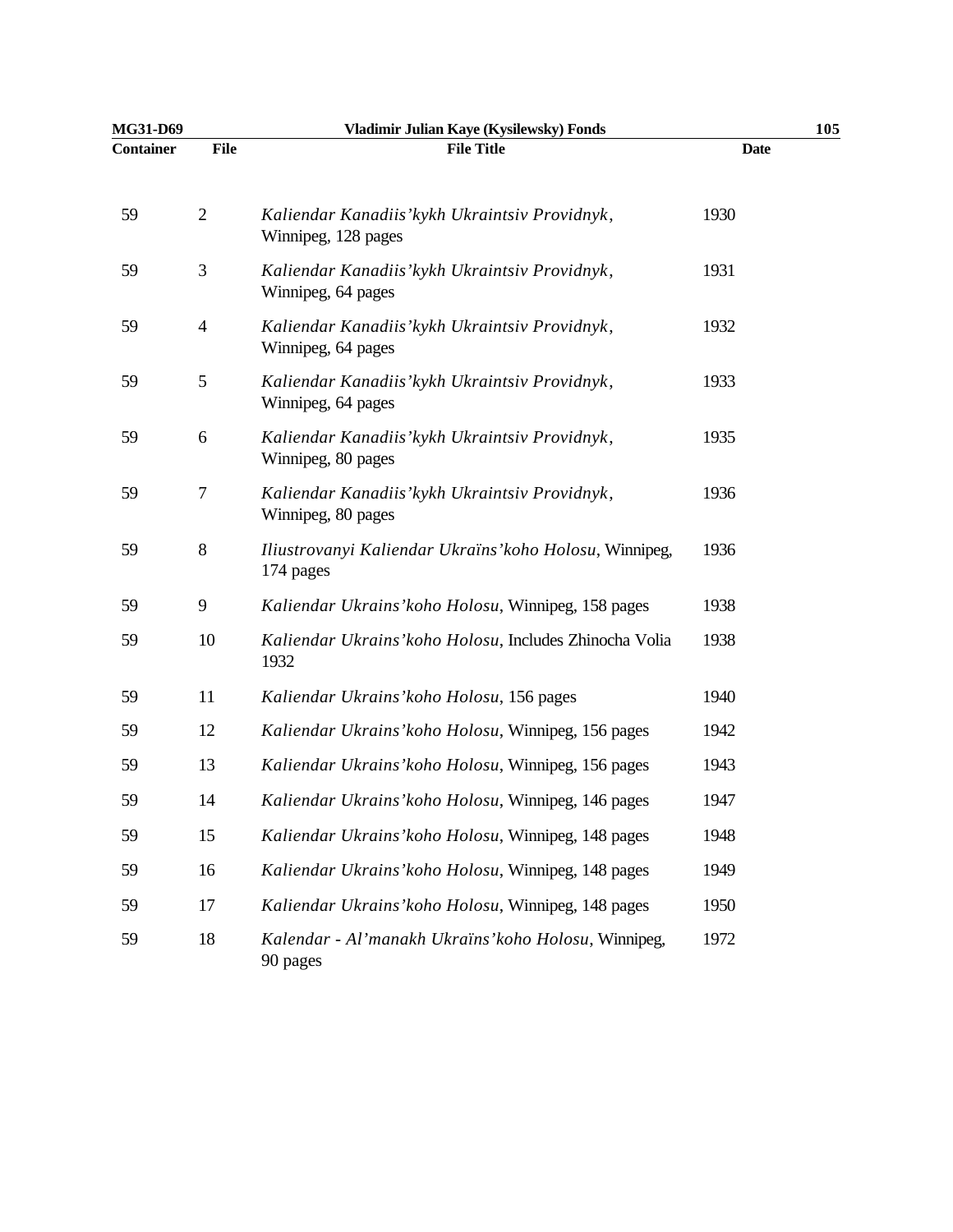| 106              |                | Vladimir Julian Kaye (Kysilewsky) Fonds                                                                                                                         | MG31-D69    |
|------------------|----------------|-----------------------------------------------------------------------------------------------------------------------------------------------------------------|-------------|
| <b>Container</b> | File           | <b>File Title</b>                                                                                                                                               | <b>Date</b> |
|                  |                |                                                                                                                                                                 |             |
| 60               | $\mathbf{1}$   | Kaliendar Ukraïns' koi Rodyny, Mundare, Alberta, 176<br>pages                                                                                                   | 1941        |
| 60               | $\mathbf{2}$   | Kalendar Svitla, Toronto, 224 pages                                                                                                                             | 1966        |
| 60               | 3              | Kalendar Svitla, Toronto, 192 pages                                                                                                                             | 1969        |
| 60               | $\overline{4}$ | Kalendar Svitla, Toronto, 192 pages                                                                                                                             | 1976        |
| 60               | $\mathfrak{S}$ | Kalendar Ukraïns' kykh Vistei, Edmonton, 130 pages                                                                                                              | 1963        |
| 60               | 6              | Kalendar Ukraïns' kykh Vistei, Edmonton, 120 pages                                                                                                              | 1964        |
|                  |                |                                                                                                                                                                 |             |
|                  |                | c) Jubilee and Other Anniversary Publications                                                                                                                   |             |
| 60               | $\tau$         | Batyts'kyi, V., Iuvileina Knyzhka Ukraïns'koho<br>Tovarystva Vzaimna Pomich 1925-1935, Winnipeg, 112<br>pages                                                   | 1935        |
| 60               | $\,8\,$        | Brytiis' ka Kolumbiia I Ukraïntsi z Nahody 30-Richchia<br>Isnuvannia 20 Viddily Tovarystva Vzaimnoi Pomochi u<br>Vankurevi, B.K. 1927-1957, Winnipeg, 200 pages | 1957        |
| 60               | 9              | Byelorussian Canadian Alliance 1948-1963 (leaflet),<br>Toronto, 8 pages                                                                                         | n.d.        |
| 60               | 10             | Bykovs'kyi, Lev, 20 Lit Naukovo-Orhanizatsiinykh<br>Zusyl'na Zakhodi Z.S.A" 1954-1974 Zvidomlennia,<br>Denver, Kolorado, 79 pages                               | 1974        |

60 11 *10-Richchia L.U.K.Z.H. Skhidn'oi Kanadu*, Toronto, 126 pages 1957 60 12 *Dlia Boha, Tserkvy I Narodu Liga Ukraïns'kykh Katolyts'kykh Zhinok Edmontons'loi Ieparkhii v 1944-* 1967

*1964 Rokakh*, Edmonton, 234 pages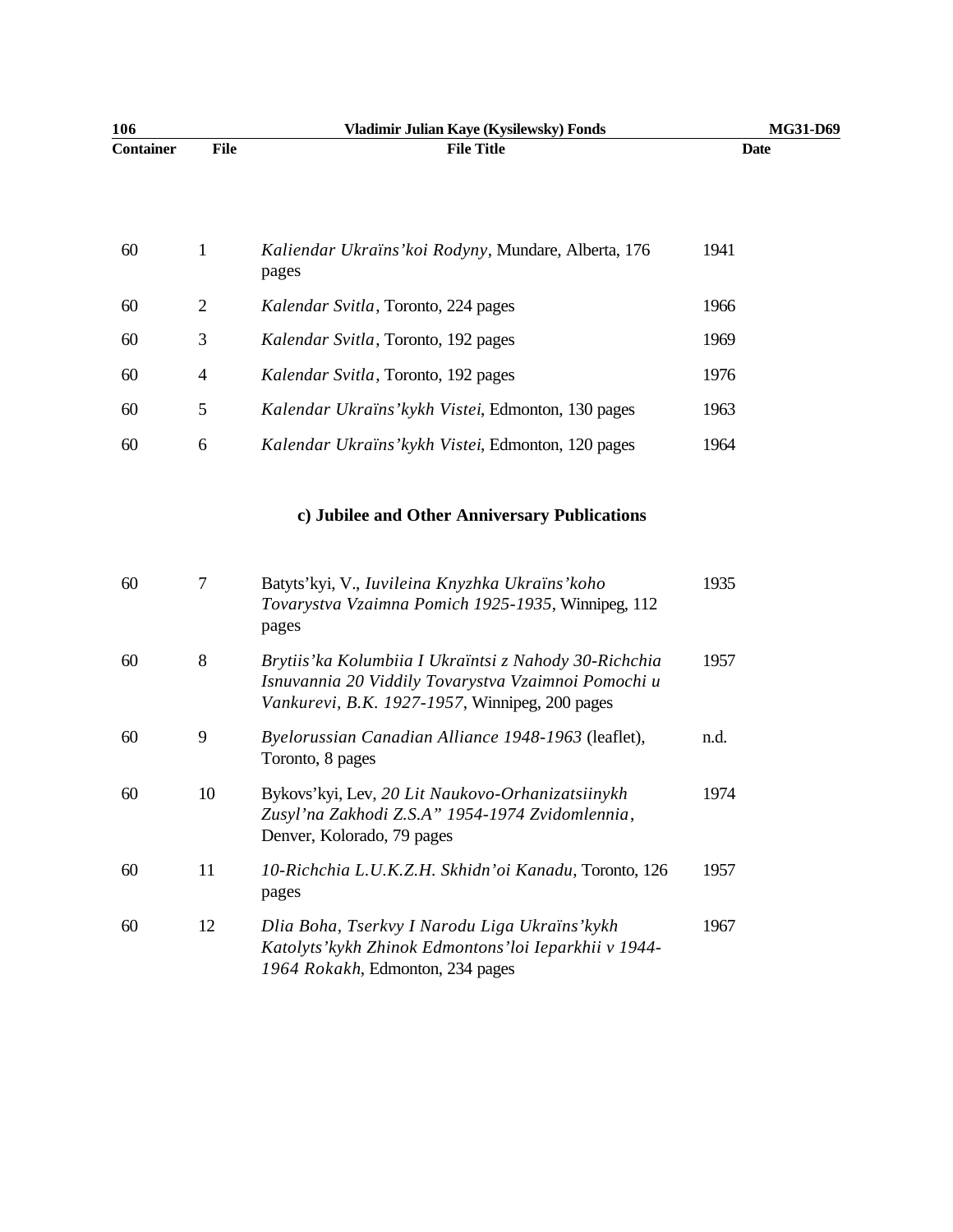| MG31-D69         |                | Vladimir Julian Kaye (Kysilewsky) Fonds                                                                                                                                                                                                       |             | 107 |
|------------------|----------------|-----------------------------------------------------------------------------------------------------------------------------------------------------------------------------------------------------------------------------------------------|-------------|-----|
| <b>Container</b> | <b>File</b>    | <b>File Title</b>                                                                                                                                                                                                                             | <b>Date</b> |     |
| 60               | 13             | 25 Litnii Iuvilei O.U.K. 20, 21, I 22 Travnia, Toronto, 45<br>pages                                                                                                                                                                           | 1955        |     |
| 60               | 14             | 25 Lit Ukrains' koi Pravoslavnei Tserkvy Sv. Sofiï v<br>Montreali 1926-1951, Toronto, 112 pages                                                                                                                                               | n.d.        |     |
| 60               | 15             | Horodnytsia, Propam'iatna Knyha SelaNad Zbuchem v<br>Ukraini, Toronto, Oshawa, 167 pages                                                                                                                                                      | 1958        |     |
| 60               | 16             | Ignacy Jan Paderewski, 1860-1941, Memorial Album, New<br>York                                                                                                                                                                                 | 1953        |     |
| 60               | 17             | Iubilein'ii Sbornik K Dvadtsatipiatiletii Khrama Khrista<br>Spasitelia V.G. Toronto, 1930-1955, New York, 40 pages                                                                                                                            | 1955        |     |
| 60               | 18             | Iuvkeinyi Al'manakh Svobody, 1893-1953, Jersey City,<br>247 pages                                                                                                                                                                             | 1953        |     |
| 60               | 19             | Iuvileina Knyha Ukraïnskoho Instytyty Im. P. Mohyly v<br>Saskatuni 1916-1941, Winnipeg                                                                                                                                                        | 1945        |     |
| 61               | $\mathbf{1}$   | Iuvileina Knyha Ukraïntsiv Katolykiv Saskachevanu<br>1905-1955, Saskatoon, 214 pages                                                                                                                                                          | 1955        |     |
| 61               | $\mathbf{2}$   | Kazymyra, Dr. Bohdan, Fred Nakonechnyi I Ievhen<br>Shtendera (compiled and edited) Spil'nym Zusylliam I<br>Napolehlyvoiu Pratseiu Iuvileina Knyha Ukrains' koi<br>Katolyts' koi Parafii Sv. Vasyliia Velykoho 1925-1975,<br>Regina, 302 pages | 1975        |     |
| 61               | 3              | Klenovyi LystKanadiis' kyi Al'manakh, Winnipeg, 127<br>pages                                                                                                                                                                                  | 1929        |     |
| 61               | $\overline{4}$ | Kohus'ka, Natalka L., Chvert' Stolittia Na Hromads'kui<br>Nyvi 1926-1951 Istoria Soiuzu Ukrainok Kanady,<br>Winnipeg, 540 pages                                                                                                               | 1952        |     |
| 61               | 5              | Kohus'ka, N.L., Iuvileina Knyzhka Soiuzu Ukrains'koi<br>Molodi Kanady, 1931-1956, Winnipeg, Manitoba, 222<br>pages                                                                                                                            | 1956        |     |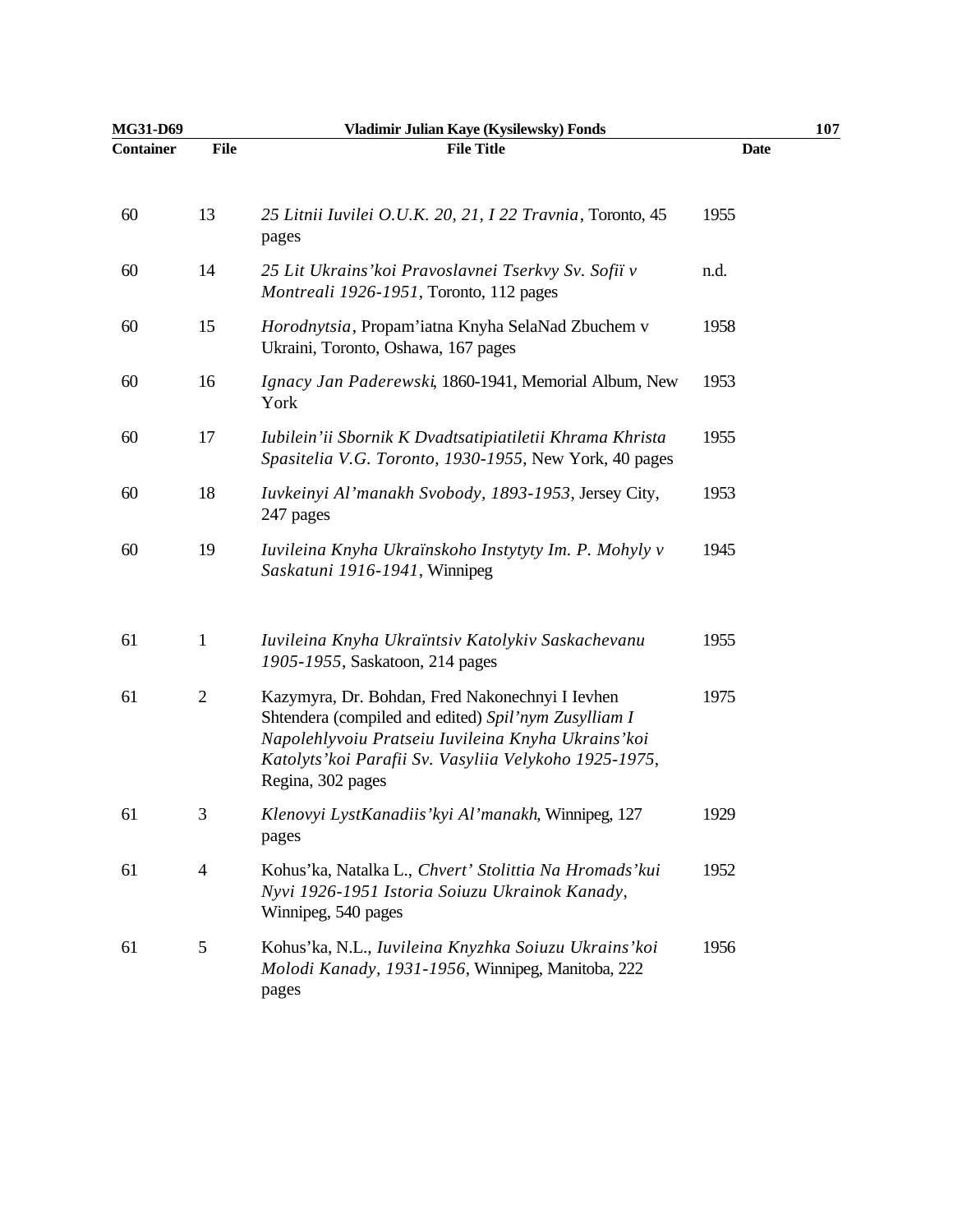| 108              |                | Vladimir Julian Kaye (Kysilewsky) Fonds                                                                                                                         | MG31-D69 |
|------------------|----------------|-----------------------------------------------------------------------------------------------------------------------------------------------------------------|----------|
| <b>Container</b> | <b>File</b>    | <b>File Title</b>                                                                                                                                               | Date     |
| 61               | 6              | Ksiega Pamiatkowa Zwiazku Narodowego Polskiego W<br>Kanadzie 1930-1955, Toronto, 175 pages                                                                      | 1955     |
| 61               | 7              | Ksiega Pamiatkowa Zwiazku Polakoww Kanadzie 1906-<br>1946, Toronto, 176 pages                                                                                   | n.d.     |
| 61               | $8\,$          | Litopys Ukrains' ko-Kanadiis' koho 60-Littia, Winnipeg, 38<br>pages                                                                                             | 1951     |
| 61               | 9              | Myshuha, Dr. Luka, Iuvyleinyi Al'mannakh 1894-1944<br>(Ukrainians' koho Narodnoho Soiuzu) Jersey City, 320 pages                                                | 1944     |
| 61               | 10             | Nyshuha, Dr. Luka, Propamiatna Knyha Vydana z Nahody<br>Soroklitn'oho Iuvyleiu Ukrains' koho Narodnoho Soiuzu,<br>Jersey City, New Jersey, 752 pages            | 1936     |
| 61               | 11             | Na Slavu Bozhu 1914-1964 Nova Ukrains'ka<br>Katolyts' ka Tserkva Sv. Dukha, Bosyzhur, Manitoba, 35<br>pages                                                     | 1964     |
| 61               | 12             | Nash L'viv, Iuvileinyi Zbirnyk 1252-1952, New York, 212<br>pages                                                                                                | 1953     |
| 62               | $\mathbf{1}$   | National Bicentenary of Canadian Jewry 1759-1959,<br>Montreal (folder with various material)                                                                    | n.d.     |
| 62               | $\overline{c}$ | Nove Pole, Kanadyis' kyi Al'manakh, Winnipeg, Manitoba,<br>128 pages                                                                                            | 1927     |
| 62               | 3              | Pam'iatkova Knyha Iuvileina XVI Kraiova Konferentsiïa<br>Ukrains' koho Natsional' noho Ob' iednannia Kanady, 28,<br>39, 30 Chervnia il Lypnia, Vinnipeg, Kanada | 1952     |
| 62               | 4              | Piatylittia Ukrains' koho Katolyts' koho Iunatstva,<br>Saskatoon, 78 pages                                                                                      | n.d.     |
| 62               | 5              | Propaniatna Knyha Poselennia Ukrains' koho Narody v<br>Kanadi 1891-1941, Yorkton, Saskatchewan, 338 pages                                                       | 1941     |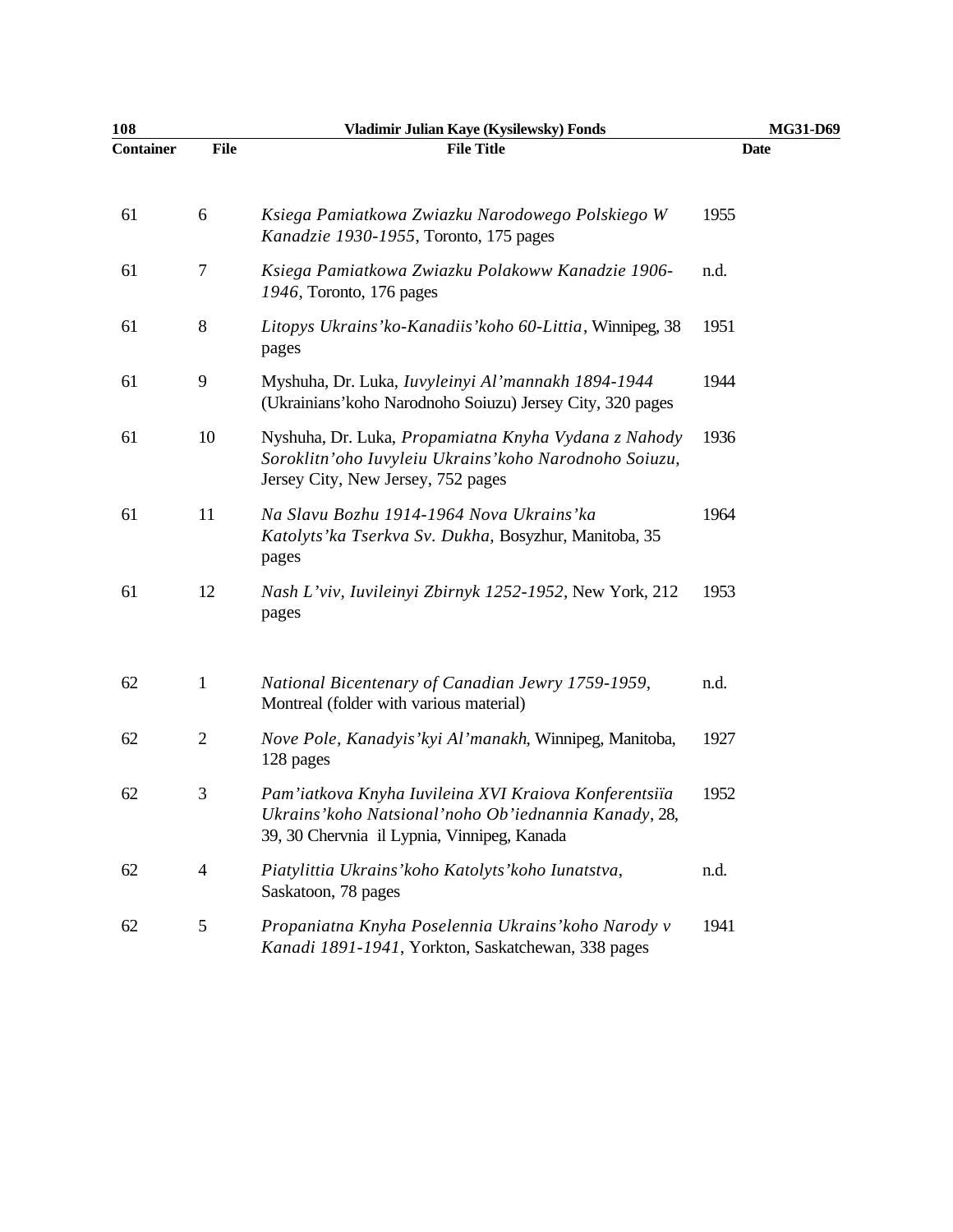| <b>MG31-D69</b> |      | Vladimir Julian Kaye (Kysilewsky) Fonds                                                                                              | 109           |
|-----------------|------|--------------------------------------------------------------------------------------------------------------------------------------|---------------|
| Container       | File | <b>File Title</b>                                                                                                                    | <b>Date</b>   |
| 62              | 6    | Soltykevych, Dr. Iaroslav, Saliut Ostannoi Sotni, Toronto,<br>64 pages                                                               | 1964          |
| 62              | 7    | 75-Richchia Ukrains' koi Katolyts' koi Parafii Sv.<br>Mykolaia Sent Maikel, Alberta, Edmonton, 17 pages                              | 1975          |
| 62              | 8    | Stolittia Ievanhel's' koho Baptyzmu v Ukraini I na<br>Imigratsii 1852-1952, (article) in Khrystyians' kyi Visnyk                     | May-June 1952 |
| 62              | 9    | 25 <sup>th</sup> Anniversary of the Cathedral of Christ the Saviour<br>of the Russian Orthodox Church, Toronto, Ontario, 15<br>pages | 1930-1955     |
| 62              | 10   | Tryl'ovs'kyi, Petro, Hei Tam Na Hori Sich Ide<br>Propamiatna Knyha Sichei, Winnipeg, 430 pages                                       | 1965          |
| 62              | 11   | 60 Lit U Kanadi Iuvileini Sviatkuvannia 1891-1951,<br>Toronto, 64 pages                                                              |               |
| 62              | 12   | Ukraïns' ke Zapomohove Bratstvo Sv. Nykolaiav Kanadi<br>Al'manakh Zolotoho Iuvileiu 1905-1955, Winnipeg, 213<br>pages                | 1957          |
| 62              | 13   | Zolotyi Iuvilei Isnuvannia Ukraïns' koi Katolyts' koi<br>Parafii v Kalgarakh, Alberta 1912-1962, Calgary, 166<br>pages               | n.d.          |
| 62              | 14   | Zwiazek Polakow v Kanadzie Towarzystwo Wzajemnej<br>Pomocy (1907-1955), Toronto, 30 pages                                            | 1955          |
|                 |      | d) Periodicals, Bulletins, Pamphlets, Journals,<br><b>Newspapers and other Related Material</b>                                      |               |
| 62              | 15   | Africa (periodical), London                                                                                                          | October 1943  |

| 62 | <i>Alma Mater</i> (periodical), Kviten' | 1976 |
|----|-----------------------------------------|------|
|    |                                         |      |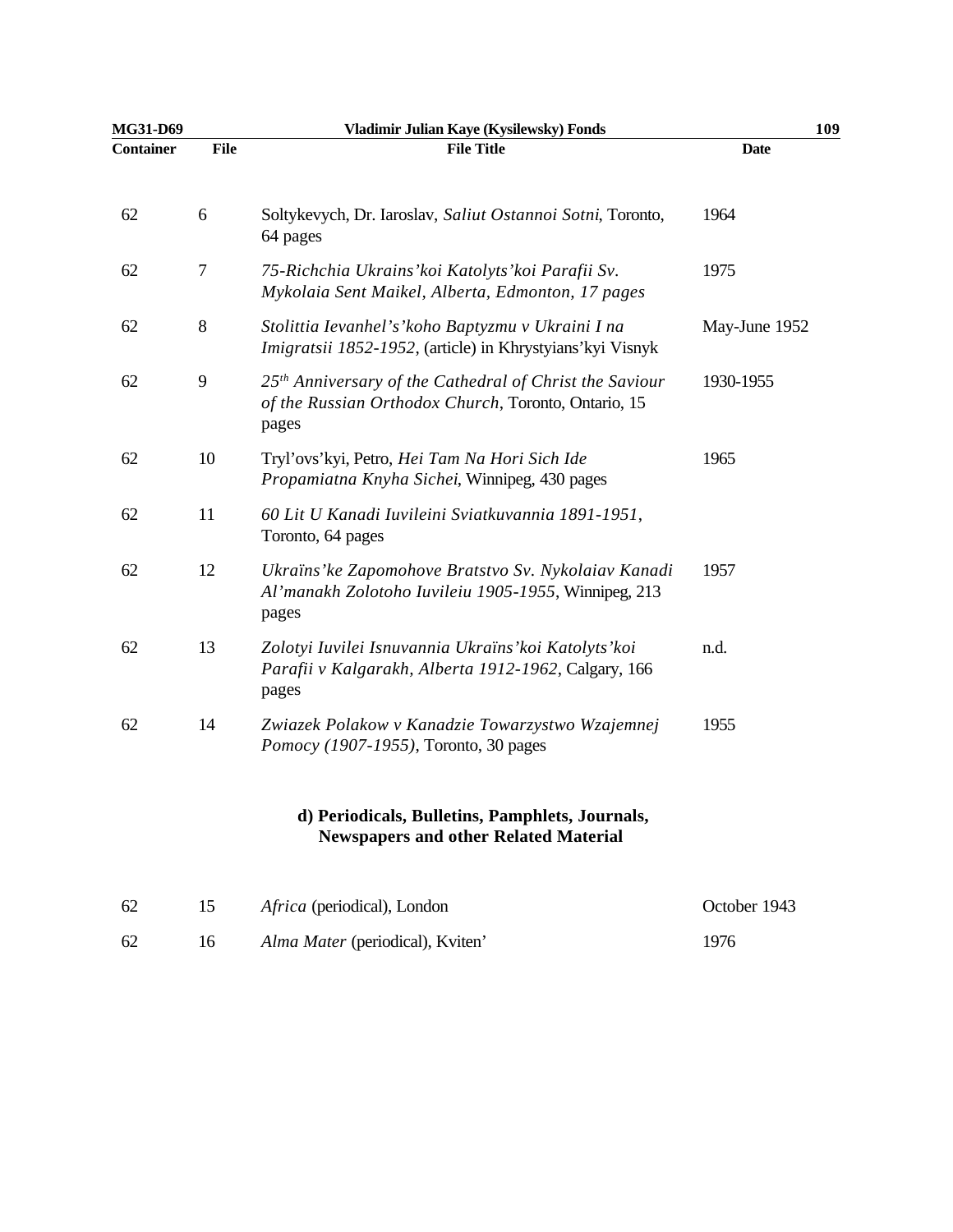| 110              |      | Vladimir Julian Kaye (Kysilewsky) Fonds                                                                   | MG31-D69       |
|------------------|------|-----------------------------------------------------------------------------------------------------------|----------------|
| <b>Container</b> | File | <b>File Title</b>                                                                                         | <b>Date</b>    |
| 62               | 17   | Anglo-Ukrainian Pocket Song Sheet, Number One,<br>London,<br>8 pages                                      | n.d.           |
| 62               | 18   | The Ark, A Catholic Monthly Concerning The Eastern Rites<br>(periodical), Stamford, Conn., U.S.A.         | October 1947   |
| 62               | 19   | Bahirny, Ivan, Triumph of the Slaveowners (brochure), 9<br>pages                                          | n.d.           |
| 62               | 20   | Barhyany, Ivan, Why I Do Not Want To Go "Home"<br>(brochure), 28 pages                                    | 1947           |
| 62               | 21   | <i>Barvinok</i> (periodical)                                                                              | December 1952  |
| 62               | 22   | Biuleten', Kliubu Pryiateliv Ukraïns' koi Knyzhky                                                         | April 1952     |
| 62               | 23   | Biuleten', Materiialy IV-oi Naukovoi Konferentsiï NTSH-<br>Toronto, 164 pages                             | December 1953  |
| 62               | 24   | Biuleten', Soiuzu-Ukr. - Kanad. Veteraniv Viddil Toronto                                                  | March 1957     |
| 62               | 25   | Biuletyn Stowarzyszenia Technikow Polskich W Kanadzie<br>Grudzien, (periodical), Montreal, 24 pages       | 1951           |
| 62               | 26   | The Bulletin of International News, (publication)                                                         | 1 April, 1944  |
| 62               | 27   | Byelorussian Youth (periodical), Vol. 3, No. 2 (36)                                                       | Winter 1974-75 |
| 62               | 28   | Canadian Jewish Archives (publication), Montreal, 23<br>pages                                             | June 1956      |
| 62               | 29   | Canadian Jewish Archives (periodical), Vol. I, No. 3,<br>Montreal, 34 pages                               | June 1957      |
| 62               | 30   | Canadian Jewish Archives, Montreal, 30 pages                                                              | March 1959     |
| 62               | 31   | Canadian Jewish Archives, Montreal, 24 pages                                                              | August 1959    |
| 62               | 32   | Hladun, John The Russian Federation in Canada (in The<br>Canadian Messenger of the Sacred Heart), Toronto | April 1949     |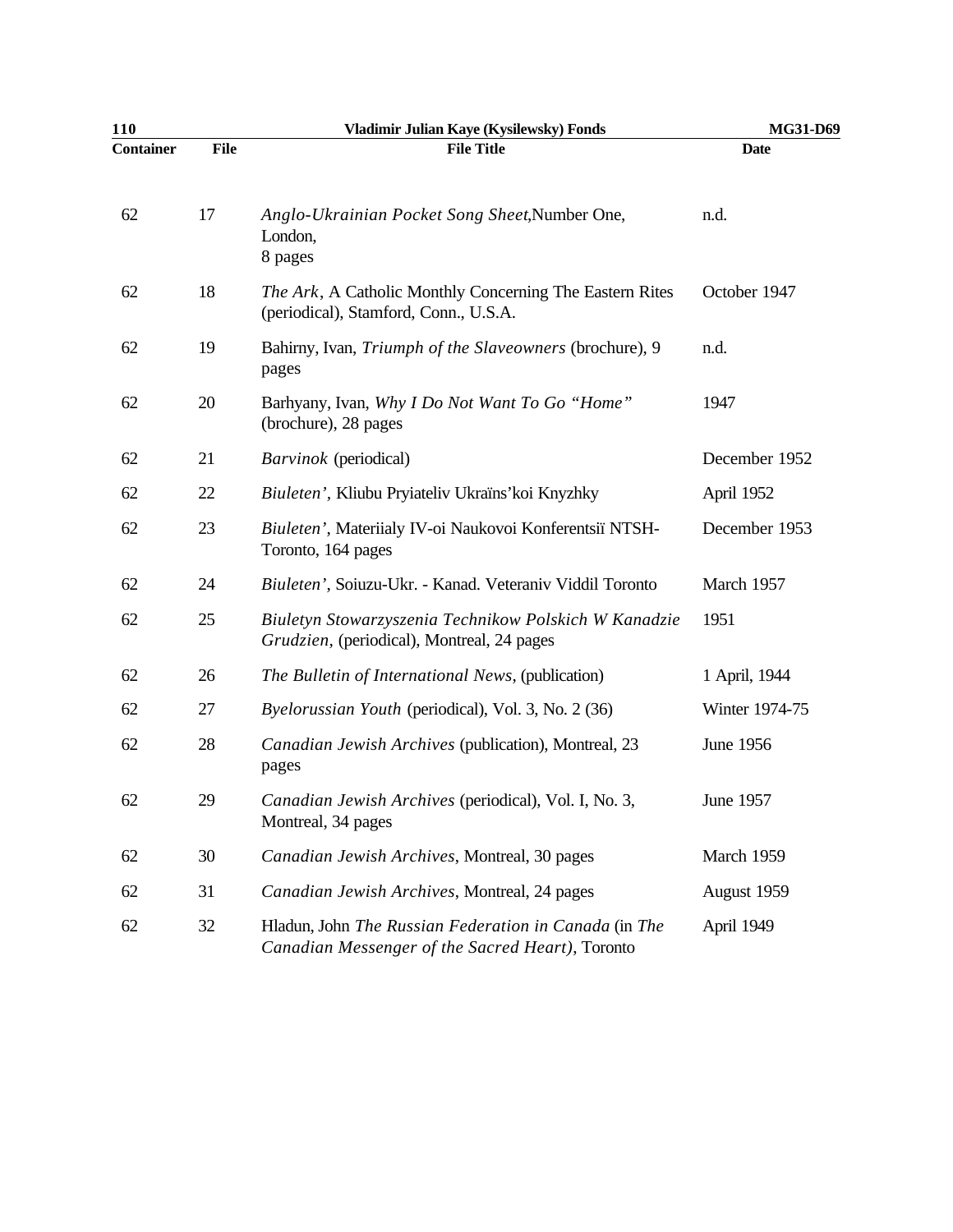| MG31-D69  |                | Vladimir Julian Kaye (Kysilewsky) Fonds                                                                                  | 111                                           |
|-----------|----------------|--------------------------------------------------------------------------------------------------------------------------|-----------------------------------------------|
| Container | <b>File</b>    | <b>File Title</b>                                                                                                        | <b>Date</b>                                   |
| 62        | 33             | Concert, Ukrainian National Federation of Canada<br>(program)                                                            | 28 August 1943                                |
| 62        | 34             | Department of Citizenship and Immigration, Annual<br>Report, Ottawa                                                      | 1957                                          |
| 62        | 35             | Department of Citizenship and Immigration, Annual<br>Report, Ottawa                                                      | 1958                                          |
| 62        | 36             | Digest (information about religion in Eastern Europe)<br>(periodical), 16 pages                                          | December 1958                                 |
| 62        | 37             | Druhyi Etap (periodical)                                                                                                 | February 1948                                 |
| 62        | 38             | The Eastern Churches Quarterly (periodical)                                                                              | <b>July 1939</b>                              |
| 63        | 1              | <b>East Europe and Soviet Russia (periodical)</b>                                                                        | 28 Dec. 1950<br>29 Nov. 1951<br>27 march 1952 |
| 63        | $\overline{2}$ | The Eastern Quarterly (periodical), London                                                                               | September 1949                                |
| 63        | 3              | Evropeis' kyi Rukh (periodical), Orhan Ukraïns' koi Rady<br>Evropeis' koho Rukhy                                         | Jan-April 1958                                |
| 63        | 4              | Forum, A Ukrainian Review (periodical)                                                                                   | Spring 1976                                   |
| 63        | 5              | Free Europe (periodical)                                                                                                 | April 1946                                    |
| 63        | 6              | Fundatory Entsyklopedii Ukraïnoznavstva (Naukove<br>Tovarystvo Im. Shevchenka) 64 pages                                  | 1954-1964                                     |
| 63        | 7              | Fundatory Entsyklopedii Ukraïnoznavstva, Naukove<br>Tovarystvo Im. Shevchenka Vydavnytstvo "Molode<br>Zhyttia", 96 pages | 1954-1971                                     |
| 63        | $8\,$          | Gazeta Polsk (newsletter), Winnipeg, Manitoba                                                                            | n.d.                                          |
| 63        | 9              | Holos Molodi (Youth Speaks)                                                                                              | Sept.-Oct. 1950                               |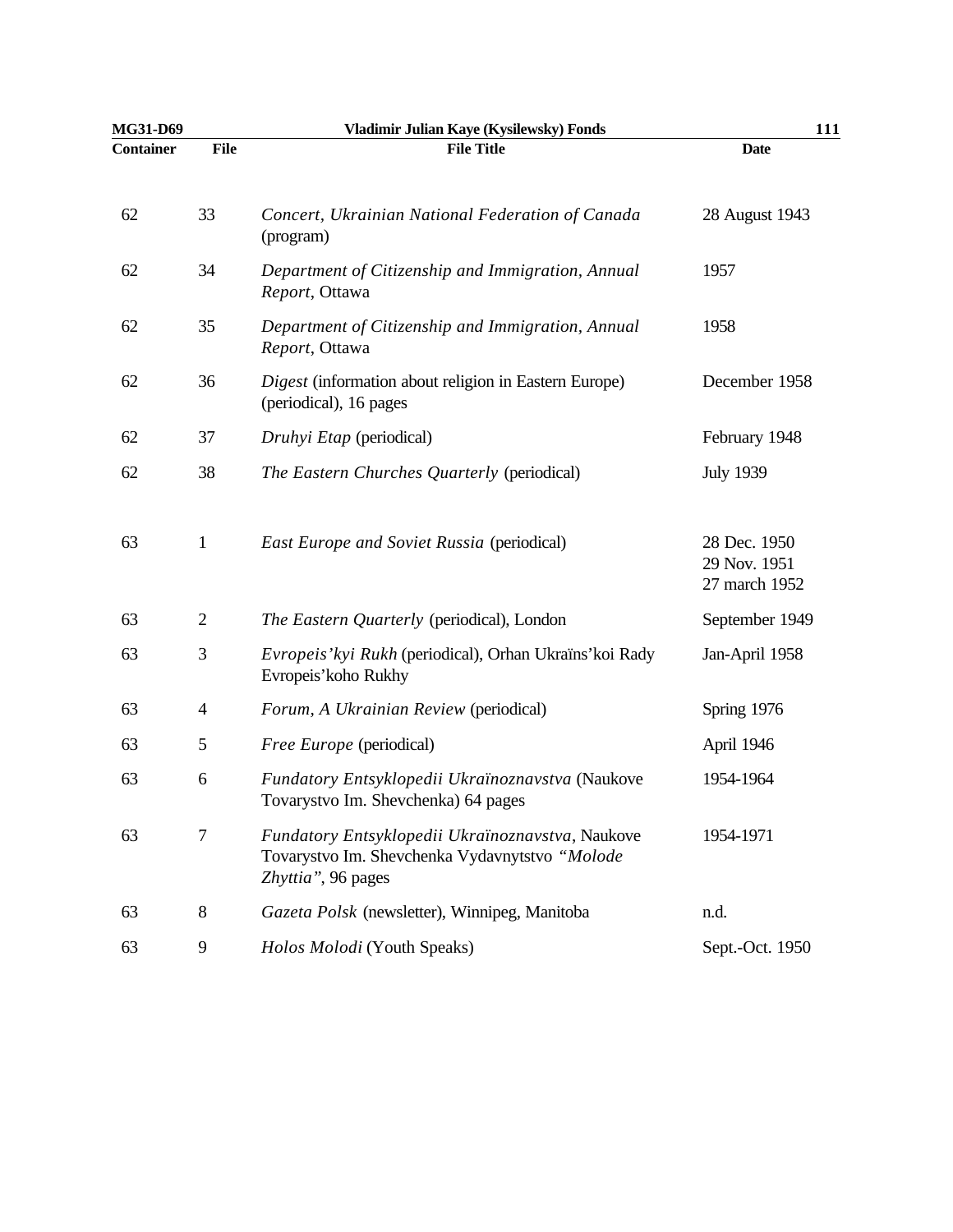| 112              |             | Vladimir Julian Kaye (Kysilewsky) Fonds                                                                    | MG31-D69                     |
|------------------|-------------|------------------------------------------------------------------------------------------------------------|------------------------------|
| <b>Container</b> | <b>File</b> | <b>File Title</b>                                                                                          | <b>Date</b>                  |
| 63               | 10          | Holos Molodi (Youth Speaks) (periodical) Quarterly                                                         | Osin' 1951<br>Autunm 1951    |
| 63               | 11          | Holos Molodi (Youth Speaks) (publication)                                                                  | Hruden' 1953<br>Sichen' 1954 |
| 63               | 12          | Holos Spasytelia (religious periodical) Yorkton,<br>Saskatchewan, 64 paes                                  | 1948                         |
| 63               | 13          | Human Events (The Polish referendum) (newsleter)                                                           | 17 July 1946                 |
| 63               | 14          | Kaye, Dr. V.J., "Captain Sigtryggur Jonasson", Article in<br>The Icelandic Canadian                        | Winter 1960                  |
| 63               | 15          | Information and Comment, (newsletter), Montreal, 14 pages                                                  | August 1950                  |
| 63               | 16          | Information and Comment, Social and Economic Studies<br>Published by Canadian Jewish Congress (periodical) |                              |
| 63               | 17          | Industrial Relations Bulletin, Immigrant Problems in<br>Canadian Industry                                  | June 1951                    |
| 63               | 18          | Informatyvni Visti (newsletter), Toronto, 6 pages                                                          | 1949                         |
| 63               | 19          | <i>Iunak</i> (periodical) Zhovten                                                                          | October 1974                 |
| 63               | 20          | <i>Iunatstvo</i> (Youth) (periodical) Edmonton, 20 pages                                                   | <b>July 1948</b>             |
| 63               | 21          | Jednosc "Unity" (periodical) Montreal, 30 pages                                                            | April 1951                   |
| 63               | 22          | Kameniari, Saskatoon, 74 pages                                                                             | 1946                         |
| 63               | 23          | Khronika (chronicle) Sevcenko Scientific Society, Vol. 77                                                  | 1954                         |
| 63               | 24          | Khronika, Naukovoho Tovarystvo Im. Shevchenka Za Rik,<br>Ch. 79, (Shevchenko Scientific Society)           | 1963                         |
| 63               | 25          | Kronika, Naukovoho tovarystvo Im. Shevchenka Za Roky,<br>Ch. 80, (Shevchenko Scientific Society)           | 1964-1965                    |
| 63               | 26          | Komar (Mosquito)                                                                                           | 15 Febr. 1950                |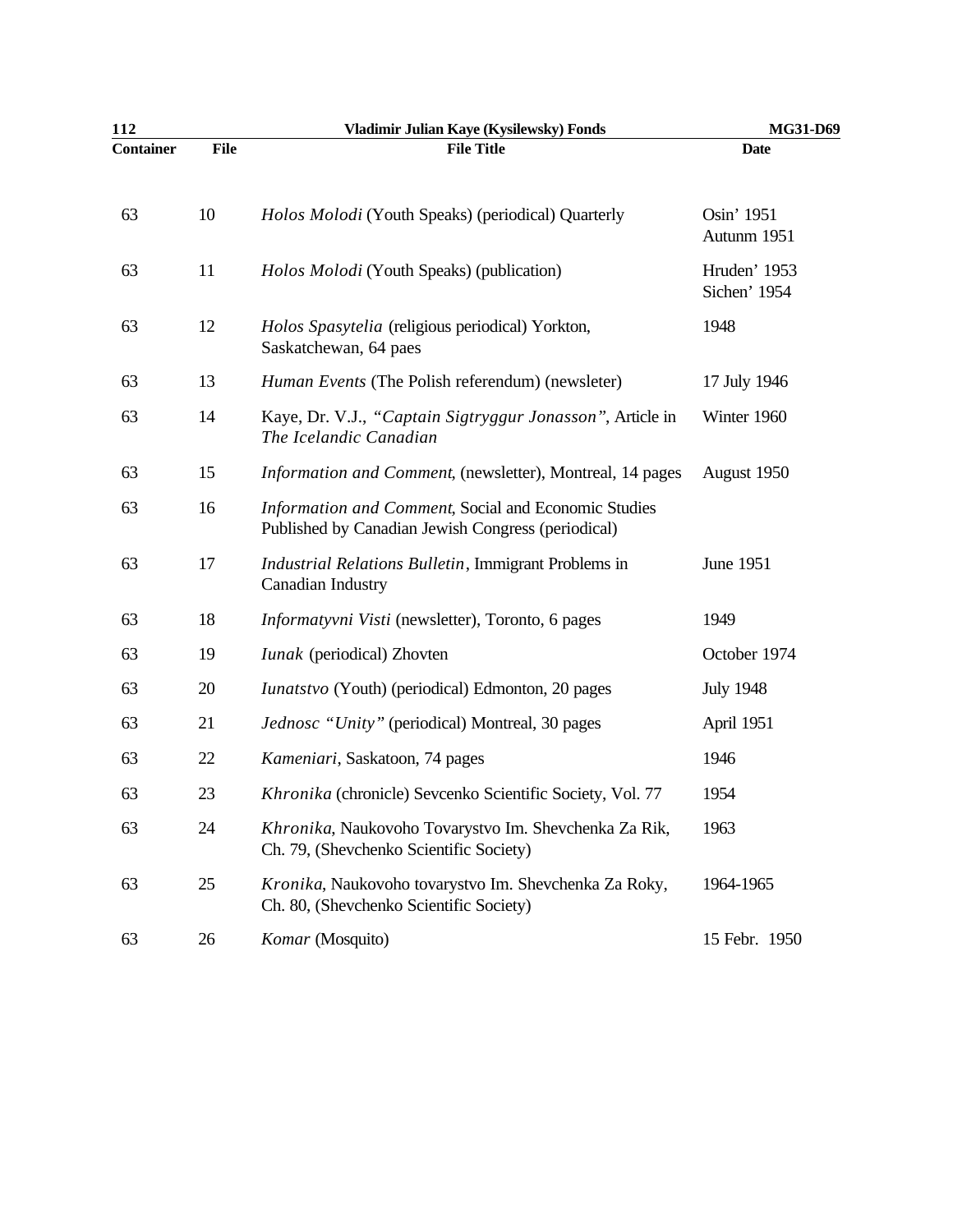| <b>MG31-D69</b>  |                | Vladimir Julian Kaye (Kysilewsky) Fonds                                                                                                                            |             | 113 |
|------------------|----------------|--------------------------------------------------------------------------------------------------------------------------------------------------------------------|-------------|-----|
| <b>Container</b> | <b>File</b>    | <b>File Title</b>                                                                                                                                                  | <b>Date</b> |     |
| 63               | 27             | Kowalcyk, Edmund L., Polish Pioneers of Canada 1747-<br>1870 (article)                                                                                             |             |     |
| 63               | 28             | Kultura, Numer Poswiecony Po Raz Trzeci Legionowi<br>Mlodych Polek W Chicago Ill., U.S.A., Kwiecien (April)<br>1952, Paryz, Nr. 4/54 Instytut Literacki, 158 pages | 1952        |     |
| 63               | 29             | Kultura, Instytut Literacki, Paryz, Nr. 12/122, Grudzien,<br>Instytut Literacki, 156 pages                                                                         | 1957        |     |
| 63               | 30             | Kul'tura I Osvita (periodical)                                                                                                                                     |             |     |
| 63               | 31             | Kyiv, Zhurnal Literatury I Mystetstva (1) Philadelphia, 56<br>pages                                                                                                | 1950        |     |
| 63               | 32             | Kyiv, Zhurnal Literatury I Mystetstva (?) Philadelphia, 119<br>pages                                                                                               | 1950        |     |
| 63               | 33             | Life Magazine - Communism, Newspaper Clippings                                                                                                                     | Oct. 1961   |     |
| 63               | 34             | Litva (The Lithuanian Belorussian) Navukovy Casapis-<br>Research Periodical Vol. One, 280 pages                                                                    | 1967        |     |
| 63               | 35             | Liudyna I Svit (periodical) 7 (70), Kiev, 64 pages                                                                                                                 | 1966        |     |
| 63               | 36             | Materiialy, Dbirky Na Fond Ukrains' koho Plastovoho Domu<br>v Toronti                                                                                              | 1950        |     |
| 63               | 37             | Materiialy Kongresu, Ukrains'koi Vil'noi Politychnoi<br>Dumky Zbirnyk, Ch. 2, Miunkhen, 98 pages                                                                   | 1973        |     |
| 63               | 38             | Materiialy Kongresu, Ukrains'koi Vil'noi Politychnoi<br>Dumky Zbirnyk, Ch. 3, Miunkhen, 95 pages                                                                   | 1974        |     |
| 64               | $\mathbf{1}$   | Memorandum of Information of Foreign Affairs and the<br>World Crisis, (newsletter)                                                                                 | Nov. 1941   |     |
| 64               | $\overline{2}$ | Merkvrivsz Polski Novy Ale Dawnemy Wielce Podobny<br>(periodical) Sierpien-Wrzzesien                                                                               | 1956        |     |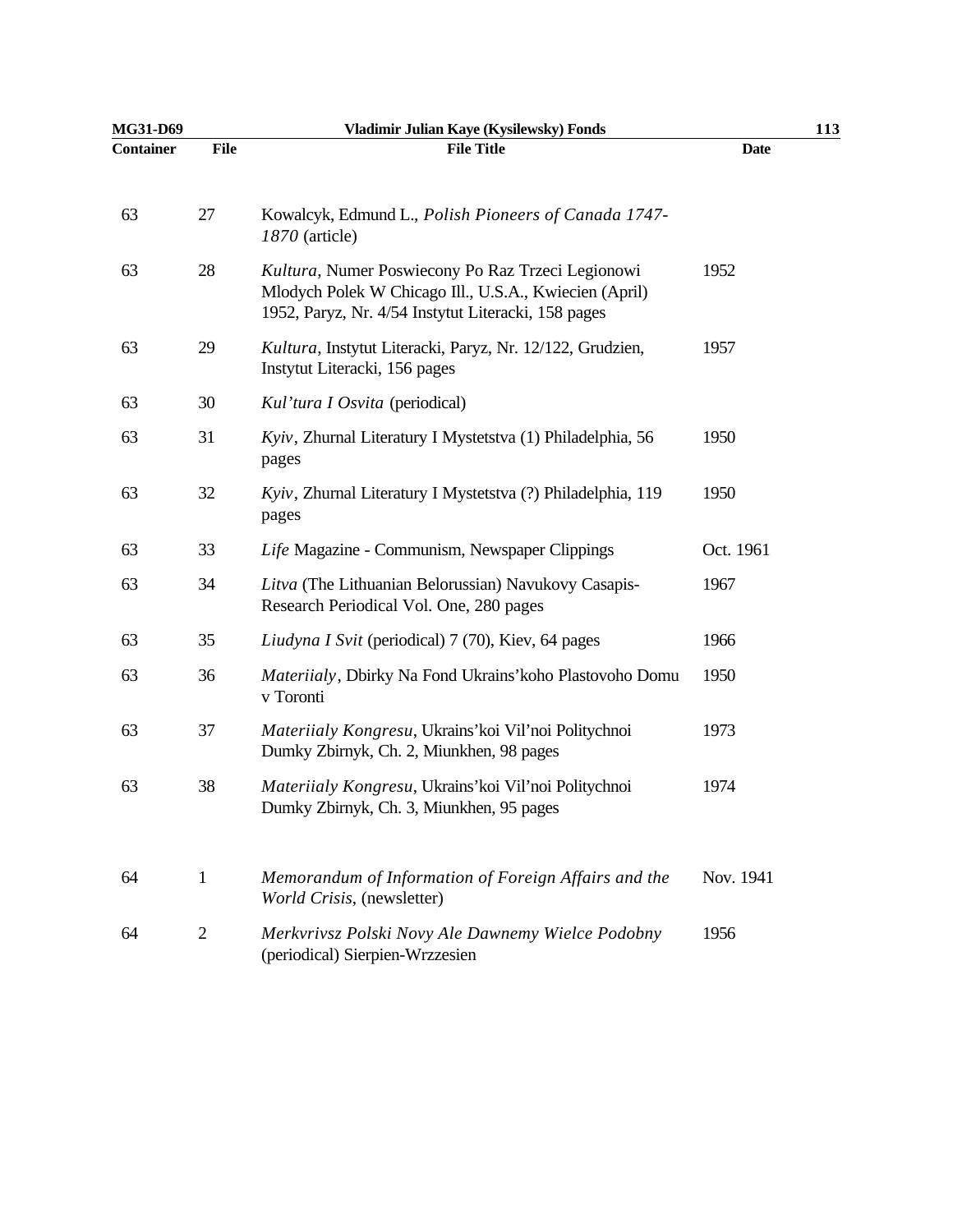| 114              |             | Vladimir Julian Kaye (Kysilewsky) Fonds                                                                                                                                                                                | MG31-D69         |
|------------------|-------------|------------------------------------------------------------------------------------------------------------------------------------------------------------------------------------------------------------------------|------------------|
| <b>Container</b> | <b>File</b> | <b>File Title</b>                                                                                                                                                                                                      | <b>Date</b>      |
| 64               | 3           | A Message to the Members of the United Nations<br>Organizaiton, New York (pamphlet)                                                                                                                                    | April 1961       |
| 64               | 4           | Misiia Ukrainy, Orhan Spilky Vyzvolennia Ukrainy                                                                                                                                                                       |                  |
| 64               | 5           | Na Varti, Zhurnal Ukrains' koi Molodi V Kanadi                                                                                                                                                                         | Jan. 1950        |
| 64               | 6           | Nasha Doroha (periodical)                                                                                                                                                                                              | July-Sept. 1975  |
| 64               | 7           | Nasha Trybuna (periodical)                                                                                                                                                                                             | April 1952       |
| 64               | 8           | Nasha Trybuna (periodical)                                                                                                                                                                                             | <b>July 1953</b> |
| 64               | 9           | Nasha Trybuna (periodical)                                                                                                                                                                                             | May 1954         |
| 64               | 10          | Nasha Trybuna (periodical)                                                                                                                                                                                             | April 1955       |
| 64               | 11          | Nashe Slovo (newspaper) Vaarshava                                                                                                                                                                                      | April 1959       |
| 64               | 12          | <i>Nashe Zhyttia</i> (periodical) (Our Life)                                                                                                                                                                           |                  |
| 64               | 13          | Nasxa Ojczyzna Marzec (periodical)                                                                                                                                                                                     | 1957             |
| 64               | 14          | National Affairs Monthly (periodical) Toronto, 63 pages                                                                                                                                                                | Sept. 1950       |
| 64               | 15          | Natsional'na Manifestatsiia 5-ho Lypnia, Toronto                                                                                                                                                                       | 1959             |
| 64               | 16          | Nazustrich (Ukrïans'kykh Mysttsiv) 3, 4 I 5 Lypnia, Toronto                                                                                                                                                            | 1954             |
| 64               | 17          | The New Review, A Journal of East-European History,<br>Eastern Europe, Historical Essays, Presented to Professor<br>M. Mladenovic on his 65 <sup>th</sup> Birthday by his Students, 251<br>pages, Vol. VIII, No. 4(33) | September 1969   |
| 64               | 18          | News FromBehind the Iron Curtain, (periodical)                                                                                                                                                                         | February 1956    |
| 64               | 19          | News of the Ukrainian Information Bureau (periodical),<br>Vol. 1, No. 1-2                                                                                                                                              | Jan.-Feb. 1954   |
| 64               | 20          | Novi Dni, (newspaper), Zal'tsburg                                                                                                                                                                                      | 1946             |
| 64               | 21          | Novynky Z Pansionu Im. Ivana Franka, toronto, Ch. 9<br>(periodical), 21 pages                                                                                                                                          | April-May 1972   |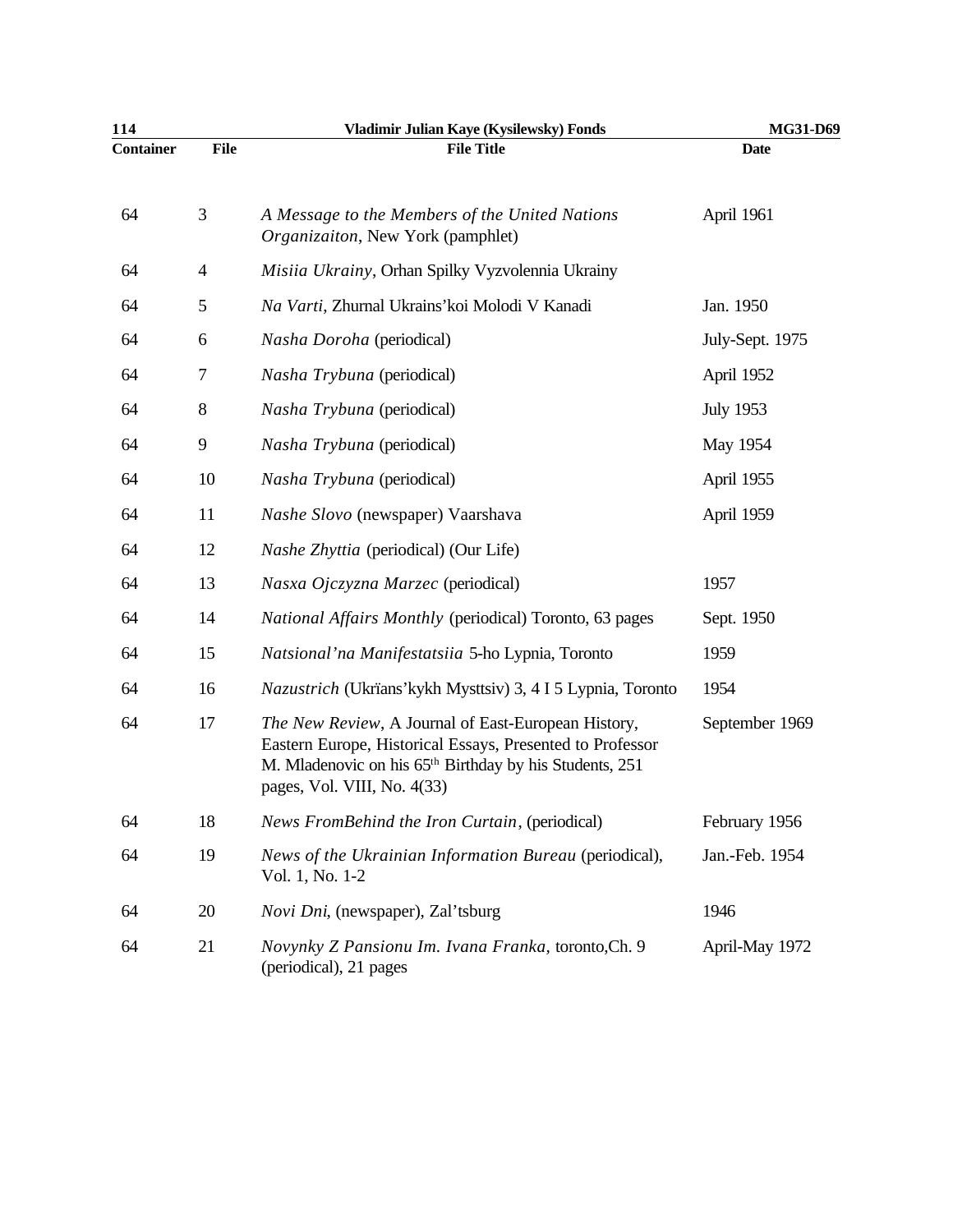| MG31-D69         |             | Vladimir Julian Kaye (Kysilewsky) Fonds                                                                                                                 | 115            |  |
|------------------|-------------|---------------------------------------------------------------------------------------------------------------------------------------------------------|----------------|--|
| <b>Container</b> | <b>File</b> | <b>File Title</b>                                                                                                                                       | <b>Date</b>    |  |
| 64               | 22          | Obnov'ianyn, Obnovan, Winnipeg, 64 pages                                                                                                                | March 1955     |  |
| 64               | 23          | Obnov'ianyn, Obnovan, 4 <sup>th</sup> Volume, Saskatoon, 64 pages                                                                                       | 1958           |  |
| 64               | 24          | Olynyk, Roman, The Prague Group of Ukrainian<br>Nationalist Writers and Their Ideological Origins (article)                                             |                |  |
| 64               | 25          | Onomastica Canadiana 1968, Winnipeg, 24 pages                                                                                                           | 1969           |  |
| 64               | 26          | Orlyk (periodical) Misiachnyk Kul'tyry I Suspil'noho Zhyttia<br>Berezen                                                                                 | 1948           |  |
| 64               | 27          | Ostanni Novyny, Zal'tsburg                                                                                                                              | 29 May 1946    |  |
| 64               | 28          | Kysilevs'kyi, V. Iu., Mykola Hohol' U Davnishykh<br>Anhliis' kykh Perekladakh (article) in Ovyd                                                         | July-Aug. 1957 |  |
| 64               | 29          | $Ovyd$ (Horizon)                                                                                                                                        |                |  |
| 64               | 30          | Peace Aims Conference, London, England (report)                                                                                                         | 23 May 1941    |  |
| 64               | 31          | Picture Post - Harvest in the Ukraine, Newspaper Clippings                                                                                              | 26 July 1947   |  |
| 64               | 32          | Pidhotovchyi Komitet Pauk Svitovyi Kongres Vil'nykh<br>Ukrainstsiv Prohramova Komisiia Zbirnyk Materiialivi<br>Proiektiv, Winnipeg, Manitoba, 212 pages | December 1965  |  |
| 64               | 33          | Plastovyi Shliakh, Orhan Plastovoi Dumky, Ch. 5, Munich,<br>108 pages                                                                                   | 1951           |  |
| 64               | 34          | Plastovyi Shliakh, Ch. 6, Munich, 168 pages                                                                                                             | 1951           |  |
| 64               | 35          | Polish Engineering Review Techuk Polski (periodical)<br>Grudzien                                                                                        | 1944           |  |
| 64               | 36          | Polish Engineering Review Technik Polski (periodical)<br>Pazdziernik                                                                                    | 1944           |  |
| 64               | 37          | <b>Polish Fortnightly Review</b>                                                                                                                        |                |  |
| 64               | 38          | Polish Review (periodical) No. 2                                                                                                                        | 1946           |  |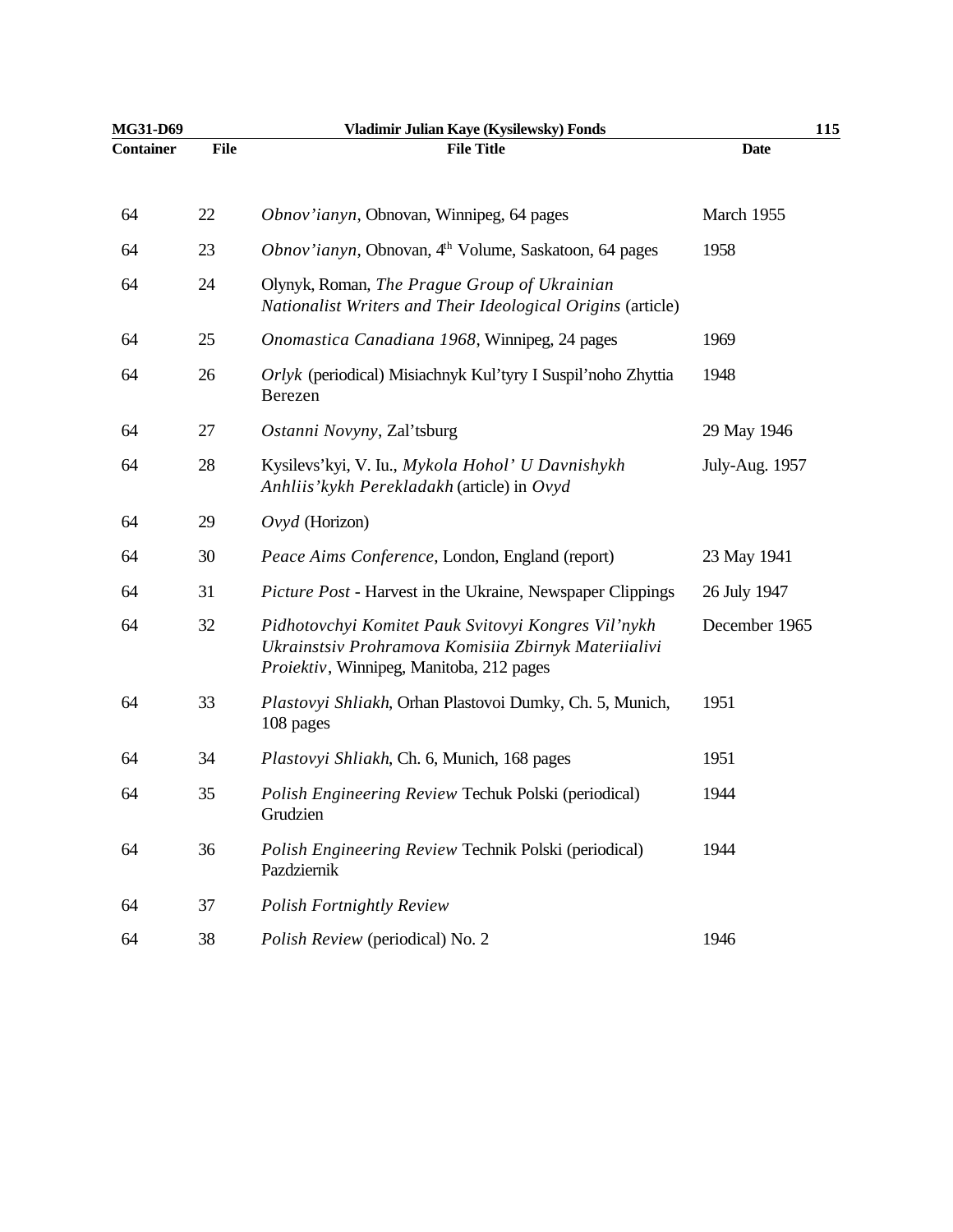| 116              |              | Vladimir Julian Kaye (Kysilewsky) Fonds                                                                                                                   | MG31-D69         |
|------------------|--------------|-----------------------------------------------------------------------------------------------------------------------------------------------------------|------------------|
| <b>Container</b> | <b>File</b>  | <b>File Title</b>                                                                                                                                         | <b>Date</b>      |
| 64               | 39           | <i>Porohy</i> (periodical), Verecen'-Zhovten', no. 36-37, Buenos<br>Aires                                                                                 | 1952             |
| 64               | 40           | Preriaa, Kanadiis' kyi Al'manakh Winnipeg, 124 pages                                                                                                      | 1928             |
| 64               | 41           | Problems of the Peoples of the U.S.S.R. 1. (periodical)<br>League for the Liberation of the Peoples of the U.S.S.R.,<br>Munich, 63 pages                  | 1958             |
| 64               | 42           | Problems of the Peoples of the U.S.S.R. 2. (periodical)<br>Published by the League for the Liberation of the Peoples of<br>the U.S.S.R., Munich, 72 pages | 1959             |
| 64               | 43           | Proceedings of the Standing Committee on Immigration<br>and Labour, Brief on Immigration by the Ukrainian<br><b>Canadian Committee</b>                    | 29 May 1946      |
| 64               | 44           | Prohrama, Nadzvychainoi XVIII Kraiovoi Konferentsii<br>Ukraïns' koho Natsional' noho Obiednannia Kanady, 19.20.21<br>Travnia, Toronto                     | 1956             |
| 64               | 45           | Prohrama tarasove Sviato, Winnipeg                                                                                                                        | 1947             |
| 64               | 46           | <i>Promin'</i> , Winnipeg, 60 pages                                                                                                                       | 1946-1947        |
| 65               | $\mathbf{1}$ | Radians' ka Zhinka (periodical)                                                                                                                           | <b>July 1952</b> |
| 65               | $\mathbf{2}$ | Radians' ka Zhinka (periodical)                                                                                                                           | November 1952    |
| 65               | 3            | Radians' ka Zhinka (periodical)                                                                                                                           | December 1952    |
| 65               | 4            | Radians' ka Zhinka (periodical)                                                                                                                           | June 1953        |
| 65               | 5            | Radians' ka Zhinka (periodical)                                                                                                                           | August 1966      |
| 65               | 6            | Ranok (periodical)                                                                                                                                        | December 1966    |
| 65               | 7            | Résumé de la Conférence Scientifique à Sarcelles (Paris)<br>15.16, IX, Reimpression Des Analecta O.S.B.M Rome-<br>Paris, 63 pages                         | 1952             |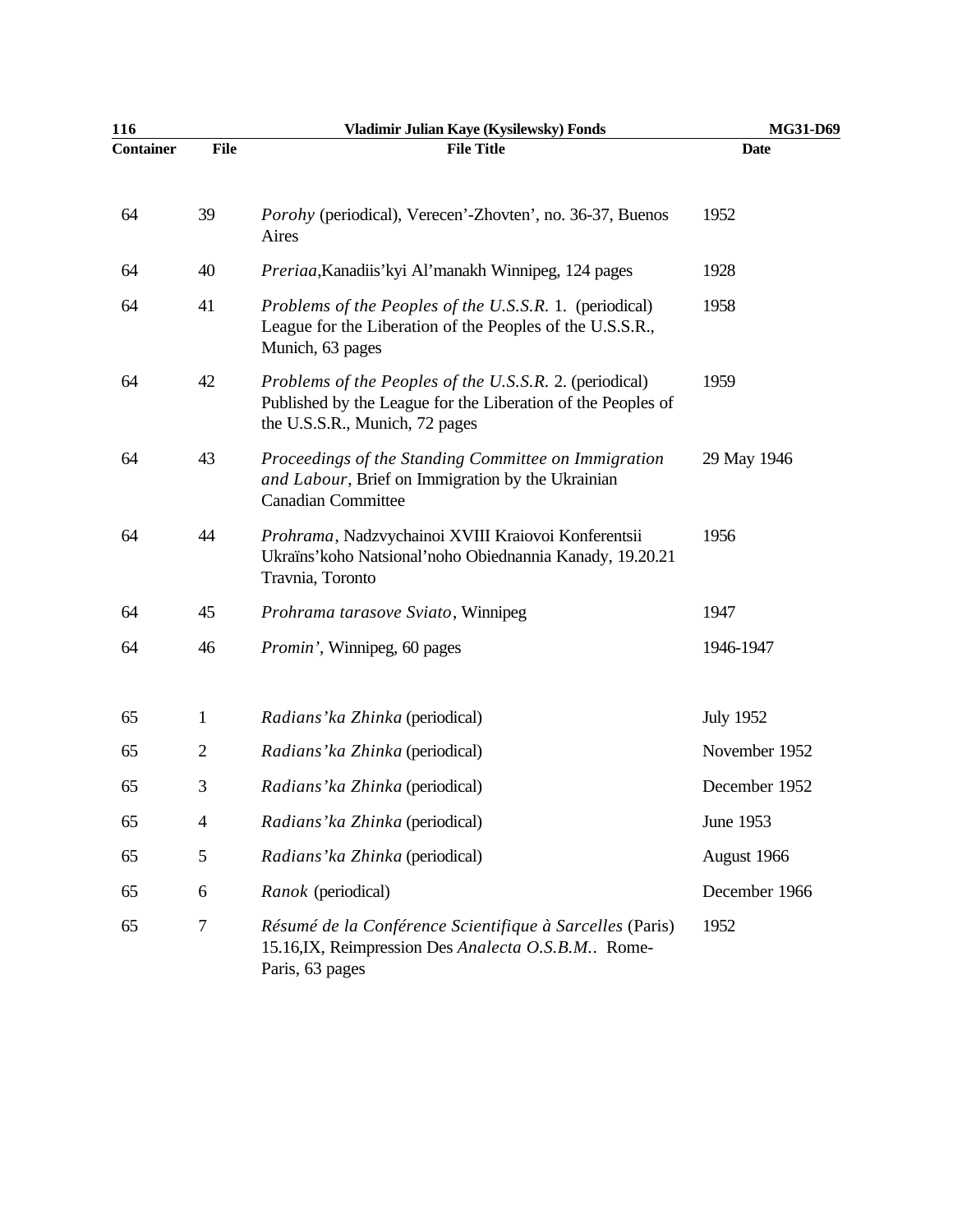| MG31-D69  |             | Vladimir Julian Kaye (Kysilewsky) Fonds                                                                                                                                                                                                                        |             | 117 |
|-----------|-------------|----------------------------------------------------------------------------------------------------------------------------------------------------------------------------------------------------------------------------------------------------------------|-------------|-----|
| Container | <b>File</b> | <b>File Title</b>                                                                                                                                                                                                                                              | <b>Date</b> |     |
| 65        | $8\,$       | Rudnyc'kyj, J.B., <i>Onomastica</i> , 1-11, The Term and Mane<br>Ukraine, Winnipeg, Manitoba, 88 pages                                                                                                                                                         | 1951        |     |
| 65        | 9           | Rudnyc'kyj, J.B. (ed-in-chief) Slavistica: tasks of the Slavic<br>Philology and the Ukrainian Slavistics, Proceedings of the<br>Institute of Slavistics of Ukrainian Free Academy of<br>Sciences, Augsburg, Published by Association of the Friends<br>of UFAS | 1948        |     |
| 65        | 10          | <i>Promin</i> (periodical)                                                                                                                                                                                                                                     | April 1967  |     |
| 65        | 11          | Saalheimer, Dr. Manfred, Fundamental Rights and<br>Freedoms in Canada, Montreal, 21 pages                                                                                                                                                                      | 1958        |     |
| 65        | 12          | Saalheimer, Dr. Manfred, Fundamental Rights and<br>Freedoms in Canada, Montreal, 36 pages                                                                                                                                                                      | 1960        |     |
| 65        | 13          | Saalheimer, Dr. Manfred, Fundamental Rights and<br>Freedoms in Canada, Montreal, 26 pages                                                                                                                                                                      | 1962        |     |
| 65        | 14          | Saalheimer, Dr. Manfred, Fundamental Rights and<br>Freedoms in Canada, Montreal, 28 pages                                                                                                                                                                      | 1963        |     |
| 65        | 15          | Senator Paul Yuzyk in the Senate (speeches)                                                                                                                                                                                                                    |             |     |
| 65        | 16          | Slavs in Canada, Vol. I, Proceedings of the First National<br>Conference on Canadian Slavs, June 9-12, 1965, Banff<br>Alberta, Inter-University Committee on Canadian Slavs,<br>Edmonton, 171 pages                                                            | 1966        |     |
| 65        | 17          | Slavs in Canada, Vol. II, Proceedings of the Secondt<br>National Conference on Canadian Slavs, June 9-11, 1967,<br>University of Ottawa, Ottawa, Ontario, Inter-University<br>Committee on Canadian Slavs, Edmonton, 286 pages                                 | 1966        |     |
| 65        | 18          | Slavs in Canada, Vol. III, Proceedings of the Third National<br>Conference on Canadian Slavs, Compiled and Edited by<br>Cornelius J. Jaenen University of Ottawa, Inter-University<br>Committee on Canadian Slavs, Edmonton, 347 pages                         | 1971        |     |
| 65        | 19          | Stewart, John F., Ukraine (leaflet) Edinburgh, 12 pages                                                                                                                                                                                                        | n.d.        |     |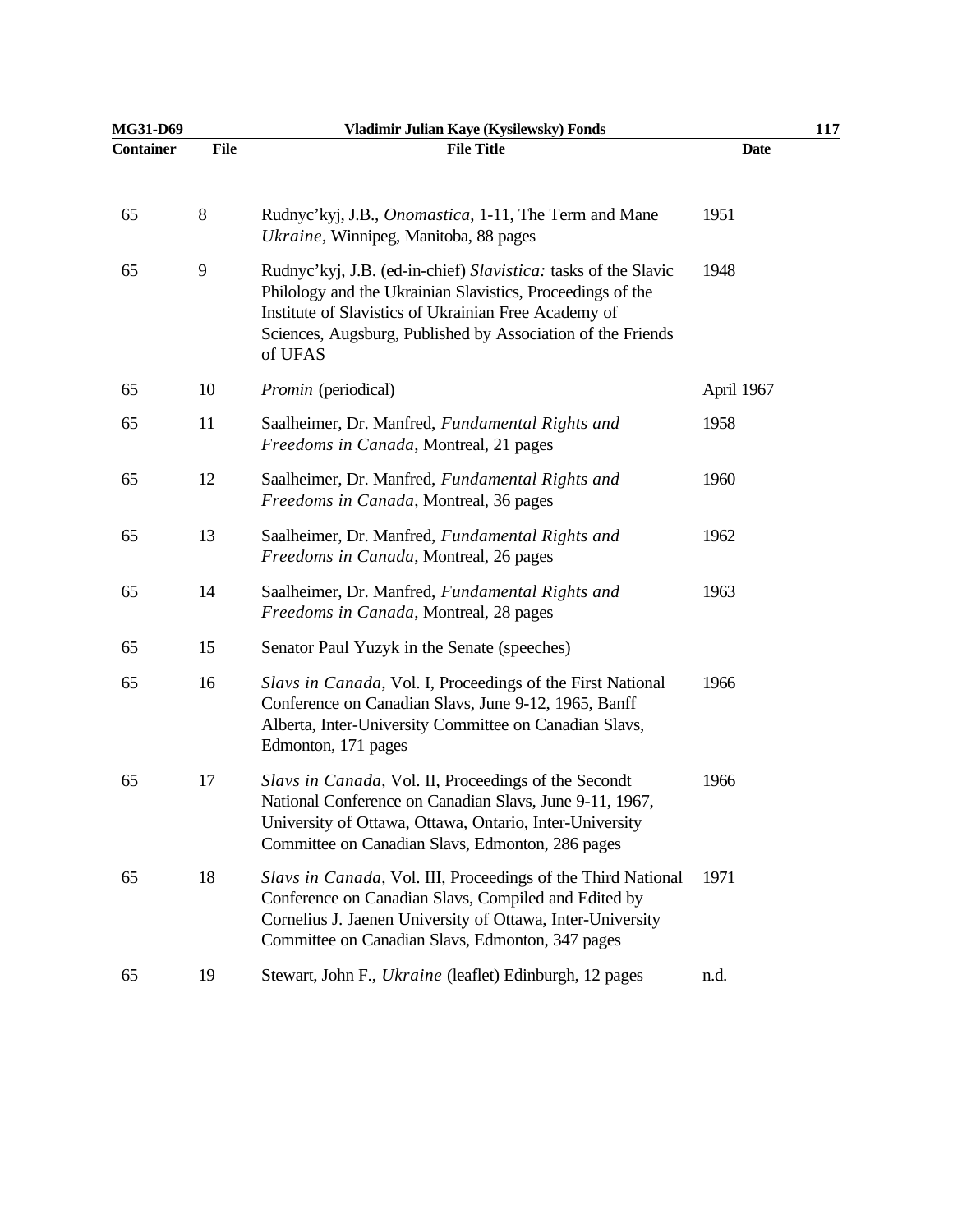| 118              |                | Vladimir Julian Kaye (Kysilewsky) Fonds                                                                                             | MG31-D69            |
|------------------|----------------|-------------------------------------------------------------------------------------------------------------------------------------|---------------------|
| <b>Container</b> | <b>File</b>    | <b>File Title</b>                                                                                                                   | <b>Date</b>         |
| 65               | 20             | Surmach (periodical), London, England, 83 pages                                                                                     | 1971-1972           |
| 65               | 21             | Svitanok (periodical)                                                                                                               | 5 April 1959        |
| 65               | 22             | Svitlo (the light) (periodical)                                                                                                     | October 1955        |
| 65               | 23             | Svitlo (the light) (periodical)                                                                                                     | Febraury 1958       |
| 65               | 24             | <i>Szceszcz</i> (periodical) (a publication of the Slvonic Circle of<br>the University of British Columbia) Vol. 1, No. 2, 24 pages | March 1965          |
| 65               | 25             | 3 <sup>rd</sup> Conference of the Canadian RussianSt. Vladimir Youth<br>Association (program)                                       | 1960                |
| 65               | 26             | Tochulo (Grindstone) (periodical)                                                                                                   | August 1943         |
| 65               | 27             | Parry, Albert, "The Foreign Language Press Today" in<br>Tomorrow (article)                                                          | February 1951       |
| 66               | $\mathbf{1}$   | The Trident, Published by the Organization for the Rebirth of<br>Ukraine, Vol.IV, No. 3, New York, 47 pages                         | April 1940          |
| 66               | $\overline{2}$ | The Trident, Published by the Organization for the Rebirth of<br>Ukraine, Vol.IV, No. 5, New York, 48 pages                         | June 1940           |
| 66               | 3              | The Trident, Published by the Organization for the Rebirth of<br>Ukraine, Vol.III, Nos. 7-8, New York, 64 pages                     | July-August<br>1939 |
| 66               | 4              | Tryzub, (review) Paris, 32 pages                                                                                                    | 15 May 1940         |
| 66               | 5              | Tserkva I Narid, Ukraïns' kyi Pravoslavnyi Misiachnyk,<br>Winnipeg, 48 pages                                                        | April-May 1949      |
| 66               | 6              | Tserkva I Narid, Ukraïns' kyi Pravoslavnyi Misiachnyk,<br>Winnipeg, Manitoba, 49 pages                                              | June-July 1949      |
| 66               | 7              | Uchytel'ske Slovo (Bound periodical)                                                                                                | 1956                |
| 66               | 8              | Uchytel'ske Slovo                                                                                                                   | February 1957       |
| 66               | 9              | Ukraina (periodical) Rome                                                                                                           | April 1955          |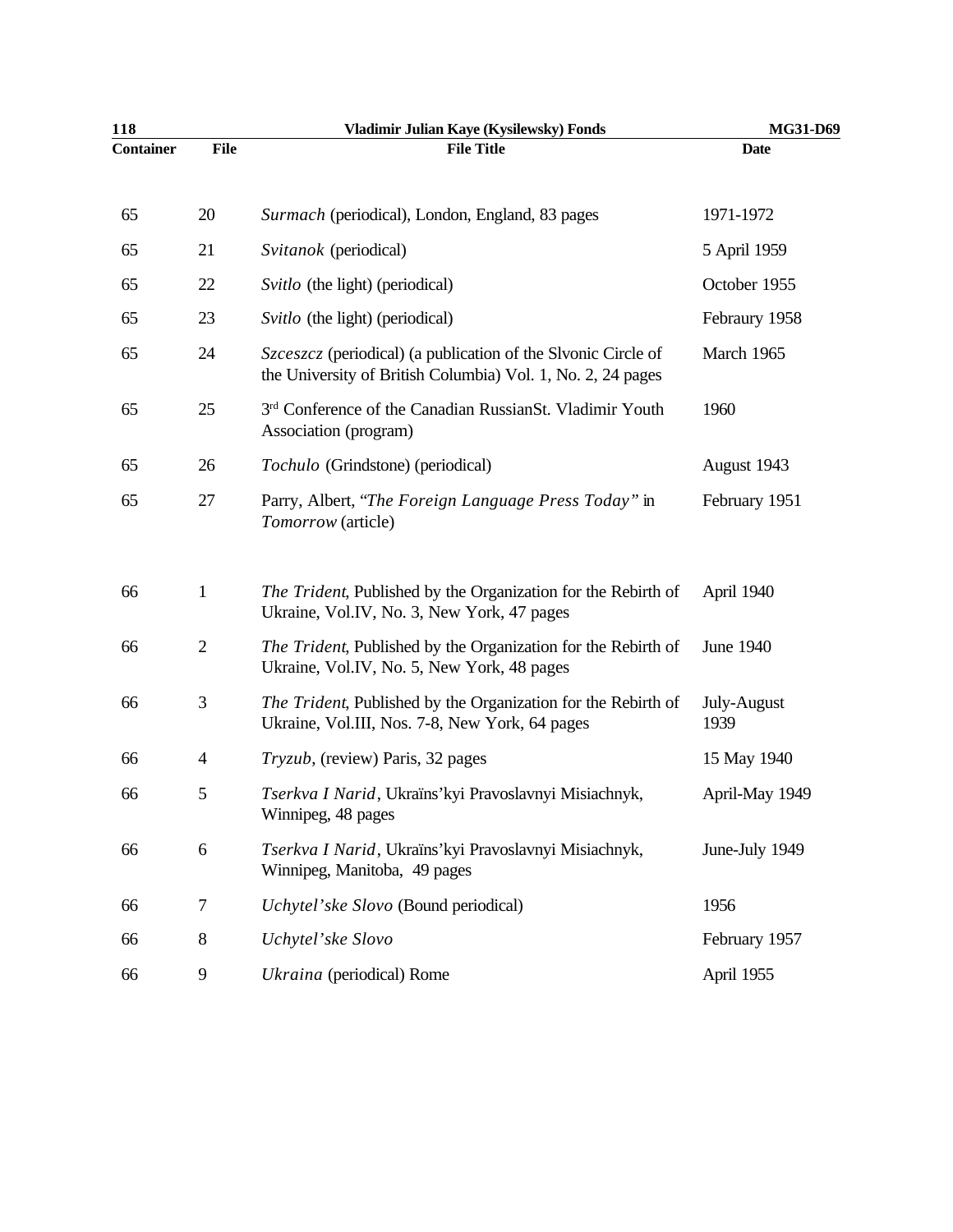| MG31-D69         |             | Vladimir Julian Kaye (Kysilewsky) Fonds                                             | 119              |
|------------------|-------------|-------------------------------------------------------------------------------------|------------------|
| <b>Container</b> | <b>File</b> | <b>File Title</b>                                                                   | <b>Date</b>      |
| 66               | 10          | Ukraïna, Ukraïnoznavstvo I Frantsyz'ke Kul'turne Zhyttia,<br>Ch. 1, Paris, 64 pages | 1949             |
| 66               | 11          | Ukraïna, Ch. 2, Paris, 144 pages                                                    | 1949             |
| 66               | 12          | Ukraïna, Ch. 3, Paris, 224 pages                                                    | 1950             |
| 66               | 13          | Ukraïna, Ch. 4, Paris, 304 pages                                                    | 1950             |
| 66               | 14          | Ukraïna, Ch. 5, Paris, 400 pages                                                    | 1951             |
| 66               | 15          | Ukraïna, Ch. 6, Paris, 496 pages                                                    | 1951             |
| 66               | 16          | Ukraïna (periodical)                                                                | October 1956     |
| 66               | 17          | Ukraïna (periodical)                                                                | December 1956    |
| 66               | 18          | Ukraïna (periodical)                                                                | <b>July 1957</b> |
| 66               | 19          | Ukraïna (periodical)                                                                | August 1957      |
| 66               | 20          | Ukraïna (periodical)                                                                | August 1957      |
| 66               | 21          | Ukraïna (periodical)                                                                | September 1957   |
| 66               | 22          | Ukraïna (periodical)                                                                | December 1966    |
| 66               | 23          | Ukraïna V. Borot'bi (brochure), London, 18 pages                                    | 1950             |
| 66               | 24          | Ukrainian Bandurists Chorus (brochures and programmes)<br>Detroit                   | 1949, 1951       |
| 66               | 25          | The Ukrainian Bulletin (periodical)                                                 | 1-15 Sept. 1956  |
| 66               | 26          | The Ukrainian Bulletin (periodical)                                                 | 1-15 April 1958  |
| 66               | 27          | The Ukrainian Bulletin (periodical)                                                 | 1-115 Sept. 1958 |
| 66               | 28          | The Ukrainian Bulletin (periodical)                                                 | 1-15 Oct. 1958   |
| 66               | 29          | The Ukrainian Bulletin (periodical)                                                 | 1-15 Nov. 1958   |
| 66               | 30          | The Ukrainian Bulletin (periodical)                                                 | 1-15 Dec. 1958   |
| 66               | 31          | The Ukrainian Bulletin (periodical)                                                 | 1-15 Jan. 1959   |
|                  |             |                                                                                     |                  |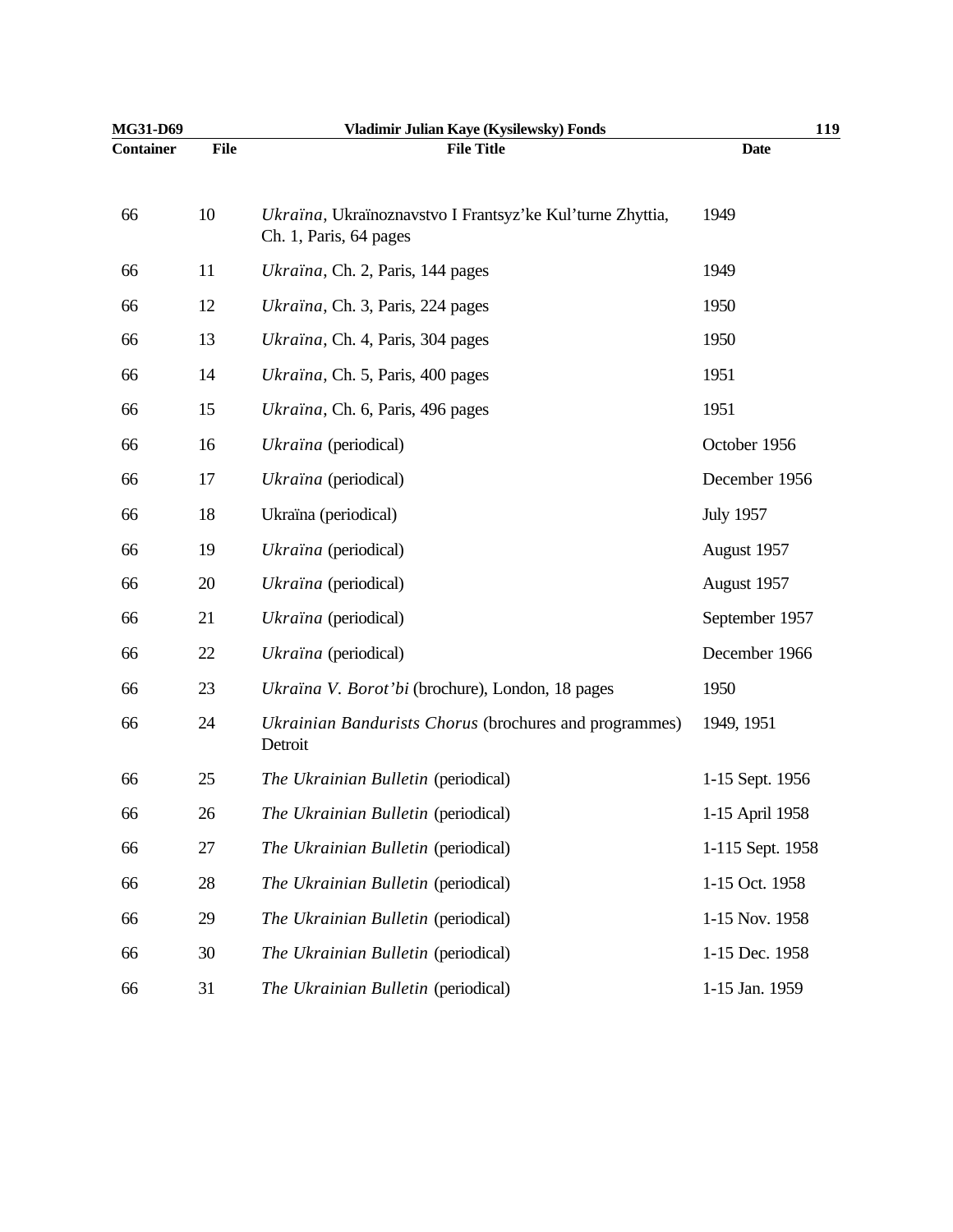| 120              |             | Vladimir Julian Kaye (Kysilewsky) Fonds                                   | MG31-D69        |
|------------------|-------------|---------------------------------------------------------------------------|-----------------|
| <b>Container</b> | <b>File</b> | <b>File Title</b>                                                         | <b>Date</b>     |
| 66               | 32          | The Ukrainian Bulletin (periodical)                                       | 1-15 Feb. 1959  |
| 66               | 33          | Ukrainian Canadian Review (periodical)                                    | 1972-1973       |
| 66               | 34          | Ukrainian Cultural and Educational Centre (brochure),<br>Winnipeg         | 1944-1954       |
| 66               | 35          | Ukrainian Life (periodical)                                               | May 1940        |
| 66               | 36          | Ukrainian National Federation of Canada (program)                         | 25-27 Nov. 1954 |
| 66               | 37          | <b>Ukrainian Press Service</b>                                            | 25 March 1946   |
| 66               | 38          | Ukrainian Woman in the World (periodical)                                 | January 1976    |
| 66               | 39          | Ukraïnka v Sviti (periodical)                                             | March 1976      |
| 66               | 40          | "The Ukrainians" (article), London, 6 pages                               | 1945            |
| 66               | 41          | Ukraïns' ka Dumka (periodical)                                            | 20 May 1948     |
| 66               | 42          | Ukraïns' ka Dumka (newspaper), London                                     | 20 May 1948     |
| 66               | 43          | Ukraïns' ki Visti, Newspaper Clippings                                    |                 |
| 66               | 44          | Ukraïns' kyi Bazar (Ukrainian Bazaar) Toronto, 40 pages                   | February 1934   |
| 66               | 45          | Ukraïns' kyi Istoryk, 1-2 (5-6) Rik II, New York, Munich,<br>96 pages     | 1966            |
| 66               | 46          | Ukraïns' kyi Istoryk, 1-2 (9-10) Rik III, New York, Munich,<br>136 pages  | 1966            |
| 66               | 47          | Ukraïns' kyi Istoryk, 3-4 (11-12) Rik III, New York,<br>Munich, 124 pages | 1966            |
| 66               | 48          | Ukraïns' kyi Istoryk, 1-2 (13-14) Rik IV, New York,<br>Munich, 138 pages  | 1967            |
| 66               | 49          | Ukraïns' kyi Istoryk, 3-4 (15-16) Rik IV, New York,<br>Munich, 156 pages  | 1967            |
| 66               | 50          | Ukraïns' kyi Istoryk, 1-4 (17-20) Rik V, New York, Munich,<br>187 pages   | 1968            |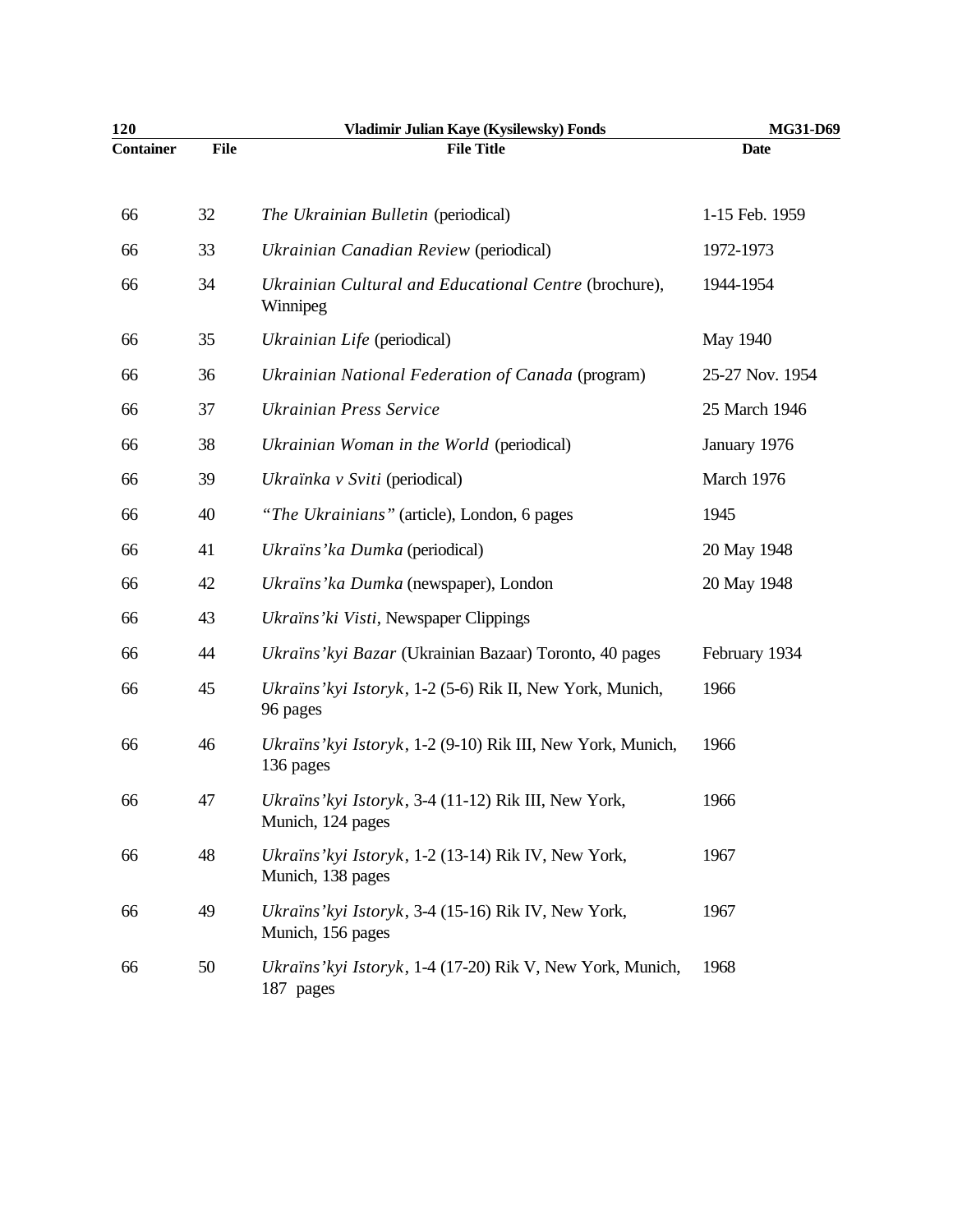| MG31-D69         |                | Vladimir Julian Kaye (Kysilewsky) Fonds                                              | 121          |
|------------------|----------------|--------------------------------------------------------------------------------------|--------------|
| <b>Container</b> | <b>File</b>    | <b>File Title</b>                                                                    | <b>Date</b>  |
| 66               | 51             | Ukraïns' kyi Istoryk, 1-3 (21-23) Rik VI, New York,<br>Munich, 175 pages             | 1969         |
| 66               | 52             | Ukraïns' kyi Istoryk, 4 (24) Rik IV, NewYork, Munich, 136<br>pages                   | 1969         |
| 66               | 53             | Ukraïns' kyi Istoryk, 3-4 (39-40) Rik X, New York, Munich,<br>196 pages              | 1973         |
| 67               | $\mathbf{1}$   | Ukraïns' kyi Istoryk, 1-3 (41-43) Rik X, N'iu York,<br>Miukhen, 254 pages            | 1974         |
| 67               | $\overline{2}$ | Ukraïns' kyi Istoryk, 4 (44) Rik XI, New York, Munich, 126<br>pages                  | 1974         |
| 67               | 3              | Ukraïns' kyi Istoryk, 1-2 (45-46) Rik XII, New York,<br>Munich, 167 pages            | 1975         |
| 67               | $\overline{4}$ | Ukraïns' kyi Robitnyk (newspaper clippings)                                          |              |
| 67               | 5              | Ukraïns' kyi Holos (newspaper clippings)                                             |              |
| 67               | 6              | Veselka (The Rainbow) (periodical)                                                   | 15 Nov. 1954 |
| 67               | 7              | Vira Kul'tura (periodical)                                                           | 1963         |
| 67               | $8\,$          | Visti (newspaper) Ukraïns' koho Dopomohovoho Komitetu V<br>Bel'hii Bruxelles         | 1 Dec. 1946  |
| 67               | 9              | Visti (newspaper) Ukraïns' koho Literaturno-Mystets' koho<br>Kliubu-Travev', Detroit | 1955         |
| 67               | 10             | Visti Kombatanta (Veterans' News) I, Toronto-N'iu York,<br>80 pages                  | 1976         |
| 67               | 11             | Visti Kombatanta (Veterans' News) I, Toronto-N'iu York                               | 1975         |
| 67               | 12             | Visti Kombatanta (Veterans' News) I, Toronto-N'iu York,<br>80 pages                  | 1975         |
| 67               | 13             | Voïna I Raboch I Klass Moskva (periodical)                                           | 1 Dec. 1944  |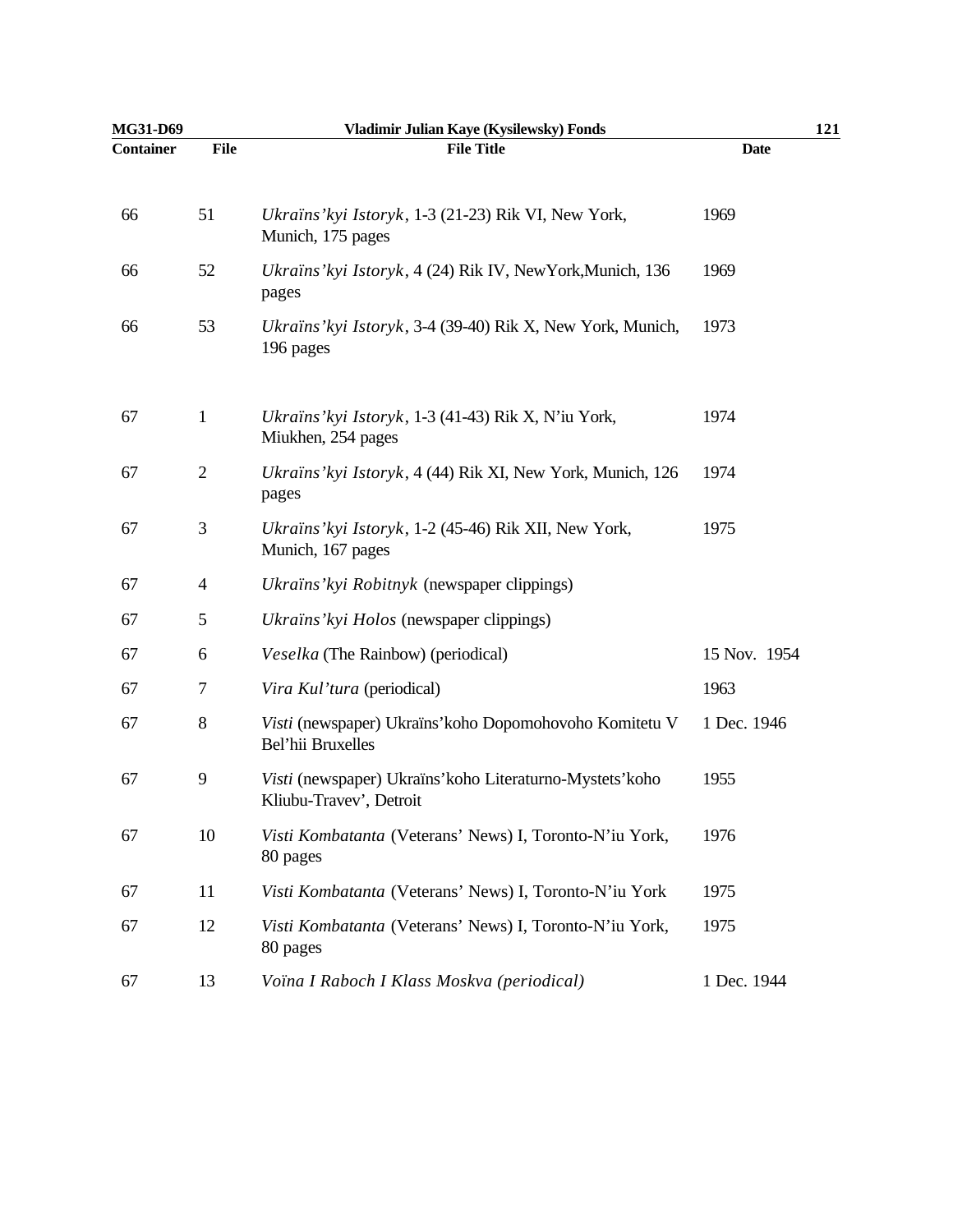| 122              |             | Vladimir Julian Kaye (Kysilewsky) Fonds                                                                                    | MG31-D69        |
|------------------|-------------|----------------------------------------------------------------------------------------------------------------------------|-----------------|
| <b>Container</b> | <b>File</b> | <b>File Title</b>                                                                                                          | <b>Date</b>     |
| 67               | 14          | Vyzvol'nyi Shliakh, Liberation Path                                                                                        | Nov. 1953       |
| 67               | 15          | Weekly Review of Official Foreign Broadcasts<br>(newsletter)                                                               | 11-17 Feb. 1944 |
| 67               | 16          | World Congress of Free Ukrainians Objectives,<br>Resolutions - Organs, (brochure), Winnipeg, 8 pages                       | 1967            |
| 67               | 17          | Zapysky Naukovoho Tovarystva Im. Shevchenka, Tom<br>CLXII, Zbirnyk Filolohichnoi Sektsii T-25, Niu-York-Paryzh<br>93 pages | 1954            |
| 67               | 18          | Zapysky Naukovoho Tovarystva Im. Shevchenka, Tom<br>CLXII, Zbirnyk Filolohichnoi Sektsii, Niu-York-Paryzh 93<br>pages      | 1954            |
| 67               | 19          | Zapysky Naukovoho Tovarystva Im. Shevchenka, Tom<br>CLXI, Zbirnyk Filolohichnoi Sektsii T-24, Niu-York-Paryzh<br>204 pages | 1953            |
| 67               | 20          | Zbirnyk Materiialiv V-oi Naukovoi Konferentsii NTSH,<br>Toronto, Ch $1(5)$ , 192 pages                                     | Dec. 1954       |
| 67               | 21          | Zbirnyk Materiialiv Naukovoi Konferentsii K. NTSH v<br>Oboroni Ukrains'koi Kuk'tury i Narodu, Toronto, 183 pages           | 1966            |
| 67               | 22          | Zhinochyi Svit (periodical) (Woman's World)                                                                                | March 1961      |
| 67               | 23          | Kaye, V.J., "An Ancestor of Suzanne Piuze" (article) in<br>Zhinochyi Svit                                                  | Nov.-Dec. 1966  |
| 67               | 24          | Zhyttia I Shkola, No. 4 (153)                                                                                              | Sept-.Oct. 1975 |
| 67               | 25          | Zhyttia I Shkola, No. 5 (154)                                                                                              | Nov.-Dec. 1975  |
| 67               | 26          | Zhyttia I Shkola, No. 1 (155) 40 pages                                                                                     | Jan.-Feb. 1976  |
| 67               | 27          | Zinochyi Svit (Woman's World) The "Kysilewsky" Number<br>(periodical)                                                      | Nov.-Dec. 1964  |
| 67               | 28          | Zizd Ligy Ukrainskykh Katolyts' kykh Zhinok, 14-15 -<br>Lystopada, Edmonton, Alberta                                       | 1951            |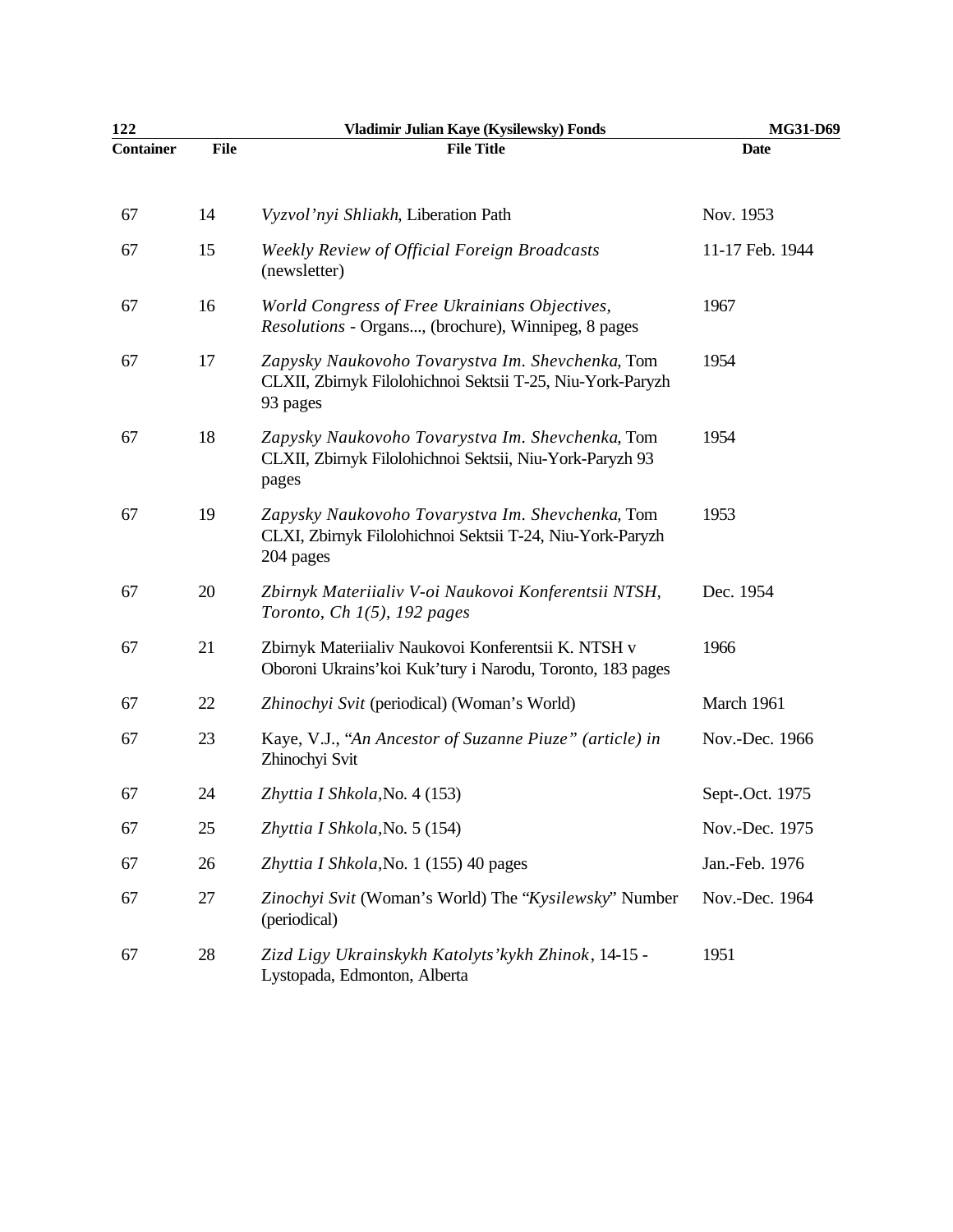| <b>MG31-D69</b>  |      | Vladimir Julian Kave (Kysilewsky) Fonds                                                                        | 123  |
|------------------|------|----------------------------------------------------------------------------------------------------------------|------|
| <b>Container</b> | File | <b>File Title</b>                                                                                              | Date |
| 67               | 29   | Z'izd Zakhidnoi Kanady Ukrains' koho Natsional' noho<br>Obiednannia Kanady, 8, 9 I 10 Zhovtnai, Roku, Edmonton | 1955 |
| 67               | 30   | Zvit Iz Diial'nosty Soiuzu Ukraiinstsiv Velykii Brytanii, 86<br>pages                                          | 1974 |

## **e) Rare Books**

(On microfilm reel C-10521)

| 67 | 31 | Kysilewska, Olena. Do komor Dowbusha, (Lviv)                                                                                                                                                           | 1925     |
|----|----|--------------------------------------------------------------------------------------------------------------------------------------------------------------------------------------------------------|----------|
| 67 | 32 | Kysilewska, Olena. Po ridnomu kraiu: Polissia, (Kolomya)                                                                                                                                               | 1936     |
| 67 | 33 | Nacherk istorii unii ryskoi tserkvi z Rimon (Lviv)                                                                                                                                                     | 1896     |
| 67 | 34 | Shchurat, Vasyl'. Na dosvitku novoï doby, (Lviv)                                                                                                                                                       | 1919     |
| 67 | 35 | Slipyi, Iosyf. (ed.) Hreko-Katolyts' ka Dukhovna<br>Semynariia u L'vovi, (Lviv)                                                                                                                        | 1935     |
|    |    | Slipyi, Iosyf Istorychnyi ohliad vvkhovannia<br>a)<br>dukhovenstva v Katolyts' kii Tserkvi zahalom I<br>zokrema na Ukraïni                                                                             |          |
|    |    | Andrykhovych, Ambrozii. "Videns' ke Barbareum':<br>b)<br>Istoriia Korolivs' koi General' noi Hreko-Katol.<br>Semynarii pry Tserkvi Sv. Varvary U Vidni z<br>pershoho periodu ii isnuvannia (1775-1784" |          |
| 67 | 36 | Tershakovets', Mykhailo. Kalytsko-Ruske literaturne<br>vidrodzhenie (Lviv)                                                                                                                             | 1908     |
| 68 | 1  | <i>Poland</i> (periodical)                                                                                                                                                                             | 1959     |
| 68 | 2  | La Pologne (periodical)                                                                                                                                                                                | Mai 1959 |